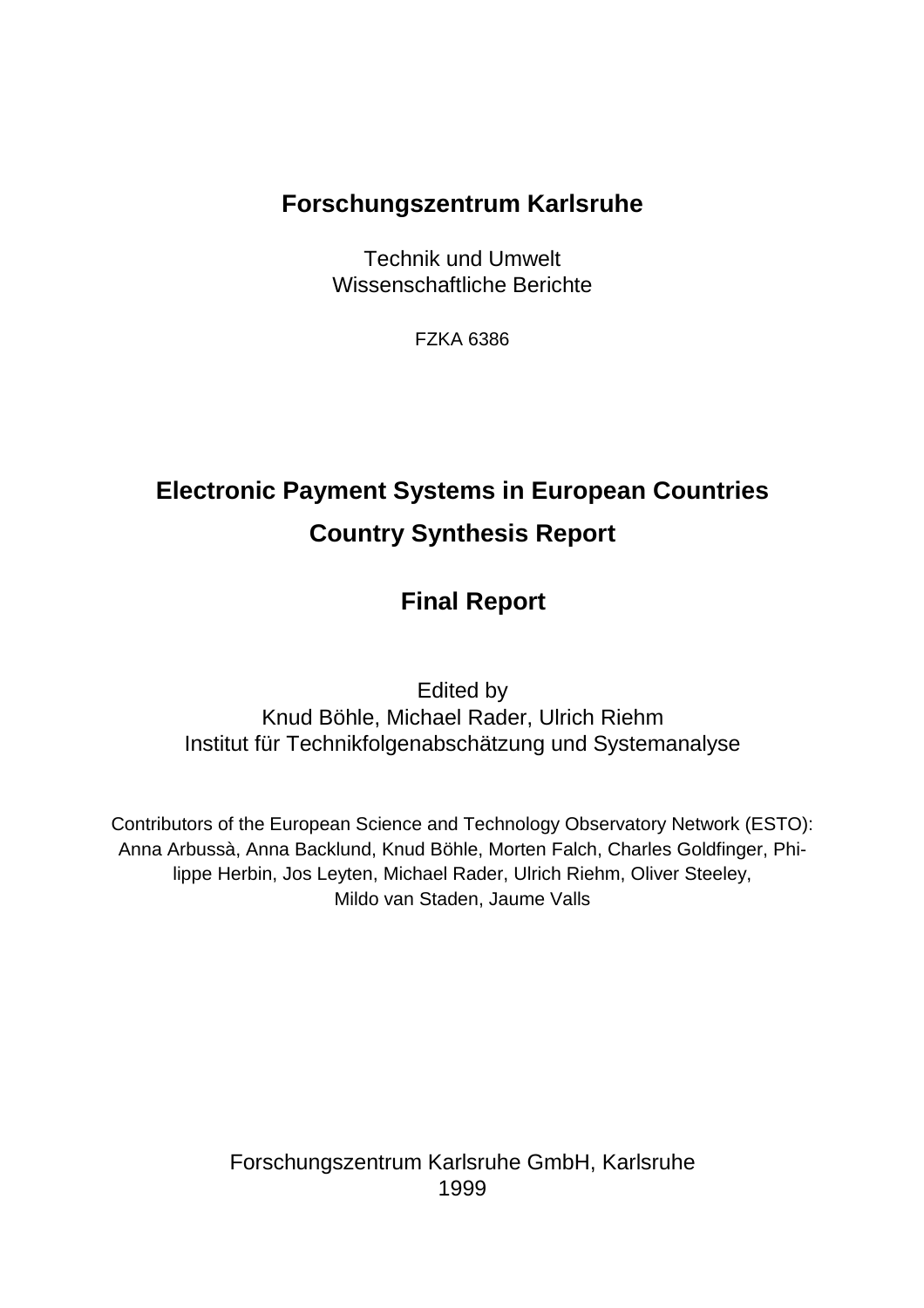ECSC-EEC-EAEC, Brussels • Luxembourg, 1999

The views expressed in this study do not necessarily reflect those of the European Commission (EC).

The European Commission retains copyright, but reproduction is authorised, except for commercial purposes, provided the source is acknowledged: neither the European Commission nor any person acting on behalf of the Commission is responsible for the use which might be made of the following information.

The report is based on contributions by: Anna Backlund (NUTEK, Technology Policy Studies, Stockholm); Piero Bucci (Rome); Morten Falch (Center for Tele-Information, Technical University of Denmark, Lyngby); Charles Goldfinger and Philippe Herbin (Global Electronic Finance Management, S.A., Brussels); Oliver Steeley, (Consult Hyperion, Guildford); Mildo van Staden and Jos Leyten (TNO Strategy, Technology and Policy, Delft); Jaume Valls and Anna Arbussà (University of Girona, E.I. Department); Knud Böhle, Michael Rader and Ulrich Riehm (Forschungszentrum Karlsruhe, Institut für Technikfolgenabschätzung und Systemanalyse – ITAS)

Institute for Technology Assessment and Systems Analysis (ITAS) Karlsruhe Research Centre (Forschungszentrum Karlsruhe) Postfach 3640, D-76021 Karlsruhe, Germany Contact: Dr. Michael Rader E-Mail: rader@itas.fzk.de Telphone: +49 7247/82-2505, -2500, Telefax: +49 7247/82-4806 http://www.itas.fzk.de

Institute for Prospective Technological Studies (IPTS) European Commission, Joint Research Centre (JRC) World Trade Centre, Isla de la Cartuja s/n, E-41092 Seville, Spain Contact: Dr. Demosthenes Papameletiou E-Mail: demosthenes.papameletiou@jrc.es Telephone: +34. 95. 448 82 89; Telefax : +34. 95. 448 83 26 http://www.jrc.es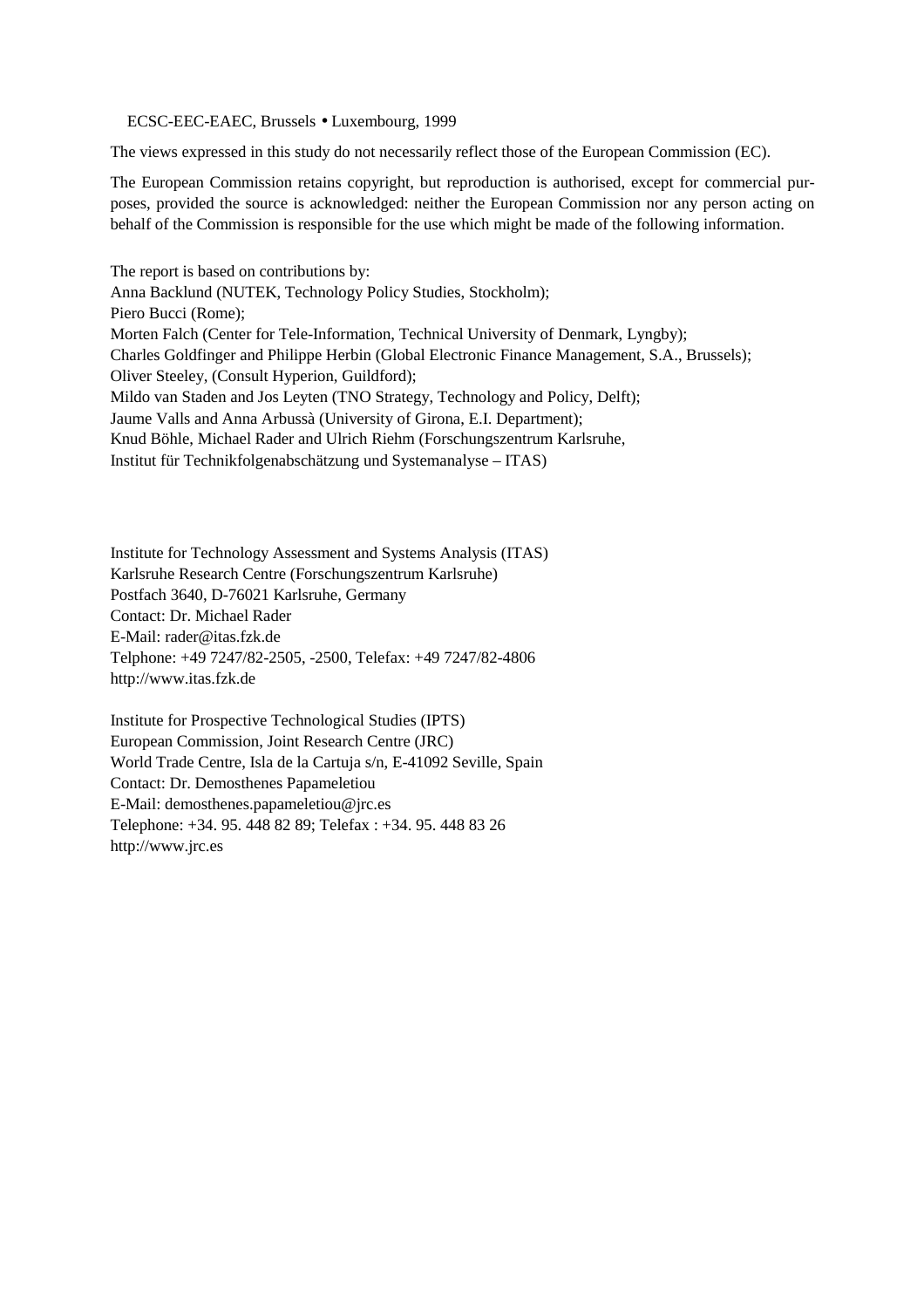## <span id="page-2-0"></span>**Elektronische Zahlungssysteme in den Ländern Europa – Zusammenfassender Länderbericht**

### **Zusammenfassung**

Der Bericht fasst die Ergebnisse eines Projekts des European Science and Technology Observatory (ESTO) zusammen. Er enthält länderbezogene Analysen zu vorhandenen Zahlungssystemen und laufenden und geplanten Initiativen, insbesondere zu elektronischen Zahlungsmitteln in zehn europäischen Ländern: Dänemark, Deutschland, Finnland, Frankreich, Großbritannien, Italien, den Niederlanden, Norwegen, Schweden und Spanien.

Die Länderanalysen enthalten Informationen zu den Zahlungskulturen, nationalen Rahmenbedingungen des Banken- und Finanzdienstleistungssektors, Zahlungskarten, elektronischen Geldbörsen, Internetzahlungssystemen und elektronischem Handel in jedem der zehn Länder. Für die Zwecke der Studie wurde die Betrachtung des elektronischen Handels auf den Endverbraucherbereich beschränkt. Eine länderübergreifende Diskussion der wichtigsten Fragestellungen folgt auf diese Länderberichte. Der letzte Abschnitt ist eine Zusammenfassung der wichtigsten Ergebnisse der Studie.

Der Berichte zeigt erhebliche nationale Unterschiede und Besonderheiten auf, die beträchtliche Auswirkungen auf die Verbreitung elektronischer Zahlungssysteme und auf den elektronischen Handel in den einzelnen Ländern haben dürften. Er zeigt ebenfalls, dass die Verwendung elektronischer Zahlungsmittel sich noch im Versuchsstadium befindet, und dass die bewährten nationalen "Zugangsprodukte" auch im Internethandel des jeweiligen Inlandes verwendet werden. Obwohl der Internethandel auf nationaler Ebene eindrucksvolle Zuwachsraten verzeichnen kann, ist der grenzüberschreitende Handel erst am Anfang. Dafür werden einheitliche und klare Rahmenbedingungen benötigt, insbesondere in rechtlicher Hinsicht. Ferner gibt es Bedarf nach einer Infrastruktur, welche die Interoperabilität eines breiten Spektrums bestehender und sich noch in der Entwicklung befindlicher Zahlungssysteme gewährleistet.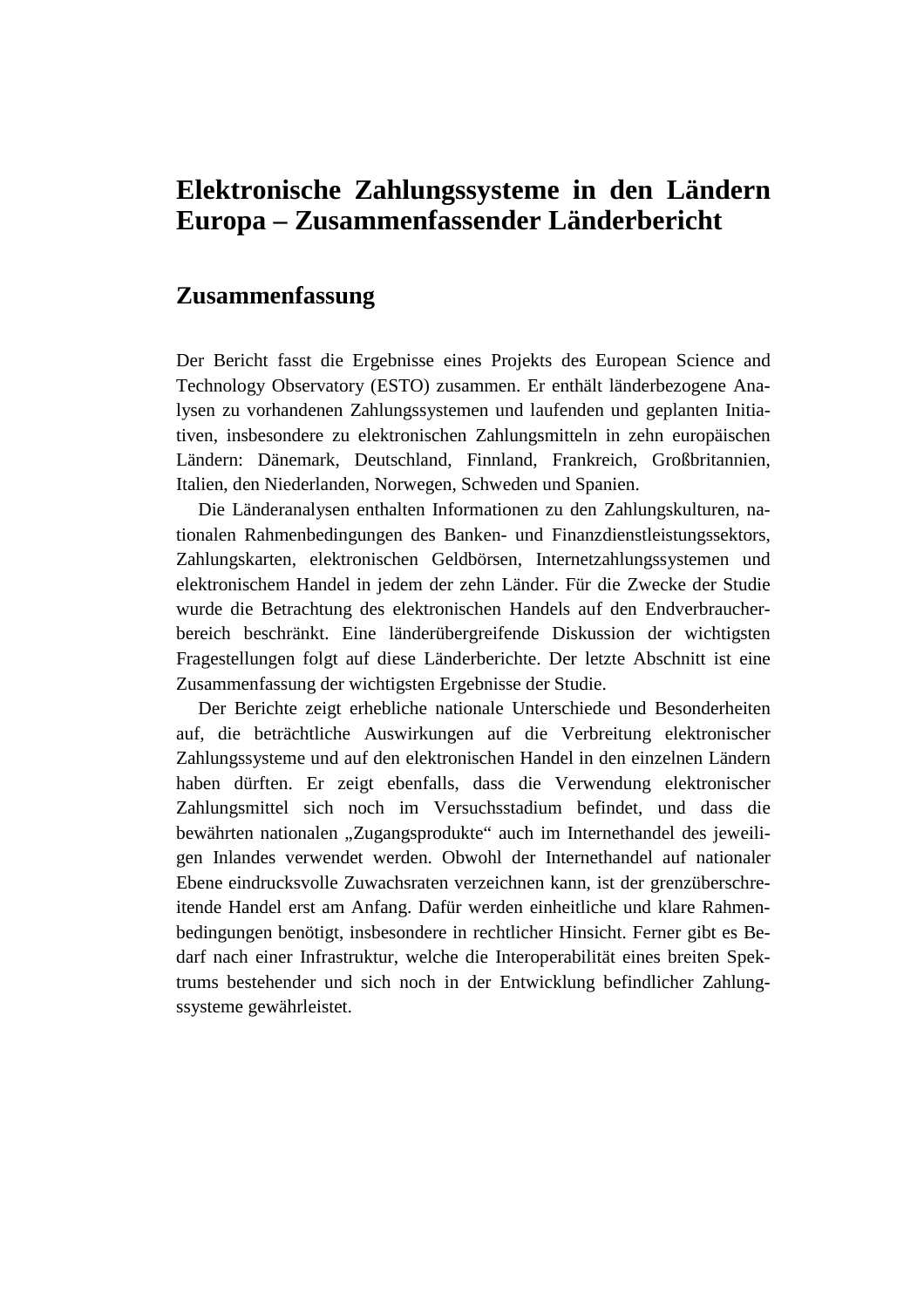## <span id="page-3-0"></span>**Electronic Payment Systems in European Countries – Country Synthesis Report**

### **Abstract**

The report contains results from a project by the European Science and Technology Observatory (ESTO). It contains a series of country-specific analyses on existing payment systems and ongoing or planned initiatives, in particular for electronic money, covering ten European countries: Denmark, Finland, France, Germany, Italy, the Netherlands, Norway, Spain, Sweden, and the United Kingdom.

The country analyses contain information on payment cultures, national frameworks for banking and financial services, payment cards, electronic purses, Internet payment systems and electronic commerce in each of the countries. For the purposes of the report, analysis of electronic commerce is restricted to the business to consumer (B:C) segment. The country chapters are followed by a discussion of the issues raised across the countries. The final section presents a summary of the most important findings of the study.

The report reveals vast national differences and peculiarities which will have great impact on the spread of electronic payment systems and electronic commerce in the individual countries. It also shows that use of electronic money is only at the experimental stage and that traditional national "access products" are finding use on the Internet for domestic transactions. While Internet commerce at the national level is growing impressively, trans-border commerce is only just starting. Here, there will be a demand for a uniform and unambiguous framework, especially with respect to legal aspects. In addition an infrastructure is required enabling interoperability of a broad range of existing and emerging payment methods.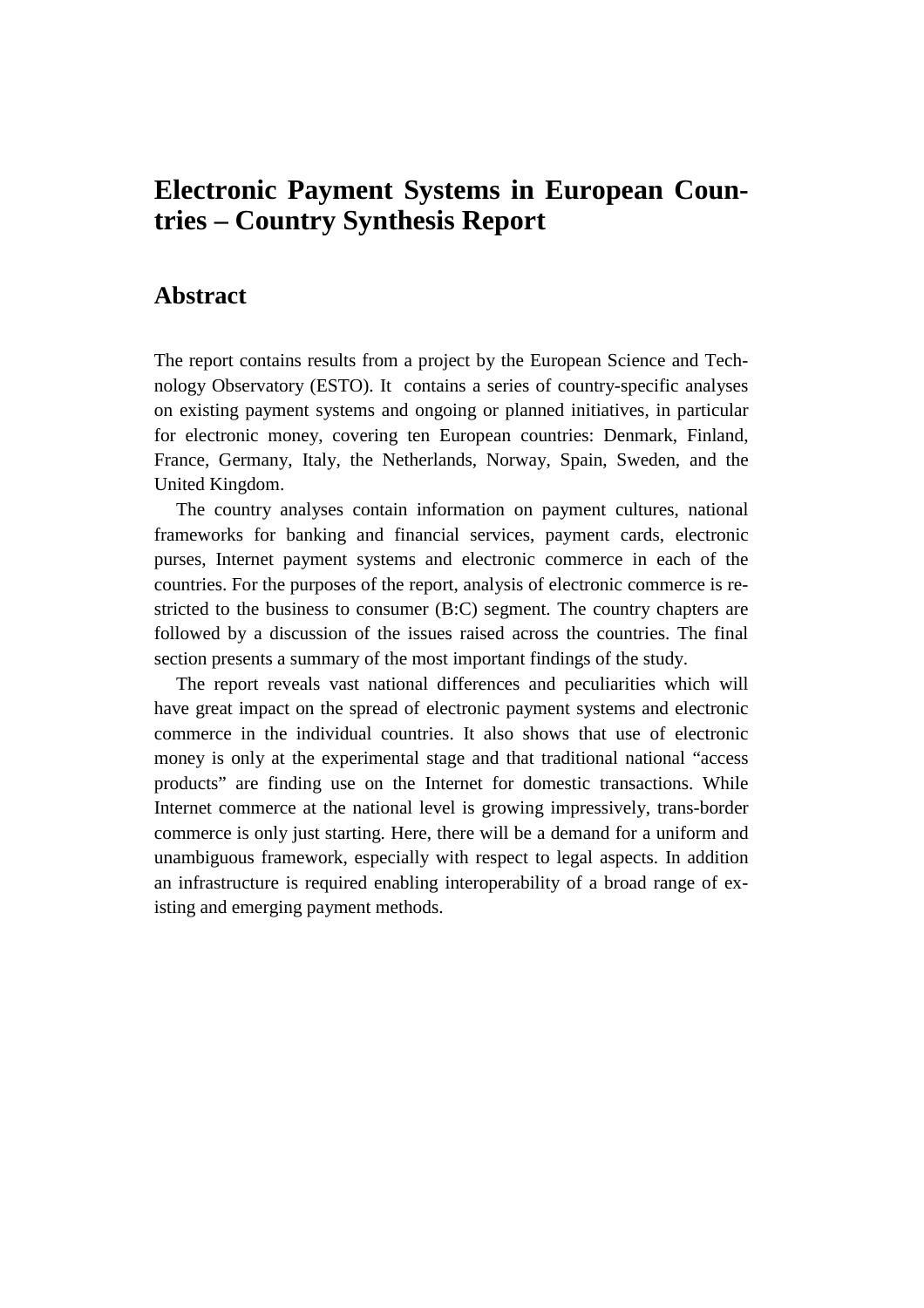### <span id="page-4-0"></span>**Preface**

This report presents results from a study by the European Science and Technology Observatory (ESTO). The European Science and Technology Observatory (ESTO) is a network of 14 European organisations which share in the responsibility of providing timely access to information on the socio-economic implications of selected scientific and technological advances.

ESTO is an initiative of the JRC's Institute for Prospective Technological Studies (IPTS) which is responsible for the Technology Watch mission of the European Commission.

The project, carried out in cooperation by the European Commission's Joint Research Centre, Institute of Prospective Technological Studies (IPTS) and ESTO, has the title "EMU and Information Society: Key Questions About the Opportunity to Combine the Introduction of the Euro with New Electronic Payment Technology Options" and was requested by the Committee on Economic and Monetary Affairs and Industrial Policy of the European Parliament. At the time, the committee was debating a proposed directive on "The taking up, the pursuit and the prudential supervision of the business of electronic money institutions". The parliamentary committee provided a set of six questions related to electronic commerce and the introduction of the single European currency, which has guided the research performed for the project.

While IPTS carried out a broad mail survey aiming at key actors in December 1998**<sup>1</sup>** , the ESTO partners mainly prepared country reports based on expert interviews. These country reports have been edited and are presented here as a country synthesis report. The following institutions and individuals contributed to this study, each providing material on one or more countries:

- University of Girona, E.I. Department (Jaume Valls and Anna Arbussà), covering Spain;
- TNO Strategy, Technology and Policy, Delft (Mildo van Staden and Jos Leyten), covering the Netherlands;
- Global Electronic Finance Management, S.A., Brussels (Charles Goldfinger and Philippe Herbin), covering France;

<sup>1</sup> Papameletiou, D. : "Study on Electronic Payment Systems for the Committee on Economic and Monetary Affairs and Industrial Policy of the European Parliament". European Commission, Joint Research Centre, Institute for Prospective Technological Studies: Technical Report EUR 18753 EN, in press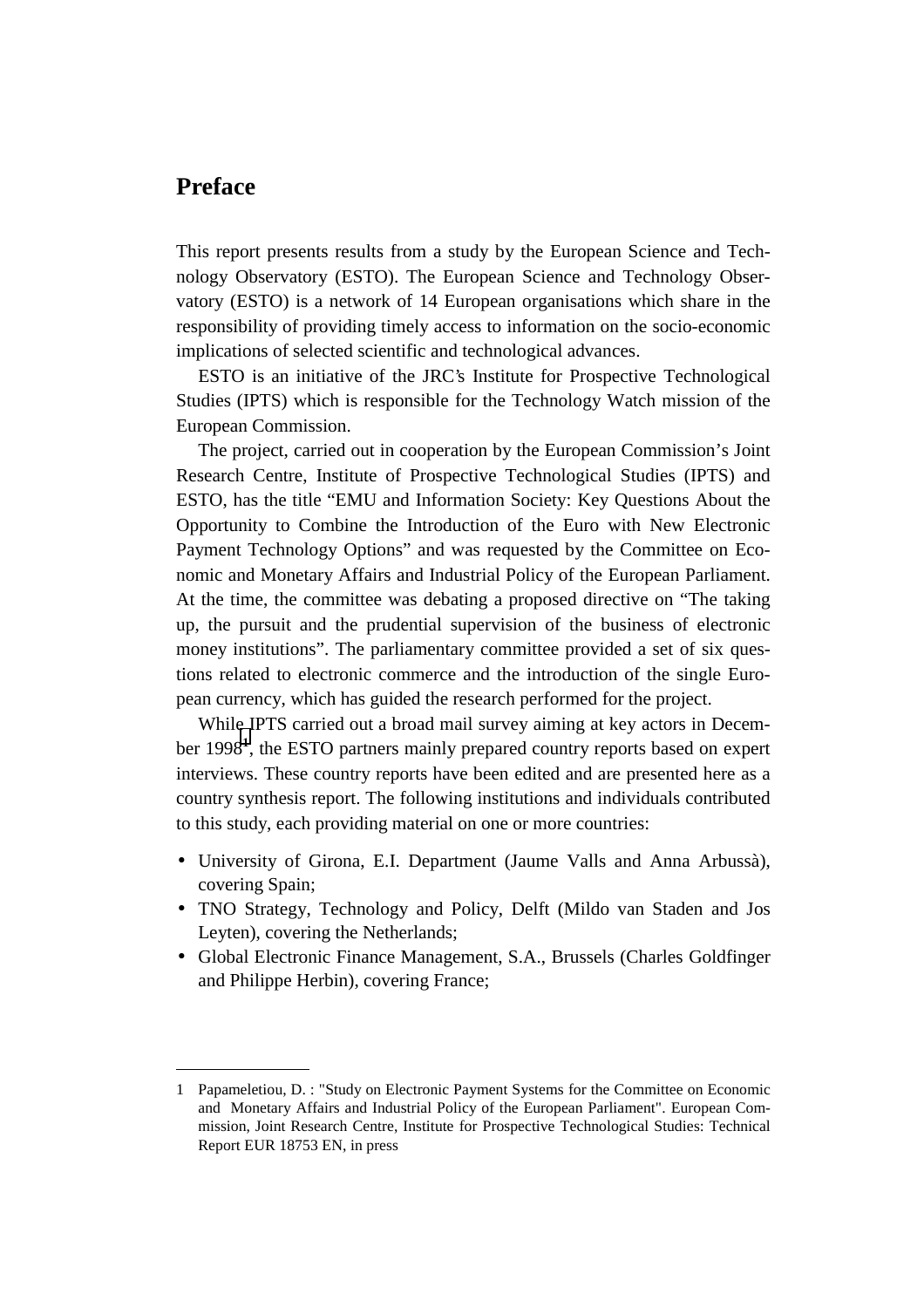- Forschungszentrum Karlsruhe, Institut für Technikfolgenabschätzung und Systemanalyse (ITAS) (Knud Böhle, Michael Rader and Ulrich Riehm), covering Germany and acting as operating agent;
- NUTEK, Technology Policy Studies (Anna Backlund), Stockholm, covering Sweden and Finland;
- Center for Tele-Information, Technical University of Denmark, Lyngby, (Morten Falch), covering Denmark and Norway;
- Dr. Piero Bucci, Rome, covering Italy;
- Consult Hyperion (Oliver Steeley), Guildford, covering the United Kingdom.

The editors wish to thank the ESTO partners for their reports and responses to our requests for additional information, and our voluntary reviewers throughout Europe for the comment and information they have provided to improve earlier versions of this paper.

September 1999 Michael Rader, Knud Böhle, Ulrich Riehm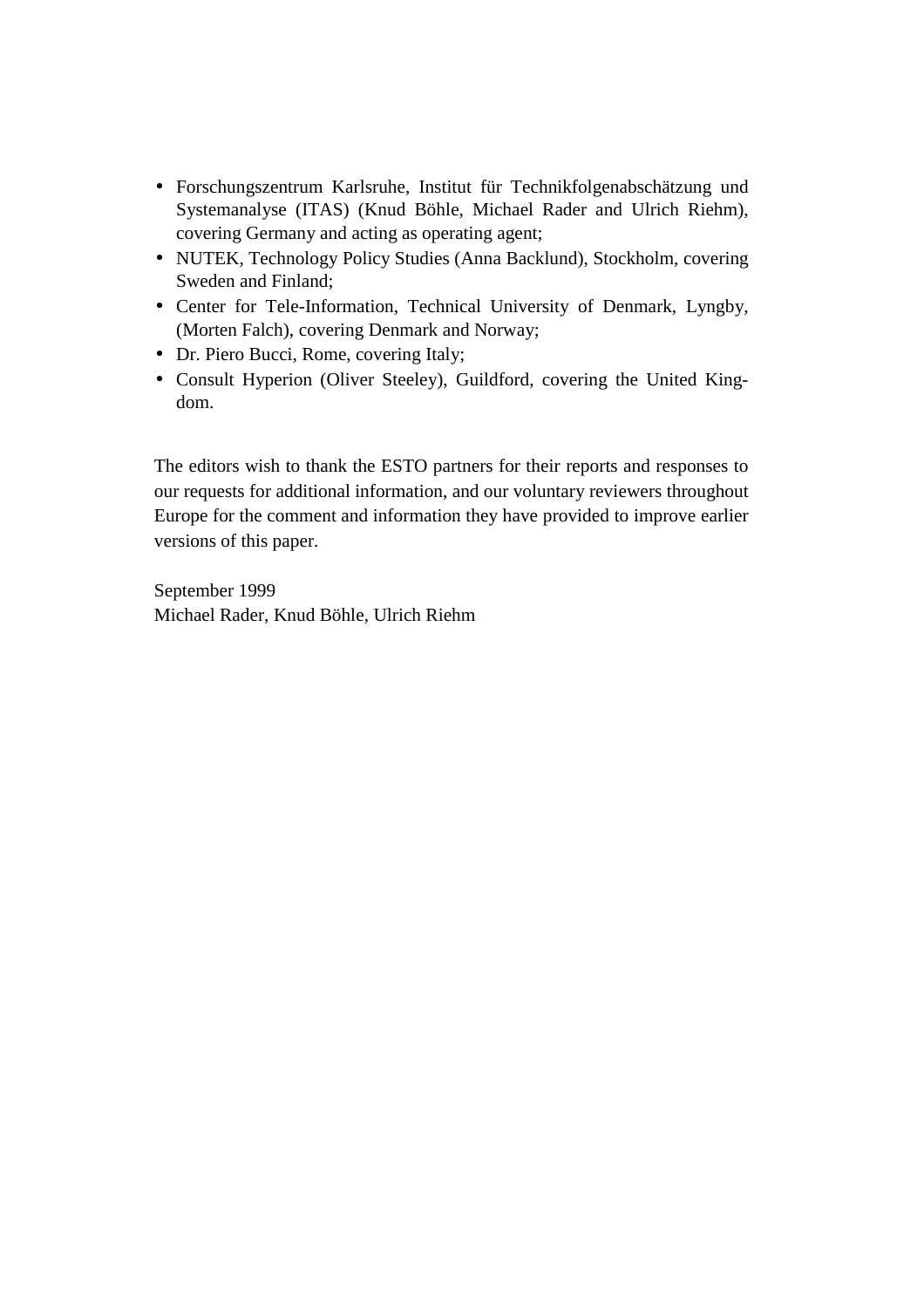## **Contents**

| Zusammenfassung<br>I     |                                                        |              |  |
|--------------------------|--------------------------------------------------------|--------------|--|
| <b>Abstract</b>          |                                                        | $\mathbf{I}$ |  |
| <b>Preface</b>           |                                                        | III          |  |
| <b>Contents</b>          |                                                        |              |  |
| <b>Executive Summary</b> |                                                        |              |  |
| 1                        | <b>Introduction</b>                                    | $\mathbf{1}$ |  |
| $\overline{2}$           | <b>Country summary reports</b>                         | 5            |  |
| 2.1                      | Finland                                                | 5            |  |
| 2.2                      | Sweden                                                 | 13           |  |
| 2.3                      | Norway                                                 | 20           |  |
| 2.4                      | Denmark                                                | 27           |  |
| 2.5                      | United Kingdom                                         | 35           |  |
| 2.6                      | The Netherlands                                        | 45           |  |
| 2.7                      | Germany                                                | 53           |  |
| 2.8                      | France                                                 | 63           |  |
| 2.9                      | Italy                                                  | 71           |  |
| 2.10                     | Spain                                                  | 78           |  |
| 3                        | <b>Comparison of major payment issues</b>              | 89           |  |
| 3.1                      | Payment culture                                        | 89           |  |
| 3.2                      | Electronic purses                                      | 91           |  |
| 3.3                      | Internet payment systems                               | 93           |  |
| 3.4                      | Internet connectivity and electronic commerce          | 95           |  |
| 3.5                      | Regulation policy                                      | 96           |  |
| $\overline{\mathbf{4}}$  | On Payment, E-Commerce, Standardisation and Regulation | 99<br>99     |  |
| Fourteen hypotheses      |                                                        |              |  |
| <b>Appendix</b>          |                                                        |              |  |
| A <sub>1</sub>           | Comparative tables                                     | 109          |  |
| A <sub>2</sub>           | <b>List of Abbreviations</b>                           | 130          |  |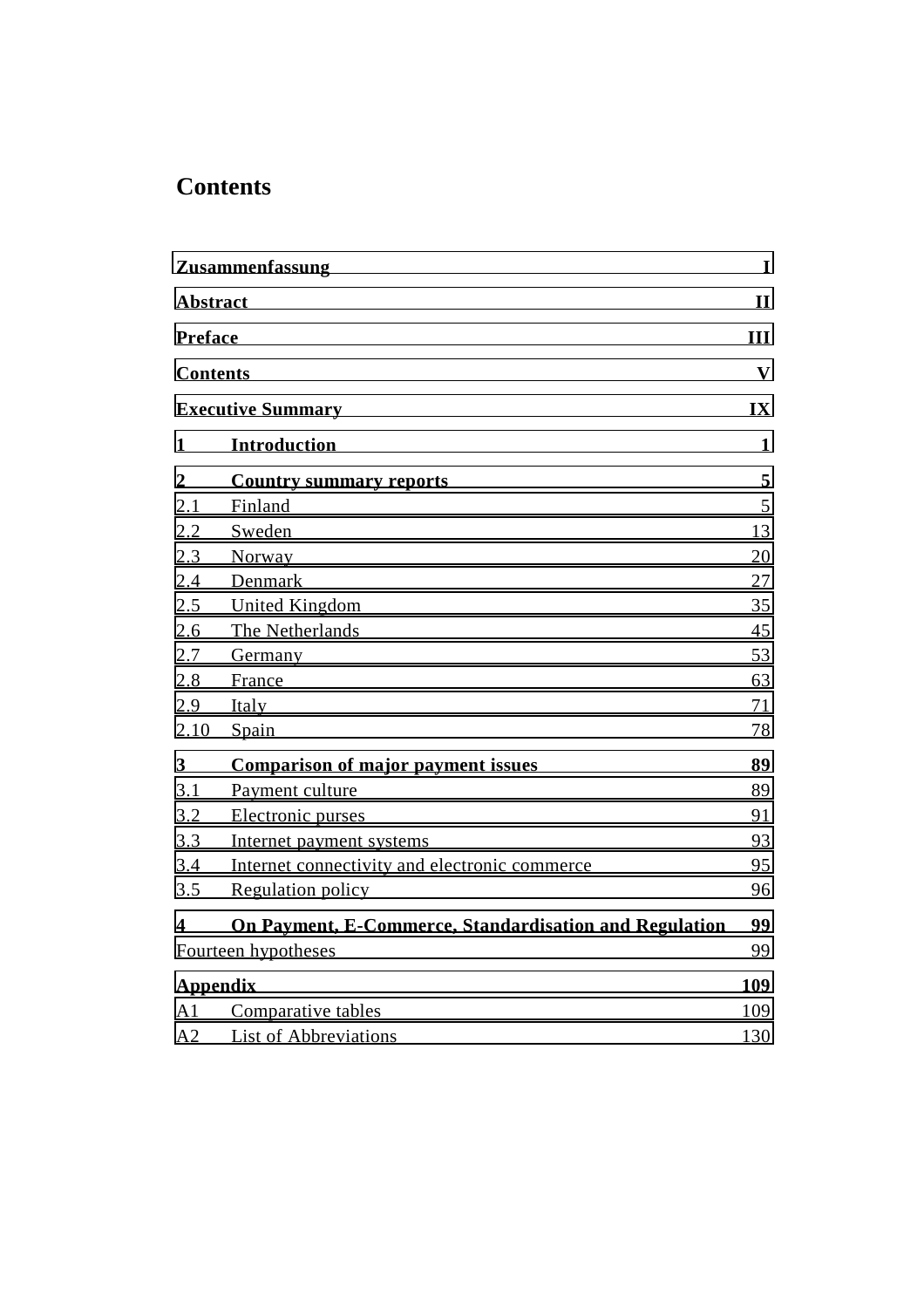## **Tables**

| A              | Development and use of payment instruments in                                               |     |  |
|----------------|---------------------------------------------------------------------------------------------|-----|--|
|                | the United Kingdom                                                                          | 36  |  |
| $\mathbf{1}$   | Basic data on countries                                                                     | 109 |  |
| $\overline{2}$ | Notes and coins in circulation outside credit institutions<br>1997 in ECU                   | 111 |  |
| 3              | Use of cashless payment instruments as a percentage of<br>total number of transactions 1997 | 113 |  |
| 4              | Use of cashless payment instruments as a percentage of<br>total value of transactions 1997  | 115 |  |
| 5              | Number of debit or credit cards per 1,000 inhabitants                                       | 117 |  |
| 6              | Cash dispensers and ATMs 1997                                                               | 119 |  |
| 7              | POS terminals and EFTPOS transactions 1997                                                  | 121 |  |
| 8              | Indicators for European retail trade including mail order                                   |     |  |
|                | and Internet trade                                                                          | 123 |  |
| 9              | Characteristics of main European electronic purses 1998                                     | 126 |  |
| 10             | Main Internet payment systems in Europe 1998                                                | 128 |  |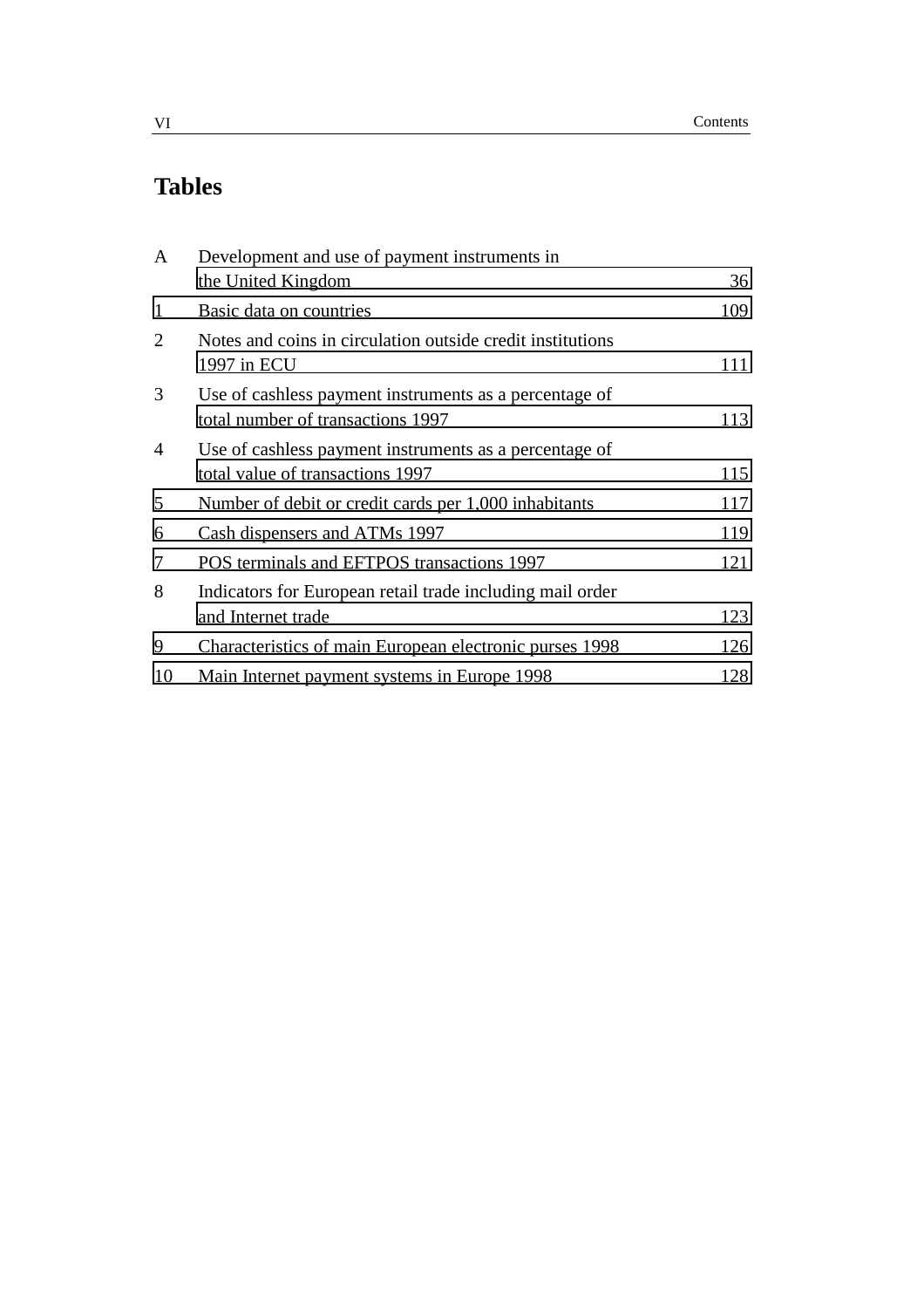## **Figures**

| $\mathbf{1}$   | Percentage of inhabitants with access to the Internet 1998                                        | 109 |
|----------------|---------------------------------------------------------------------------------------------------|-----|
| $\overline{2}$ | Value of notes and coins in circulation per inhabitant<br>outside credit institutions 1997 in ECU | 111 |
| 3              | Use of cashless payment instruments as a percentage of<br>total number of transactions 1997       | 113 |
| $\overline{4}$ | Use of cashless payment instruments as a percentage of<br>total value of transactions 1997        | 115 |
| 5              | Number of debit or credit cards per 1,000 inhabitants                                             | 117 |
| 6              | Number of transactions per capita at cash dispensers and                                          |     |
|                | <b>ATMs 1997</b>                                                                                  | 119 |
| 7              | Number of transactions per capita at POS terminals 1997                                           | 121 |
| 8              | Internet trade 1998 in Euro per capita                                                            | 123 |
| 9              | Electronic purses per 1.000 inhabitants 1998                                                      | 126 |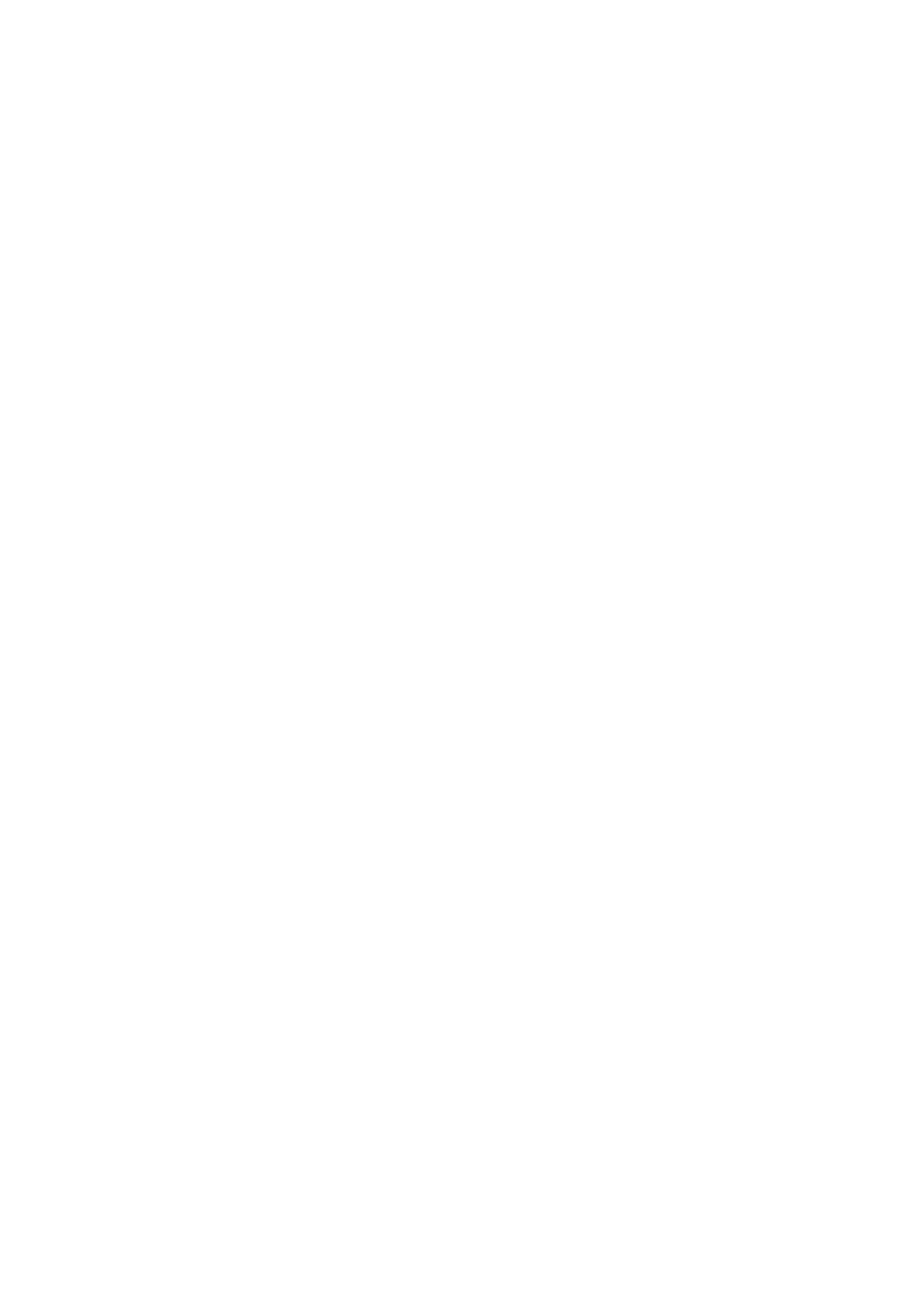### <span id="page-10-0"></span>**Executive Summary**

The present report is a synthesis of a series of country-specific analyses by members of the ESTO network on *existing payment systems* and *initiatives for electronic payment systems*, including those suitable for use on the Internet, in *ten European countries*. Six of them belong to the eleven EU countries which have already adopted the Euro (Finland, France, Germany, Italy, The Netherlands, Spain), three have not done so (Denmark, Sweden, United Kingdom), and Norway is a special case, since it is not a member of the EU.

The use of *cash* has been declining steadily in all ten countries. Even so, it continues to be the most important single means of payment for everyday transactions. In the past, some countries have tended to make greater use of cheques for *non-cash* payments, while others have made greater use of debit or credit transfers. These different habits led to a distinction between "chequeoriented" countries and "giro-oriented" countries. Today, with the spread of new electronic payment instruments based on payment cards, this difference is blurring.

Recent years have seen the spread of *debit and credit cards* in all of the countries covered, although to varying degrees and following different patterns. National "preferences" may be due to pricing structures, or to familiarity with the payment instrument concerned.

During the past few years there have been enormous increases in the numbers of automated teller machines (*ATM*s) and electronic devices enabling direct funds transfers at points of sale (*EFTPOS*). Although in some countries, there were several networks for such devices, sometimes incompatible with each other, strong tendencies towards interoperability are prevailing. The implementation of an *interoperable payment infrastructure in Europe* would strengthen the competitive position of European financial industries.

In most of the countries covered, *electronic purses* are now available on a regular basis. In Norway, France and the United Kingdom, however, their use is restricted to pilot schemes. All in all, few electronic purses have yet achieved widespread acceptance. In countries with more than one purse scheme, these are often not interoperable. Most significant in view of the single currency is that the use of each purse is still restricted to a single country. This is true even for the electronic purses of Finland and Sweden, although they can be loaded via *Internet* and in the case of Avant, the Finnish purse, may even be used for payments on the Internet.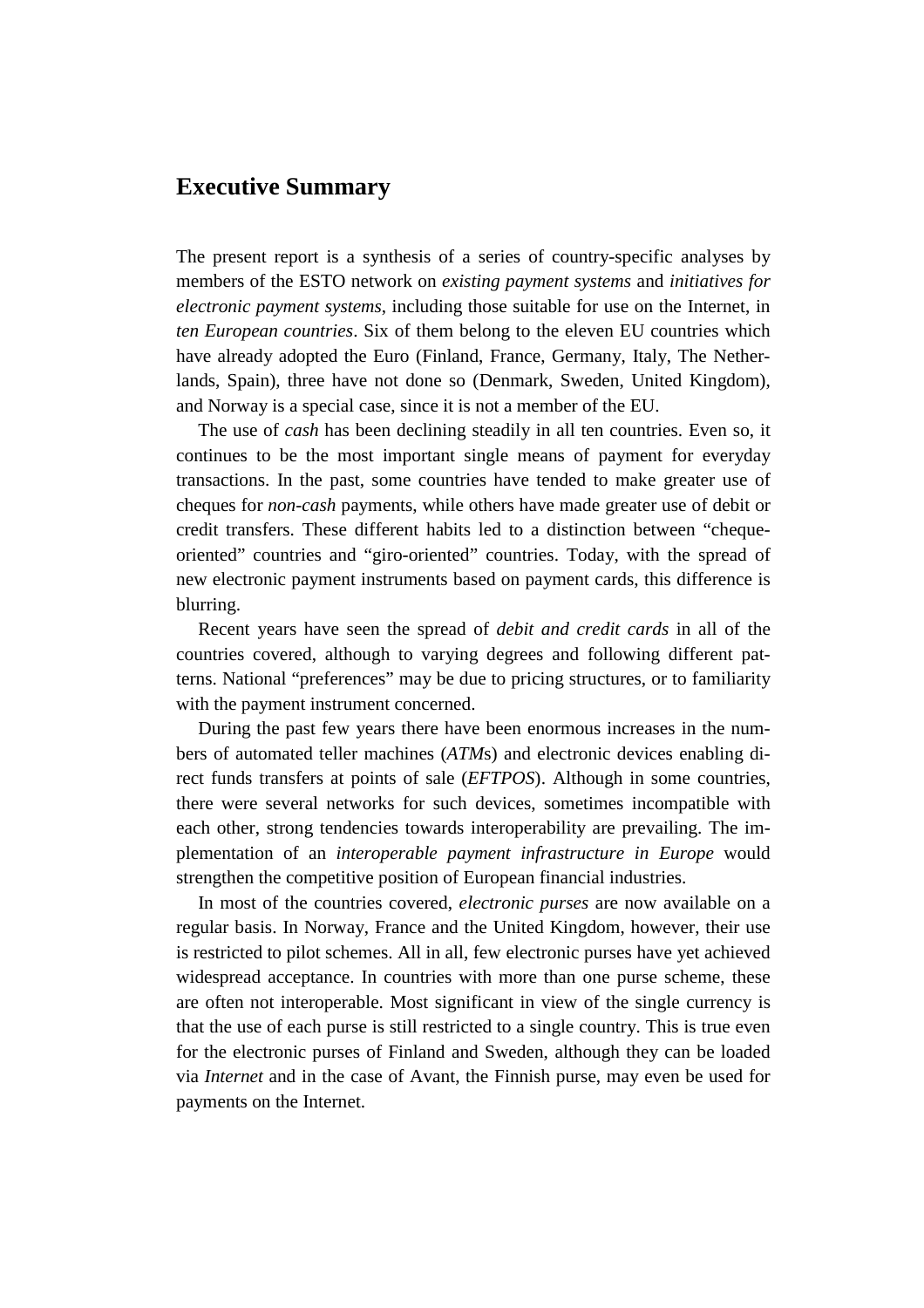The advent of a common European electronic purse however does not only depend on successful *standardisation*, but also on strategies how to shape this new payment instrument in a way that best fits in the context of the various national payment cultures.

It is generally agreed that politics should *not impose standards*, but *support* such ongoing voluntary standardisation efforts as CEPS (Common Electronic Purse Specification). A possible exception are *safety standards*, where policy makers should ensure that proprietary standards are not misused to gain competitive advantages. There might also be a role for politics to involve not only the banking sector in standardisation activities with regard to payment systems, but to bring together players from different industries (e.g. smart card industry, networking) and application fields (e.g. digital TV, traffic, health, telcos, financial services) involved in payment technologies.

The vast number of *international retail payments* on the Internet are made using *credit cards*, usually involving the safety features coming with standard browsers (e.g. SSL), but also completely unencoded or by such means as fax or the telephone. While there is interest from the side of the credit card organisations and some merchants in the SET protocol, adoption has been very slow and it is presently difficult to convince customers of its benefits. For *domestic* purchases, Internet buyers tend to use those "national access products" which are also used most frequently for other purposes, in particular for conventional mail-order purchases. There is an astonishing variety of ways to pay within Europe and there are remarkable differences between countries.

There is a lack of widely diffused and accepted payment systems for small amounts (*micropayments*): most software-based micropayment systems are still at the pilot stage and will probably face competition from electronic purses when card-reading devices for PCs are commonly available. In some countries Internet service providers operate schemes to collect such small payments with the monthly bill and to distribute these to the merchants involved against a commission. Beyond this, small value goods and services can be delivered free to customers if sponsoring schemes, such as banner advertising, can be set up to off-set the costs.

The proportion of the population having access to the Internet varies between almost four and over thirty percent for the ten countries, with the four Nordic countries having the highest rate of *Internet "connectivity"*.

When estimating the potential volume of electronic commerce, it is helpful to bear in mind the existing volume and tendencies in conventional mail-order commerce and experience with similar technologies, such as France's Minitel. Even so, the majority of the countries covered are at a very similar stage con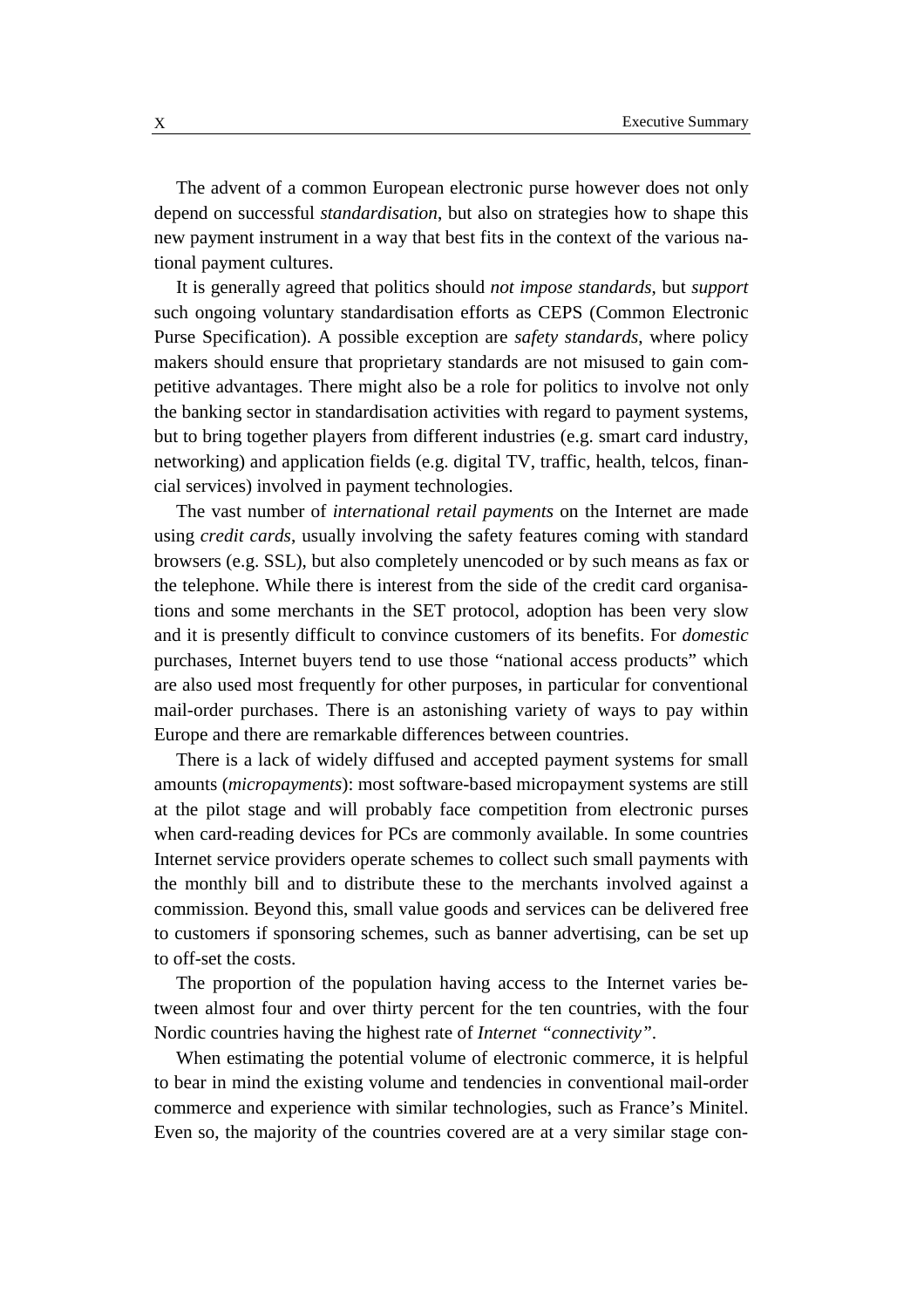cerning the uptake of electronic commerce: people with Internet access are discovering and trying out electronic commerce, but it is not yet really anybody's preferred method of shopping and many enterprises are not yet ready for electronic commerce. Using different sources and surveys, experts estimate the amount of electronic commerce in 1998 in the covered countries at between 0.3 Euro and 17 Euro per head. In each case studied, consumer oriented electronic commerce as a percentage of the retail turnover did not even reach one percent in 1998. Among the main products traded on the Internet are airline tickets, books, CDs, software and computer components, all of which are in a sense suitable for "conventional" mail-order too. Lack of payment systems is not the main obstacle to the spread of electronic commerce at the moment. On the customer side the main barriers appear to be concerns about consumer and data protection, on the merchant side they are fear of "fake" and disputed orders.

The major share of trans-border commerce seems to go to the USA. There is a need for more detailed investigation of the actual state and the potential for *cross-border commerce*, particularly within Europe.

The majority opinion in the countries covered in this study is that only *banks* should be allowed to *issue electronic money*. Where more liberal attitudes prevail, possibly on account of experience with the issue of electronic purses by non-banks, there is agreement that such non-banks should be subjected to the same kind of *supervision* as banks. Nevertheless a minority opinion arguing in favour of more competition between payment systems exists, in most cases including technology providers and economists. The impact of electronic money on the money supply by central banks is currently not regarded as requiring intervention. More worrying to governments is possible *loss of tax revenue* due to electronic commerce.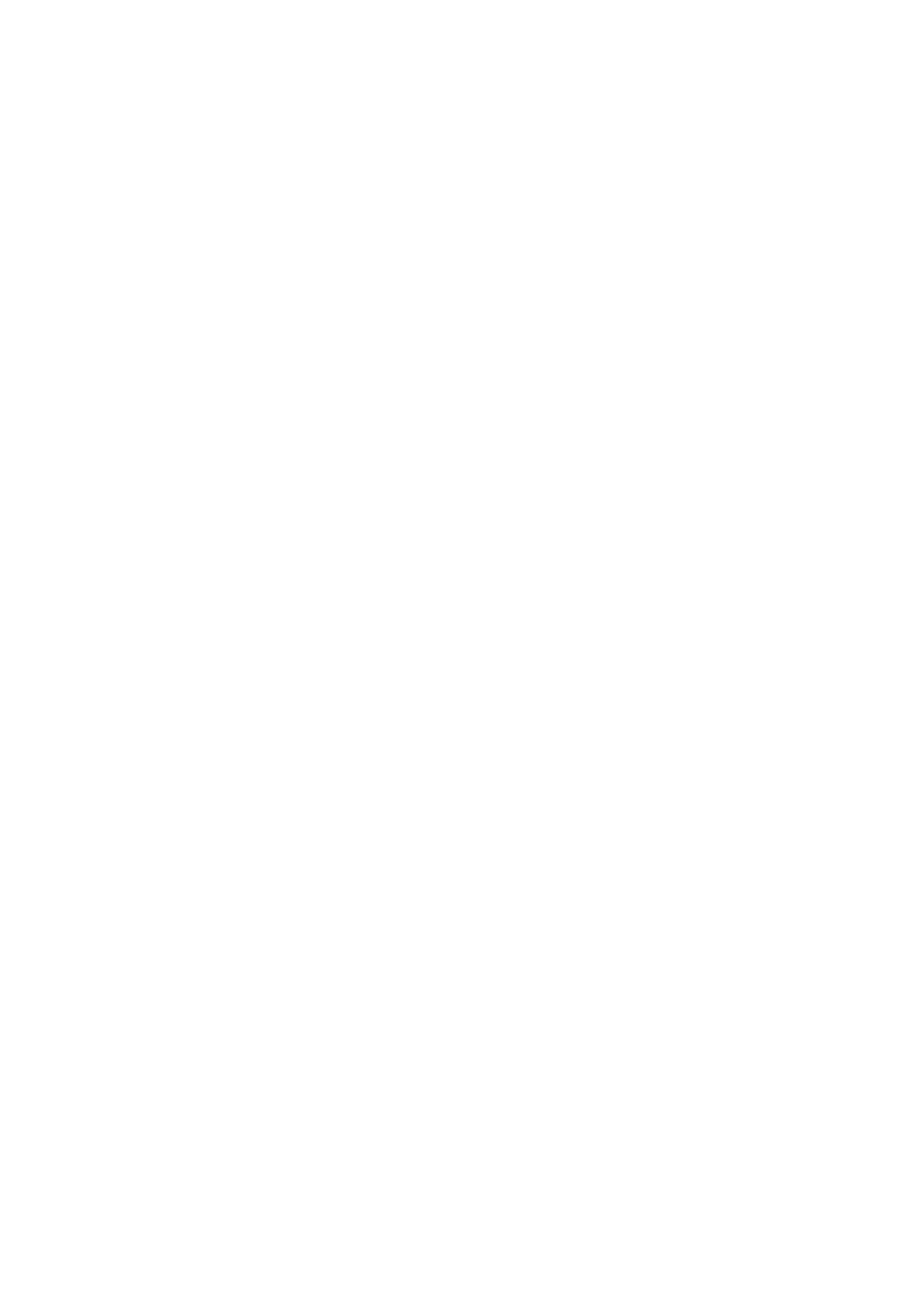### <span id="page-14-0"></span>**1 Introduction**

This report is an outcome of a project investigating the interrelationship between the introduction of a single currency in the greater part of the European Union (EU) and certain aspects of the emerging "information society", commonly referred to under the bracket term of "electronic commerce".

Although the main objective was ostensibly to answer very concretely a set of questions posed by the European Parliament's Committee on Economic and Monetary Affairs,<sup>2</sup> the project team came to the conclusion that it would also make sense to provide a background paper describing and analysing the status quo and recognisable trends in the domains concerned for a number of European countries.

The payment patterns or "cultures" existing in individual countries are the result of a historical process which may differ vastly, even in Europe. Tempting as it might be to analyse these histories in depth, the national "case studies" presented here have more of a snap-shot character, describing payment habits, national regulation regimes and the current configuration of the financial services and banking industries. While discussion in recent years has focused mainly on electronic money, an examination of the existing situation reveals that it is equally important to consider "access products" in use at the national level. The investigation of electronic commerce has been focused mainly on the business-to-customer sector. Thus some information on retail, and in particular distance selling, such as established mail order, is provided.

In view of various constraints, it was not possible to cover the whole of Europe, including the various candidate EU members from Central and Eastern Europe, or such important countries as the USA or Japan. The selection of countries covered in the report is, however, reasonably well-balanced geographically and with respect to the very different state of diffusion of dataprocessing technologies in the banking and financial services sectors of the countries concerned.

Experts on banking systems frequently distinguish countries according to predominant payment methods, employing such categories as "cheque oriented", "giro oriented" or "cash oriented" to label "payment cultures". The sample of countries includes examples of the first two categories. None of the

<sup>2</sup> Papameletiou, D. : "Study on Electronic Payment Systems for the Committee on Economic and Monetary Affairs and Industrial Policy of the European Parliament". European Commission, Joint Research Centre, Institute for Prospective Technological Studies: Technical Report EUR 18753 EN, in press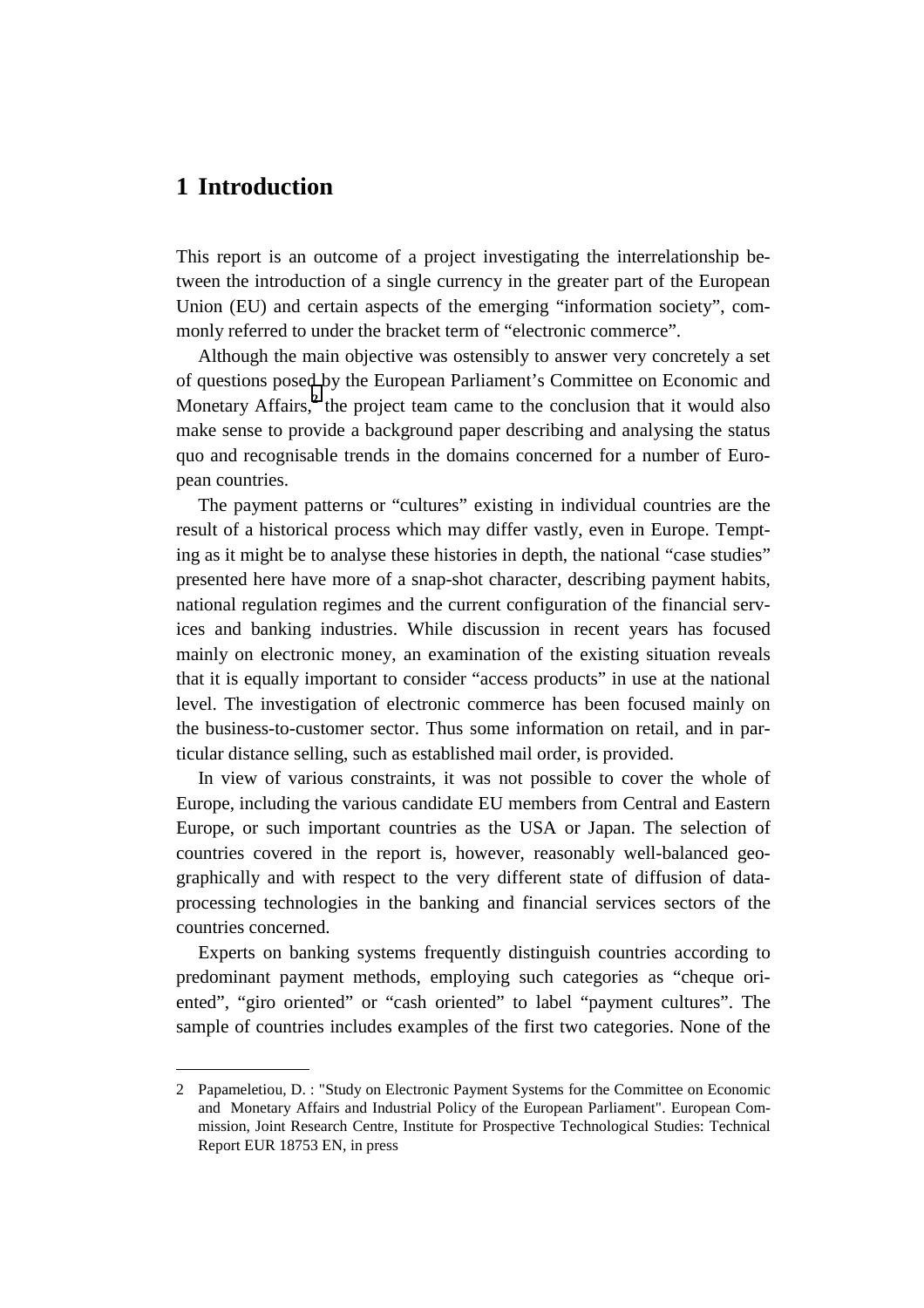European countries is any longer classed as being "cash oriented", despite a continued importance of cash in everyday financial transactions. The distinction is also becoming increasingly of historical nature as the diffusion and use of payment cards progress throughout Europe.

The main objective of writing country reports of this type is to point to those factors which may play a role in giving birth to technologically based innovative payment instruments, in determining the acceptance of such instruments developed elsewhere, or acting as barriers to the diffusion of payment instruments with certain characteristics. Such factors could also play an important part for the success of efforts to create a common European infrastructure for trans-border payments, which is likely to gain importance as the marketplace becomes increasingly global and monetary union and the single European market progress.

The material contained in the country chapters was the result of a limited number of interviews with important actors in the countries covered, a survey of the literature and an analysis of statistics contained in the so-called "red" (on G10 countries, published by the Bank for International Settlements) and "blue" (on the EU15, published by the European Central Bank) books, which are supplied by delegates from the central banks concerned. While these statistics initially convey a most reassuring impression of accuracy and comparability, working with them, it soon became obvious that many of the figures collected under the same headings meant different things in different countries, a legacy of the different payment "cultures" in existence. For example an ATM in some countries is only a cash dispenser while in other countries ATM are complex self service stations for cash withdrawal, account information, credit transfers and, last but not least, for cash deposits. Another example of the problems using the available statistics is "narrow money", which for most countries uses "M1", but for two uses "M2", because they no longer calculate this aggregate. "M2" is larger than "M1" by mere definition. Certain statistics simply do not exist for some countries, since the payment mechanism to which they refer does not exist or plays only a minor role in the country in question because there are preferred alternatives available. Other statistics are a compound of several original statistics at the national level and one can not be sure that the same type of thing is being counted for all countries concerned. Figures given for such things as "numbers of payment cards" have been found to vary widely. This applies even more to figures on electronic commerce, for which official statistics do not as yet exist. Figures given here are frequently estimates or based on market research and may differ by as much as orders of magnitude, depending on the source providing the figure and the interests behind it. Where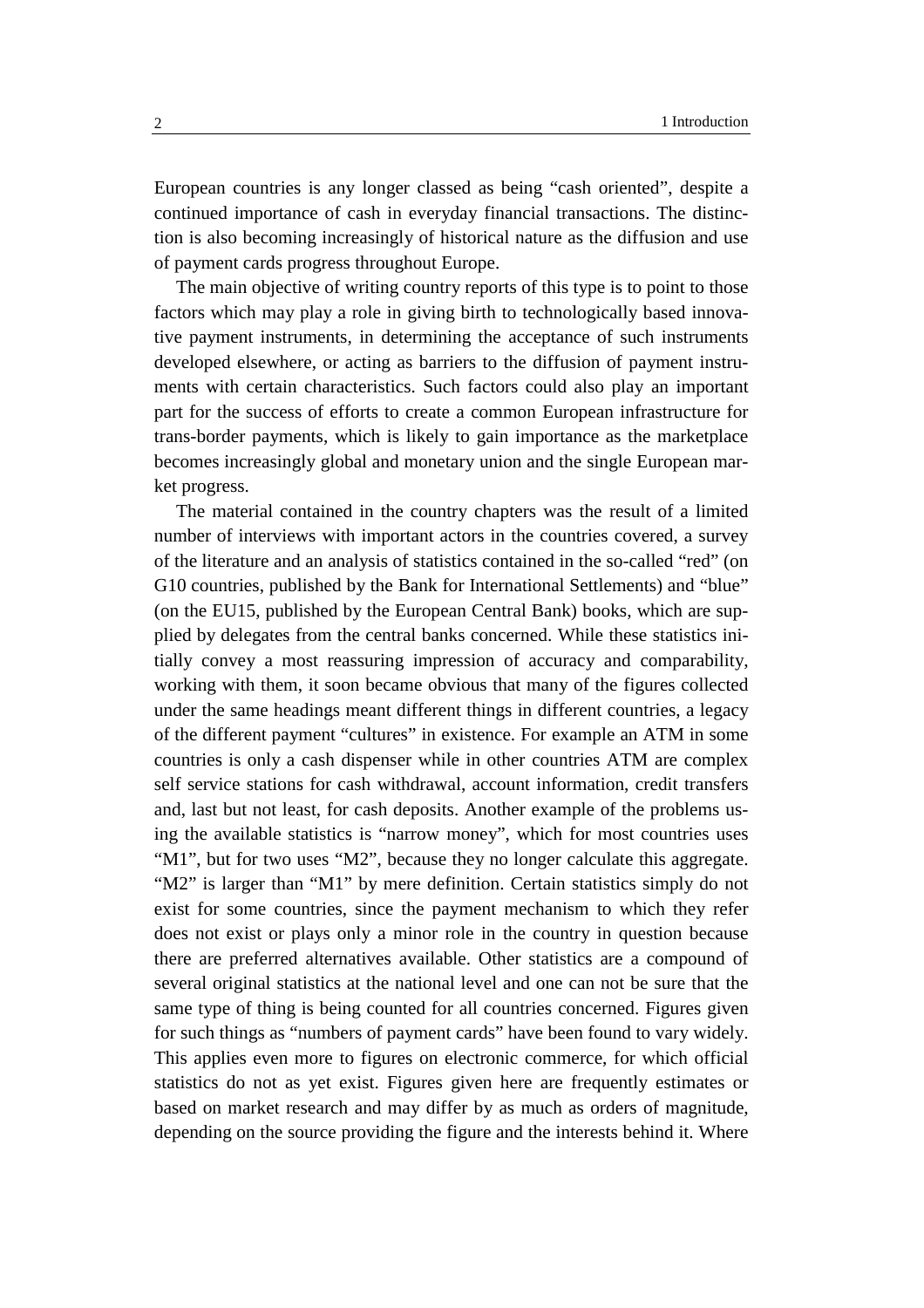there is any doubt, we have indicated this and referred to the ranges for such statistics or estimates. Even where accurate statistics on numbers of cards exist, these do not necessarily reflect their genuine importance: large numbers of a certain card can be issued for strategic reasons, while many of them are actually unused since the infrastructure for this purpose is not yet in place, or such important matters as who is going to pay how much of the costs involved in their use have not yet been resolved.

For these reasons, the report makes very cautious use of the semi-official statistics, treating them as rough indicators rather than hard or fast fact. Monetary union and the existence of the European Central Bank might have an impact on such statistics in the future, partly because national differences might be levelled as a result of Monetary Union and due to the emergence of predominant payment instruments for transactions of certain types in the European context.

It should be pointed out that while the country chapters all conform to a common structure, the depth of treatment of the individual points might vary widely according to the data available.

The present report starts with the country chapters, arranged from North to South, summarising the papers provided by the ESTO partners and highlighting the major differences. The country chapters are organised as follows:

- 1. Payment culture;
- 2. National framework;
- 3. Payment cards;
- 4. Electronic purses;
- 5. Internet Payment Systems;
- 6. Electronic commerce;
- 7. Main Points;
- 8. Sources.

The next section of the report is a cross-cutting discussion of most of the issues covered in the national case studies. The final section presents the most important findings of the study in the form of provocative statements or theses.

The report also contains an appendix with comparative tables, drawn in part from existing statistics, such as the Red Book issued by the Bank for International Settlements and the Blue Book issued by the European Central Bank, and in part from information provided by the ESTO partners in response to a standardised questionnaire developed especially for the purposes of the project.

The report reveals vast differences and national peculiarities which could have great impact on the diffusion of electronic payment systems and elec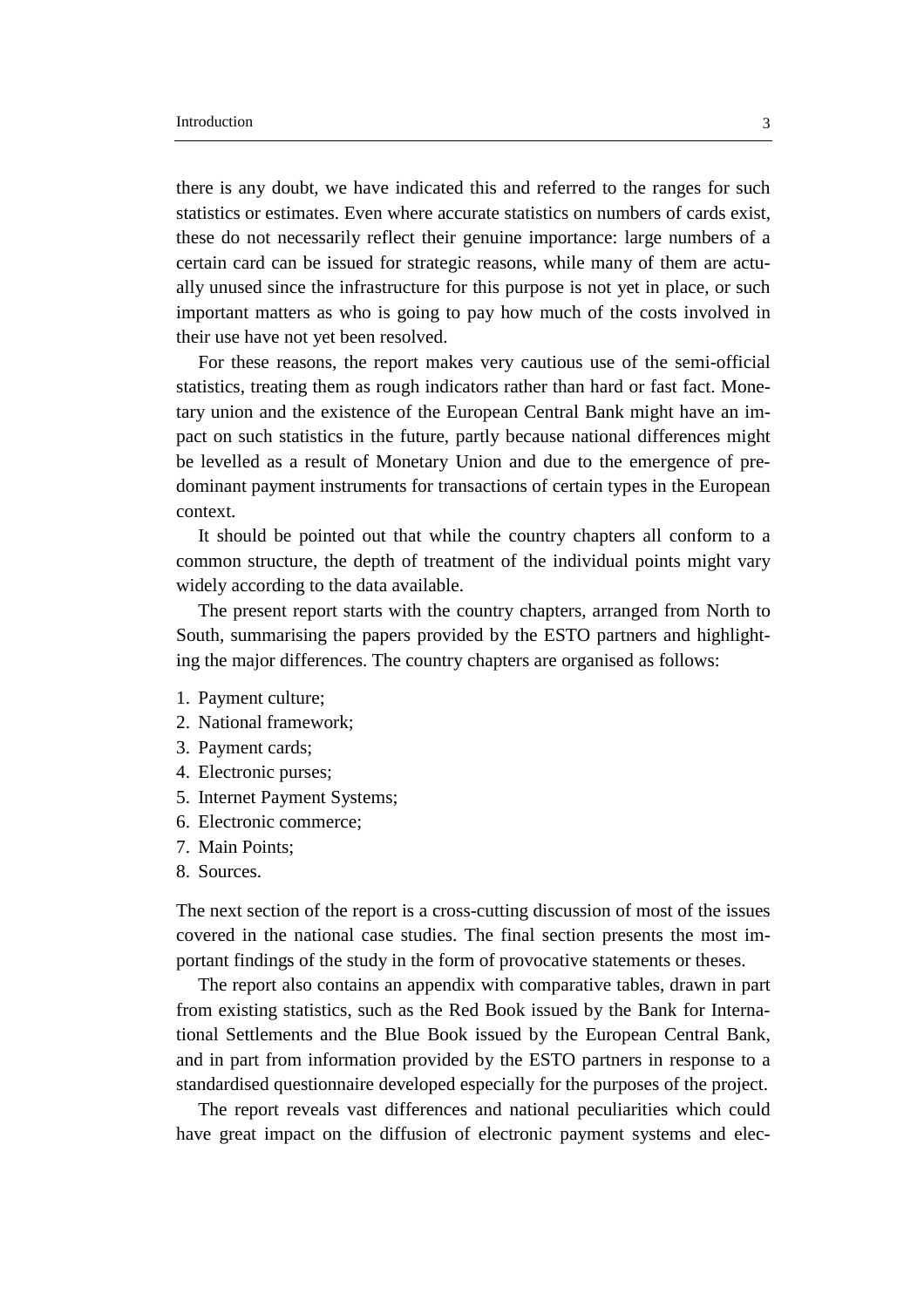tronic commerce in the individual countries. It requires the cooperation within an international network such as ESTO to carry out a cross-border analysis of this type. Given the limited resources in terms of manpower and time available for the project, it was only possible to scratch the surface in analysing important issues. It is to be hoped that there will be an opportunity to go into greater depth over a longer period of time on these topics which are generally regarded as crucial for the further development of the European Union in a global economy.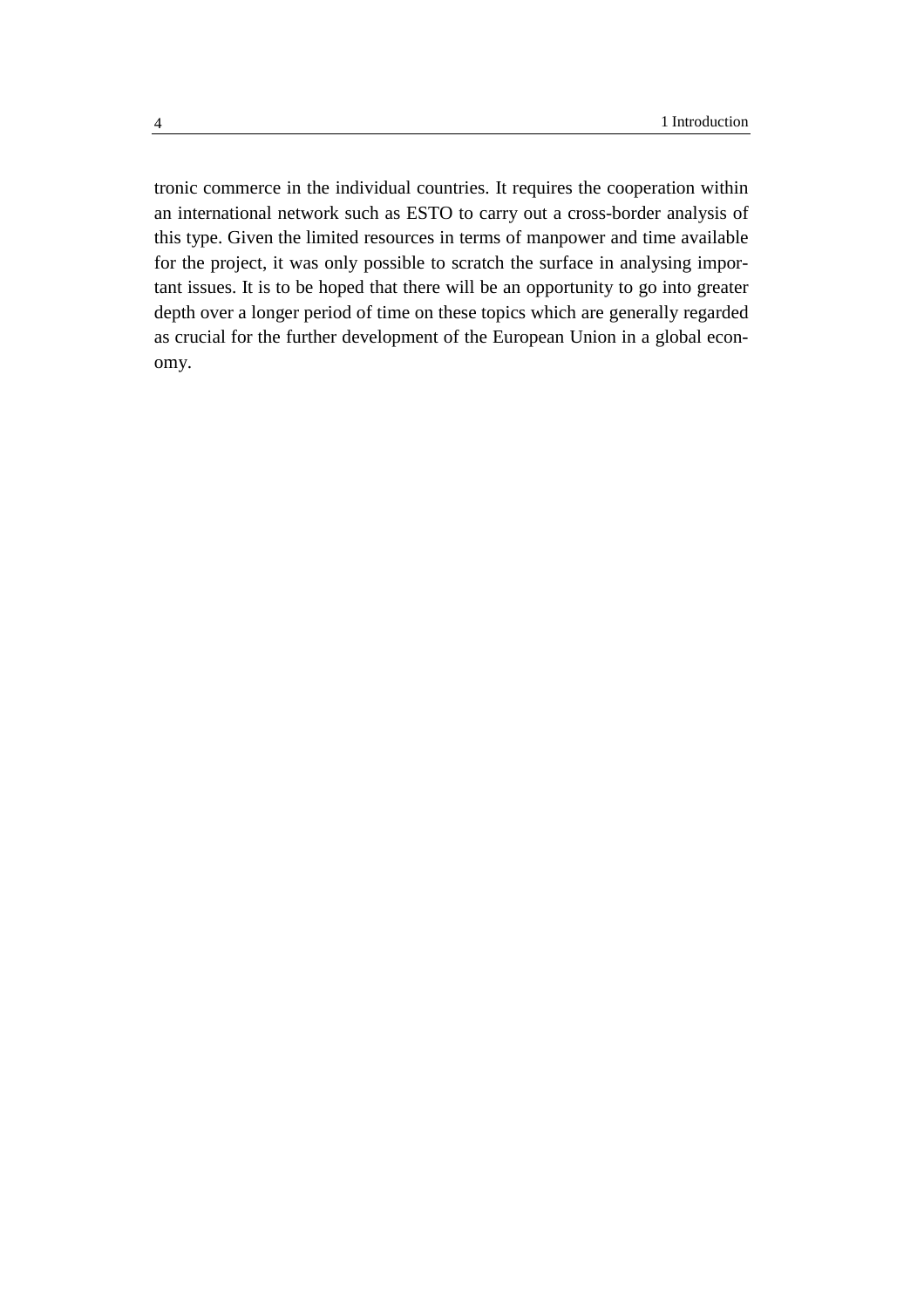### <span id="page-18-0"></span>**2 Country summary reports**

We have ordered the following country summary reports from north to south. The assumption behind this is that the geographical clusters correlate with some aspects this report is addressing (like Internet connectivity, usage of electronic purses, regulation regimes, or payment culture).

#### **2.1 Finland**

#### *Payment culture*

Finland is advanced regarding the use of electronic payment systems. There are electronic card readers installed in most shops and over 80 percent of the card transactions in shops are made using EFTPOS (Electronic Funds Transfer at Point of Sale). On average, every Finnish person makes around 50 transactions per year in shops using bank cards (cf. Appendix, Table 7). Furthermore, it is common to make payments using a personal computer, a service used for some 15-20 percent of payments from Finnish private customers and for more than 90 percent of companies' payments. Seen as share of the banks' transactions, more than 70 percent are automatic transactions.

In Finland there is the second smallest amount of cash (next to Portugal) in circulation throughout the EU, in terms of amount per inhabitant, as a proportion of the GDP and as a proportion of Narrow Money (M1, cf. Appendix, Table 2). Even so, 80 percent of households' payments in Finland are still made with cash, with half the transactions worth under FIM 30 (5 Euro). The number of cash dispensers and ATMs per inhabitant is just lower than average for EU countries, with a slight decline in the number of transactions from 1996 to 1997. However, the number of transactions per inhabitant at such machines is more than double the average for the entire EU, while the average value of transactions is about 2/3 of that for the EU (cf. Appendix, Table 6). The number of EFTPOS in relation to the size of the population is the fourth highest in Europe, with an average of more than three times as many transactions per inhabitant as the remaining EU countries. The average value of these transactions is 3/4 of the average in the EU as a whole, suggesting that such EFTPOS transactions are gradually replacing cash. Cards with a cash function are widely distributed in Finland, but the number of cards with a credit or debit function is slightly below the average for the EU countries (cf. Appendix, Table 5). The cards which have been issued are, however, used far more frequently than is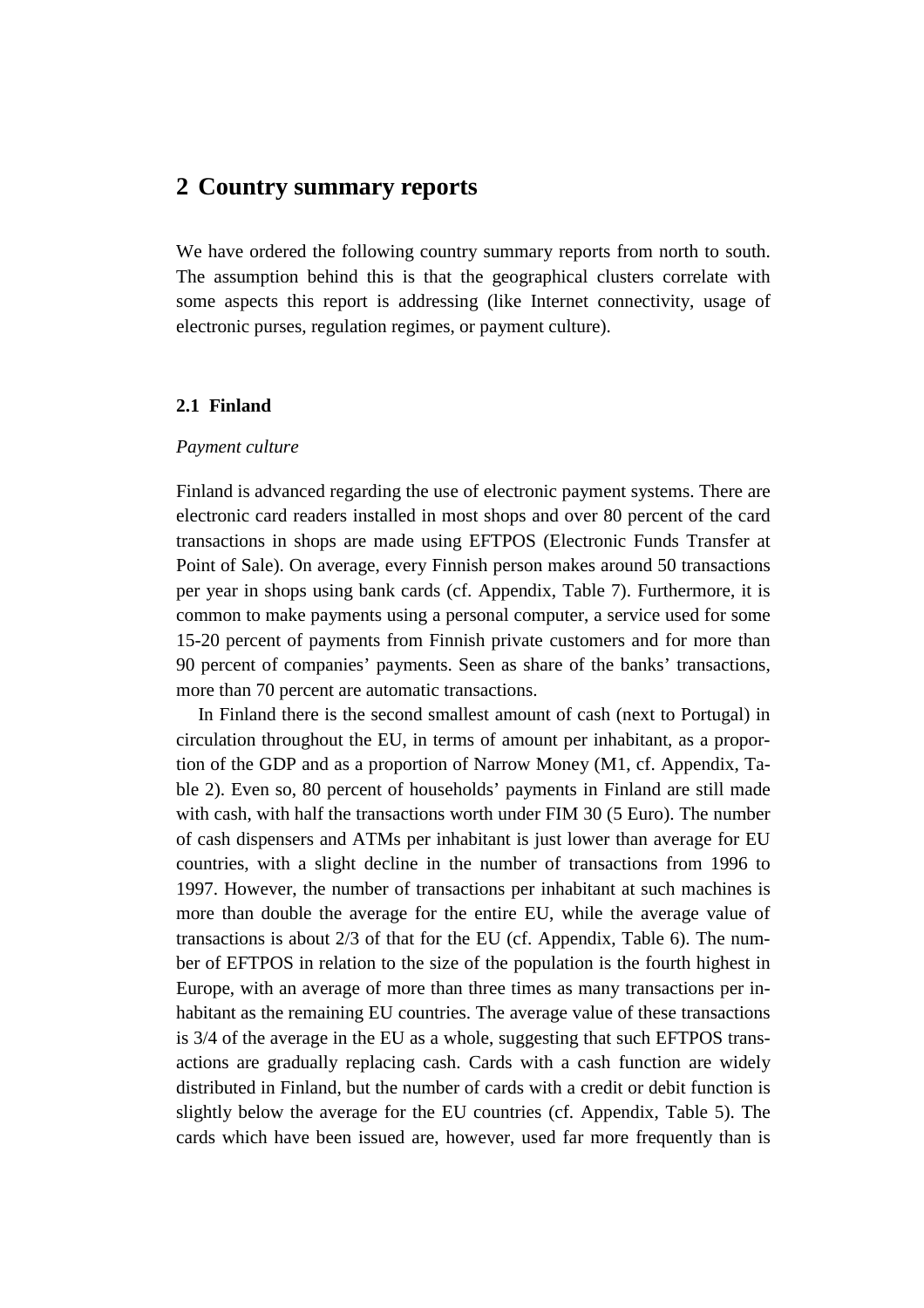average in the EU, especially the cards with a credit or debit function. In Finland, use of cheques for cashless payments is almost negligible, while very intensive use is made of credit, debit and retailer cards. The use of credit transfers as a percentage of total number of cashless payments is among the highest in the EU. In contrast, the number of direct debit payments is below average (cf. Appendix, Tables 3).

#### *The national framework*

There is no central clearing house in Finland to clear debit card transactions between banks. Although all communications between banks are on a bilateral basis, these use multilaterally agreed standards and common procedures. In contrast, the "Automatia" company, which is owned jointly by the three major banks, has operated the Avant nation-wide electronic purse system and acted as a clearing house for these electronic transactions between the banks. The creation of this company may be traced to an initiative by the Finnish Central Bank to create a cost-effective method intending to substitute cash payments.

In November 1998, the government of Finland passed a law supporting the free trade and use of cryptography products. The motivation behind this was to ensure that national cryptography policy would not impede Finland's export industry. The Finnish parliament is debating a privacy bill which will enable citizens to use whatever technology they deem necessary to protect the privacy of their telecommunication messages.

An interesting opinion stated in the interviews was that companies other than banks issuing electronic money should not be allowed to have other business not closely related. The reason was that e-money float would be difficult to monitor. If such companies wished to engage themselves in this sector, they should be forced to set up a subsidiary for the purpose.

#### *Payment cards*

Widely diffused in Finland at present are debit and credit cards equipped with a magnetic strip for use at ATMs and EFTPOS. Credit card transactions are cleared by Luottokunta, which acts as the Finnish agent for both Visa and Mastercard, employing international standards. Debit card transactions are cleared bilaterally between the banks involved employing a domestic standard without international interoperability. There is no central clearing house.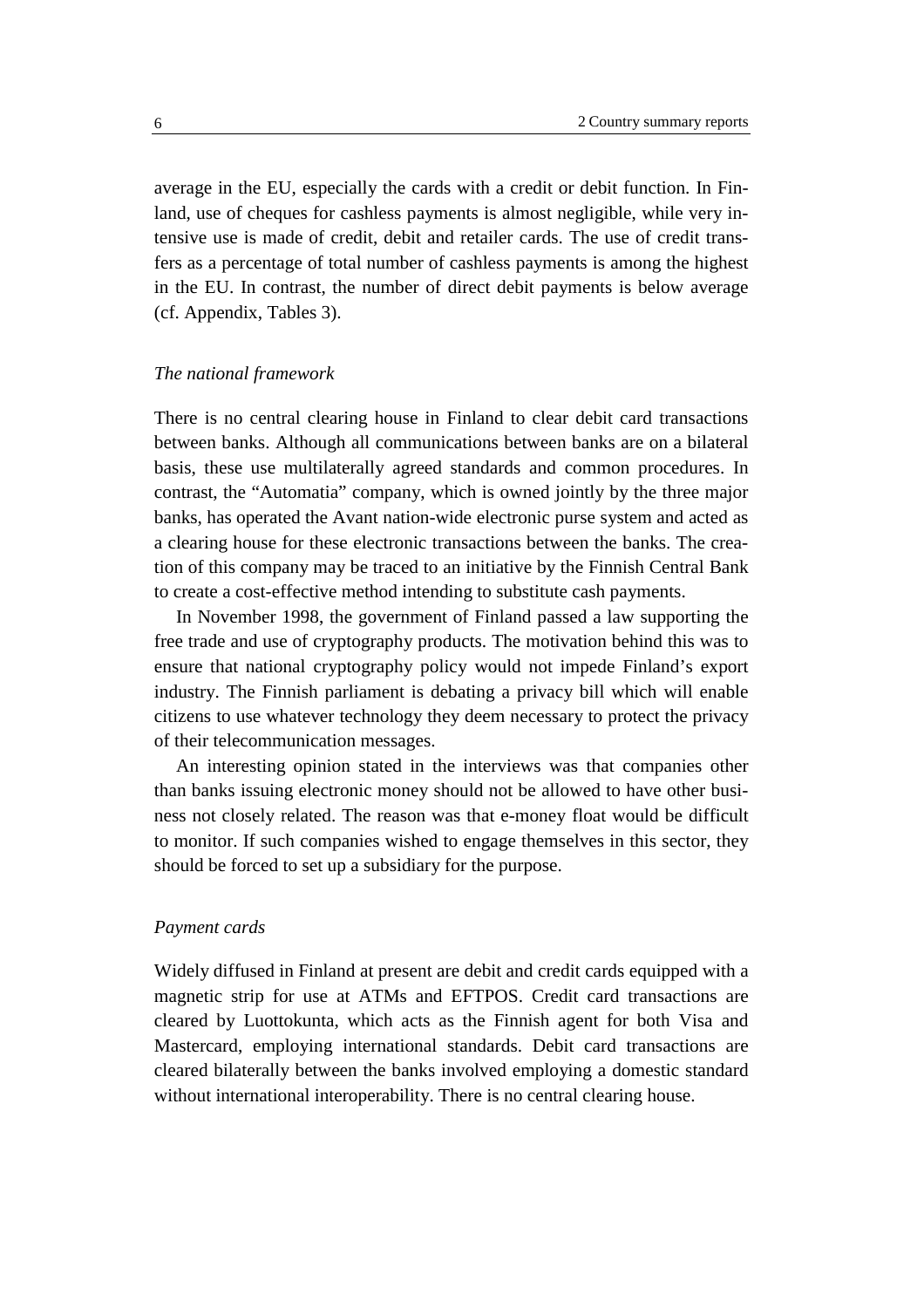#### *Electronic purses*

The three major banks have begun to issue magnetic strip cards also equipped with a chip embodying ATM functionality. 90 percent of Finnish cashdispensing ATMs belong to the Automatia company, with a brand name "Otto." and these can read both magnetic strips and chips. A new generation of ATMs "Otto.2000" can only read chipcards, indicating an ongoing transition from strip technology to the chip. Automatia expects the transition from the magnetic strip technology to chipcards to be completed within the next four to five years.

The chip also embodies the Avant electronic purse. This purse, which was launched in 1993, was originally the result of an initiative by the Finnish Central Bank to create a cost-effective method of handling cash payments. It is now run by Automatia, a company created in 1995 by the three largest Finnish banks (Merita, Leonia, Okobank) to operate Avant. Since 1997, Automatia has operated the Avant nation-wide electronic purse system and acted as a clearing house for electronic money transactions between the banks. The cards are also beginning to be used to access the services of public authorities or retail chains' loyalty programmes.

The Avant purse is available both as a reloadable chipcard, which uses ATMs to transfer money from an account to the chip, or as a disposable "white" card. These are sold at 5 FIM (0.8 Euro) above face-value.

The chipcards and the Avant system are EN 1546 and ISO 7816 compliant and EMV (1996) compatible. The Avant electronic purse application is a domestic de facto standard. Avant looks forward to the possibility of international interoperability through CEPS (Common Electronic Purse Specifications) some time beyond 2002, but believes that the domestic Avant electronic cash system will remain in domestic use. In June 1998, a total of FIM 421,000 (about 72,000 Euro) was down-loaded and purchases were valued at FIM 126,000 (about 22,000 Euro). According to Automatia, 250,000 customers use the cards, which are accepted at 5,000 points of service belonging to over 300 companies. Since 1997, a gradual switch has been taking place for the terminals at retail locations or incorporated in vending machines which accept electronic money cards: there were 1,344 machines installed which accept only the chipcard.

There is another card in widespread use in Finland, issued by the Matkahuolto group, which is active in the travel, transport, catering, retail and investment sectors. The Matkahuolto bus cards (there are different options) can in most cases be used all over Finland. The card can be used not only to pur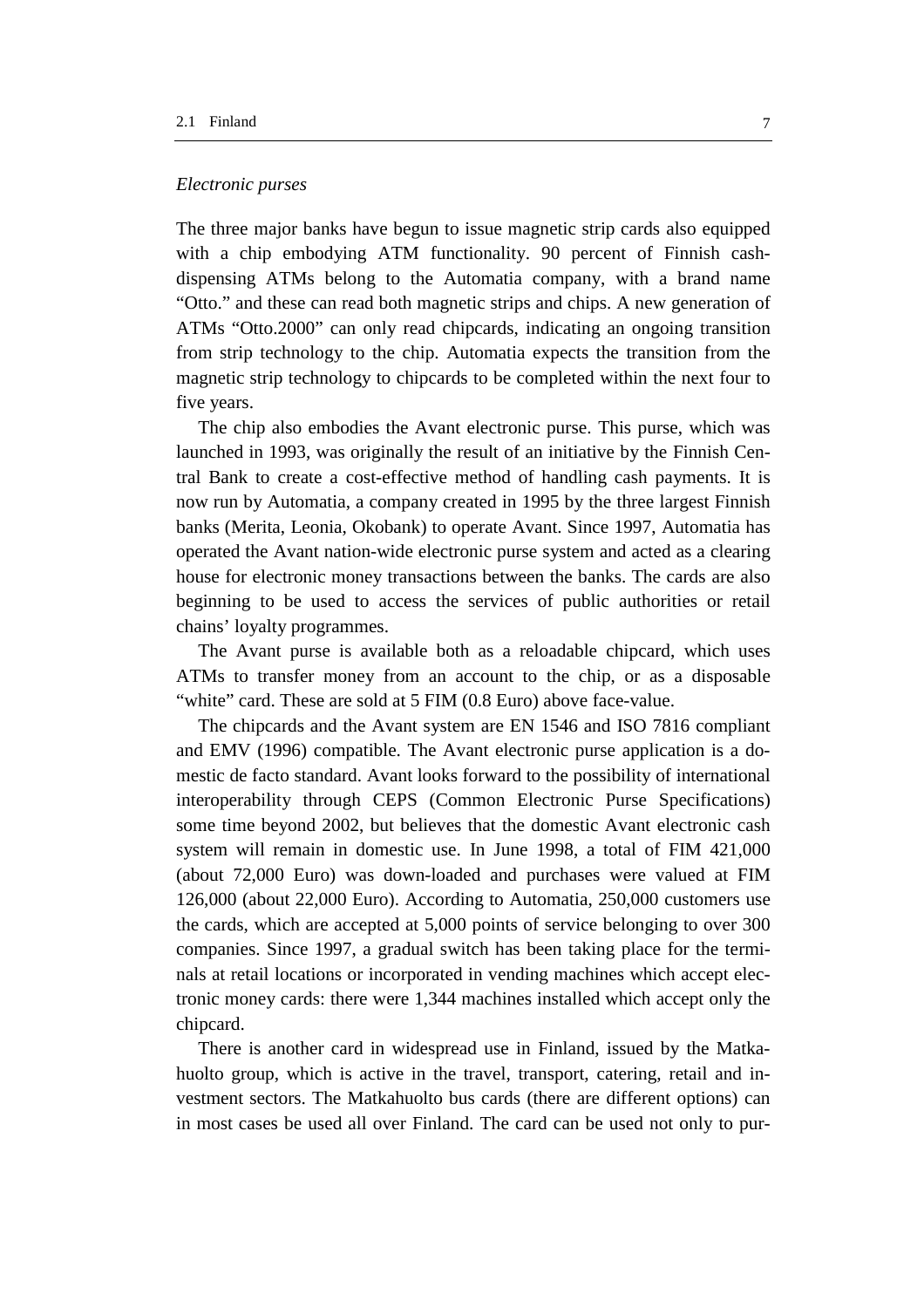chase bus tickets, but also for such things as meals and drinks at bus stations. There are other bus company cards in existence, such as one valid for the Tampere transit system, with another announced soon for Helsinki. This is more of a retail card than a universally accepted means of payment.

There are also city cards based on this smart card technology that are multifunction cards, used for car parking, school meals, library card etc. The first city card scheme was introduced at Rovaniemi, Finland in March 1996 and is now also used in Seinäjoki and Nurmo.

#### *Internet payment systems*

Avant can be used for payments over the Internet, for instance to pay for classified ads in "Aamulehti", a major Finnish newspaper. The use of Avant as an *Internet* payment system is described by "Automatia" as anonymous and endto-end secure. Its widespread use is only expected once chipcard readers for PCs have become commonplace. Since Spring 1999, it has also been possible to load the Avant card via the Internet. A special card reader is used to transfer money from the card holder's bank account to his or her Avant card.

The three major banks' credit transfer systems have been integrated to a special on-line payment system, "electronic giro", for use on the Internet. This is accepted by several hundred suppliers on the Net. Merita has some 530,000 customers using "electronic giros", and estimates that other banks have a total of 400,000 such customers. These payment systems are proprietary and can not be used between banks yet. Because of the high concentration level in Finnish banking it is in practice sufficient if an Internet shop holds an account in these three banks as they cover over 90 percent of the domestic market. This is a completely domestic system as both the customers and the merchants are required to have accounts in these banks.

In early 1999 the Internet service provider Sonera offered a micropayment system called "iNET", which was accepted by a small number of merchants selling low-price digital products. The status of this scheme is uncertain, since there have been no recent reports. There is another micropayment system called "Money-penny", which operates with a choice of a prepaid account or one based on credit. In mid-1999, this scheme lacked the backing of major banks or credit institutions and involved only two merchants.

There is some degree of Visa/EuroCard SET acceptance. The pilot phase ended in 1998 and Luottokunta has been making use of this technology since then. In mid 1999 50 shops in Finland made active use of SET, 41 of them belonging to Sonera's Ostella mall. Visa credit card holders in Finland were the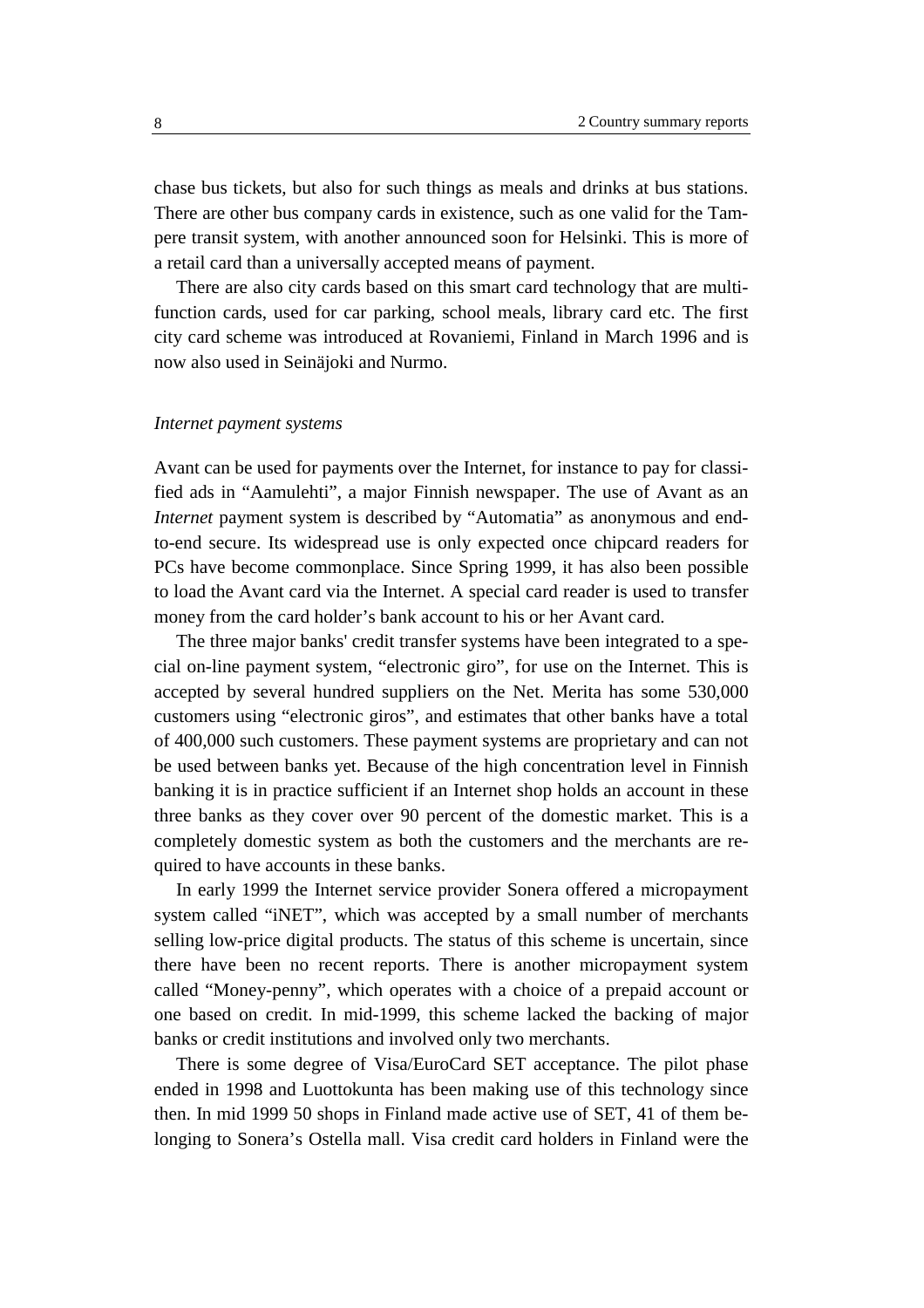first worldwide to be offered the SET service. By December 1998, 10,000 SET wallets had been downloaded.

In 1997 Luottokunta, the Finnish agent for Visa and Mastercard had actually prohibited the transmission of credit card details over the Internet pending the introduction of the SET standard. Apparently this ban was never enforced very strictly, since the use of credit cards was permitted for telephone and mail order, making it possible to "disguise" Internet payments as one of these methods. Even so, some banks issuing Visa or Mastercards ban Internet purchases with the cards, while others permit them.

While Luottokunta no longer requires the use of the SET wallet for Internet transactions, it does require the use of the so-called MIA standard (merchant initiated authorisation), which is an extension of SET software, for the transmission of credit card details to Luottokunta. MIA works with SET, SSL, secure e-mail, phone, fax and letter order payments under the same single umbrella. Furthermore, Luottokunta recommends the use of SET wherever possible, since there have been no disputed payments under SET since its introduction. In contrast, 50 percent of all disputed payments concern transactions completed on the Internet. This number does not however indicate the percentage of fraud.

Finnish experts felt that the main solutions in the future would be giropayments and credit card payments with identification (not only SET). In the past, DigiCash's "eCash" was available from the ISP EU-Net, but this has been discontinued, presumably because of limited acceptance.

#### *Electronic commerce*

The overall impression conveyed by Finnish experts is that the lack of electronic payment systems is not the major obstacle to the widespread diffusion of electronic commerce practices. If this had been the case, there would have been greater effort invested in creating such novel payment systems.

At the end of 1998, 1.57 million people in Finland out of a total population of 5.14 million had access to the Internet, a share of over 30 percent (cf. Appendix, Table 1). While this is the 14th rank in terms of absolute numbers world-wide, it is generally acknowledged that Finland, with Sweden, is the country with the highest rate of Internet connectivity in the world today.

Despite this high level of access to the Net, Finland has been relatively slow in adopting electronic commerce (Verkkokauppa alkaa hitaasti 1997, quoted in Salo 1997). This was attributed to problems regarding the status of e-money and security concerns, mentioned above.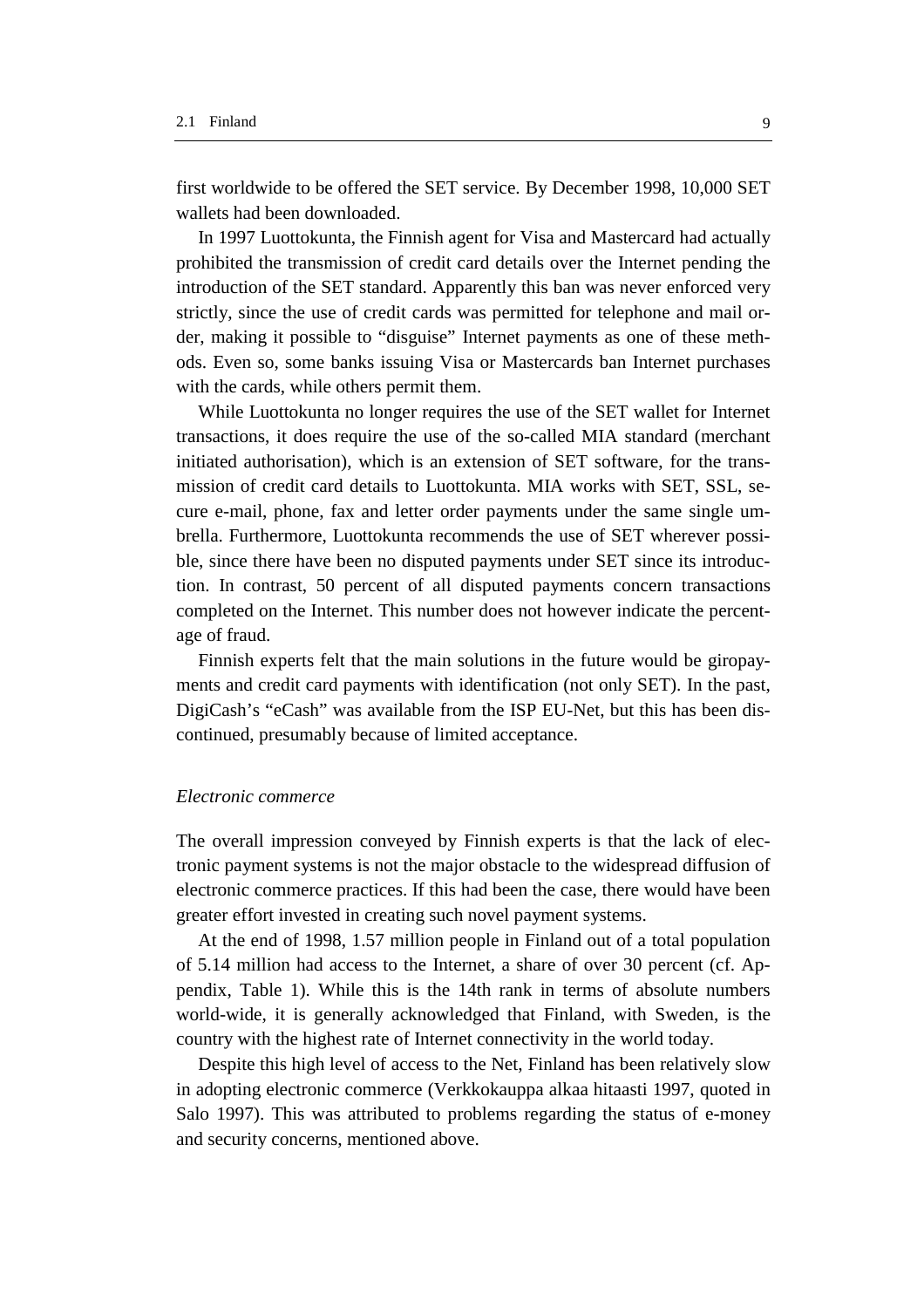There has been a gradual uptake of electronic commerce in Finland, but in 1997 there were no major electronic shopping malls based in Finland, due to a lack of interest among retailers. In 1997, electronic commerce accounted for a mere 0.07 percent of the total volume of retail in Finland. By 1999, several malls, including "Keskus.net" (http://www.keskus.net) and "Solo-tori" (Solo Market Square, http://www.merita.fi/s/solotori/) with a large number of storefronts had been established. They seem geared mainly towards domestic customers, since there is little information on-site in English.

A recent survey (electronic commerce barometer by Tietoykkönen Ltd. for Electronic Commerce Finland) has revealed that 41 percent of Finns are interested in acquiring products and services through the Internet, and that six percent had already actually made purchases. The greatest interest was in information searches, banking services and ticket services. Over two thirds of the respondents regarded the Internet as a sufficiently reliable and safe communication channel. On the business side, 28 percent of Finnish companies have WWW-sites, although they do not necessarily engage in electronic commerce: nine percent of Finnish companies offered the possibility to order their products on the Internet in late 1998 (source: survey by ECF, Electronic Commerce Finland).

When asked about the methods of payment they accepted, shops mentioned traditional invoicing most frequently (89 percent), followed by cash on delivery at the nearest post office (27 percent), the Merita bank's credit transfer system (16 percent), credit cards (11 percent) and Osuuspankki's credit transfer system (11 percent) (source: survey by ECF). Conventional mail order uses traditional invoicing and cash on delivery most frequently.

An interesting development, which could have some impact on electronic commerce, involves telecommunications. By dialling a certain telephone number posted on vending machines, a customer can purchase products, like soft drinks or golf-balls and the price is added to the bill for his or her mobile phone. This is still at the experimental stage and also the subject of controversy, since many companies pay their employees' mobile phone bills and obviously have no interest in paying for such refreshments as soft drinks or luxuries as golf-balls.

Experts thought that it was unlikely that the combined effects of the Internet and the single European currency would lead to a surge of trans-border sales. They felt that domestic retailers would benefit most from growth of electronic commerce and that issues related to distribution were a greater problem than those related to payment systems.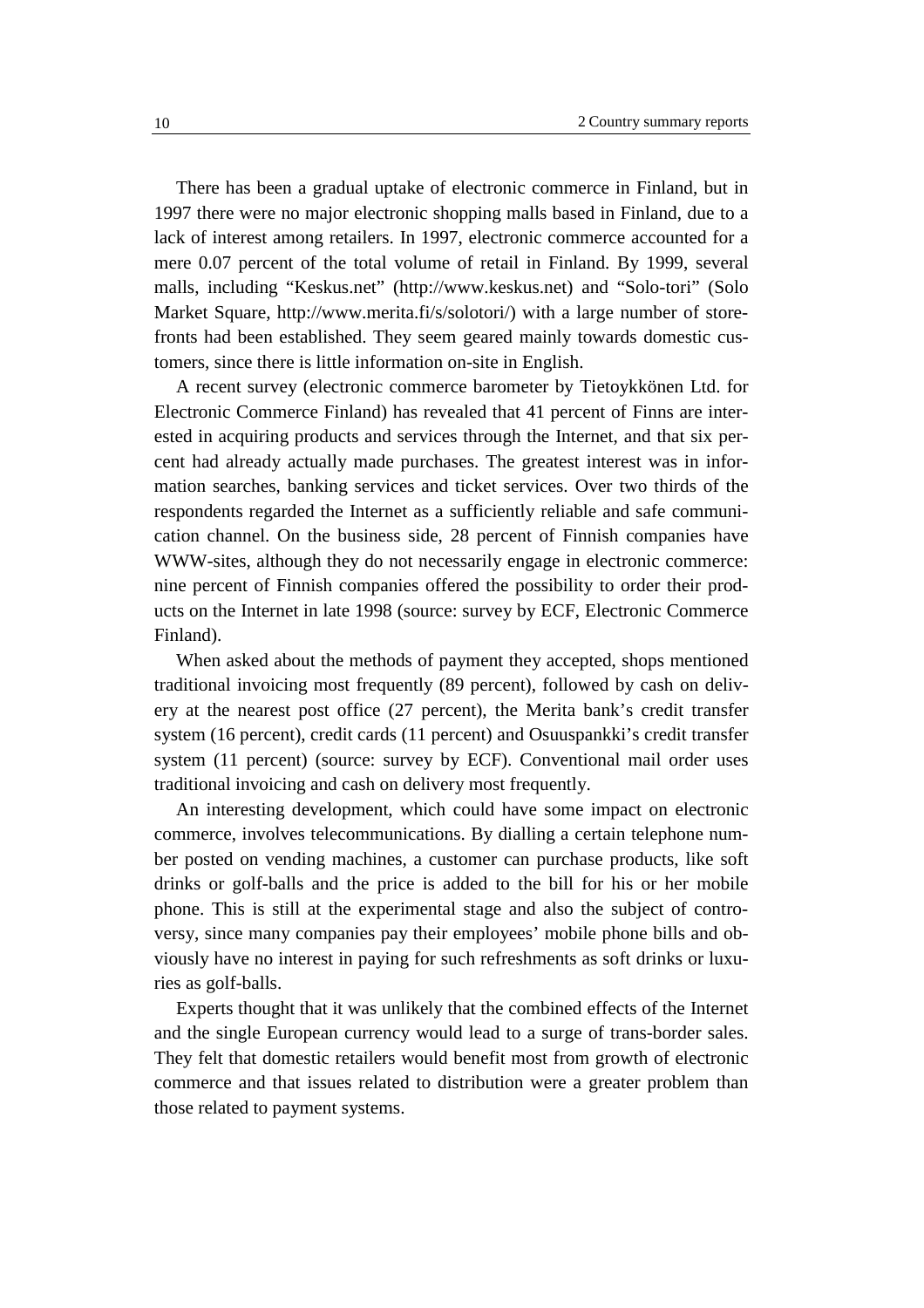#### *Main points*

Finland belongs to the countries in Europe that have the greatest degree of Internet connectivity and made the greatest progress toward replacing the magnetic strip card technology with chipcards. The banks are cooperating most actively to launch the "Avant" electronic purse.

The "Avant" system is being pushed by the participating banks as a substitute for cash, for Internet payments and as a smart card to access services provided by public administrations and industry. Progress has already been made in all of these fields.

Perhaps surprisingly, Finnish companies have been slow to adopt electronic commerce and it looks as though their main market will initially be domestic. Lack of payment systems is not seen as the main barrier to the spread of electronic commerce. Finnish experts felt that the main solutions in the future would be giropayments and credit card payments with authorisation. SET is being promoted actively by Luottokunta, the Finnish agent for Visa and Mastercard, with compulsory use of the MIA extension for the transmission of credit card details.

Legislation on cryptography has already been passed and a further law concerning privacy is on the parliament's agenda. There is a proposal to prohibit the issue of electronic money by companies having other business not closely related. Such companies should be forced to set up a subsidiary for the purpose.

#### *Main sources*

Anna Backlund: Country Report Finland. Stockholm, March 1999 and other contributions by ESTO partner Anna Backlund, NUTEK Technology Policy Studies, using interviews with: Alexei Hanin, Electronic Commerce Research Centre; Bo Harald, Merita; Pekka Kultanen, Sonera; Harry Leinonen, Bank of Finland (who also provided comment on a draft version of this report); Jyri Marviala, Automatia Rahakortit Oy. Tuomas Salste: personal communications 27 April 1999, 11 May 1999 and 19 May 1999. Laitinen, Ilkka: personal communication (e-mail), 28 April 1999.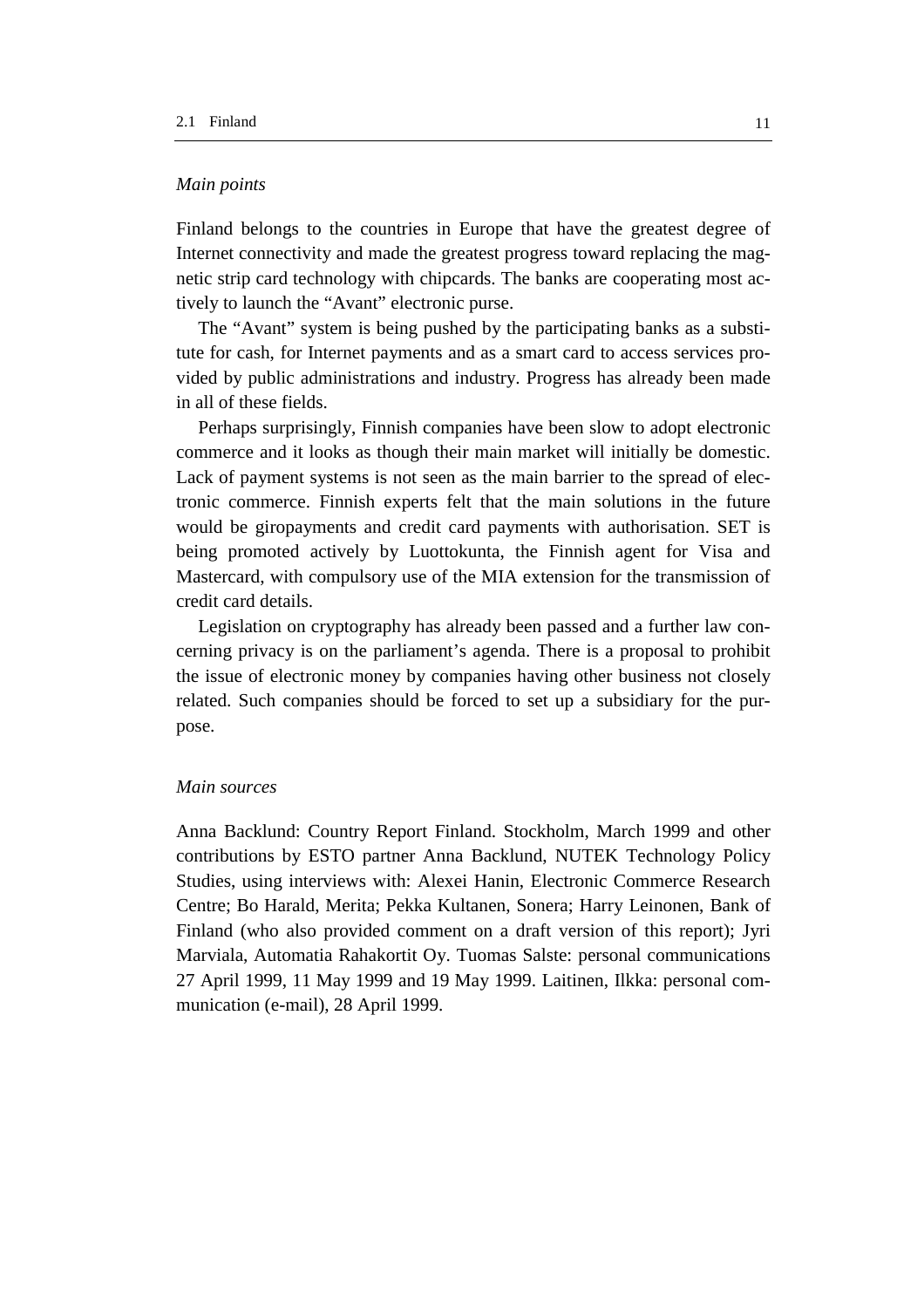#### *Other sources*

- Automatia News (http://www.avant.fi/newsine.html)
- Electronic Commerce Finland (http://www.ecf.fi/brief\_in\_english.html)
- European Central Bank: Payment Systems in the European Union. Addendum incorporating 1997 figures. Frankfurt: 1999 (Blue Book)
- NUA Internet Surveys (http://www.nua.ie/surveys/)
- Salo, Ahti: Finland. In: Tang, P. (Ed): Electronic Commerce: Markets, Measures and Governance. Unpublished ESTO Report for the IPTS, August 1997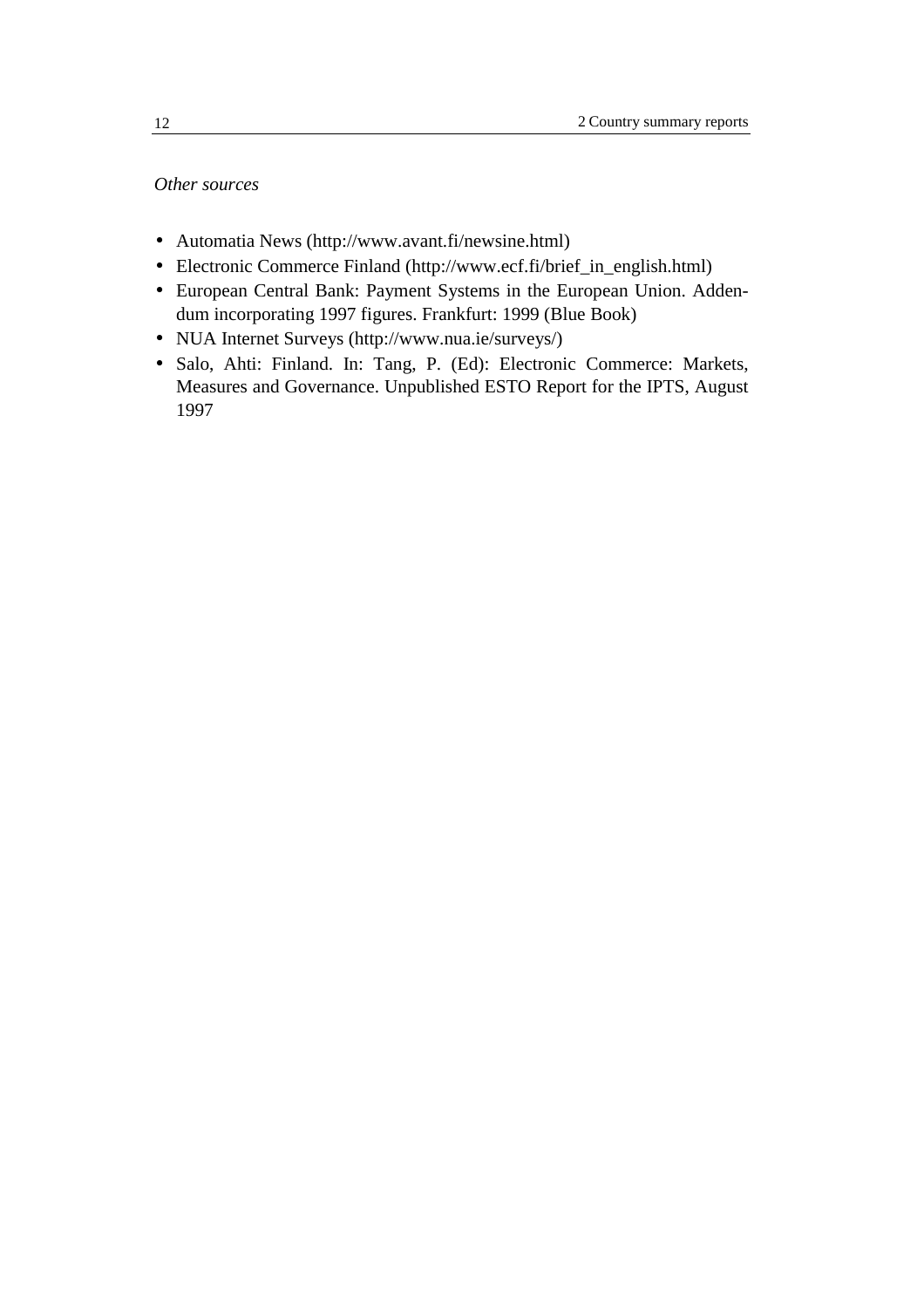#### <span id="page-26-0"></span>**2.2 Sweden**

#### *Payment culture*

In most respects, the payment culture in Sweden closely reflects the average for all 15 current EU member countries (cf. Appendix, Table 2-7). Only the number of ATMs and cash dispensers is below the EU average, although their use is more intensive than average. Sweden relies heavily on credit transfers for non-cash payments (of which approximately 75 percent are electronic). Cash payments are still dominant for low value payments, although their share of the total *value* of retail payments is low. EFTPOS payments are increasing rapidly, numbers of transactions having doubled from 1994 to 1997, while the average value of these transactions has slightly decreased during the same period (Blue Book 1999, p. 147, Table 6). On-line banking is also expanding rapidly.

Cash still plays an important role in Sweden, with an average amount per inhabitant compared to other EU countries and a volume of roughly 4.2 percent of GDP, which is just below the average for the EU (cf. Appendix, Table 2). 80 percent of all retail payments are still made using cash. The number of banks is moderate, with a comparatively high average number of inhabitants served by each branch of a bank. The number of ATMs and cash dispensers is fairly low in comparison with the other European countries covered, but the average number of just over 35 transactions per inhabitant and year indicates intensive use compared to the other countries covered in the study (cf. Appendix, Table 6). Sweden is served well with EFTPOS terminals, which are used an average number of 16 times per inhabitant and year (cf. Appendix, Table 7). Again, this frequency of use and also the average value of transactions (69 Euro for Sweden as against 62 Euro for the EU15) correspond closely to the EU mean value.

As elsewhere the greatest amount of money in terms of value is transferred using credit transfers (96 percent, cf. Appendix, Table 4). While the number of direct debits is increasing, their total value is declining.

#### *The national framework*

The Gemenskapen för Elektroniska Affärer (The Group of Electronic Commerce, GEA) has the overall goal to promote electronic commerce in Sweden. GEA consists of the Swedish Association of Local Authorities, the Association of Swedish County Councils, the Swedish Agency for Administrative Development, the Federation of Swedish Industries, the Swedish Federation of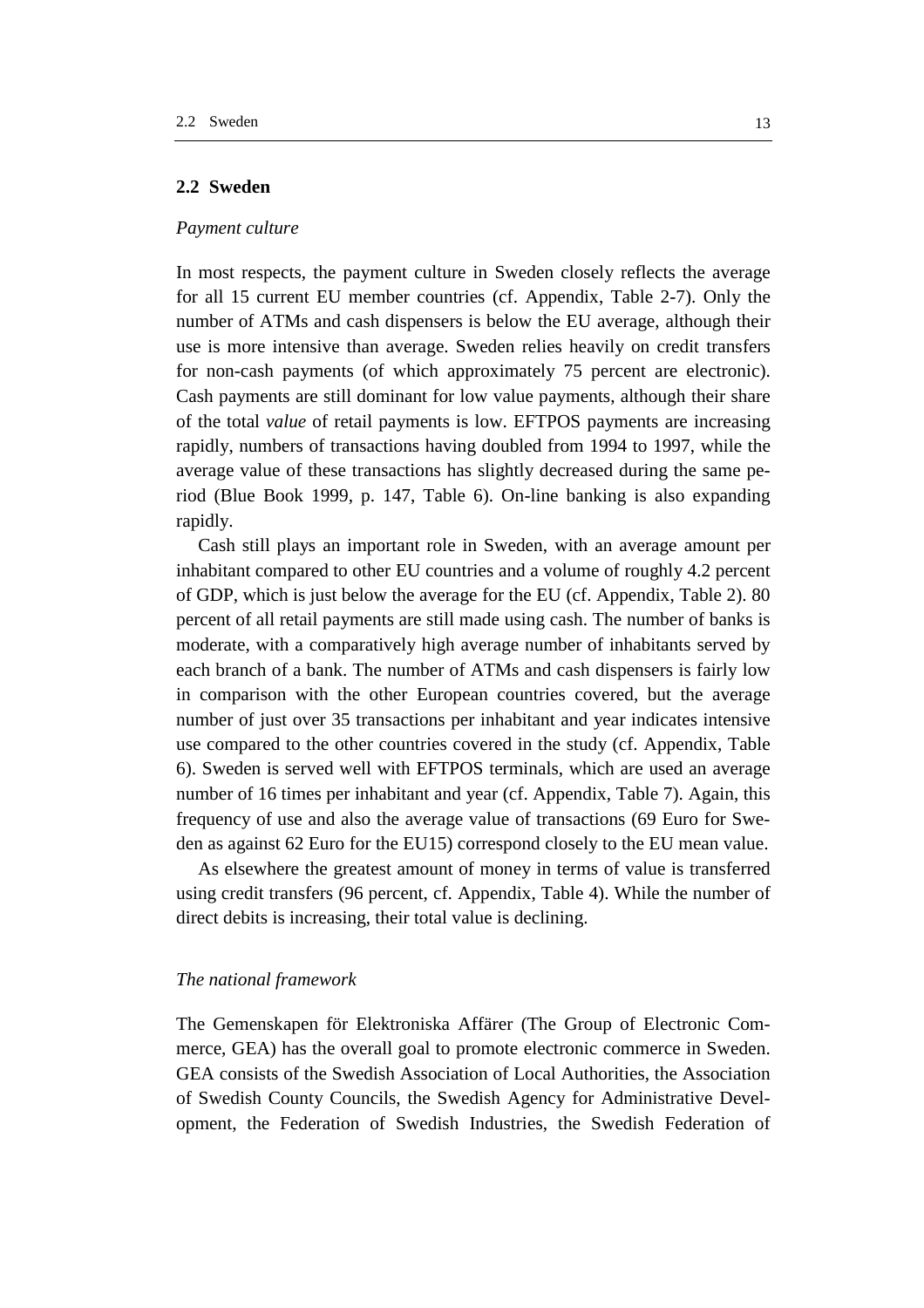Trade, the Federation of Private Enterprises, the Swedish Bankers' Association and the Swedish IT-companies' Organisation. GEA works within the following areas:

- Policy (such as legislation, certification, procedures),
- Education and awareness.
- Standardisation.

In 1998, GEA started a project SVEA (Svenska elektroniska affärer, Swedish electronic commerce), which aims to inform, educate and assist SMEs and public services in the field of electronic commerce. Its target group consists of some 50.000 SMEs and 5.000 public sector units which are to be provided with information, offers of education and the services of an e-commerce competence centre. This is to be set up during the on-going first phase of the project. The budget is 1.34 million Euro (12 million SEK).

There is also a large project on electronic public procurement, "Elektronisk Handel", which is designed to make the public sector more efficient. The work within Elektronisk Handel resulted in Single Face To Industry (SFTI), a common interface for electronic commerce between the public sector and their suppliers of goods and services.

The "postgiro" and "bankgiro" systems permit the transfer of money between accounts, regardless of the banks where these accounts are held. There is cooperation between three major banks on SET, and the Central Bank (Sveriges Riksbank) is keen to see the implementation of efficient payment systems and is prepared to offer a forum for discussion among the stakeholders. Furthermore, the electronic purse "Cash" is another of the areas where there is cooperation between Swedish banks.

The Ministry of Communications has appointed an external reference group for discussions on the European Commission's directive regarding digital signatures.

#### *Payment cards*

In 1997, there were 1.923 million credit cards and 4.188 million debit cards in circulation. The total number of cards with a cash function was 6.849 million. Again, the number of cards with a cash function in relation to the size of the population is roughly average for the EU, while the number of debit and credit cards is below average (cf. Appendix, Table 5). The significance of cards for cashless payments is increasing noticeably. As in Norway (cf. chapter 2.3), there are large numbers of payment cards issued by oil companies and retail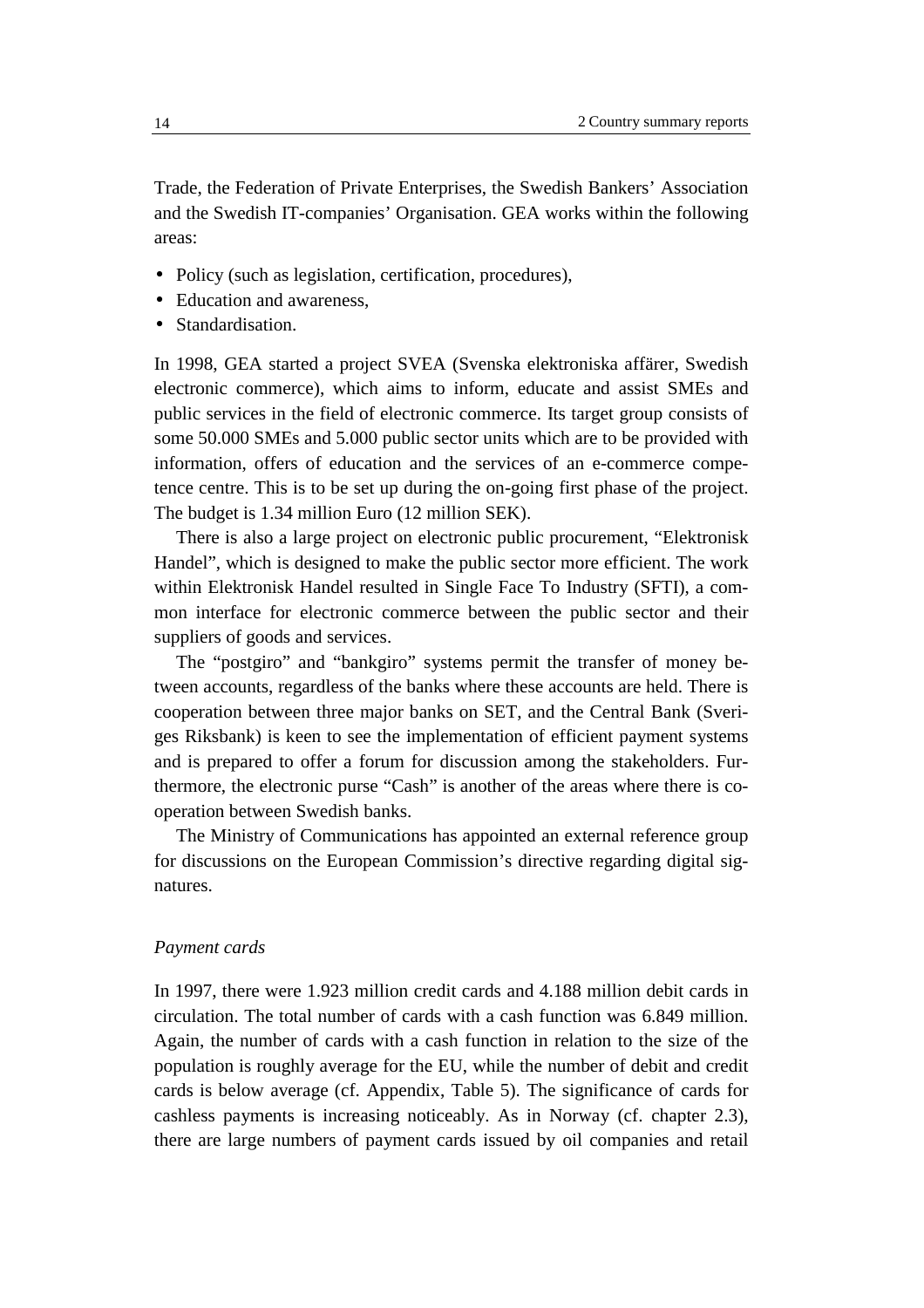trade companies, which according to the Blue Book in 1994 amounted to 9 million cards. More recent figures were not available.

#### *Electronic purses*

There is a single Swedish smart card system, "Cash", which is based on Proton and being backed by three major banks, usually in combination with other cards (Visa, Maestro or banking cards). The "Cash" cards are loaded at special terminals by entering the PIN code.

"Cash" was the subject of a pilot in Uppsala and Halmstad in 1996. There were around 40,000 acceptance points for "Cash" cards in 1998, with approximately 200,000 cards in circulation. The average amount stored on the cards issued is 16.8 Euro and their monthly turnover has been estimated at about 350,000 Euro and expanding rapidly. While it is possible to load the card over the Internet using a device connected to a computer, it is not yet possible to actually make payments with the card on the Internet.

Currently, the "Cash" system is free of charge to both consumers and suppliers, but there will be an annual charge of about 4 Euro in the future. "Cash" cannot yet be termed a success, but its prospects for a breakthrough are improved by the joint backing of the major banks.

The Swedish Federation for Trade, which is actively involved with other Swedish stakeholders including the banks in an initiative to promote electronic commerce in Sweden (GEA), has issued a call for proposals for the development of an "allround" card for payments and customer feedback. The card is in response to a perceived need for a simple and cheap solution for payments and marketing. Apparently this is not intended as an alternative to "Cash" cards.

#### *Internet payment systems*

It is currently possible to make direct payments via the Internet if both the supplier and the customer have accounts at the same bank. This is not expected to become general practice. It is more likely that an intermediary will be established to handle transfers between accounts at different banks, which would facilitate domestic use of electronic commerce. This is, however, still a thing of the future and seems to be the topic of conflicting economic interests of various potential intermediaries.

If a customer holds a home-banking account, it is possible to accomplish payments via an electronic invoice sent by the supplier of services or goods.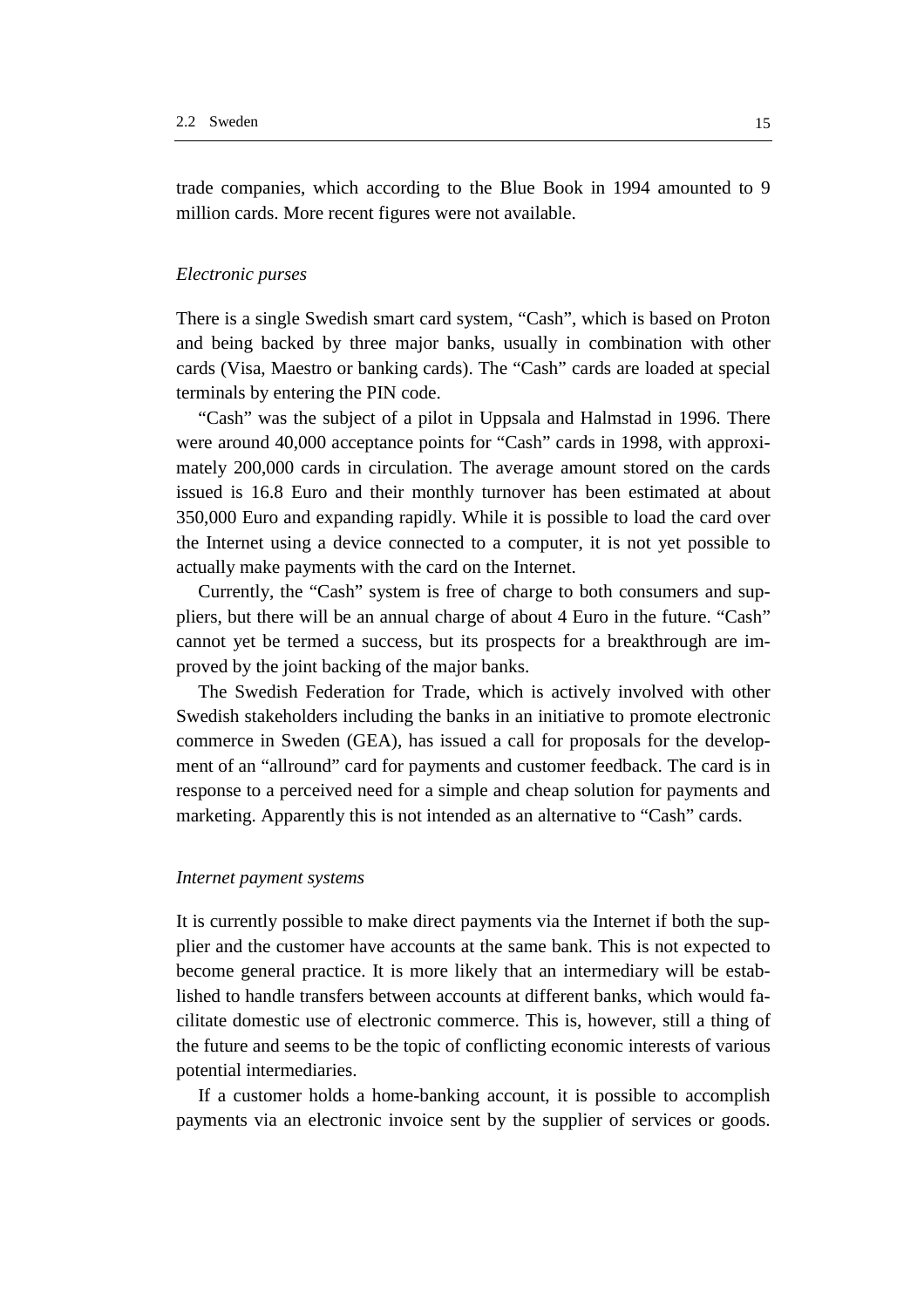Again this is currently restricted to domestic transactions. This payment works even if customer and client have their accounts at different banks. The transactions are completed in real-time this way. This service is currently unique in the countries covered in this report.

SET is being used in pilots, but is not yet widespread, partly because of the high costs involved.

The French company KLELine has introduced its payment system in Sweden, which is by some regarded as an alternative to SET. The KLELine system can handle SSL, SET, C-SET and its own electronic purse Klebox. The latter can also handle micro payments. KLELine is not yet widespread.

In addition, there is a system called VerifyEasy that handles on-line verification of credit cards. VerifyEasy does not require any special soft- or hardware. It is the result of cooperation with the Dutch bank PTT International. The transmission of credit card numbers between customer, shop and VerifyEasy uses SSL encryption. VerifyEasy and PTT communicate via a private connection. PTT takes care of the transactions with credit card companies and transfers money to the shops' bank accounts (in Sweden or elsewhere). The major credit cards are accepted and some 20 shops were using the system in March 1999.

The Swedish national identity card is chipcard based, potentially making it a means to authenticate Internet transactions

The Swedish postal service operates a mall, in which subscribers to its Torget portal service can purchase goods, which are charged to the customer's account for Torget. Non-subscribers normally pay cash on delivery, when they collect their purchases from the local post office.

Postgirot, which belongs to the Swedish Post, offers an electronic postal giro service (ePostgiro). Domestic and international payments can be made directly with a computer connected to the Internet or by using a mobile phone. The payments are secured through one-time-certificates by using a SmartSec card and a reader. The user inserts the card into the reader, enters the payee's account number, the amount and a personal code. He then receives a certificate number needed to pay the bill, which is typed into the computer or mobile phone.

A service called electronic invoice (eFaktura) can also be added. This makes it possible to receive invoices over the Internet. The user accepts, signs and pays the invoices together with other invoices in the electronic postal giro service. In the beginning, customers will receive electronic invoices from companies that are using this service for their invoicing. An example is Radiotjänst i Kiruna AB who collects TV charges.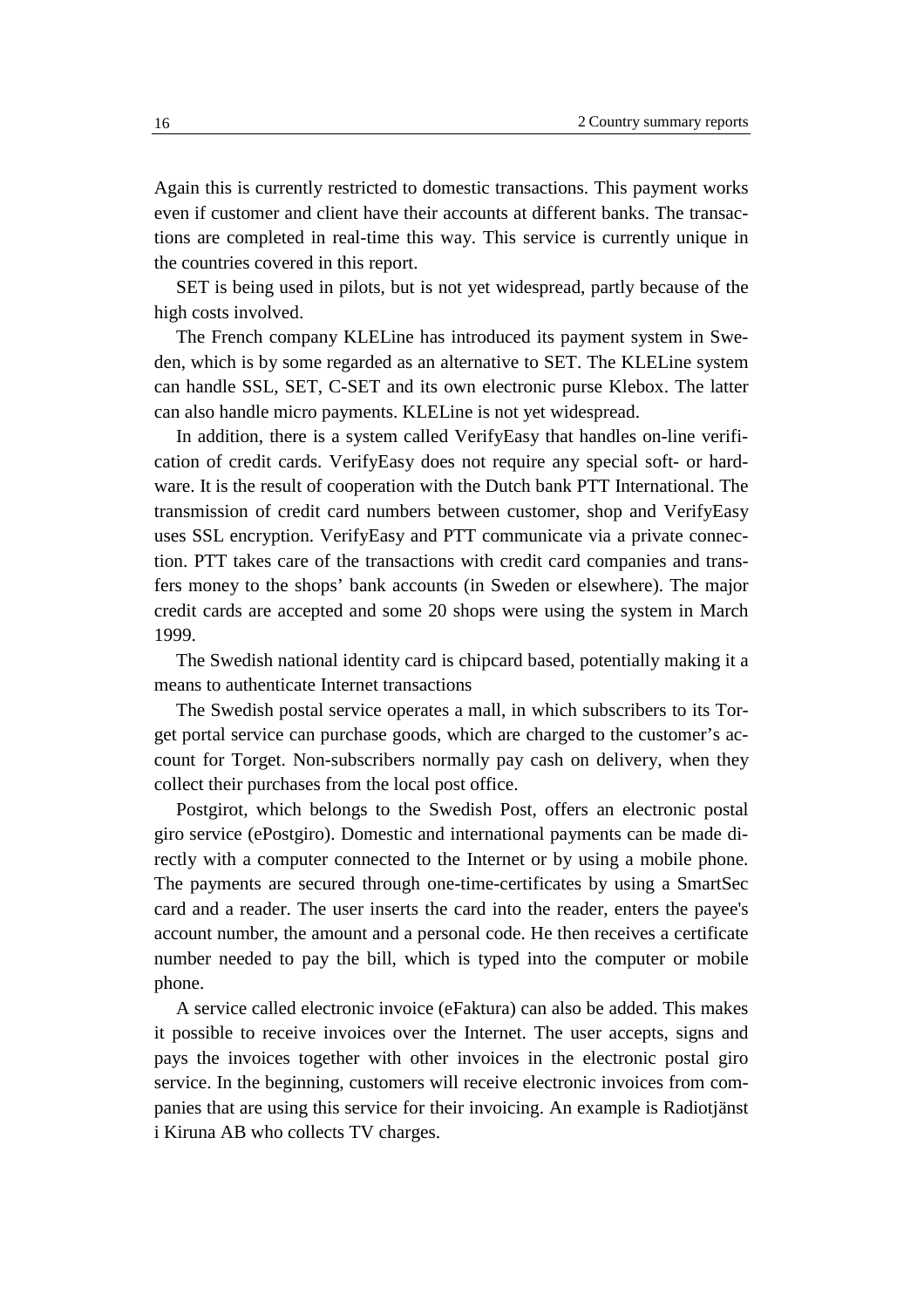#### *Electronic commerce*

At the end of 1998, somewhere between 2.6 and 3 million people in Sweden had Internet access. An April 1999 survey by Sifo Interactive Media updates this figure to 3.5 million users, or almost 50 percent of the population between 12 and 79 years of age. The growth rate from 1997 to 1998 was estimated at 36 percent and the increase from the end of 1998 to April 1999 alone was 19 percent. Among the new users in 1998 were 60 percent women, although men still represented the majority of all Internet users in Sweden. 77 percent of the Swedes between 12 and 24 years of age used the Internet in April 1999, mainly for entertainment purposes. The corresponding figure for over-fifty-year-olds in 1998 was 19 percent.

In December 1998, over 1 million people visited Internet shopping sites, with almost one third of them purchasing goods or services. Among the top ten addresses visited most frequently are two portals incorporating shopping malls: Passagen and Torget.

There is a recent survey on e-commerce from a retail trade perspective, performed by the Swedish Research Institute of Trade. The survey investigated the extent to which Swedish retailing businesses offer selling via the Internet and the primary reasons for going on the net or not going on. In summary, it shows that selling via the Internet is not a large share of the total turnover in Swedish retail trade. The turnover from Internet sales was estimated at 600 million SEK (66,6 million Euro), accounting for 0.2 percent of total turnover. Of the companies participating in the survey, 12.5 percent offered selling via the Internet. It is most common among mail-order companies. 25 percent of those asked feel worried about suppliers starting direct net-sales to customers. The same number are feeling pressure from competitors to go on the net. The reasons for not selling via the Internet are that "Internet is not a part of the company-profile" and that "profitability is low".

Conventional mail-order in Sweden has a share of 2.6 percent of retail turnover, which is average for Europe. There was slight growth between 1991 and 1996, so that it is difficult to assess the prospects for electronic commerce in Sweden based on experience with conventional mail order.

Payment systems were not seen by the experts interviewed for the project as the major obstacle to electronic commerce. It was argued that suppliers should be prepared to handle various types of payment systems. On the other side, it was argued that shops did not wish to invest in a wide range of payment equipment and wanted to leave the problem of customer transactions as far as possible to the banks.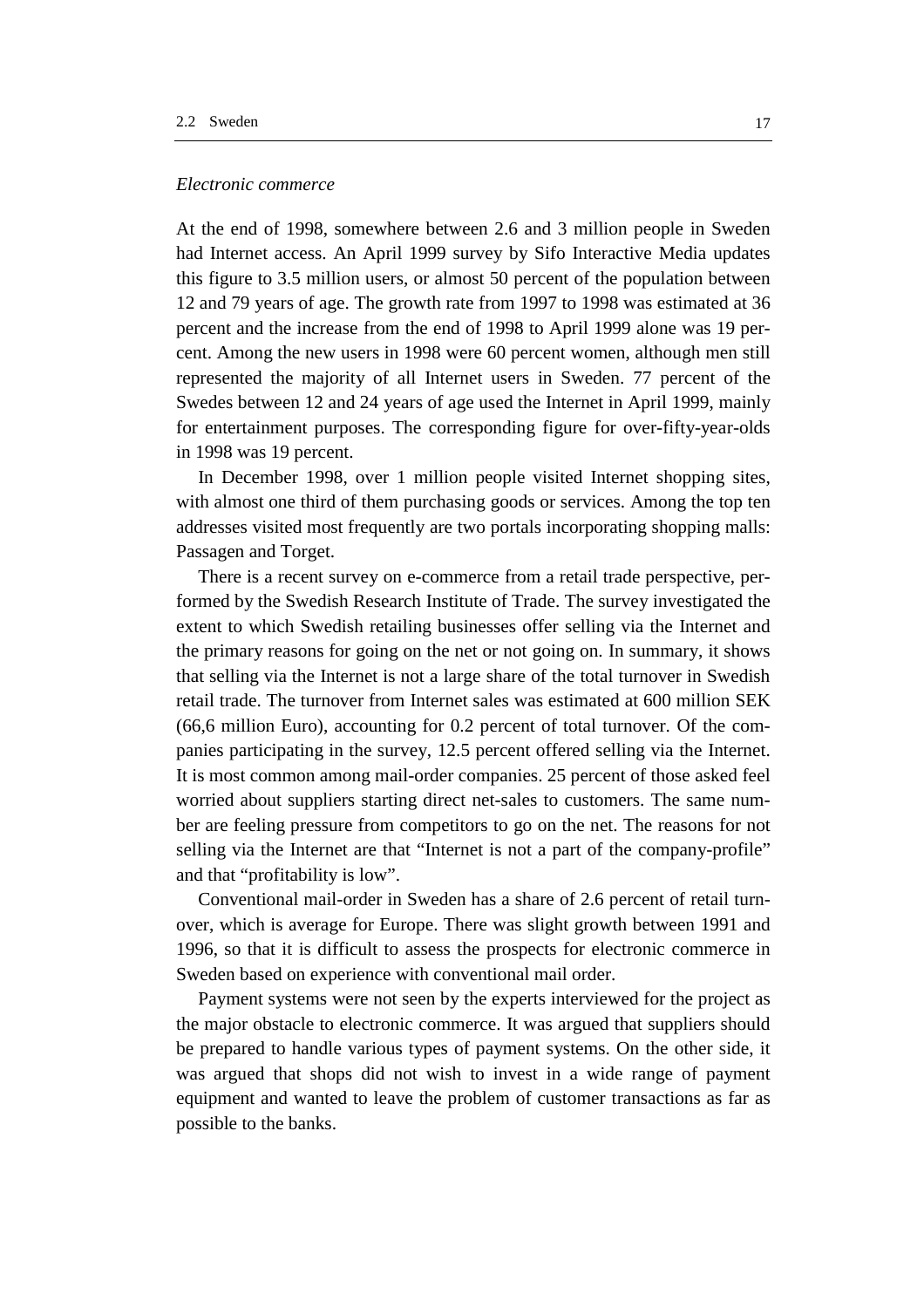#### *Main points*

Like other Nordic countries, Sweden belongs to the countries in Europe that have the greatest degree of Internet connectivity.

The "Cash" system has good prospects to establish itself at the national level, due to the cooperation between major banks. The overall impression is that it is slower to take off than its Finnish counterpart, "Avant". While "Cash" could migrate to the Internet, little headway has been made in this direction. However, it is possible to use the Internet to load the "Cash" purse.

Lack of payment systems is not seen as the main barrier to the spread of electronic commerce. Swedes seem to be discovering the Internet as a place to go shopping and the Swedish retailers are increasingly setting up sites on the Net. This impression is backed up by the creation of an initiative to promote electronic commerce, GEA, which involves many of the important stakeholders in this field.

#### *Main sources*

Backlund, Anna: Country Report Sweden. Stockholm: March 1999 and other contributions by ESTO partner Anna Backlund, NUTEK, Technology Policy Studies, using interviews with: Wolf Andersson, Statskontoret; Ulrik Brandén, Swedish IT-Companies Organisation; Jan-Olov Brunila, FöreningsSparbanken; Susanne Ekrot, Statskontoret; Gabriela Guibourg, Sveriges Riksbank; Lars Hellström, Statskontoret; Peter Helle, Advokatfirman Lindahl; Walter Sköldefors, Swedish Federation of Trade.

#### *Other sources*

- Bundesverband des Deutschen Versandhandels: Versandhandel in Deutschland. Frankfurt: 1997European Central Bank: Payment Systems in the European Union. Addendum incorporating 1997 figures. Frankfurt: 1999 (Blue Book)
- Elektronisk handel (http://www.eh.svekom.se/)
- Handelns Utredningsinstitut (HUI) (The Swedish Research Institute of Trade): Internethandel – ur ett detaljhandelsperspektiv (E-commerce – from a retail trades perspective), 1999
- KLELine (http://www.w3financial.com/kleline/home.html)
- NUA Internet Surveys (http://www.nua.ie/surveys/)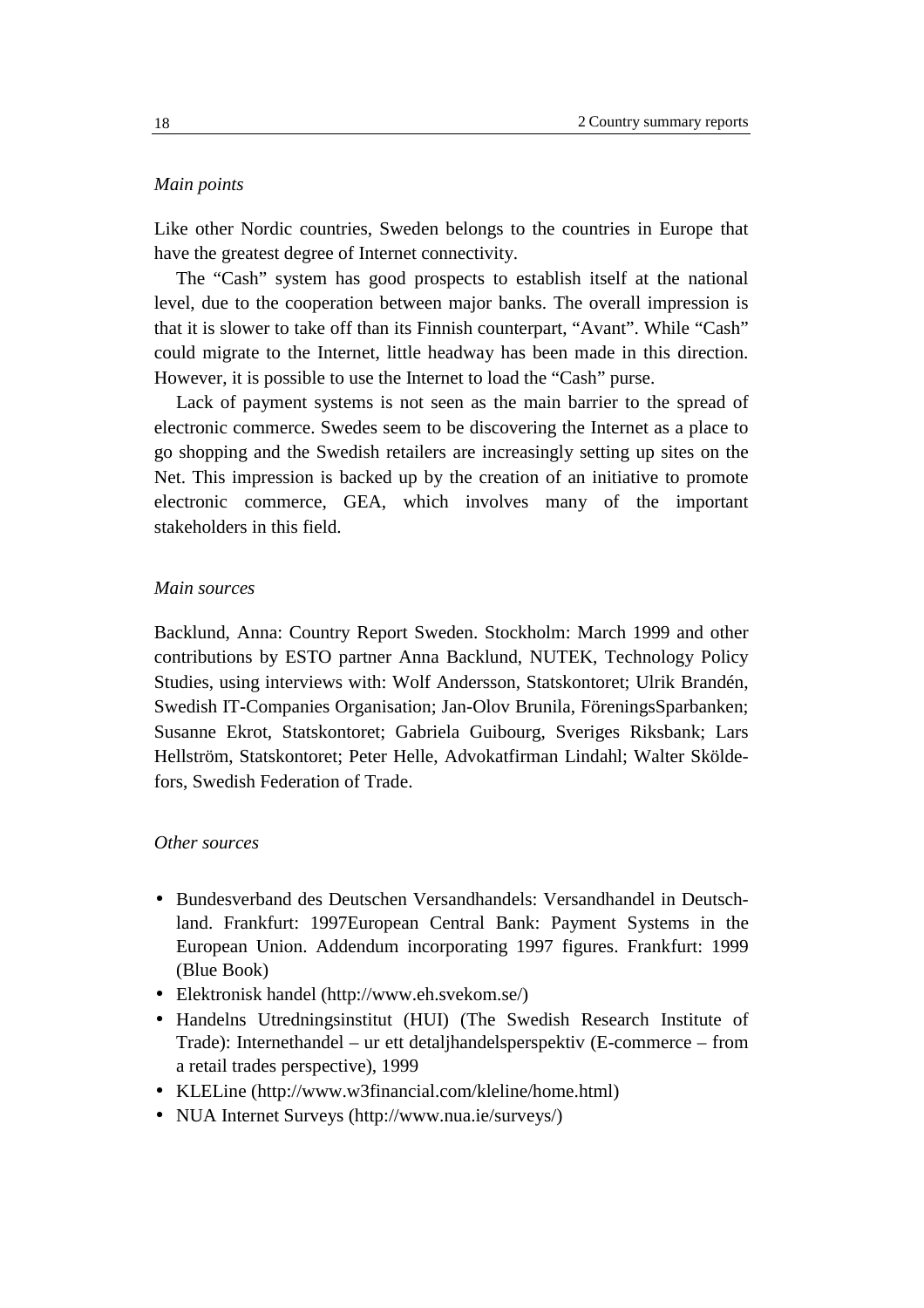- VerifyEasy (http://www.verifyeasy.com)
- Wahlström, M.: Nu ska kortet ersätta myntet. Ny Teknik 36/98

### *Key paper*

• Guibourg, G.: Elektroniska pengar och elektroniska betalningar. Riksbanksstudier, Nr. 1, November 1997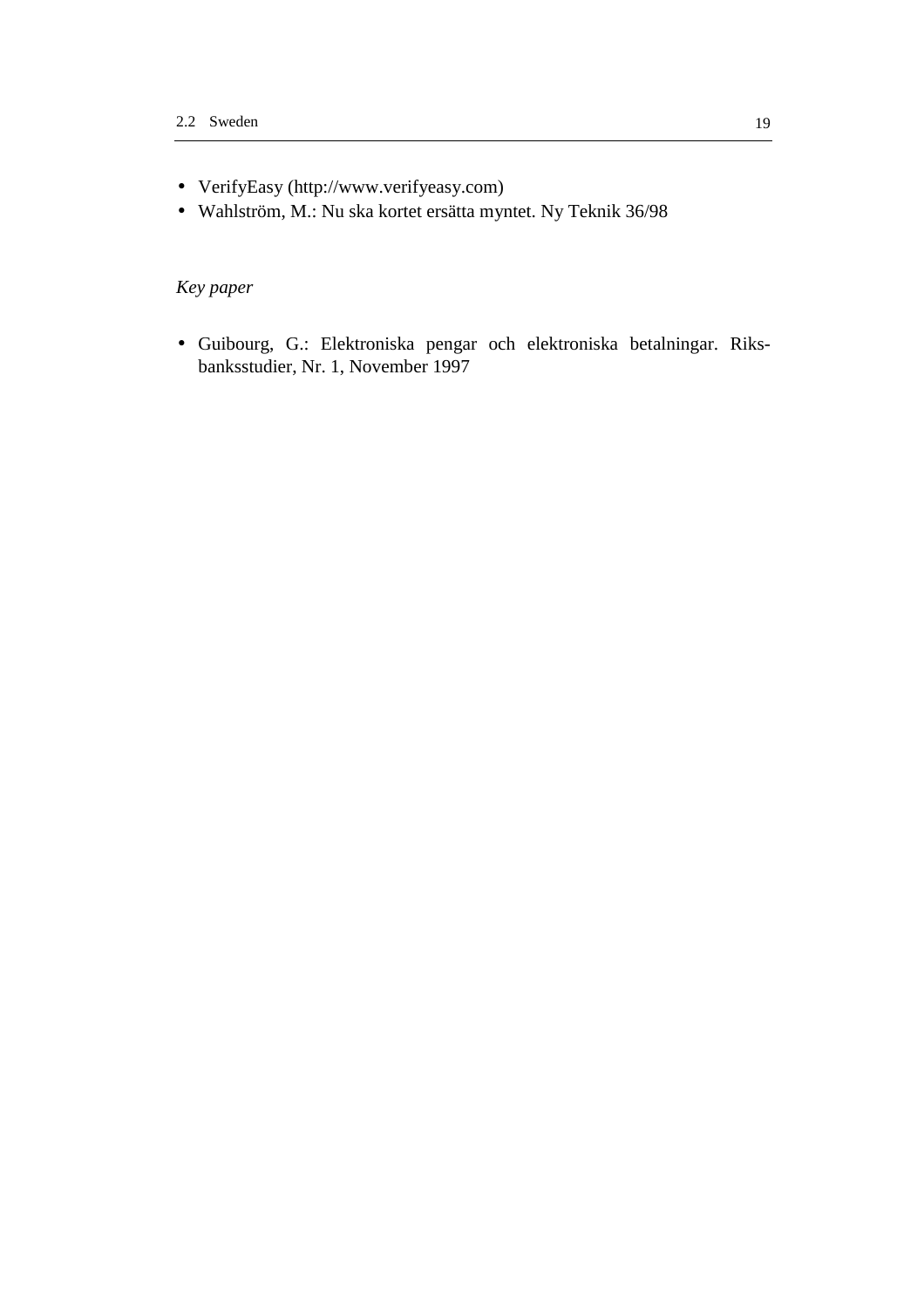#### <span id="page-33-0"></span>**2.3 Norway**

#### *Payment culture*

Norway occupies a special position among the countries covered in this project, since it is not a member of the European Union and will not be using the Euro in the foreseeable future. It is also not a member of the G10 group of countries, so that data on payment systems is not immediately comparable to that included in the Red and Blue Books. However, the Norwegian Central Bank publishes comprehensive data on payment systems, both in printed form and on its web site. Norway is included in this study, although in less detail than the other countries, since it is outside the European Union, but has a financial market with close links with its Nordic neighbours.

The amount of cash in circulation per inhabitant is below the average for European Union countries and declining. It is comparable in this respect to Denmark, but there is more cash per capita than in Finland (cf. Appendix, Table 2).

The number of ATMs per million inhabitants is just below the average figure for the EU countries, with a slight increase in numbers from 1996 to 1997. Both the number per inhabitant and the average value of transactions are slightly higher than the EU average (cf. Appendix, Table 6).

The number of EFTPOS terminals in relation to the size of the population is well above the average figure for the EU, with a large growth in numbers from 1996 to 1997. The number of EFTPOS terminals per million inhabitants has recently overtaken the figure for Finland. Only Denmark, Greece and Austria of the EU countries have experienced more rapid increases in numbers of devices. The average number of transactions per inhabitant currently stands at about four times the average for the EU, with a distinctly lower average value per transaction (cf. Appendix, Table 7). An outstanding feature regarding the payment culture is the intensive use made of electronic card payments: Norway has 200 million transactions per year for consumers. This volume is the double of the total volume in Sweden. (The volume per capita is thus four times that of Sweden). As in the other Nordic countries, electronic payments are gaining increasing acceptance as an everyday method of payment.

A May 1999 press release from the bank of Norway deals with developments in 1998, providing more recent information than that available for the other countries covered in this report. "Norges Bank's annual report on payment system statistics shows a continued sharp increase in the use of payment cards. The number of transactions at payment terminals increased by 21 percent from 1997 to 1998, while the total value increased by 24 percent. The use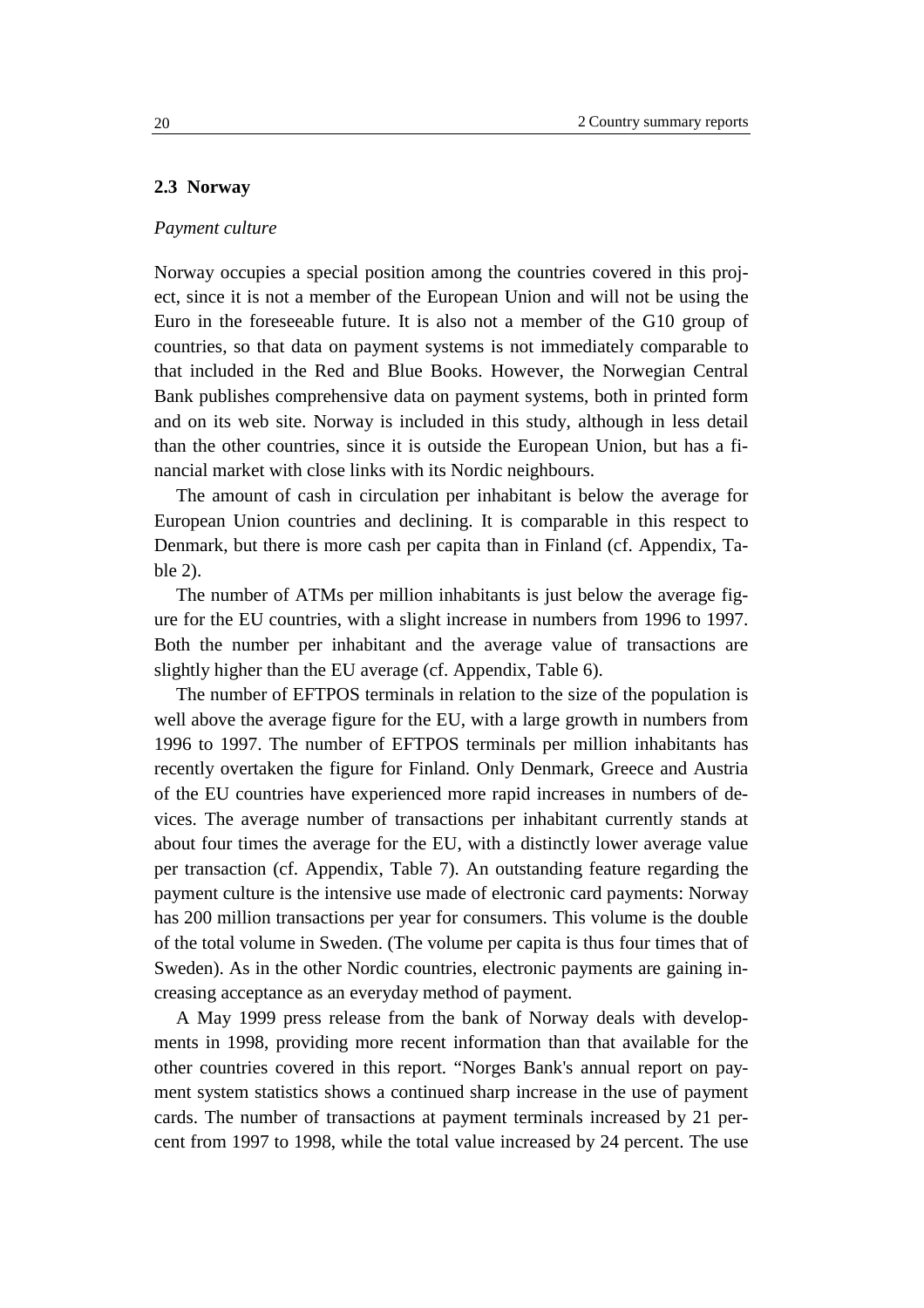of cards at payment terminals has increased more than tenfold since 1998, measured in terms of number of transactions. The value has more than doubled since 1994. Although payments with cards represent the largest share, measured in terms of number of transactions, they account for a relatively small share in terms of value. Electronic giros, form-based giros and cheques all account for a larger share of turnover than payment cards, reflecting the fact that these services are used to transfer large amounts.

Electronic giro services have increased markedly, while form-based giro services have shown a decline. In terms of number of transactions, form-based giros still account for a slightly larger share than electronic giros, but the turnover of electronic giro transactions is more than double that of form-based giros.

The report for 1998 contains data on PC/Internet services for the first time. The first systems for making these payments were introduced in 1996, and from the beginning of 1999 most banks in Norway offer payment services using the Internet. The number of PC/Internet transactions in 1998 was relatively small, with a market share of 0.9 percent for giro transactions, i.e. 3.2 million transactions and a turnover of a good NOK 7 billion "(824 million Euro).

The most important instrument for cashless payments, in terms of value, is the credit transfer (89 percent) while payment cards hold the first place in terms of number of transactions (50.6 percent). The use of direct debits is comparable to that of Finland, and thus well below the average for EU countries. The importance of cheques is low and declining even further (cf. Appendix, Tables 3 and 4). Cheques are still used in relation to payments by giro. Bills are put into an envelope together with a check and mailed to the giro-office. This implies the average value transferred per cheque is very high as one cheque can be used for payment of several bills.

#### *The national framework*

Although it is not a member of the European Union, Norway participates fully in the single market, with the exception of agricultural products. Norwegian banks are subject to the same requirements and obligations as those applying in the EU. All Nordic banks seem to regard all of the Nordic countries as a potential "home market" and thus Norwegian banks have an incentive to compete in handling transactions in Euros.

Norway has a centralised clearing house (Bankenes Betalingssentral), which handles most of the payment transactions. Clearing of Visa and Europay are done by others but Bankenes Betalingssentral collects the data for these trans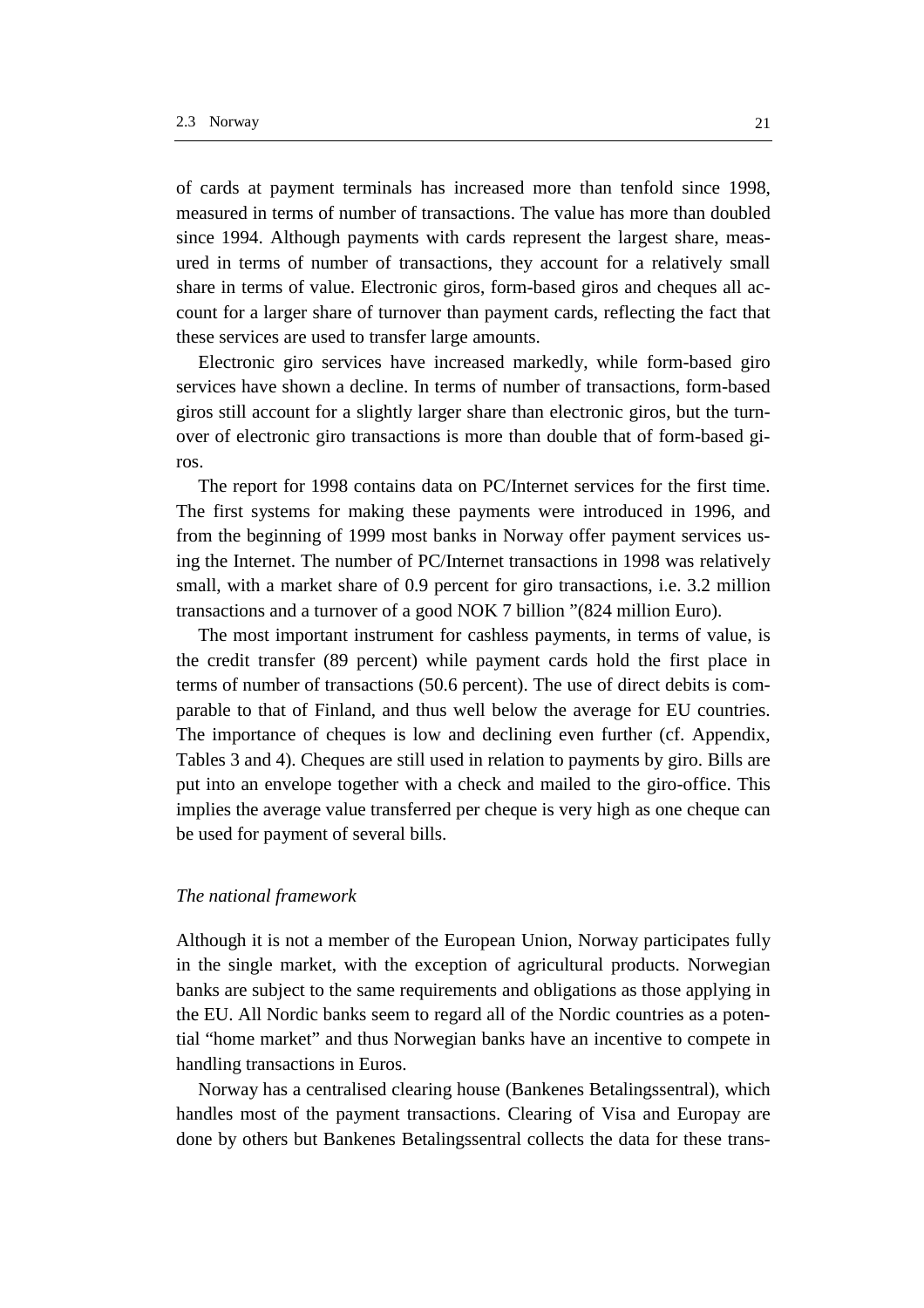actions also. All electronic card based payments are reported to Bankenes Datasentral (The Bankers Computing centre). Clearing is made in NOK. Clearing in Euro has been considered but is not planned in the short run, and at least one major Norwegian bank (Den Norske Bank) is member of the common European payment system TARGET.

There are common Norwegian standards for electronic payment transactions developed for different purposes. However, problems with interoperability mainly relate to international transactions. EDIFACT is an example of how difficult it is to impose standards. Although EDIFACT is defined as an international standard, national subsets exist. For example, the Norwegian standard can not be used for communication with a Danish company without modifications. EDIFACT has been implemented differently in the two countries and the two subsets are not interoperable.

Growth in electronic payment services is due largely to falling prices for these services, making them lower than for form-based services. Pricing policy is being used by the banks to steer demand to services which are less costly for them, such as electronic giros, mail giros and payment cards.

In the on-going discussion on electronic money, opinion is that issuers of electronic money should be regulated in the same way as banks. There should be certain requirements to reserve funds. Issuers do not need to be banks, but they must be subject to the same kind of regulation.

At present prepaid cards with a nominal value of less than 1,000 NOK (125 Euro) can be issued without restrictions. Cards with a higher value can only be issued by banks or other institutions who have applied for permission.

Again in discussion there is the dominant opinion that reporting on the amount of electronic money in circulation must be required. A safeguard against an excessive money supply due to issuance of electronic money should be made (Norges Bank, press release 19 May 1999).

While the issuing of small coin cards would not affect monetary policy making, electronic money would. Electronic money has a major impact on the international currency markets, as electronic money enables much faster transfer of money and a higher turn-over.

#### *Payment cards*

The number of payment cards in circulation is extremely high, with an average of almost two per inhabitant. An outstanding feature regarding the payment culture is the intensive use made of electronic card payments. All electronic card based payments are collected by Bankenes Betalingssentral and reported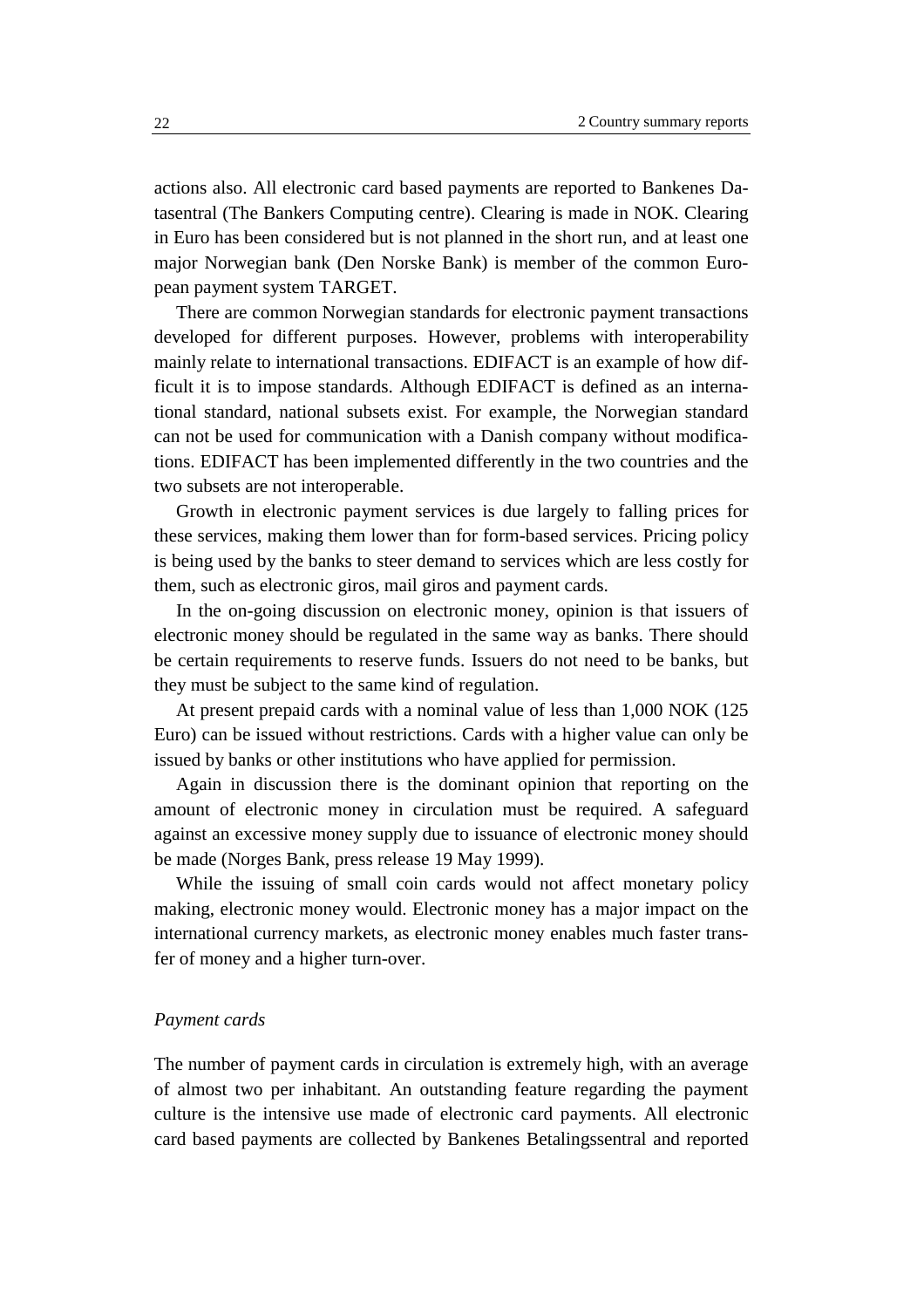to Bankenes Datasentral. There is a common Norwegian standard for electronic payment transactions.

The most common variety of payment cards are bank cards, equipped with a debit card function that can be used for electronic payments in shops (EFTPOS) and cash withdrawal from ATM's, followed by bank cards equipped with a international credit card functionality. Most cards are issued with both a national debit card and VISA (or sometimes Mastercard) on the same card.

Europay (Norway) is owned by most of the corporate banks in cooperation. EUROPAY and VISA are two competing systems, but partly owned by the same banks. More banks offer VISA than EUROPAY.

There are also domestic retailer cards with a credit function, the numbers of which are declining. The oil companies like Statoil, Hydro, Shell, Esso, Texaco, Fina, and Du Pont Jet issue their own cards. These are a kind of retailer cards, issued principally for use at the gasoline stations belonging to the companies issuing them, but also accepted by a number of other retailers and involving bonus and loyalty schemes (cf. chapter 2.5 Netherlands).

#### *Electronic purses*

In 1995 the Central Bank of Norway established a Cash Card Forum for activities such as information exchange and coordinating players interested in establishing an electronic purse (cash card system) in Norway. This is, however, not particularly active, having met only once in 1998 (information from the Central Bank).

Posten SDS has a franchise agreement with Mondex on introduction of their electronic purse on the Norwegian market. The electronic purse is introduced as an integrated function in "MultiSmart" – a multi-functional smart card, which also provides an electronic identification facility. Mondex is also being introduced for payment of pay per view services through a smart card based security system provided by Telenor Comax.

#### *Internet payment instruments*

Internet payment in Norway is not very developed. One reason is that the existing giro payment system has been so effective, delaying the development of electronic payments for consumers. Home-banking currently accounts for 0.3 to 0.5 percent of credit transfers.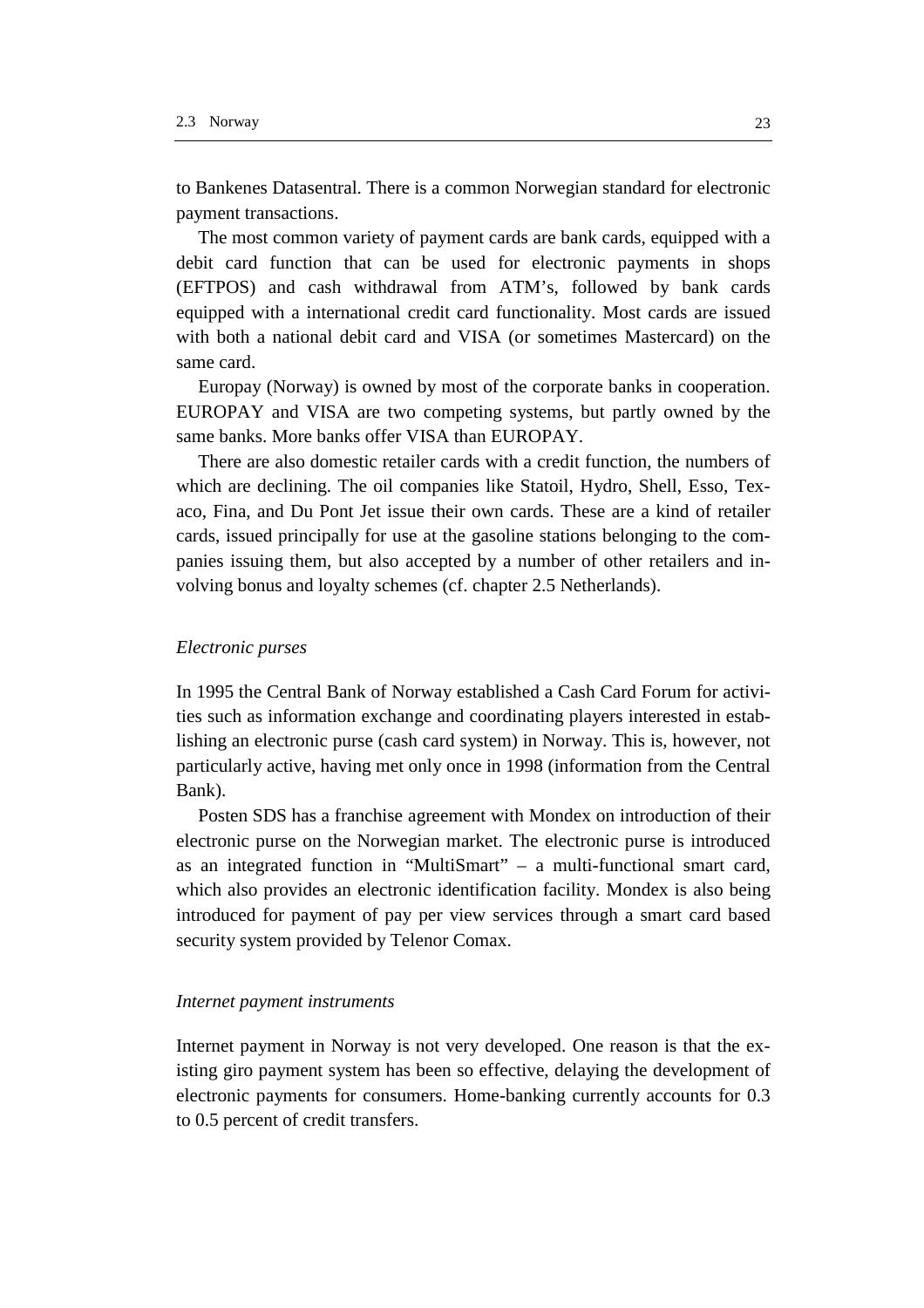Norway's largest provider of software and processing services – Fellesdata – claims to have developed the first fully blown on-line Internet Bank Software (NetBank) in Europe. The system was introduced in Sparbanken Hedmark in 1996 and is now used for home-banking by more than 90 Norwegian banks.

It is possible to pay with your debit or your credit card on the Internet. SET is used for both types of cards. SET payments have been introduced in Norway by VISA Norway, the Savings Bank Hedmark, HA-Nett, IBM and Fellesdata in cooperation. Europay is also introducing SET payments. At the end of 1998 20 shops in Norway were offering payments by SET. SET offers an international hierarchy of trusted third parties, who can issue certificates for SET payments. Consumers who want to pay by use of SET must first register at one of these institutions. They will then be provided with a digital signature (a pincode). They can use this for electronic payments. Some experts foresee that this solution will be extended to include use of smart cards if card readers become widespread among consumers engaged in electronic commerce from their PC.

# *Internet use and electronic commerce*

Like its Nordic neighbours, Norway has a high rate of home computer use and Internet "connectivity". In May 1999, Norway was estimated to have 1.6 million Internet users out of a population of 4.4 million (Business Area Stockholm estimate). This corresponds to 36.3 percent of the population, which is among the world's highest figures. An earlier estimate by IDC quotes 1 million users at the end of 1998, or 22.7 percent of the population.

There is little information on electronic commerce in Norway, but Den Norske Bank provides a platform for Internet commerce. According to the results of a survey by the web research company Intelligence, published in May 1999, the Norwegian web users are embracing electronic commerce rather more slowly than their Swedish counterparts, at a pace similar to that of Danish web users and slightly faster than the Finns.

### *Main points*

Norway is remarkable for the large number of payment cards in the possession of its inhabitants and for the intensive use made of electronic payments at points of sale.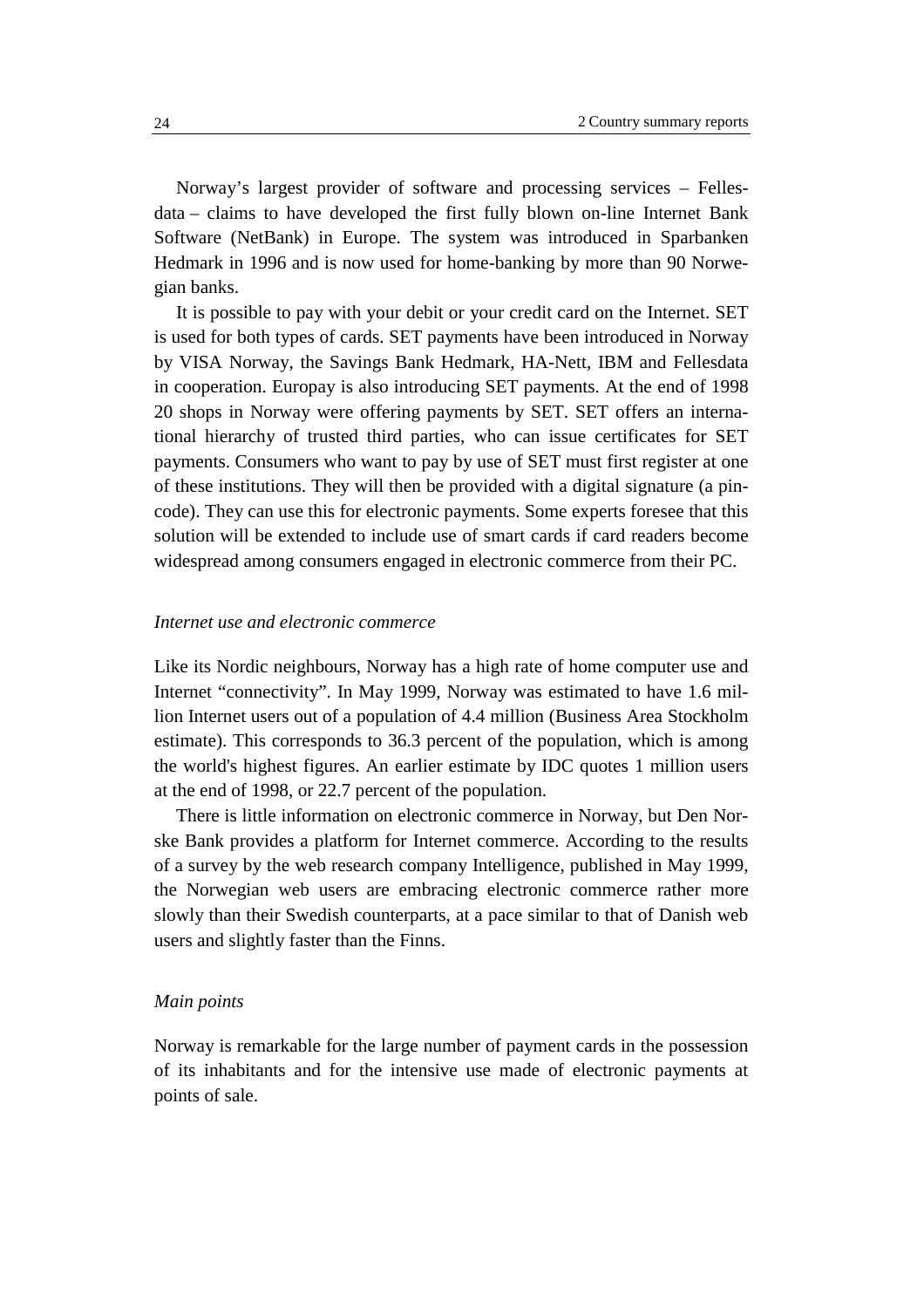There seems to be no example of routine use of electronic purses, although there obviously are a number of parties interested in developing a system based on this technology and a pilot with Mondex has been launched.

Internet payment is not very developed. One reason is that the existing giro payment system has been so effective, this has delayed development of electronic payments for consumers.

There was a call from experts for issuers of electronic money to be regulated in the same way as banks. There should be certain requirements to reserve funds. Issuers do not need to be banks, but they should be subject to the same kind of regulation. Reporting on the amount of electronic money in circulation must be required. A safeguard against an excessive money supply due to issuance of electronic money should be made.

The issuing of small coin cards was not expected to affect monetary policy making, but electronic money was. Electronic money has a major impact on the international currency markets, due to much faster transfer of money and a higher turn-over rate.

#### *Main sources*

Falch, Morten: Country Report on Norway, and other contributions by ESTOpartner Morten Falch, Danish Technical University, Telecommunications Research Group, using interview with Finn Otto Hansen, Den Norske Bank,

# *Other sources*

- Bergo, Jarle: The Impact of the Euro on Non-Member States. Address to the Scottish-Norwegian Business Forum. Edinburgh, 3 February 1999 (http://www.norges-bank.no/english/speeches/990203/index.html)
- Domino og Statoilkort (http://www.statoil.no/MAR/SVG01183.nsf/docs/ kundekort)
- European E-Commerce. Last revised on 18 February, 1999 (http://www. Euromktg.com/eng/ed/art/eur.ecommerce.html)
- FDNyTT, Fellesdatas informasjonsavis. No. 1, April 1997 (Fellesdata's Newsletter)
- Fellesdata AS [\(http://www.fellesdata.no\)](http://www.fellesdata.no/)
- Nærings- og handelsdepartementet (Department of trade and Industry): Rammebetingelser for elektronisk handel – Problemområder og problemstillinger knyttet til lov og regelverk for elektronisk handel. 1998 (A frame-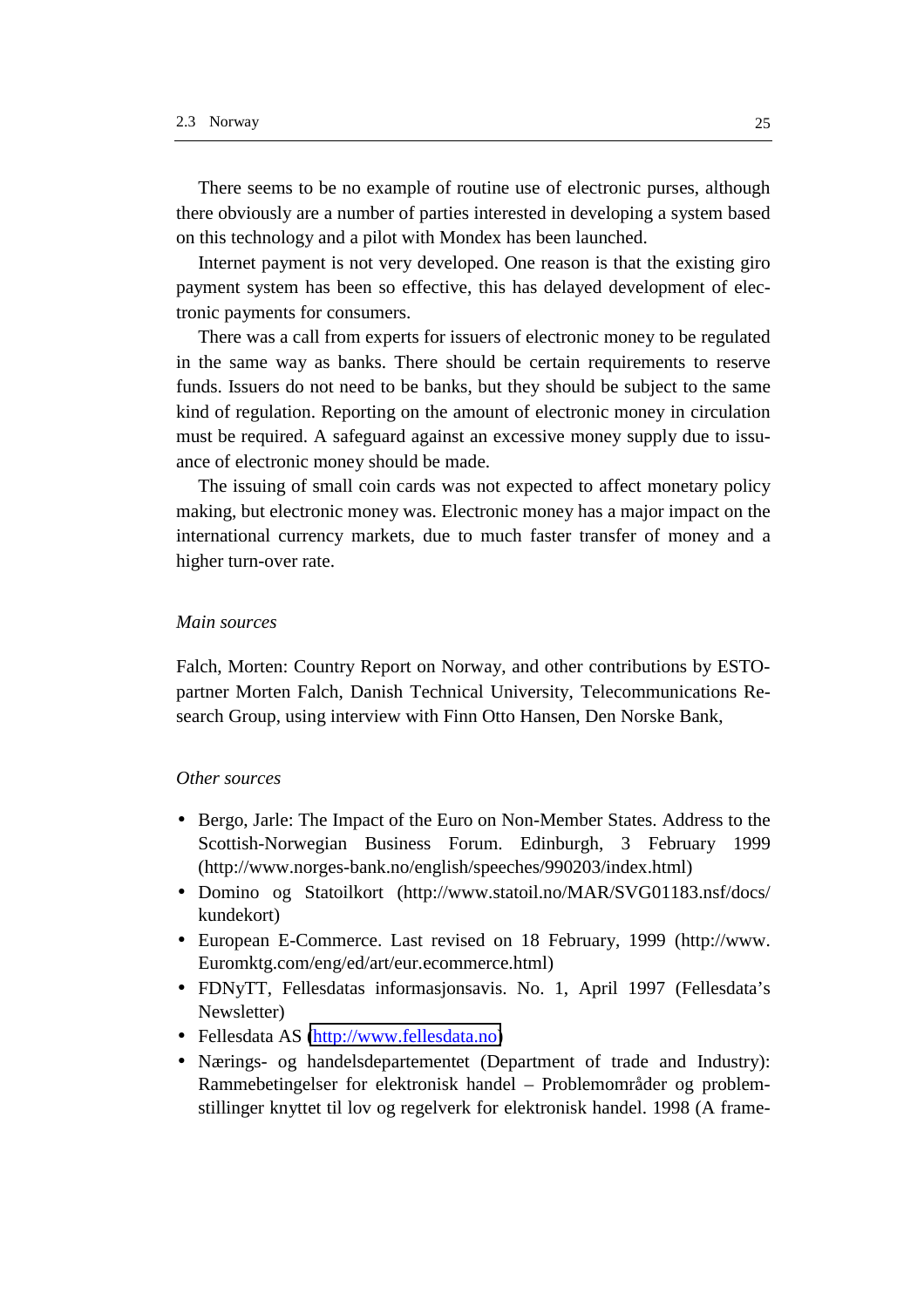work for electronic commerce – regulatory issues) (http://www.odin.dep.no/ nhd/publ/1998/ehandel/)

- Norges Bank: Norges Bank årsrapport om betalingsformidling for 1997 [\(http://www.norges-bank.no/stat/betling/betform.html\)](http://www.norges-bank.no/stat/betling/betform.html)
- Norges Bank: Increase in prices for form-based and decrease in prices for electronic payment services. Press release 19 May 1999 (http://www. norges-bank.no/english/publications/pressreleases/data/prm1999.05.20.11. 52.14.html)
- NUA Internet Surveys (http://www.nua.ie/surveys/)
- Posten SDS (http://www.sds.no/, http://www.posten.no/,)
- SET Buyer's Guide (http://www.SET-sites.com/)
- Sparebanken Hedmark [\(http://www.sparebanken-hedmark.no/index.html\)](http://www.sparebanken-hedmark.no/index.html)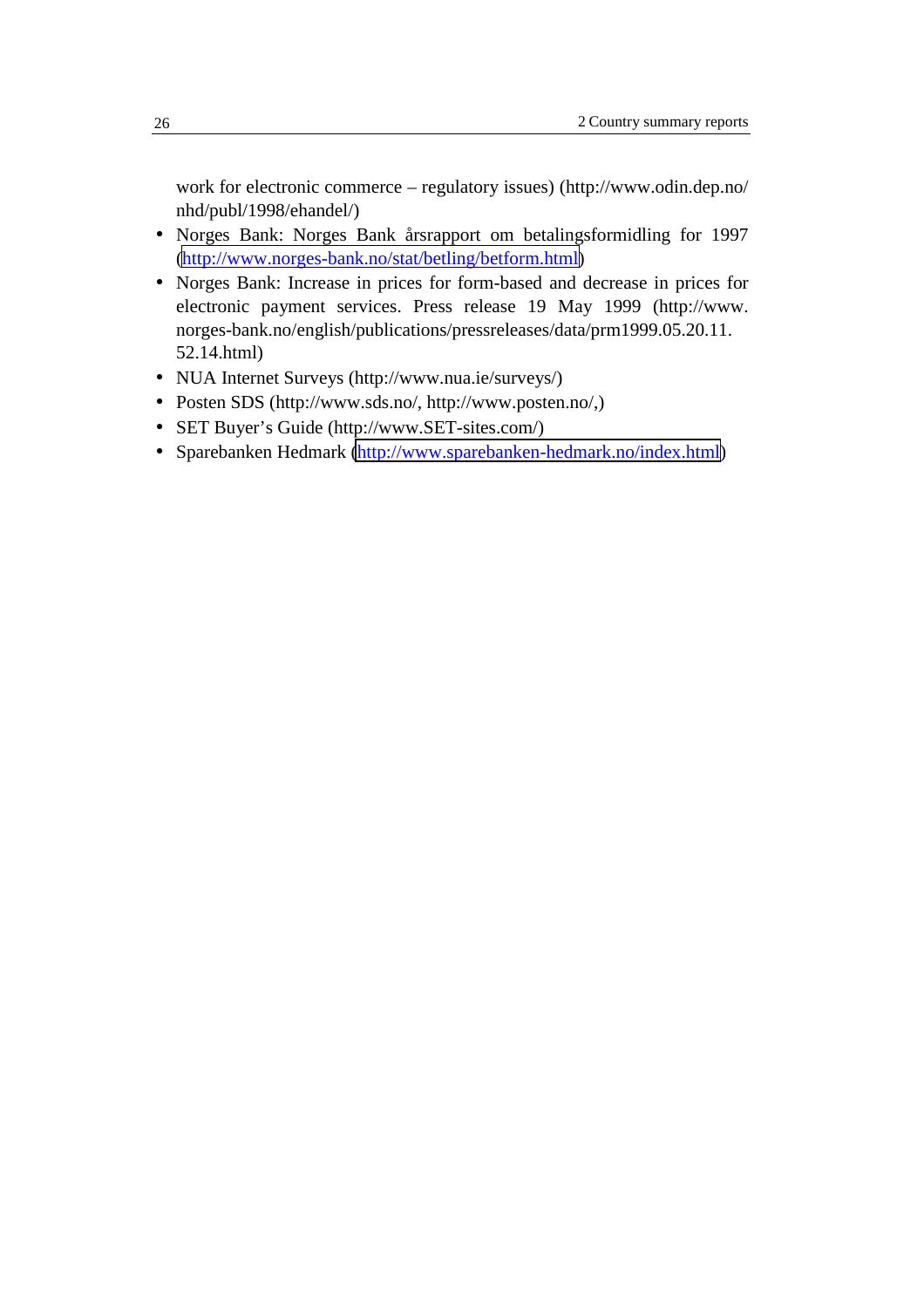### **2.4 Denmark**

# *Payment culture*

The payment culture in Denmark is quite unique. According to the statistics of the ECB on payment systems (Blue Book) the amount of cash per inhabitant in circulation is comparatively low. As a proportion of GDP, the amount of cash in Denmark is also considerably lower than average in the EU (cf. Appendix, Table 2). The number of EFTPOS terminals in relation to the size of population is the second highest for the EU, with a large number of transactions per inhabitant, more than three times the average for the entire EU, but with a low average value (cf. Appendix, Table 7). This suggests that EFTPOS transactions are gradually replacing cash, becoming a rule rather than an exception. This impression is backed up by an overall increase in the number and total value of EFTPOS transactions from 1993 to 1997. The volume of EFTPOS transactions increased from 172.3 million to 304.9 million. The value of these transactions increased from 55.75 billion DKK (7.4 billion Euro) to 106.07 billion DKK (14.1 billion Euro, Blue Book, p. 17).

According to the Blue Book in 1997 the number of cards of various types in circulation was well below EU-average (cf. Appendix, Table 5), but with 102 payments per card the average use in Denmark was several times higher than the EU figure of 28 payments per card (Blue Book, p. 174). The number of card payments is also the highest in Denmark compared with the remaining EU countries in relation to all cashless transactions (cf. Appendix, Table 3) and the value of card payments holds the third place after Sweden and Finland among the covered countries (cf. Appendix, Table 4). Cheques are still used fairly frequently although their significance is minor compared to France, Italy or the United Kingdom. Looking at the tables 3 and 4 (cf. Appendix), the Danish situation is special because there are no data available on credit transfer. This reduces the comparability of the mentioned figures.

### *The national framework*

Looking at the Danish scene it seems that this relatively small country has a highly developed and rather uniform electronic payment infrastructure. There is one dominant debit card, DanCard (Dankortet), which is widely used all over the country and the Danish have a single electronic purse, DanCoin (Danmønt), introduced on a nation-wide scale in 1993. This was in those days perhaps with Spain the first prepaid small money card in the world.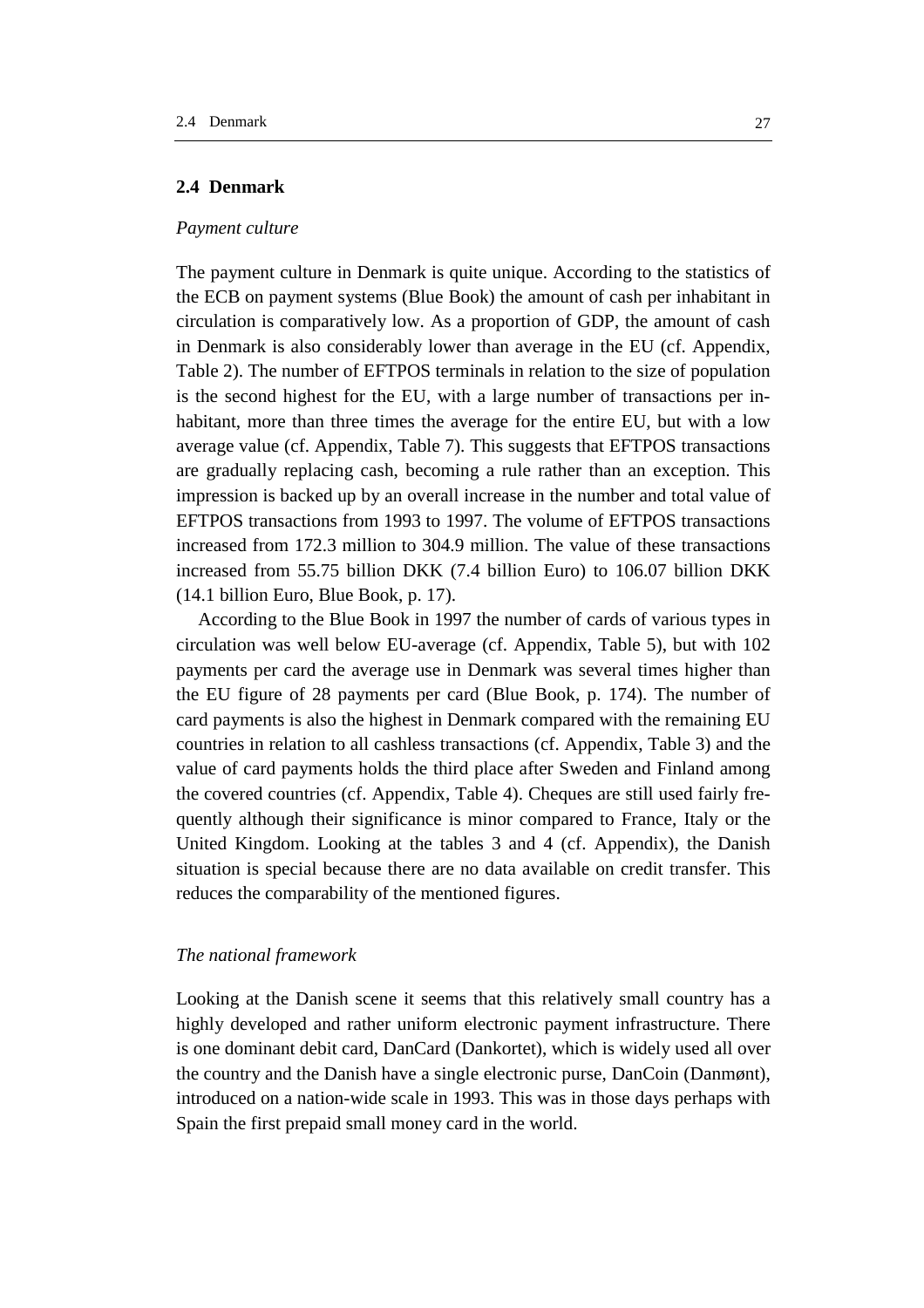Since the 60's there have been major efforts to standardise the interbanking infrastructure. It started with the introduction of a standardised bar code at the bottom of all cheques (called CFC7-line) for the automation of the processing of cheques. Today all domestic interbank transactions in Denmark are fully standardised (the Danish UDUS standard). The development of these standards was a cooperative effort by the banks. Until now the banking branch seems to be the major driving force behind new payment innovations.

An important position in the Danish playing field is occupied by PBS (Pengeinstitutternes Betalings Systemer). Owned by the Danish credit institutes, PBS has been clearing the DanCard since 1983 and has also been involved in the development of the Danmønt-System since 1985. The company called Danmønt, which issues the Danmønt electronic purse, is a subsidiary of PBS.

It is worth mentioning that the financial services landscape was subject to dramatic changes in the early 90s. Before that, the market was dominated by a number of middle-sized banks, which had to cooperate in order to create new innovations. One means of this cooperation was PBS. After a series of mergers, two large banks emerged. The larger of the two is "Den Danske Bank", created through a merger of Handelsbanken and Den Danske Bank. Den Danske Bank has recently taken over a Swedish bank (Ôstgöta Enskilda Bank) and the Norwegian Fokus Bank. The second in size is Unibank, created as a merger between SDS Bank, Privatbanken and Andelsbanken, but its position is now being challenged by a merger between Bikuben and Giro (now BG bank), which recently has amalgamated with one of the larger building societies. Unibank has recently merged with one of the major insurance companies (Trygg). These banks are less committed to cooperation through PBS and wish to market their own electronic products, which might terminate the days with only one common debit card. The former situation has been a major obstacle to innovations related to the application of the Dancard, (e.g. chipcards or multifunction cards): The major banks did not wish to finance further development of a common infrastructure, preferring to build on their own.

Looking at the political arena we have to mention the Danish Payment Card Act. This act from 1984 is a specific Danish regulation without parallel elsewhere in Europe. In its Section 20 it prevented issuers of payment cards from collecting fees from customers and suppliers. This seemed to be a hindering factor for the development of new payment systems e.g. for the Internet. In April 1999 the act was revised and opened the possibility to impose fees on all payments in the context of distant selling.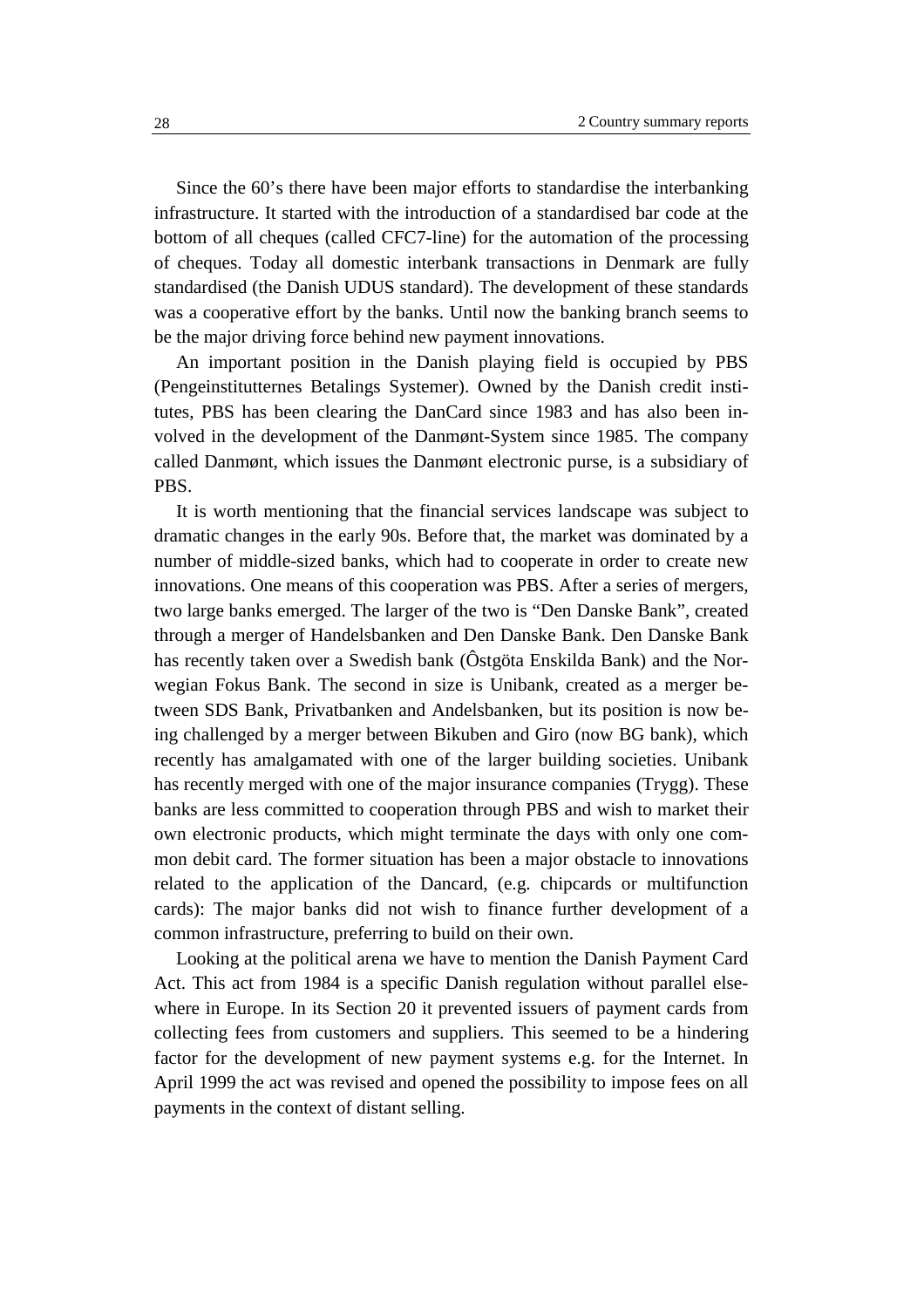The issuance of electronic money compared with other European countries also has a particular Danish character. Danmønt is not issued by a bank and therefore the Danish position is not in line with the majority opinion of central banks in the EU.

Last but not least, there have been some efforts to establish a regulatory framework for digital signatures. Denmark should be one of the first countries with an act on digital signatures. It was originally expected to be adopted by the parliament in February 1997. The proposal by the Danish Ministry of Research and Information Technology implied full recognition of electronic signatures as legal proof. However the Ministry of Justice stopped this first proposal and a draft law was then presented for public hearing in mid February 1998. In this draft it is suggested that an electronic signature must be issued with a certificate specifying the validity of the signature. It can, for instance, be specified that a signature is only valid for communication with public authorities, but not for payments. Following the public hearing of February 1998 it was decided to make a new draft which was hoped to be presented as a bill in Parliament in early 2000. The draft should have a more narrow scope than the previous draft and will focus mainly on how to regulate the certification service providers. Questions regarding the legal validity, evidentiary validity, obligatory usage by public authorities, etc. of electronic signatures are currently being examined by a group of experts under the auspices of the Ministry of Justice.

# *Payment cards*

The dominant payment card in Denmark is the Dancard (Dankortet). Out of a population of 5.2 million inhabitants more than 2.8 million have a Dancard (1997). Dancard was introduced in 1985. The card can be used for cash withdrawal at ATMs and for payments in virtually all shops in Denmark (EFTPOS). All transactions are handled by PBS, except those transactions effected at devices of the card-issuing bank. Because Dankortet is the only debit card in Denmark and the clearing is done only by PBS there is something like a monopolistic situation. Dancard is based on a magnetic strip but there are some efforts to replace the magnetic strip with a chip in order to increase security (a major fraud occurred during spring 1999). It is also likely that the Dancard with a chip will include a signature function for use with Internet banking and an electronic purse (see below). A test has already started. Since April 1999 you can use Dancard via the Internet.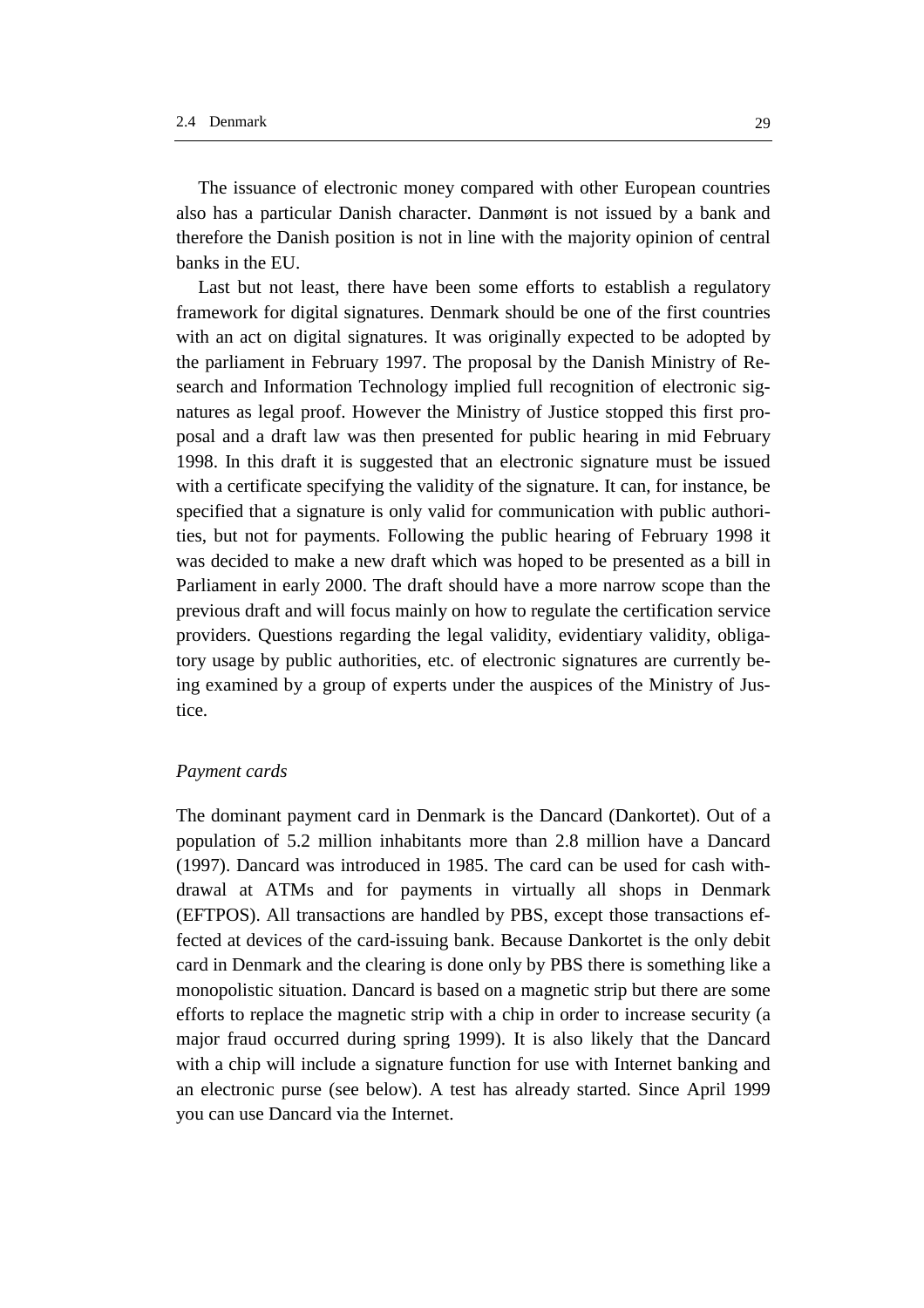Other payment cards, especially credit cards, play only a minor role for the Danish people in Denmark. The figures provided by the European Central Bank (Blue Book) are not in line with figures from Denmark. The Blue Book counts only 193,000 payment cards with credit function in 1997, while other Danish sources claim 281,000 Eurocard / Mastercard, 986,000 combined Visa / Dancards and also a large number of Diners and American Express cards in 1997.

# *Electronic purses*

Danmønt (Dancoin) was started with a pilot in 1992 and at the national level in 1993. Danmønt is a prepaid small money card, based on a chip and issued by a non-bank, the company called Danmønt, which is a subsidiary of PBS. The main areas of use are telephones and laundries, but it is gaining wider acceptance in canteens, parking lots and ticket machines at railway stations. In 1997 there were 500,000 cards issued with 5.5 million transactions at 6,000 terminals, averaging 10 DKK per transaction (1.35 Euro). Despite these figures, Danmønt has to deal in its 6th year of operation with a deficit. The outstanding amount for the Danmønt prepaid card scheme is approximately 1 percent of coin circulation in Denmark.

The technology of Danmønt has been exported to more than 20 countries and was, among other things, licensed by Visa International for the VisaCash trial in Atlanta during the Olympic Games. Up to now Danmønt is only available in a disposable form, but soon there will be a rechargeable variant. There are also plans to integrate Dancard and Danmønt into the same card. Danmønt has not really been developed for electronic payments on the Internet but there are vague plans to bring it to the domain of electronic commerce.

In contrast to electronic purse schemes in other countries (e.g. Italy, the Netherlands, Germany) there are no multi-functional cards combining the electronic purse with other applications.

### *Internet payment systems*

The challenge of electronic commerce leads to the question of Internet payment systems. In Denmark there was strong interest to bring the well established payment cards, Dankortet and perhaps also Danmønt, to the Internet. Notwithstanding available technological solutions, PBS and the banking industry argued that they would not make any effort, if there was no possibility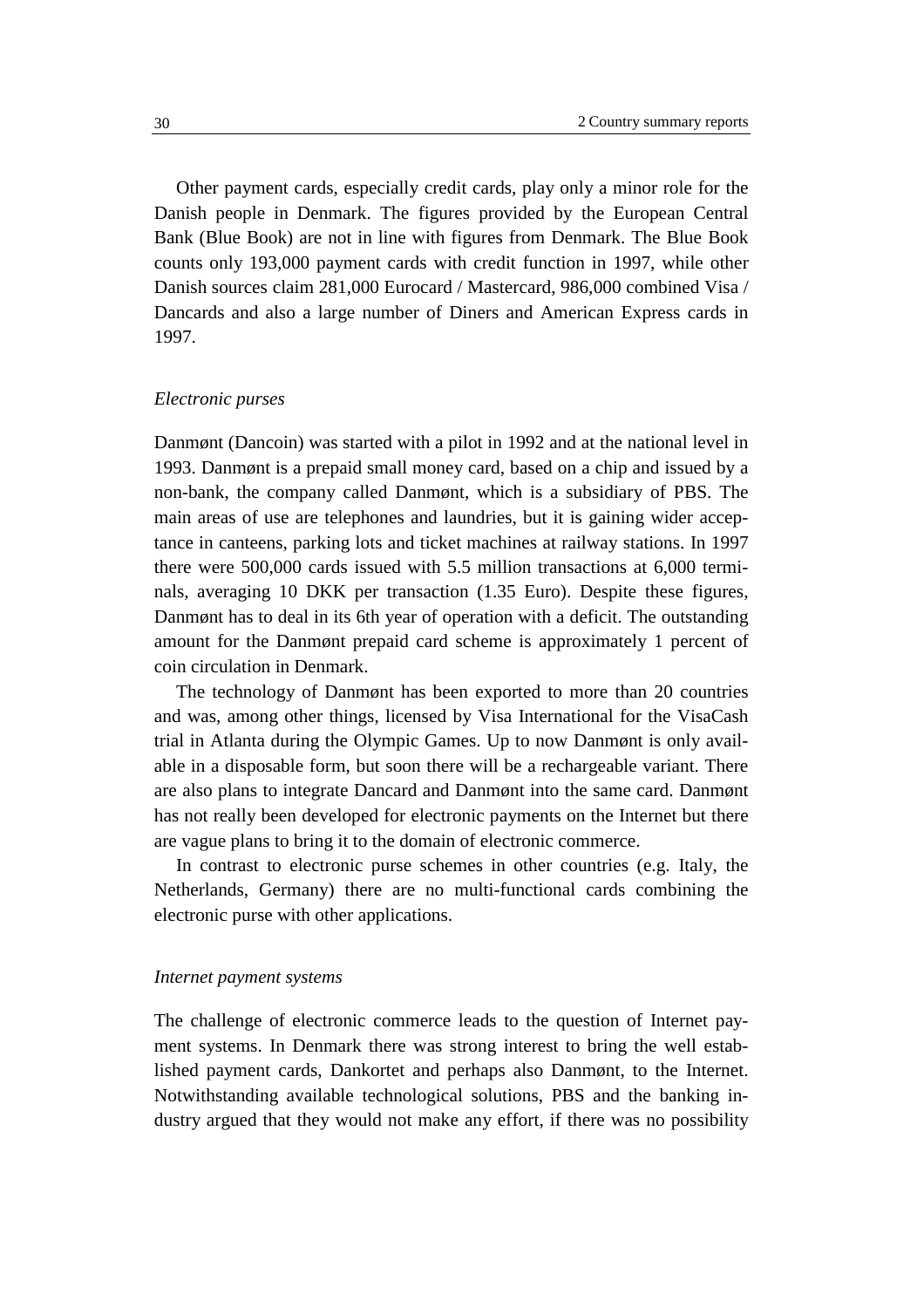of charging a fee on the payment transactions on the Internet. As mentioned above, under the Danish Payment Card Act of 1984 it was not allowed to charge any fees either to the payer or to the payee. This conflict led to a debate on this consumer-friendly regulation not only for payments on the Internet but also at points of sale. In April 1999 the Payment Act was revised. A fee on Dancard Internet transactions is now allowed. The law will be revised in year 2001 again. Till then a more competitive market for clearing of payment transactions should have emerged. (Up to now, PBS has a de facto monopoly for clearing transactions.) On this condition a fee on other Dancard transactions at the POS will be allowed. Technologically the solution for Dancard payments on the Internet is SET and since April 1999 SSL. SET users have to pay 1.95 DKK (0.26 Euro) per transaction. SSL users must pay the initial fee of 1.95 DKK per transaction plus 0.15 percent of the total amount of the purchase. The SSL solution for payments with Dankortet on the Internet could be quite widespread, but the imposed fees seem to be a major barrier for acceptance. So alternative ways for payments on the Internet may still get their chance.

Backed by major credit card organisations, IT-enterprises and banks, the SET standard seems to be the solution of first choice for international Internet payments. However, there were at the end of 1998 only seven shops in Denmark accepting payments by SET. Experts from the Bankers Association expect SET to become widespread in one to two year's time. In contrast to this assessment of SET, SSL already seems to be relatively widespread.

So-called network money like eCash or CyberCoin (CyberCash) is not available in Denmark. In 1998 Tele Danmark was running a pilot for a micropayment system on the Internet called Netcoin (also called Click-Money or Clickpay). Netcoin was technologically based on IBM's Micropayment system, formerly known as MiniPay. Three merchants were involved in the pilot: Politiken, the largest newspaper, Borsen, the largest financial paper, and the phone directory of Tele Denmark. Netcoin was generally intended to be used for intangible goods on the Internet like database searches, newspaper articles, local road maps etc. It was paid via the telephone bill. This approach is in some aspects more similar to accounting or aggregating systems than to a real E-Money scheme. A commercial roll out was planned in late 1998 but up to now Tele Danmark has not decided to do so. The project is still in the phase of investigating the market and its potential. Although inter-banking communication seems to be well standardised in Denmark, this is not true in the case of home-banking. Banks wish to market their own products by means of features distinguishing them from competitors. Incidentally, home-banking was already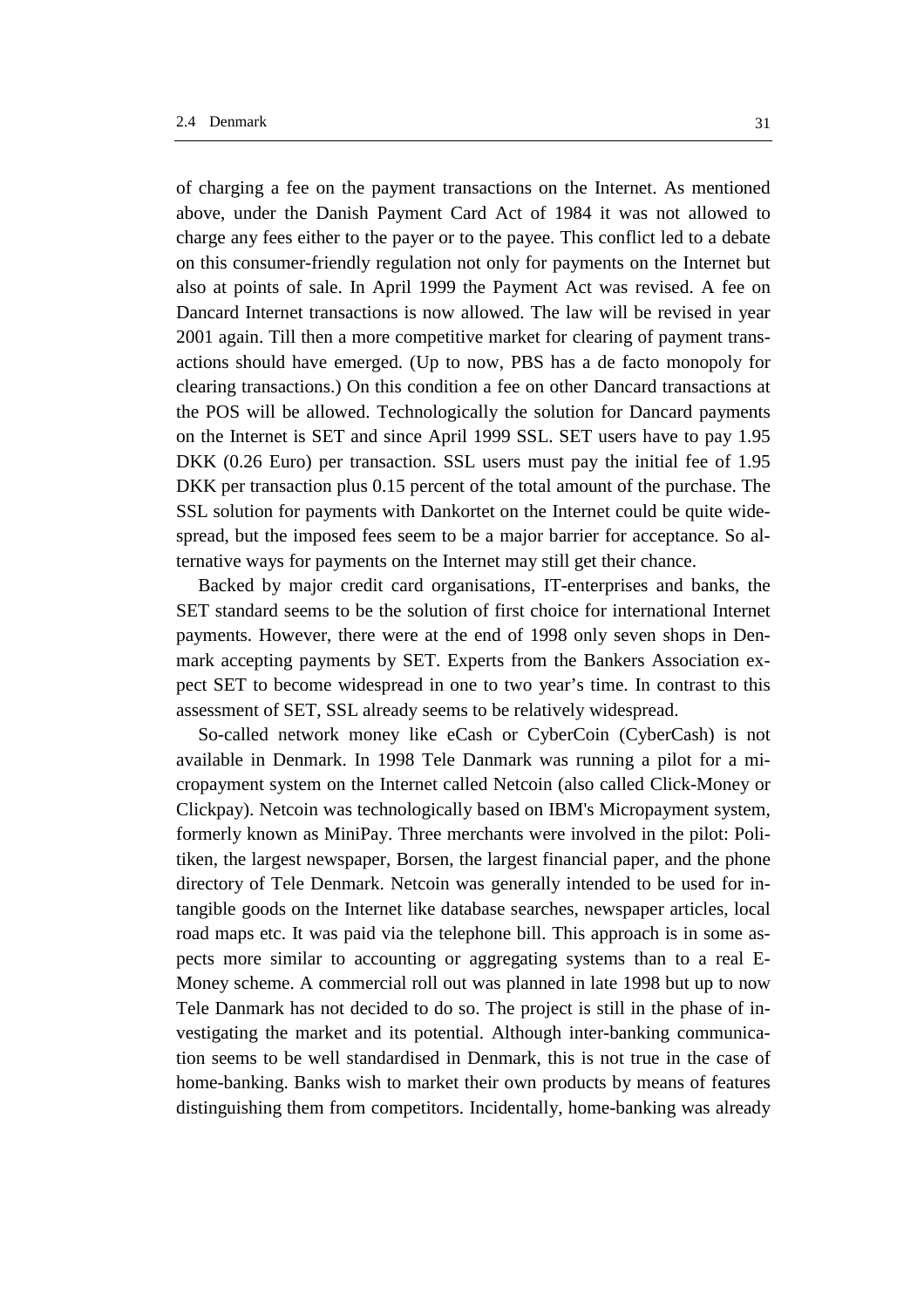common before the Internet took off and until now many banks have not adapted their home-banking systems for the Internet.

### *Internet usage and electronic commerce*

As in other Scandinavian countries Internet penetration in Denmark is quite large. One out of two households had a PC in 1998. In November 1998, there were 1.1 million Danish people online, 22 percent of a population of 5.2 million. Although the number of Internet sites in relation to the size of the population is one of the highest in the world, e-commerce is still very limited in Denmark, compared to the retail trade which accounted for 25 billion ECU in 1992. There are estimates for mainly business-to-consumer web based trade (excluding EDI) in 1998 of 300 million DKK (26 million Euro) or 4.9 Euro per capita. According to a recent study by IDC, Denmark accounts for 123 million Euro in electronic commerce, including the business to business sector. Comparing countries from Western Europe the study pointed out that only Finland and Sweden have a slightly higher turn-over than Denmark. The leading position of Denmark in electronic commerce was also pointed out by a survey by the market research agency MORI published July 1999. MORI said that the number of people who have ever purchased a product or service online is 10 percent in Denmark as it is in Sweden, while in Britain it is just five percent.

# *Main points*

The banking industry in Denmark is quite strong and high-tech oriented. Compared to other countries, Denmark was always quite advanced in establishing EFTPOS-systems and electronic purses. The rather monopolistic situation with respect to payment cards gave foreign and near-bank competitors no real chance. But the banks had to accept that the power of the consumers prevented them from charging any fees for transactions with payment cards. This came up for debate in the context of Internet payments and e-commerce and in April 1999 the Danish Payment Act was revised. A fee on Internet transactions with Dancard is now allowed.

Since April 1999 the widely used Danish debit card Dankortet can be used with SSL on the Internet. But the imposed fee could be a major obstacle for acceptance. Other Internet payment systems are not well established, although the Danish people have one of the highest connection rates to the Internet in the world. This seems to be influenced by the previously mentioned position of the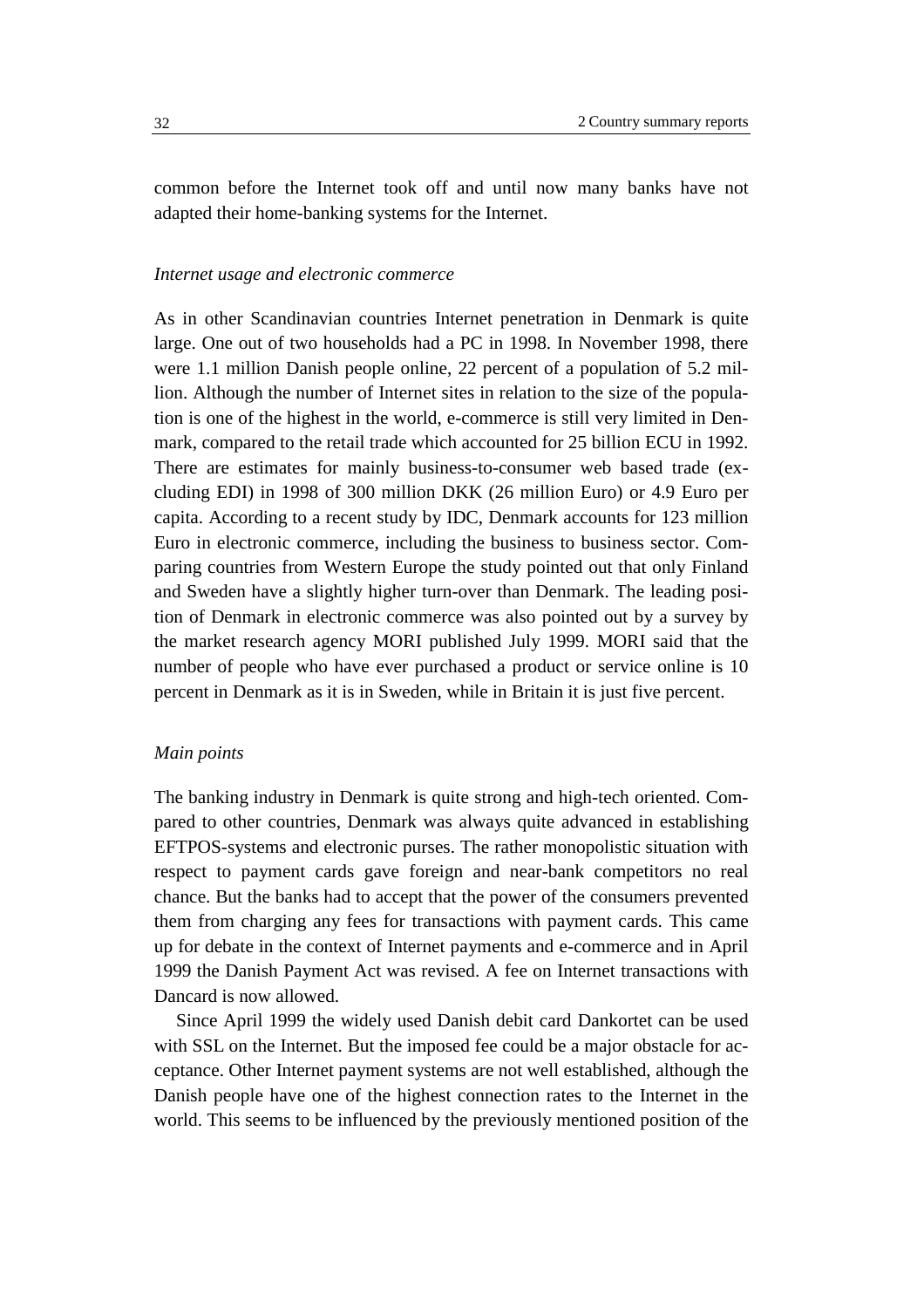banking industry, not to enter the field of Internet payments as long as the payment fee problem remains unsolved. We have also to take into account the rather low rate of mail order sales to better understand the relatively low level of consumer oriented e-commerce in Denmark, which is estimated at 0.1 percent of total Danish retail turn over.

# *Main sources*

Falch, Morten: Country Report Denmark. Lyngby: March 1999 and other contributions by ESTO-Partner Morten Falch, Center for Tele-Information, Technical University of Denmark, Lyngby, using interviews with Birger Schmidt, Finansrådet; Leif Kjøller and Lars Lundgreen, Dancoin; Jørgen Giversen, Carsten Larsen, Max Walløe, Eva Freiberg, SDC; Martin von Haller, Danish Association of Internet traders (FDIH). Additional information was given by Claus Jakobsen, Forskningsministeriet (Ministry of Research and Information Technology).

# *Other sources*

- Børsen's Section on Informatics. Various issues
- Bundesverband des Deutschen Versandhandels: Versandhandel in Deutschland. Frankfurt: 1997
- Ch7Europe.com Internet Development, Marketing and eCommerce in Europe (http://www.ch7Europe.com)
- European Central Bank: Payment Systems in the European Union. Addendum incorporating 1997 figures. Frankfurt: 1999 (Blue Book)
- Europäische Kommission: Grünbuch Handel. Mitteilung der Kommission. Brüssel: 1996 (KOM(96)530 endg.)
- Kubicek, H.; Klein, St.: Wertkarten im Zahlungsverkehr. Wiesbaden: Gabler 1995
- Lewell, J.: Danes Lead Britons in PC Usage and E-Commerce. Internetnews.com, July 9, 1999 (http://www.Internetnews.com/intl-news/article/ 0,1087,6\_159231,00.html)
- MiniPay im Mai Betatests auch in Deutschland. Elektronische Zahlungssysteme im Internet – Newsletter EZI-N, Nr. 14, 29.5.1998 (http://www.itas.fzk.de/deu/PROJEKT/Pez/ezin014.htm#[14&3])
- Ministry for Research and Information Technology (http://www.fsk.dk/cgibin/doc-show.cgi?doc\_id=11344)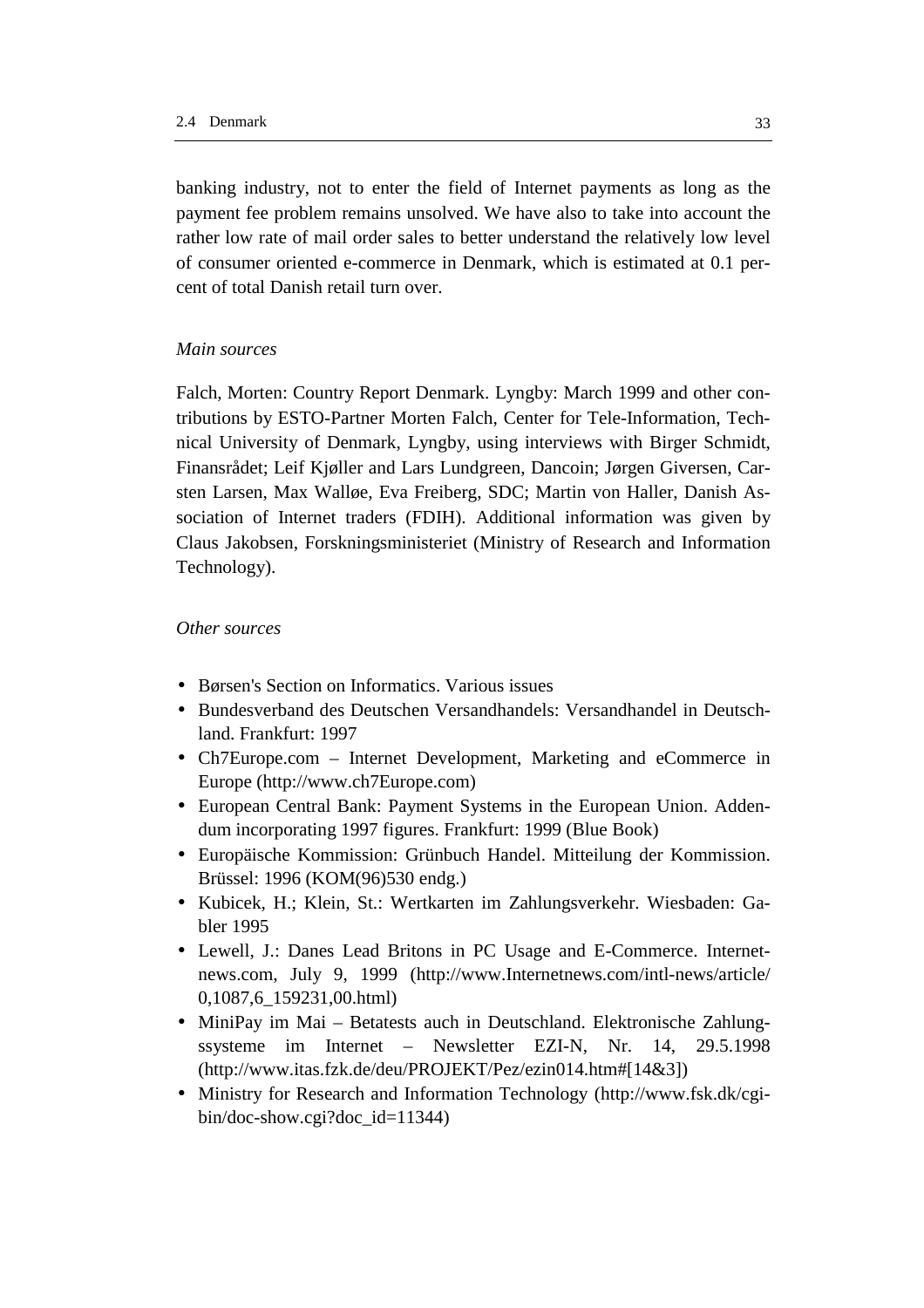- NUA Internet Surveys (http://www.nua.ie/surveys/)
- PBS (http://www.pbs.dk)

# *Key papers*

- Danish Organisation of Trade and Services: Statement on Internet Trade. 3. September 1998
- Financial Council: Statement on the Payment Act §20 and the Dancard on the Internet. 4. September 1998
- Finansråadet: Annual Report 1997
- Thygesen, Ch.; Kruse, M.: Electronic Money. Monetary Review, 4th Quarter 1998 http://www.nationalbanken.dk/nb\nb.nsf/alldocs/S716833DA7F11 C8B9412566FE0030CA02/\$File/NB9.htm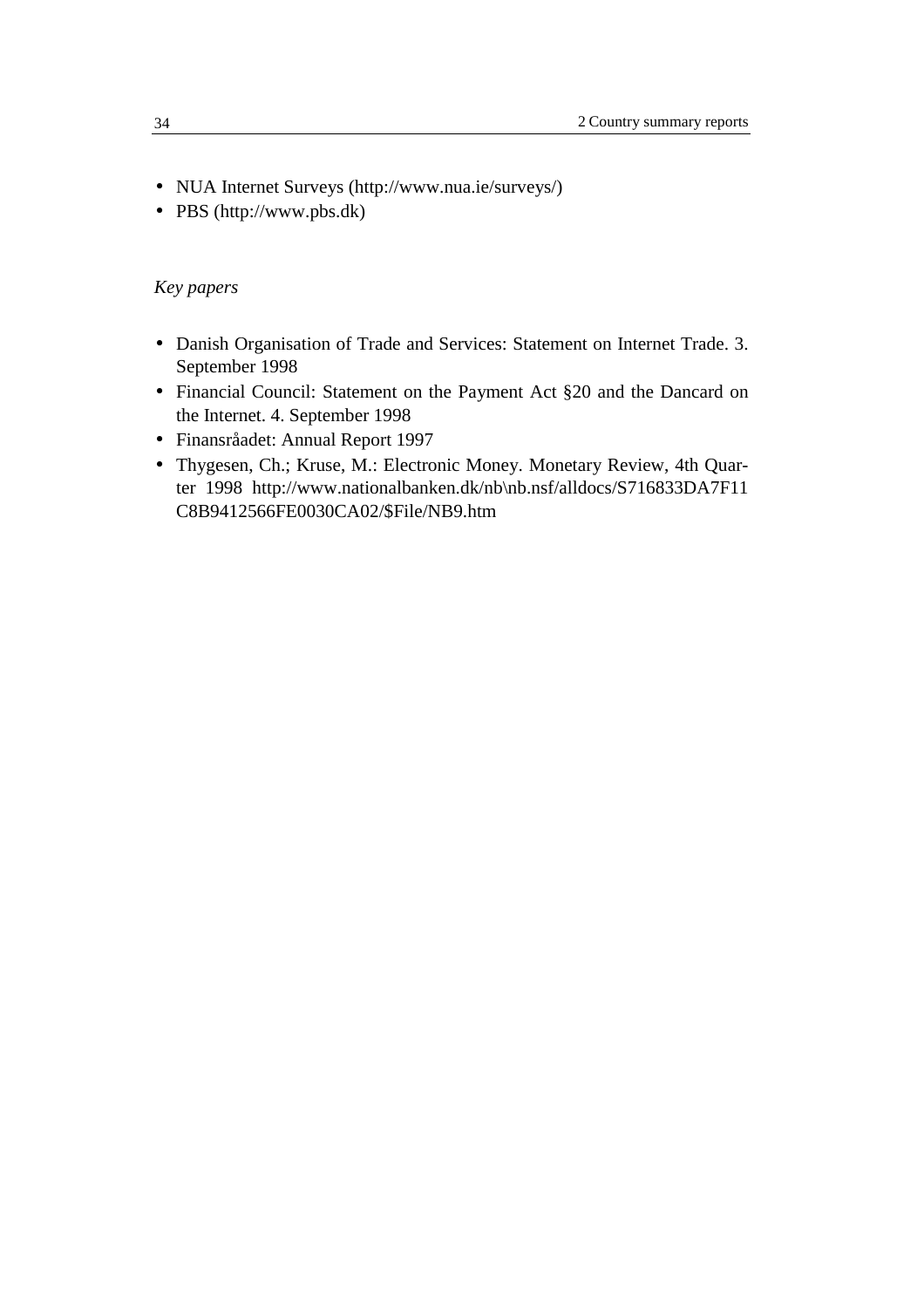#### **2.5 United Kingdom**

# *Payment culture*

The past ten years have witnessed a dramatic shift in the payment culture of the UK. In 1988, cheque payments accounted for nearly 56 percent of cashless transactions and debit cards were just being introduced. During the past decade, credit card payments have doubled and automated payments including direct debits have increased by 105 percent. In addition, over the same time period, debit cards overtook credit card usage in 1994 and now exceed credit card payments by nearly 50 percent (cf. Table A).

Electronic payment systems are currently well developed in the United Kingdom, with some of the lowest levels of cash in circulation amongst the group of Ten Countries both as a percentage of GDP (2.9 percent), and of Narrow Money M2 (4.6 percent; cf. Appendix, Table 2). In addition, the UK has more debit and credit cards in issue per capita, than any other European country (cf. Appendix, Table 5) with an average of 43 card transactions per head per year (figure provided by Hyperion). Only Denmark, Norway and Finland, where very different cheque clearing infrastructures are present, have higher levels of payment card usage. Overall, card payments, credit transfers and direct debits make up nearly 70 percent of cashless payment transactions (cf. Appendix, Table 3).

Cheque usage however, remains well above the EU average and only France has a greater percentage of cheque payments (cf. Appendix, Tables 3). The cheque clearing and cheque guarantee card infrastructure builds up on a long tradition and, as a result, is well established and trusted by merchants and consumers alike. Unlike other EU countries such as Spain where consumers moved straight from cash to credit and debit cards, there has been little incentive for consumers to change behaviour and cheque payments remain an important part of UK payment culture.

These changes notwithstanding, cash remains by far the most popular method of making payments in the UK: 73 percent of all payments are made with cash (Table A only shows payments of over  $\pounds$  1).

The market for retail banking in the UK is fiercely competitive, with a number of high profile new entrants including supermarkets, which in some cases are offering a full range of banking services, and most banks and building societies do not levy any charges on 'in credit' customers, i.e. those with a positive balance in their account. This increases the importance of interchange income for card issuers but also has put increasing pressure on cost margins. As a result, many retail banks have reduced the size of their branch networks (there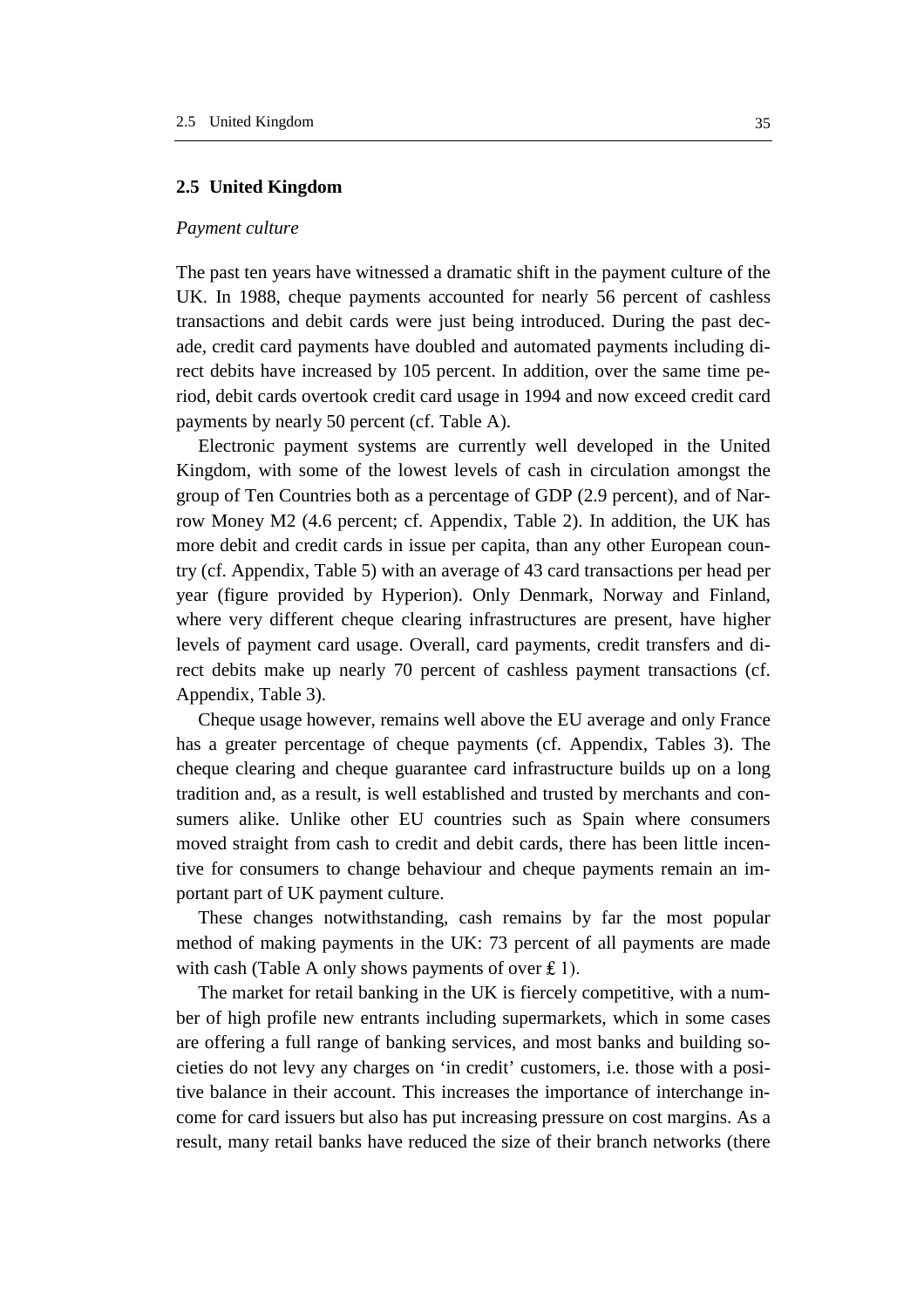are now 3,800 fewer branches in the UK than in 1988) and are actively promoting lower cost alternatives such as call centre telephone banking and increasingly Internet banking. It is estimated by Datamonitor that there are currently 450,000 users of Internet and PC banking services in the UK and this is forecast to grow to 2-3 Million by 2003. However, the Internet web research company Euromarketing estimated that the First Direct Bank [\(http://www.firstdirect.co.uk\)](http://www.firstdirect.co.uk/) alone has 850,000 subscribers. This is a comparatively low figure and may be attributed in part to the lack of a real "forerunner" to the Internet, like BTX in Germany or Minitel in France.

| <b>Total transaction</b><br>volumes in the UK<br>(millions) | 1988          |               | 1991          |               | 1994          |               | 1997          |               |
|-------------------------------------------------------------|---------------|---------------|---------------|---------------|---------------|---------------|---------------|---------------|
|                                                             | ab-<br>solute | $\frac{0}{0}$ | ab-<br>solute | $\frac{0}{0}$ | ab-<br>solute | $\frac{0}{0}$ | ab-<br>solute | $\frac{0}{0}$ |
| Cheque payments                                             | 3 3 5 9       | 14.5          | 3 4 5 0       | 13.9          | 3 0 7 4       | 12.5          | 2838          | 10.9          |
| Paper credit transfers                                      | 481           | 2.1           | 478           | 1.9           | 414           | 1.7           | 419           | 1.6           |
| Automated payments                                          | 1 3 8 4       | 6.0           | 1848          | 7.5           | 2 1 9 6       | 9.0           | 2825          | 10.9          |
| Credit card purchases                                       | 582           | 2.5           | 661           | 2.7           | 768           | 3.1           | 1 0 6 5       | 4.1           |
| Debit card purchases                                        | 10            | 0.04          | 359           | 1.4           | 808           | 3.3           | 1 503         | 5.8           |
| Travel and entertain-<br>ment and store card<br>purchases   | 89            | 0.4           | 84            | 0.3           | 147           | 0.6           | 191           | 0.7           |
| Subtotal of payments<br>and transfers                       | 5 9 0 5       | 25.6          | 6880          | 27.4          | 7407          | 30.2          | 8841          | 34.0          |
| Cash withdrawal<br>(ATMs, counters)                         | 1441          | 6.2           | 1 749         | 7.1           | 2 0 0 4       | 8.2           | 2 2 4 6       | 8.6           |
| Post office order book<br>payments                          | 832           | 3.6           | 866           | 3.5           | 841           | 3.4           | 883           | 3.4           |
| Cash payments over $f$ 1<br>(est.)                          | 14 900        | 64.5          | 15 300        | 61.7          | 14 200        | 58.0          | 14 000        | 53.8          |
| Total transaction vol-<br>umes                              | 23 100        | 100.0         | 24 800        | 100.0         | 24 500        | 100.0         | 26 000        | 100.0         |

Table A: Development and use of payment instruments in the United Kingdom

Source: Payments: Facts and Figures, <http://www.apacs.org.uk/figures.html>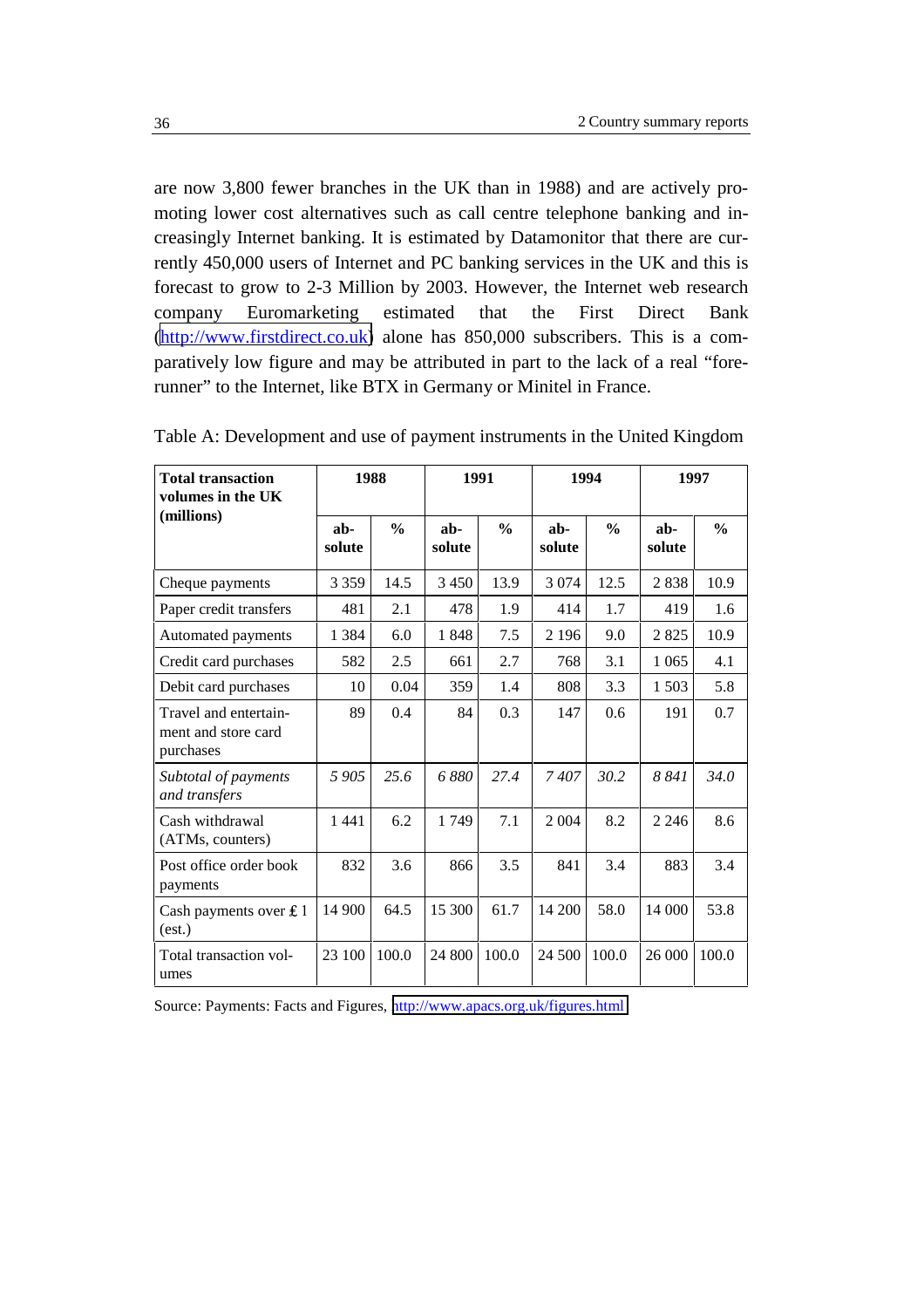# *National framework*

The UK payments institutional framework is made up of 480 commercial banks, 71 mutually owned building societies and a Government-owned post office. The number of building societies still operating as such has fallen considerably as many of the larger societies have taken advantage of a de-regulation of the sector to convert to banks. This conversion involved the issue of shares to the members of the building societies, who were free to retain these or sell them. In many cases, the shares were worth far in excess of the amount the former member had paid into the building society, resulting in a "windfall" for such persons selling the shares. The amount of money resulting from these sales boosted consumer spending from private households sufficiently to have an impact on official statistics.

The Association for Payment Clearing Services (APACS) is the industry body for the UK's banks and building societies. Set up in 1985 as a nonstatutory association, APACS manages both the major paper and electronic clearing systems in the UK as well as overseeing the non cooperative aspects of payments and plastic cards. APACS, through its member banks, has three operational clearing companies:

- Cheque and Credit Clearing Company Ltd. which oversees the paper clearing of cheques and credits.
- BACS Ltd. which is responsible for the bulk electronic clearing and the management of related payment services.
- CHAPS Ltd. which provides electronic same-day clearing in sterling and in Euros.

In addition to these operational roles, APACS formulates payment industry standards and is overseeing other issues of strategic importance to the payments industry such as preparations for the introduction of the Euro, the rollout of chipcards and the "Year 2000" problem.

Whilst APACS operates as a forum for non-competitive issues such as fraud and chipcard issuance, card acquiring, i.e. recruiting businesses as acceptance points for payment cards, is a competitive business with the two biggest acquirers, Nat West Streamline and Barclays Merchant Services commanding over 60 percent of the market between them. In contrast to the issuance side, where the major banks have steadily lost market share to newcomers, acquiring has become increasingly concentrated.

There are three, currently incompatible, ATM networks in the UK: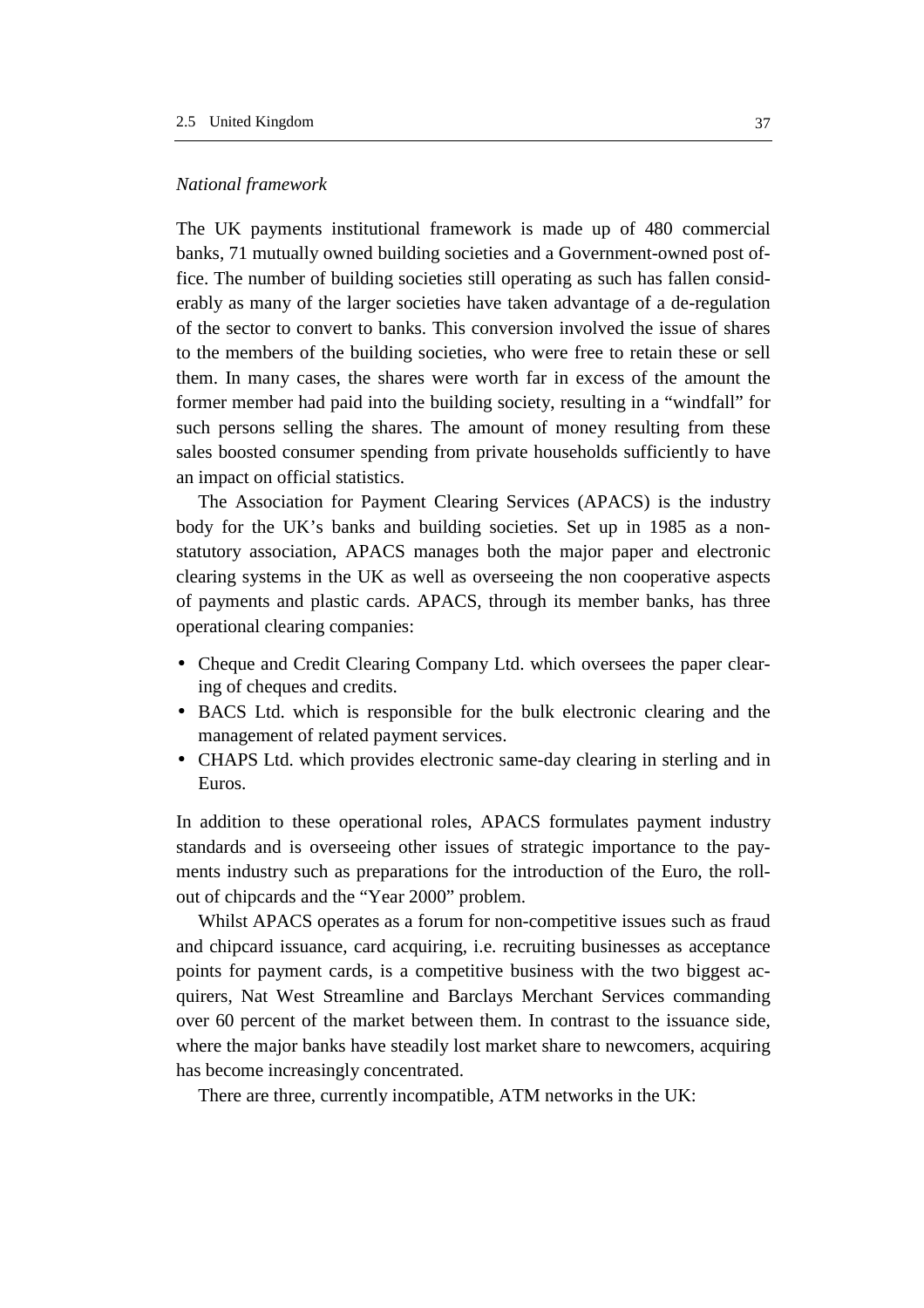- MINT whose members are Midland, Natwest with TSB and now Lloyds since the TSB/Lloyds merger;
- 4 Bank Barclays/Lloyds with Bank of Scotland and Royal Bank of Scotland;
- LINK Founded by Abbey National, Halifax and including all other smaller banks and building societies.

It is expected that banks who are members of the other networks will also join LINK within the next year to 18 months. This is partly since all of the banks would like to charge convenience fees to customers who use the ATMs of other banks rather than their own. LINK is also in the process of implementing an EMV infrastructure suitable for use by all UK banks and building societies.

As yet, there are no banking industry initiatives for the establishment of a UK certification authority, although there are a number of organisations (notably BT, the national telco) who offer a certificate processing service on an outsourced basis. In terms of legislation, this is the only significant area where the UK is proceeding with an e-commerce bill (The Provision of Encryption Services) which was initially put before Parliament in spring 1999. The bill has been delayed due to criticism from a parliamentary committee on the ground that the government was, in its opinion, unnecessarily entangling crime prevention concerns with electronic commerce. In doing so, it was effectively working against its own commitment to make Britain the most conducive country in the world for electronic trade.

The regulatory situation covering encryption-based services in the UK is in a state of overhaul. At present, there are no restrictions on using encryption or providing encryption-based services, such as issuing digital certificates or providing timestamping or other third party services. If the encryption software comes from overseas, or is to be exported, then the relevant export regimes will apply. At present the UK export regime is more difficult to traverse and slower than that which operates in Ireland, for example. The UK government's policy, which was put out for public consultation during March 1999, is that the provision of encryption-related services should be subject to a voluntary licensing scheme. In principle this should amount to no more than an accreditation scheme, but the Government would like to attach other elements to the regulatory framework to give the licence meaning. This licensing scheme is to be implemented by legislation which the government hopes to introduce in 1999. As a result of this proposal, a state of uncertainty remains in the market as the eventual regulatory regime which will apply.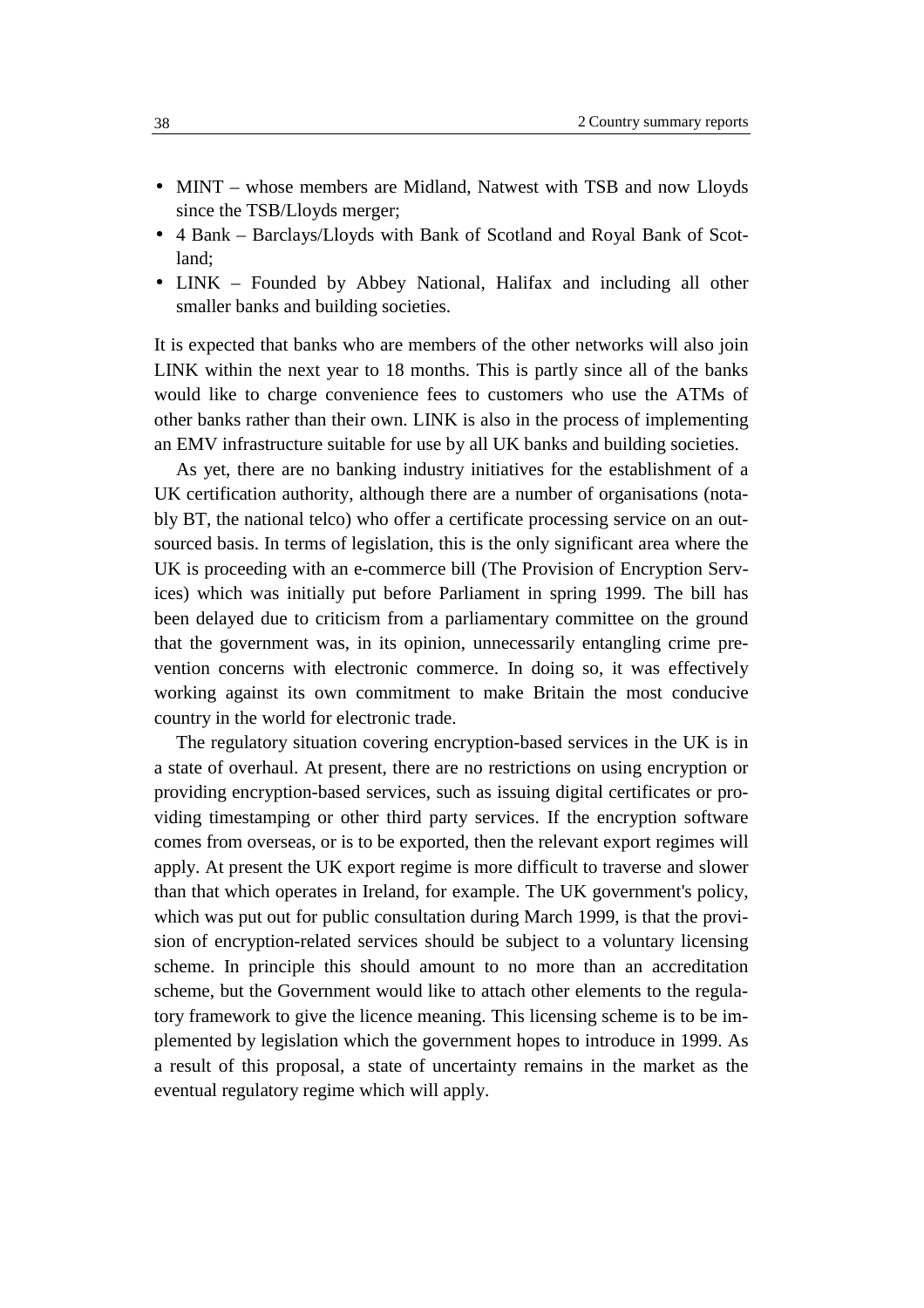# *Payment cards*

Payment cards account for over 30 percent of all non-cash transactions in the UK and on average each member of the population has rather more than one card and the highest number for all of the countries covered in this study, although there are more in circulation in both the US and Japan (cf. Appendix, Table 5). The major banks issue both Visa and Mastercard credit cards and scheme debit cards, Delta and Maestro respectively. In addition to this, there is a bank-owned private label debit card scheme called Switch. More recently both Visa and Mastercard have issued their own on-line debit cards Electron and Solo, although these can only be used in environments, such as points of sale, where on-line authorisation can be achieved. Roughly 40 percent of all retailer transactions with credit or debit cards are currently authorised on-line. In mid 1999 there was no possibility for on-line authorisation on the Internet. Retailer Cards (which use their own clearing infrastructure) are also popular with a level of ownership approaching 0.3 per capita.

Against a background of major concerns over increasing counterfeit and fraud losses in the early 1990s, APACS members formed an ICC (Integrated Chip Card) project to provide an infrastructure to replace all magnetic stripe based debit, credit and ATM cards with chipcards using the UK ICC specification, UKIS (a sub-set of the wider EMV global standard).

The UK is among the first EU countries to agree to roll-out EMV-compliant chips on debit and credit cards after successful public trials. The roll out commenced in spring 1999 with a view to replacing the 72 Million credit and debit cards already in issue over the next 3 years as well as upgrading nearly 24,000 ATMs. Progress has been good and over 12000 ATMs will be capable of reading chips by the summer. Upgrading the UK's 530,000 EFTPOS terminals to accept chipcards has also commenced, although some of the larger retailers are expressing concerns, not only regarding the costs of upgrading their own terminals (particularly in the light of the costs already anticipated from the introduction of the Euro) but also regarding the speed of transactions in some of their high-throughput locations. This is because the UKIS-compliant chipcard also authenticates the issuer of the card, resulting in a transaction lasting at least one second more than those involving magnetic strip cards.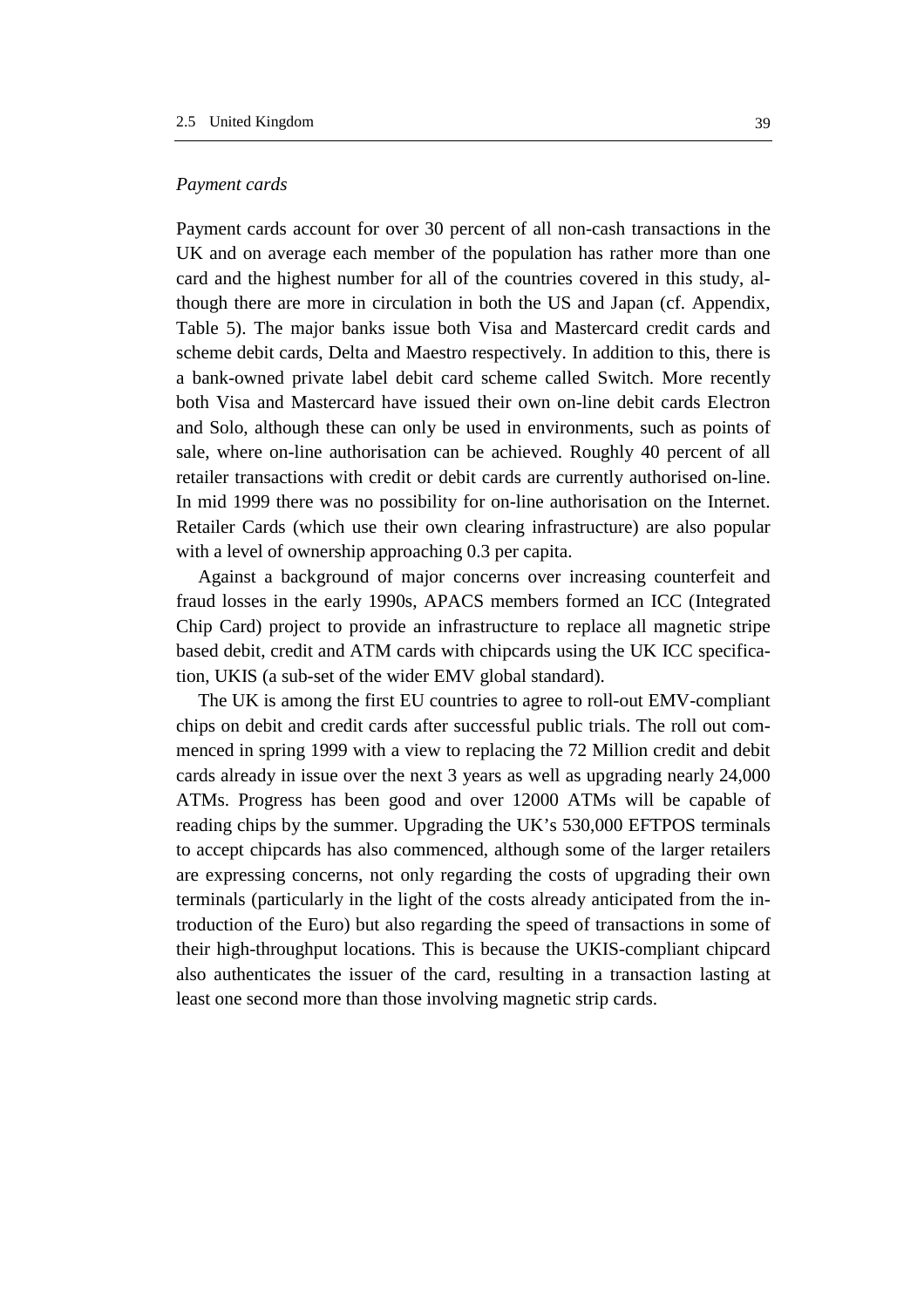### *Electronic purses*

There are no nation-wide electronic purse schemes operating in the UK. However, there are two systems which are or were the subject of pilot trials and thus are worthy of discussion.

Mondex, owned since 1997 by Mastercard International, commenced its first pilot with Nat West Bank in Swindon in 1995. 14,000 cards were issued and 600 Retailers took part and it is estimated that Mondex reached a 30 percent penetration of consumers in the town. The trial came to an end in 1998, when Mondex ceased all operations in Swindon also dismantling the infrastructure set up for the trial. Since then Mondex has been involved with six different Universities, running trials as a closed user group. There are no publiclyavailable roll out plans although it has been strongly rumoured that a roll out would happen in the next 18 months inside the City of London.

The first UK trial of Visa Cash commenced in Leeds in October 1997. The Visa Cash electronic purse can be issued either as a stand-alone disposable product, or as an additional feature on a debit-, credit- or ATM-card. In total over 60,000 cards were issued by six participating banks (Abbey National, Barclays, Co-operative Bank, Lloyds TSB Halifax, and Royal Bank of Scotland) with over 1,000 acceptance points around the town and surrounding area. Findings have never been made public although it is understood that usage levels remain low. However, the cards proved particularly popular in unattended locations as an alternative to coins. The trial has now been extended until September 2000.

In addition to the bank-sponsored deployment of electronic purses, other sectors have been experiencing considerable success with electronic purse-like applications. These include disposable telephone cards for public call boxes, pre-payment cards for utility companies, electronic ticketing for transport and most significantly, pre-pay mobile phones. Increasingly chipcards are also being used as the platform for loyalty applications and it is postulated that the growth in electronic purse transactions will come not from banks but from brand owners wishing to combine payment with loyalty on one multiapplication card. However, there are not yet any examples of single-purpose cards that have been developed into more universal payment systems.

# *Internet payment systems*

Neither of the electronic purses were designed with the Internet in mind although considerable effort is underway within Mondex and the Phase 2 Visa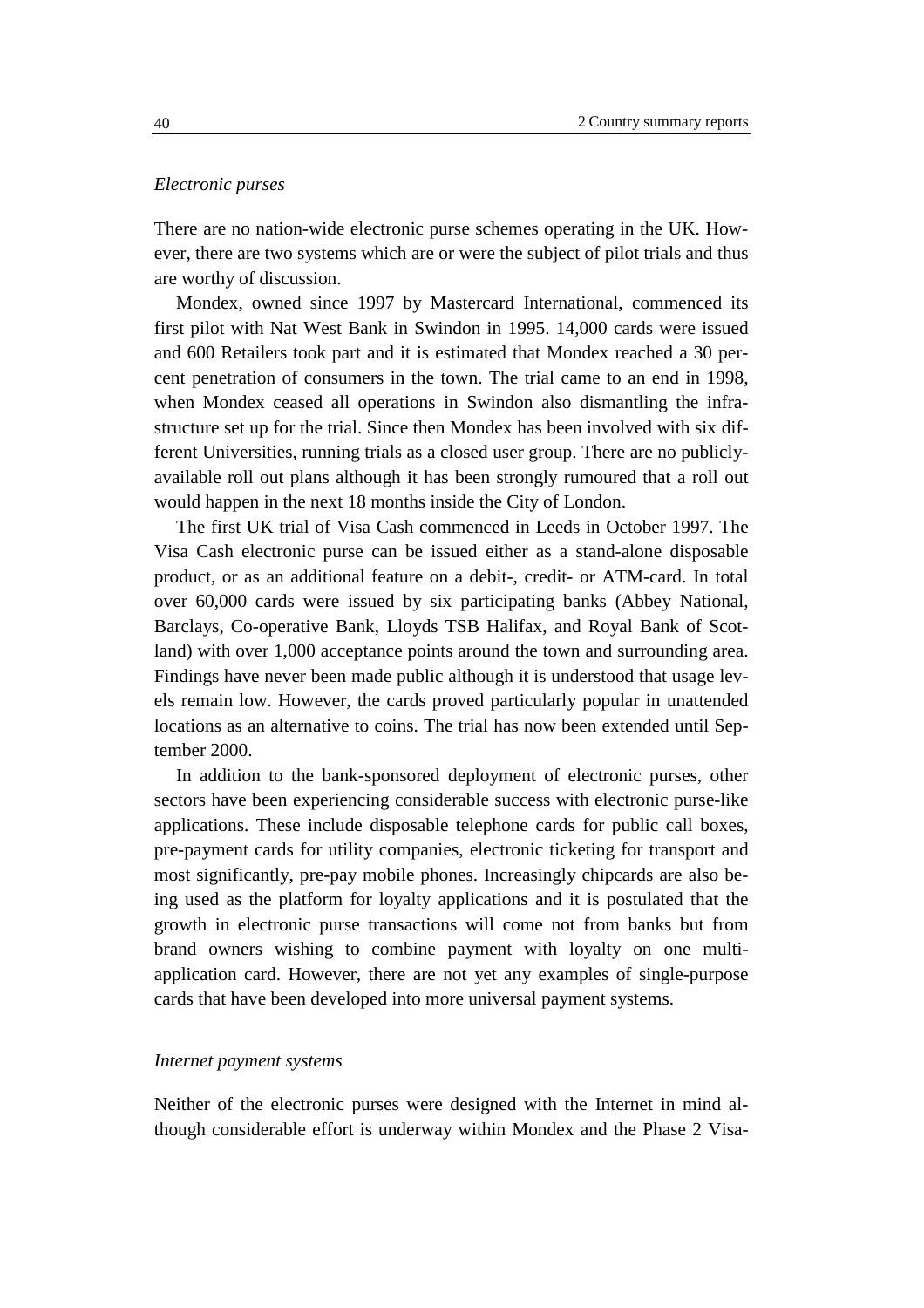cash trial in Leeds to accommodate Internet purchases, with Barclays Bank already having achieved successful Visa Cash load via a GSM mobile phone.

There are also currently two "micropayment" services being offered specifically for payments over the Internet. Barclays Bank commenced a pilot micropayments service for its Barclaycard customers called BarclayCoin in October 1997 based upon the Cybercash technology. Consumers can pay for small value items such as recipes, conference papers, handicraft designs and competitions. No official results have been published but the trial was extended in April 1998 to allow non-Barclaycard users.

British Telecom until recently operated BT Array, a trial micropayments service with over 10 merchants selling a variety of small value goods including music, magazine articles, conference papers, and company financial reports. No official results have been published. The project came to and end on 28 May 1999. As a monopoly, British Telecom is prevented by the government regulator OFTEL from operating any kind of accounting system, such as that offered in Germany, whereby small value payments for Internet purchases are added to the phone bill.

SET has been piloted by a number of UK banks, although there are currently no UK roll out plans or bank-approved certification authorities to issue digital certificates. As is the case in many other EU countries, SET is considered an expensive solution and currently requires a level of involvement of the card-holder that is considered inappropriate. Most on-line payments involving the communication of credit card or debit card information across the net are handled, either within a secure SSL session or in some cases in the clear. As in the case of the physical world, Barclays and Nat West dominate the market for Internet acquiring, both offering E-commerce services to merchants. In addition to this, there are a number of other suppliers (BT "Buynet", Trintech "Payware", Worldpay and Datacash) who specialise in the provision of Ecommerce services or non-bank software to merchants not wishing to connect directly with the bank.

#### *Electronic commerce*

At the end of 1998 the UK was the largest European market in absolute terms for e-commerce with over 27 percent of UK households owning a PC, and 11 percent with access to the Internet from home. Internet use has grown dramatically over the past 12 months with the introduction of subscription-charge free ISPs from major brand owners such as Dixons Freeserve, Virgin, Tesco and BT. This indicates that there might be virtually no revenue for ISP providers in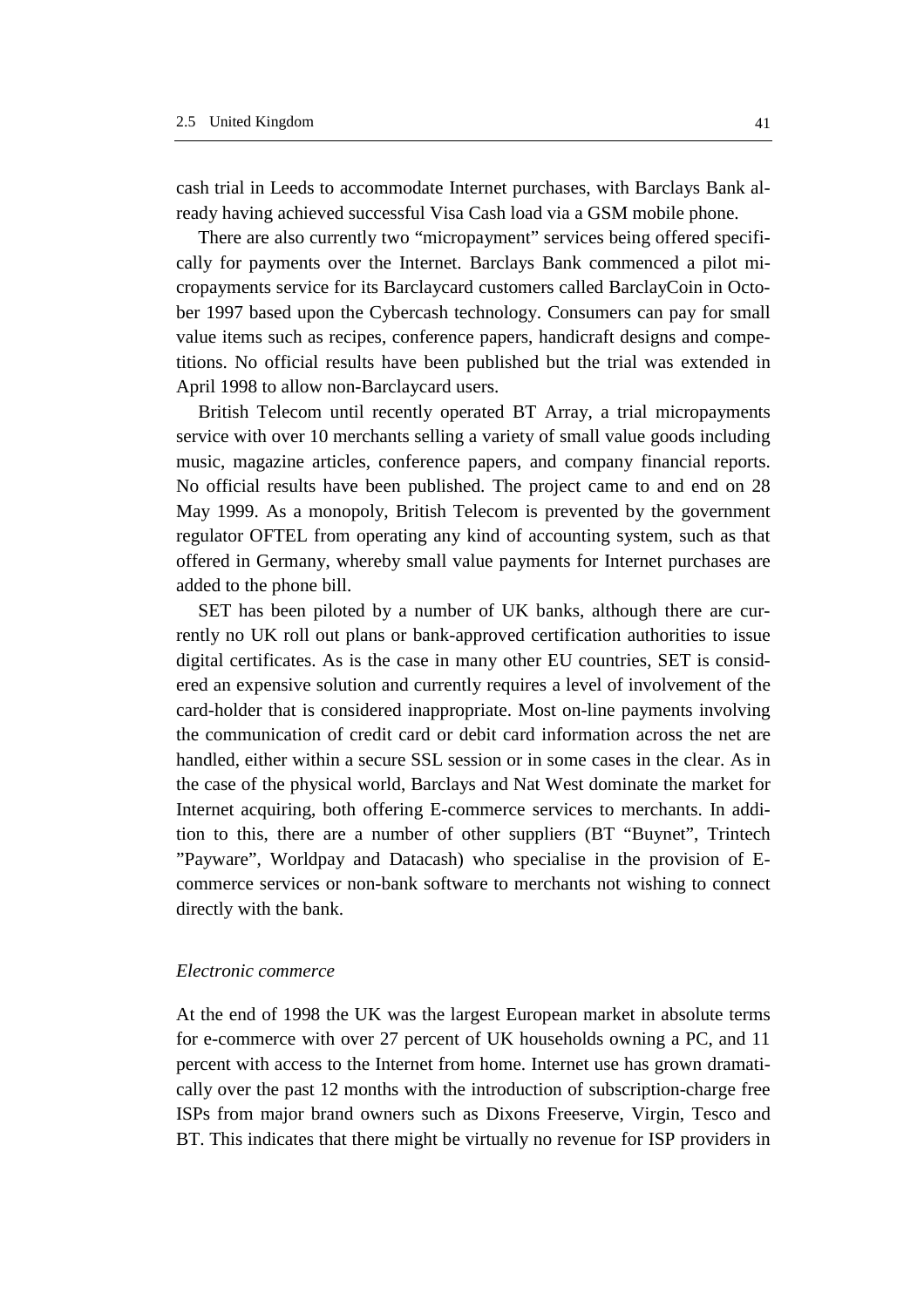the long term. However, call charges remain high and in particular BT is pricing ISDN lines considerably higher than their equivalents in other EU countries. More recently Tempo, a major electrical retailer that competes with Dixons, has offered subscription free Internet connectivity with free local calls at off-peak times. With an increasingly competitive telephony market, it is anticipated that prices for connectivity and calls will continue to fall and that major brand owners will subsidise the costs associated with Internet access in order to preserve customer relationships they fear the Internet might damage.

Although Internet growth has been dramatic in the UK, ESTO partner Hyperion feels that it is in the areas of digital TV and GSM mobile phones where E-commerce will reach mass market penetration. Mobile phone ownership in the UK is already over 3 times larger than Internet access and the Government plans to switch off analogue TV broadcasts by 2009 migrating all TV viewing to digital. Sky Digital Satellite and On Digital are already distributing set-top boxes free of charge. The box is equipped with a slot for EMV cards and it is likely to take Mondex soon. There has already been a demonstration to show that GSM phones can be used to load Visa Cash cards.

NOP Research estimate quite optimistically that in the second half of 1998 alone, 1.3 million UK Internet users shopped on-line making a total of 4.8 million purchases and spending £470 million (723 million Euro). According to Datamonitor electronic commerce in the business to consumer sector accounted for 50 million USD (44.6 million Euro) in 1998, and Fletcher Research estimated the total online sales, excluding financial services, at around £230 million (329 million Euro) for the same year (cf. Appendix, Table 8).

Of the products sold, hardware and software were very popular, closely followed by books and music, although on-line travel and event bookings are becoming increasingly important.

Both Barclays (Barclaysquare) and Nat West (Buckingham Gate) have their own on-line malls although consumers are favouring specialist Internet retailers and foreign stores, rather than the on-line version of a UK high street retail store which the acquiring banks have typically targeted for their malls. Of greater importance than such malls are broker and portal sites.

The overall importance of mail-order in the United Kingdom is on the rise.

# *Main points*

Electronic payments and especially card payments are well established in the UK although there is still a considerable role for cheque payments, which benefit from good clearing infrastructure and both customer and merchant ac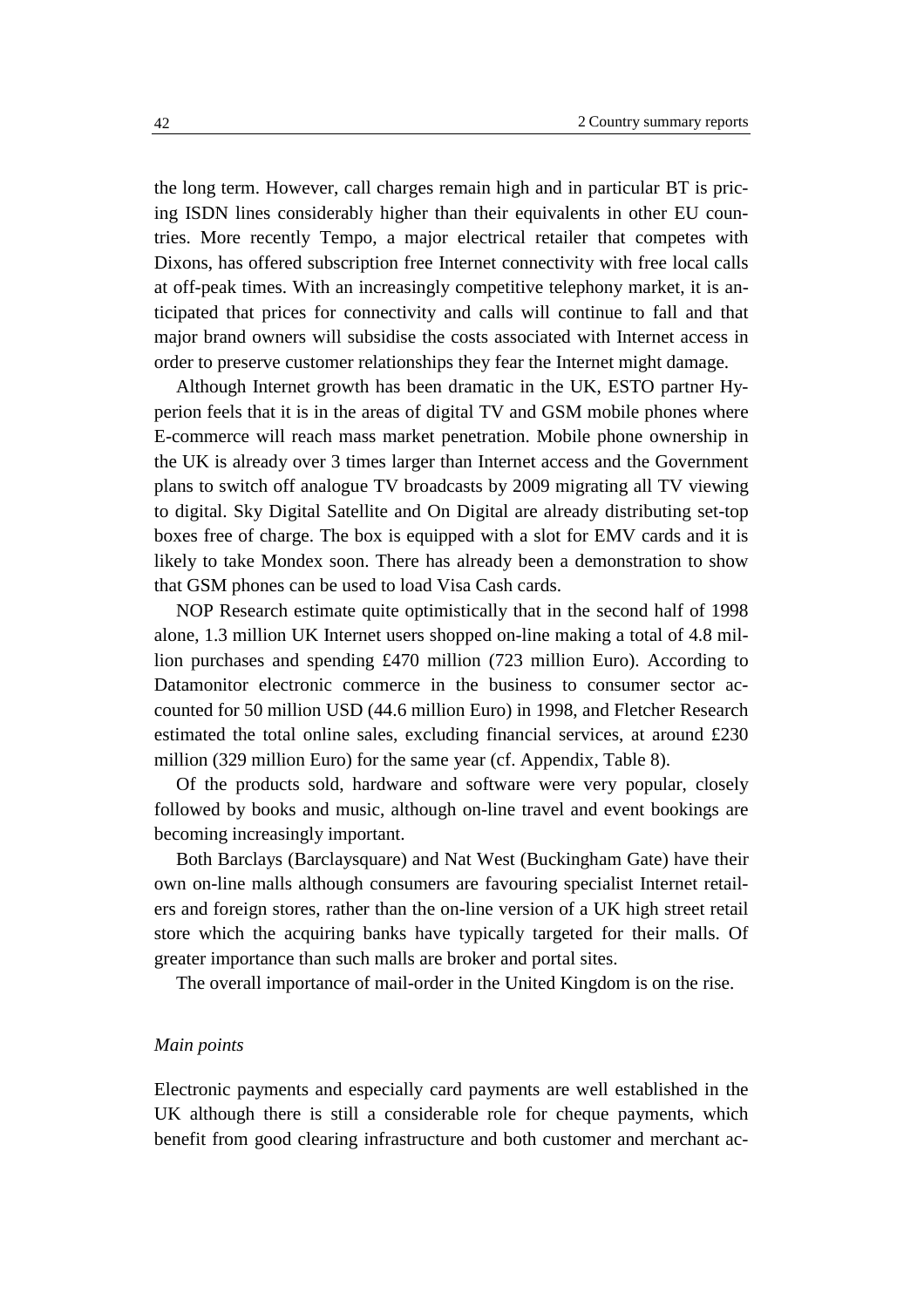ceptance. Transaction clearing (although not card acquiring) is undertaken under the umbrella of APACS, which oversees non-competitive industry issues including transition to the Euro and the "Year 2000" problem.

The UK is the first EU country to commit to a roll out of chipcards based upon the EMV specification and progress to date is encouraging, although retailers are expressing concerns regarding the costs of upgrading both for the Euro and for chipcards.

There remains no national electronic purse scheme sponsored by banks. It is increasingly likely that non-banks might take advantage of this situation, with large brand owners and telcos innovating in key areas to further develop Ecommerce within the UK.

#### *Main sources*

Steeley, Oliver: Country Report United Kingdom. Guildford: May 1999 and other contributions by ESTO partner Oliver Steeley, Hyperion Consult.

# *Other sources*

- Bank for International Settlements: Statistics on payment systems in the group of ten countries. (Red Book) Figures for 1997. December 1998
- European Central Bank. Payment systems in the European Union. Addendum incorporating 1997 figures. Frankfurt: 1999 (Blue Book)
- Association for Payment Clearing Services (APACS): 1998 Payments Market Briefing. July 1998
- Association for Payment Clearing Services: Annual review 1998
- Government Statistical Service<http://www.statistics.gov.uk/stats/ukinfigs>
- Inteco Corporation <http://www.inteco.com/public/pd9903a.htm>
- NOP Research [http://www.nop.co.uk](http://www.nop.co.uk/)
- Global Reach: http://www.Euromktg.com/eng/ed/art/eur.ecommerce.html

# *Key papers*

- Mondex: A revolution in plastic cards (available at [www.mondex.co.uk\)](http://www.mondex.co.uk/)
- Birch, Dave: The impact of electronic cash (at [www.hyperion.co.uk\)](http://www.hyperion.co.uk/)
- Rowan: Wingham: Guaranteed electronic markets: the backbone of a twenty first century economy? (available at [www.demos.co.uk\)](http://www.demos.co.uk/)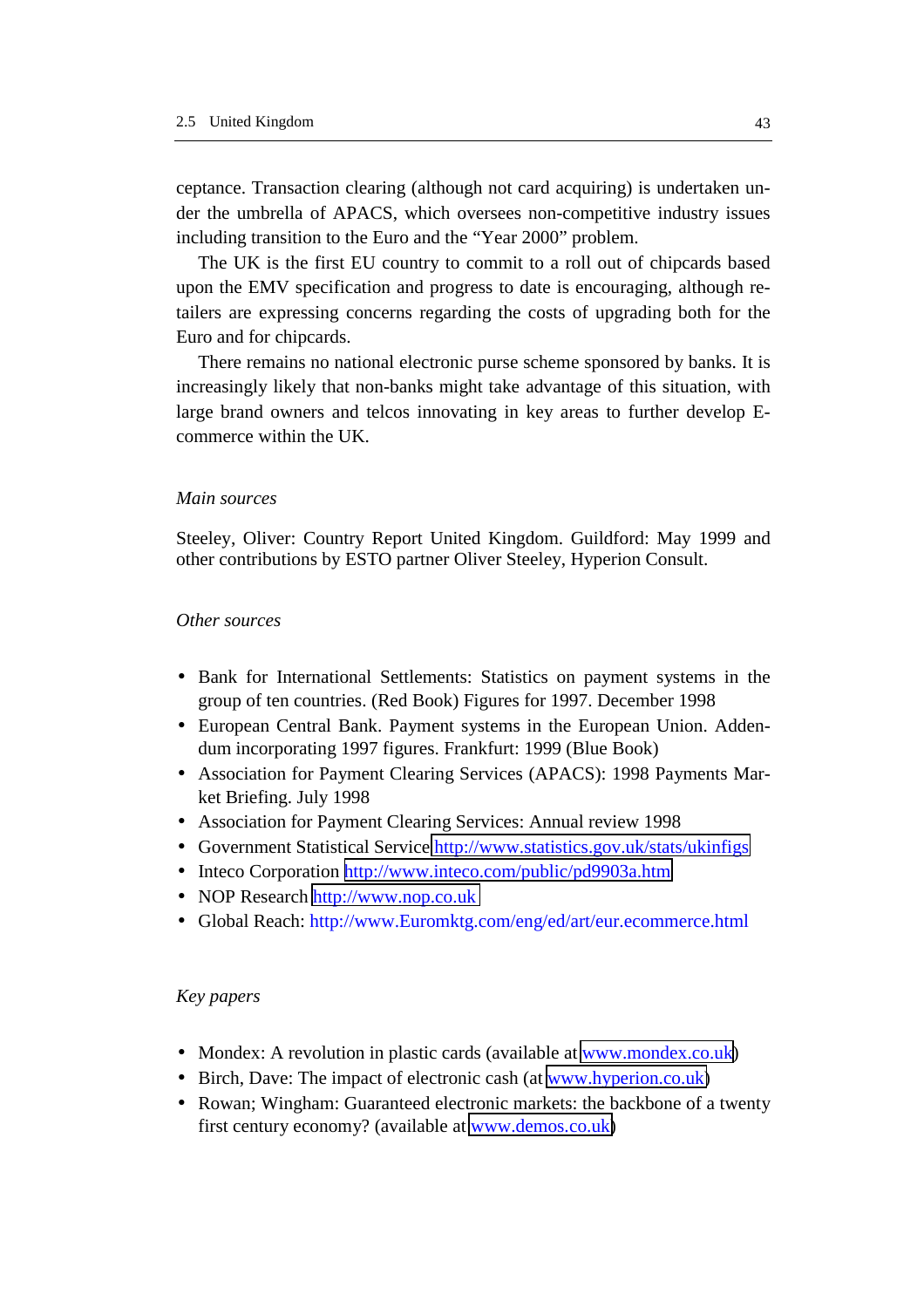• Shutt, David: The building society bounty: the case for member philanthropy (available at [www.demos.co.uk\)](http://www.demos.co.uk/)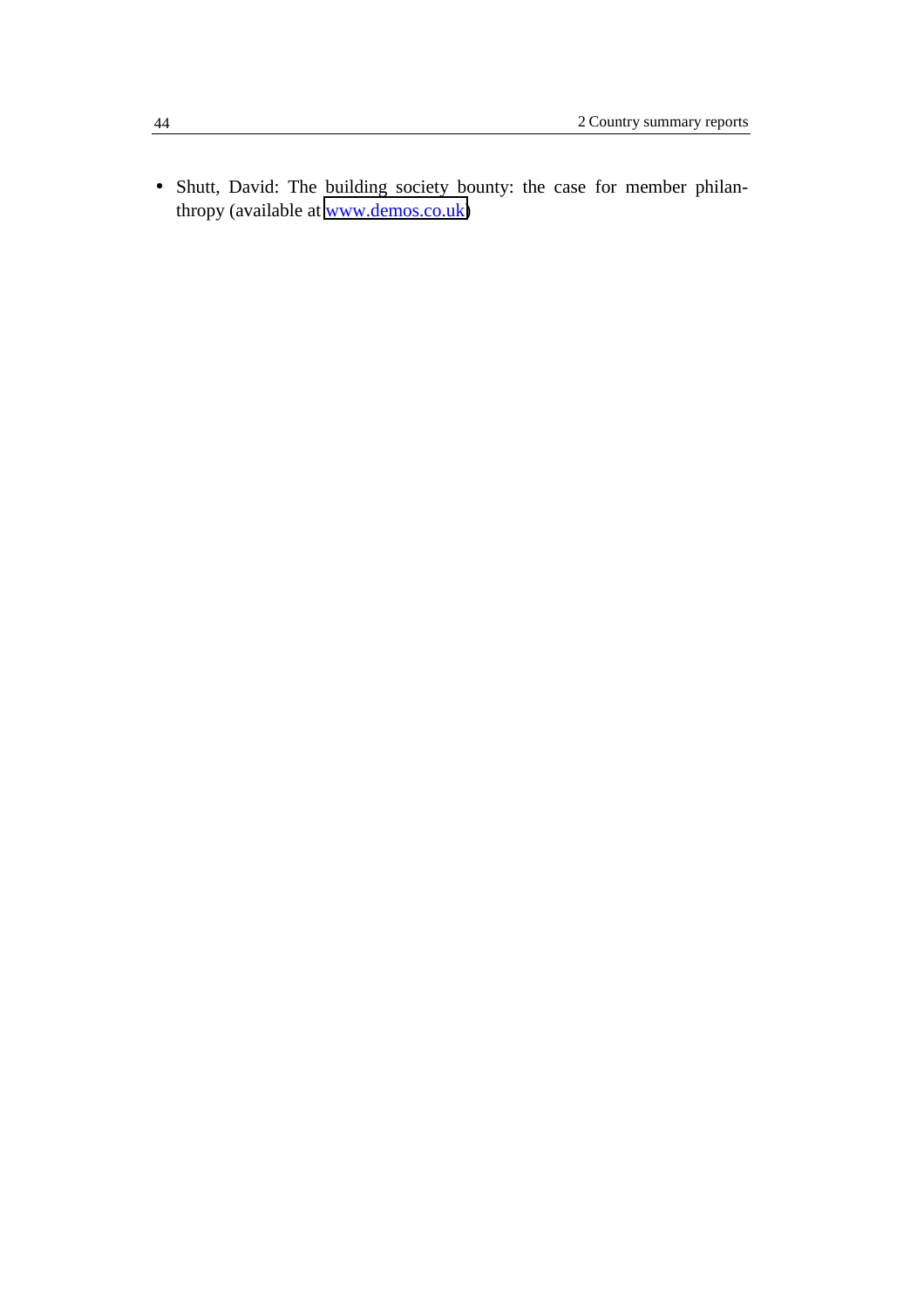#### **2.6 The Netherlands**

### *Payment culture*

If we use the well established distinction between giro countries, cheque countries and cash countries, the Netherlands, with Germany, belongs to the giro countries. The figures of the European Central Bank (Blue Book) indicate that 51.6 percent of all cashless payment transactions take place by customer initiated credit transfers. This is the second highest value among the countries covered in this study and with data available (cf. Appendix, Table 3; to compare the payment culture between countries the data of the Blue Book are the best available but raise many methodological problems, see remarks on Table 3). But we have to keep in mind that the label "giro country" has a meaning beyond these pure figures. It should be viewed as a set of country specific conditions like the regulatory governance, the degree of competition in the finance sector, the dominant settlement infrastructure and consumer payment habits.

If we follow further the figures of ECB, we see a comparatively large amount of cash circulating in the Netherlands, in terms of the amount per inhabitant, as a percentage of GDP, and as a percentage of narrow money (M1) (cf. Appendix, Table 2) . One factor determining the amount of cash in circulation is so-called cash-hoarding (as in Germany and Switzerland). Overall, there has been a decline in the importance of cash in the last years and an increase in the importance of card based payments. The number of cashless transactions with payment cards (in share of all cashless transactions) increased from 3.1 percent in 1993 to 18.2 percent in 1997, while the value of transactions with payment cards (as a share in all cashless transactions) is still tiny at 0.2 percent (cf. Appendix, Table 3, 4).

The number of cash dispensers and ATMs is rising, with an average number of 33 transactions per inhabitant and year in 1997, a top rate in the European context comparable with those for Finland, Sweden and the UK (cf. Appendix, Table 6). With 7,715 EFTPOS terminals per one million inhabitants the Netherlands are near the average value for the EU (7,146). The number of EFTPOS transactions (31.1) is above the EU average (15.7) and is comparable to France (39.3), although Denmark (57.7) and Finland (50.9) are the clear leaders (cf. Appendix, Table 7). According to figures from the European Central Bank (Blue Book) and national sources there is an extremely high number of cash and payment cards in circulation (24 millions in 1997), roughly an average of 1.5 cards per inhabitant. Credit cards are not as popular as other payment cards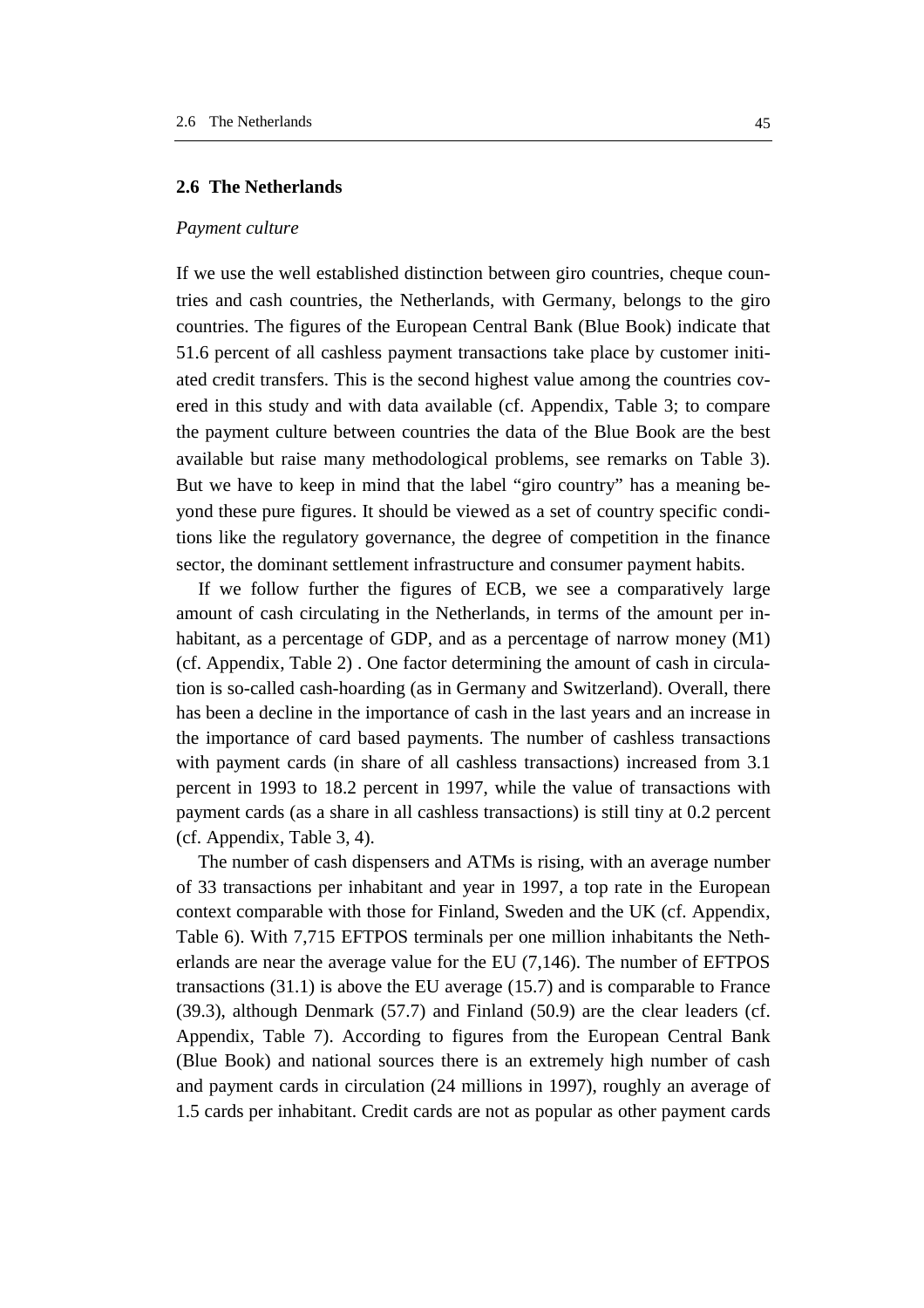(4 million credit cards and 20 million debit cards). The use of cheques has typically been low in the Netherlands and is rapidly declining further.

### *The national framework*

The Netherlands banking industry is concentrated on few institutions, with each branch catering for more than twice as many customers as in Spain (453 compared to 960 branches per 1 million inhabitants).

Each bank processes its "on-us" or "in-house" payments (i.e. both parties to the payment have their accounts at the same financial institution) and passes the other payments through for clearing and settlement to Interpay Netherlands. Interpay sorts and redistributes the payment information, performs netting of gross obligations and sends settlement payments to the central bank. There is only one processing centre for the PIN Card (Interpay Nederland BV, owned by the banks) and one network for EFTPOS (since 1993, previously there were two EFTPOS networks). Retailer Cards are (partly) processed outside this environment.

There is an ongoing discussion about pricing strategies for payment services. Clear competition with respect to pricing of products could be observed in the period 1990-1995 when at first a transaction based fee structure was introduced, only to be partly abolished later on. Currently a mix of pricing arrangements can be observed, ranging from indirect pricing (no fees, no interest) to partly direct pricing (some fees, some lower interest). Full transaction based pricing cannot be observed for the consumer market but is general practice in the business segment.

### *Payment cards*

The dominant debit card in the Netherlands is the "PIN Card" (20 million cards), which is supported by the whole banking sector. Six to seven million have been issued by Postbank, five million by RaboBank, four to five million by ABN Amro, and smaller banks have issued the rest. You can use the PIN Card at ATMs and at POS. As 60 percent of the population has more than one giro account, the ratio for the number of cards to the size of population is larger than one. There are also about four million credit cards (2.2 million Eurocard holders, 1.6 million Visacard holders, 200,000 Amex card holders and 120,000 Diners Club card holders). The number of retailer cards is marginal with about 250,000 in total.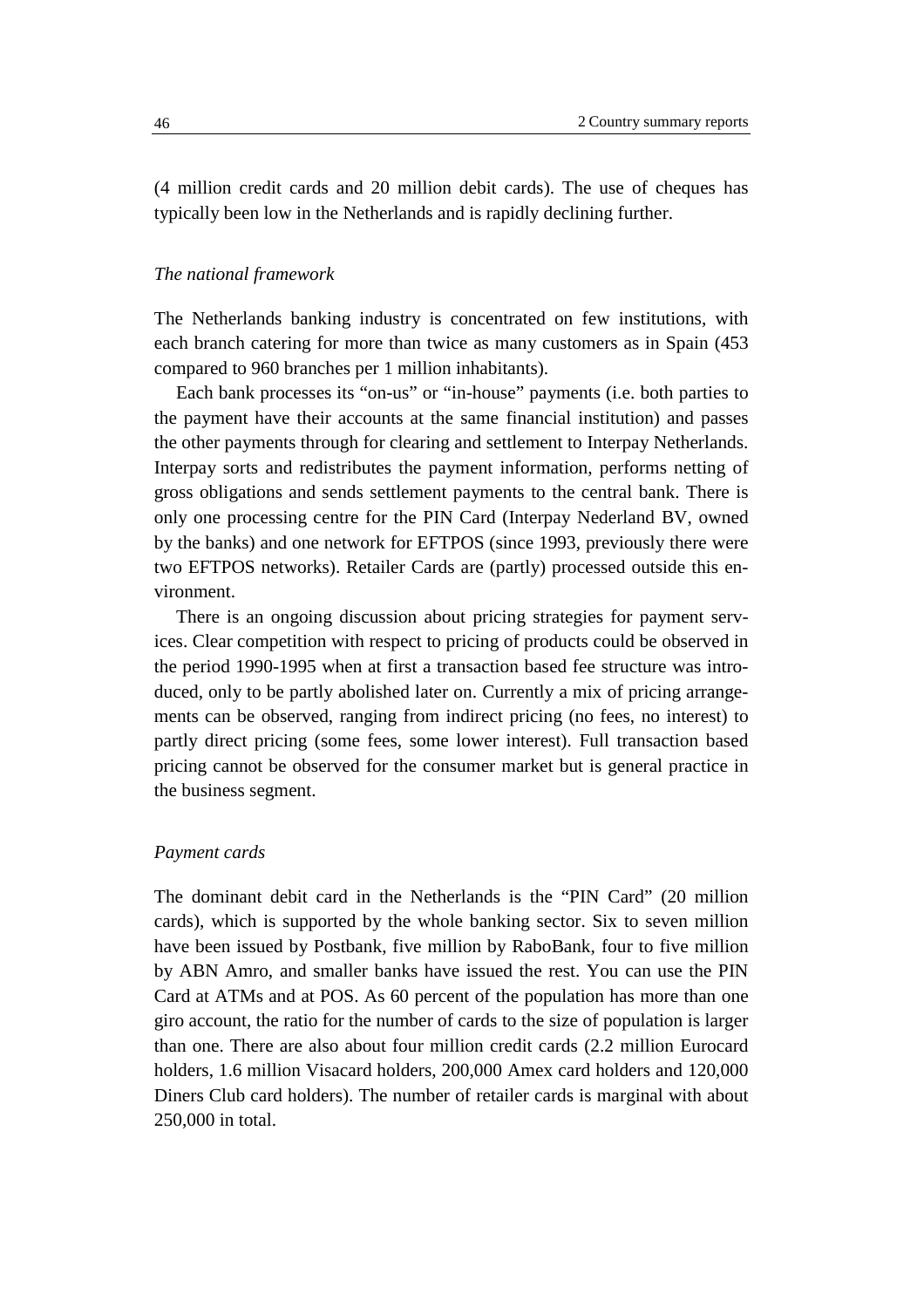### *Electronic purses*

The early history of the electronic purses in the Netherlands can be traced back to the late 80s (a chipcard trial in Woerden). Nowadays there are two electronic purse systems, Chipknip and Chipper. The chips for these purses are normally integrated on the PIN Card.

Chipknip started with a pilot in Arnheim in 1995 and was launched nationwide in 1996. There are (figures from October 1998) 12 million cards issued with Chipknip, 120,000 terminals and 7.000 specific loading devices. 15 percent of the 12 million owners of Chipknip are using it. ABN-AMRO, Rabobank and other banks are backing the Chipknip system. Technologically Chipknip is based on the Belgium Proton system, as is the Swedish Cash Card. Since the decision of the ING Group, a global financial institution of Dutch origin active in the field of banking, insurance, and asset management, of September 1998 only to support Chipper, ING Bank is no longer issuing Chipknip. ING Bank was the only bank that issued the Chipknip on a separate card, and did not integrate it on the PIN Card.

Also in 1995, a pilot started in Groningen, Enschede, and the Province of Seeland with Chipper. Chipper not only provides a payment function but also multifunctionality and in the meantime Chipknip has taken over this approach. In 1997 the national roll-out took place with 225.000 cards, 20.000 terminals and 18.000 loading devices, which are the PTT telephones. In 1998 there were 5 million Chipper cards issued, 45.000 (according to other sources 20,000) terminals installed and you could load Chipper at about 20,000 phone booths and from home with specific loading devices attached to the phone. Chipper is backed by KPN Telecom, Postbank and since September 1998 by all other banks of the ING Group.

Initially there was a joint commitment by the banks to issue a single electronic purse product on the basis of the Proton technology. But later on the Postbank announced its intention to develop its own product. This was done to be able to add some services on to their chipcard (Chipper), which was not agreed upon according to the issuers of Chipknip. Although the two competing issuers did not intend to build separate infrastructures, it started to happen. But recently they officially confirmed their original intention and committed themselves to comply with the CEPS-specifications in the future.

Today millions of people have a Chipper or Chipknip on their PIN card, but usage nevertheless is still quite low (exact figures are not available at the moment). Experts guess that only 15 percent of the issued electronic purses are used. This would amount to 2.5 to 3 million active cards. The reported e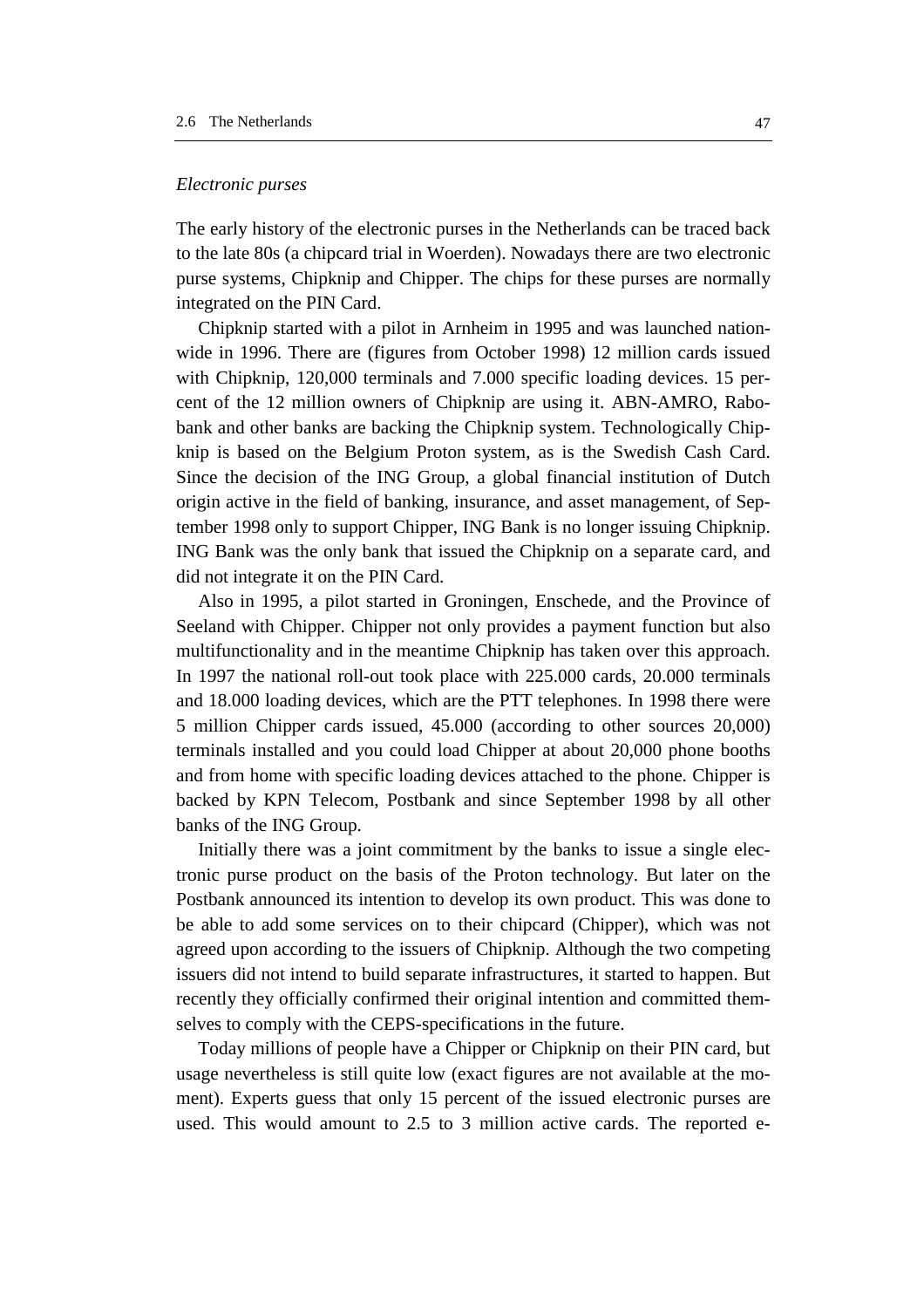money float (that is the amount loaded on electronic purses) to the Dutch National Bank was 55 million guilders or 25 million Euro (Source: Quarterly Report of DNB from March, 1999). This would indicate that the loaded amount is be somewhere between 18 to 22 guilder (10 Euro) per active purse. The average value of each transaction is about 5 Euro.

The main areas of use are retail, vending machines and recently parking machines and payphones. Despite the fact that the parties have ended their conflict, some applications still only work with either Chipper or Chipknip, e.g. parking machines and payphones. However, this is more for technical reasons. KPN Telecom has made its payphones suitable for Chipper devices. Because they have the leading edge in the technical development of Chipper, payphones were initially not equipped for Chipknip. Since March 1999, all KPN Telecom phones accept Chipper and Chipknip. Another Telco provider, Telfort (partially owned by the Dutch railway), has recently announced that their payphones, which are located at railway stations, will also accept both Chipper and Chipknip devices. Also, all new parking meters accept both schemes.

### *Payments on the Internet*

Chipper and Chipknip were not initially designed for the use on the Internet but for local use at POS, parking meters, vending machines etc. But nowadays there are some developments to make the electronic purses available on the Internet. KPN Telecom is working hard on an Internet version of the Chipper, called *CyberChipper* (with a pilot trial within the ADSL project in Amsterdam, commissioned by KPN Telecom). Rabobank is working on an Internet version of Chipknip. Pilots are also on the way.

*I-Pay* is the only payment system on the Internet available and operational, although it is restricted to domestic payments. I-Pay was developed by Interpay Nederland BV, the same enterprise responsible for payment networks and clearing interbank payments (e.g. for the PIN Card), along with several banks. I-Pay is technologically based on the IBM 3kP or iKP protocol. I-Pay is supported by all Dutch banks. To use I-pay, a consumer has to use certified software (distributed by her or his bank) and a hardware token (like TeleChipper a home reloading device from the Dutch PTT). I-pay has an international SETapplication and a domestic debit card application under the brand name Maestro. This means that a user can choose to pay either by means of credit card or by means of a direct transaction from his bank account. Processing of the transactions is done by Interpay too. By the end of 1998, nearly 90 suppliers could be identified. Compared to other countries, this is quite a good figure in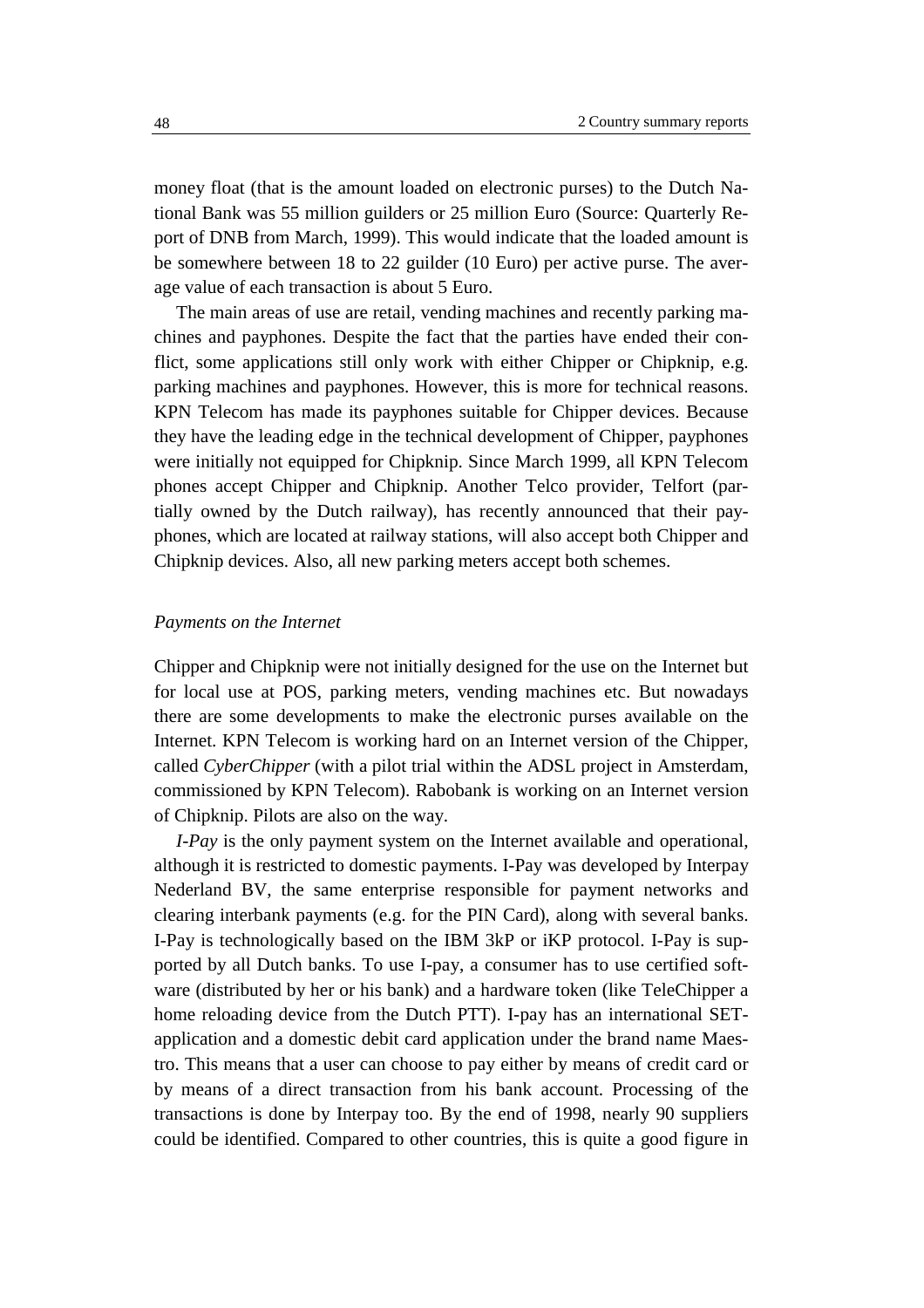an evolving market. Although I-Pay is the only operable payment system especially for the Internet we have to assume that it is seldom used. 20,000 users have been reported but exact usage statistics are not available at the moment.

Apart from some general difficulties associated with on-line payments and e-commerce SET is not widely used in the Netherlands, because of the minor importance of credit cards and relatively high costs for transactions. I-Pay has been adapted to comply with SET and SET will be introduced in several phases in 1999. VSB international, issuer of Visa cards in the Netherlands, is piloting SET with 2,000 users in 1999.

KPN Telecom introduced in 1998 the 0900 Internet Connect payment service, where the user has the possibility of paying for Internet services by telephone, a mechanism that actually works outside the Internet. 0900 Internet Connect can be seen as one approach to solving the problem of paying small amounts of money. Real micropayment systems are not in use in the Netherlands.

"Airmiles" loyalty points are quite popular in the Netherlands. Buying tickets from the Netherlands Airline and goods at a lot of well known and nationally widespread shops you can get discount or loyalty points (Airmiles). Out of an "Airmiles catalogue" you can purchase goods and services. This has currently nothing to do with Internet payments. But the large supermarket chain Albert Heijn is looking for opportunities to apply the popular Airmiles card to the Internet and to make the "Airmiles catalogue" available for purchases on the Internet. This could lead to the evolution of a "near money" scheme for payments on the Internet.

#### *Internet usage and electronic commerce*

According to various sources there were about 1.0 to 1.9 million Dutch Internet users in 1998. The National Internet Monitor 1998, conducted by Pro Activ, estimated that the Dutch had spent 1.1 billion guilders (500 million Euro) online. 14 percent of all 7,000 Internet users surveyed had made at least one online purchase during the two weeks the research was being conducted. Two thirds of a total of 7 million purchases were under 100 guilders (45.38 Euro). Business purchases are included in this study. They account for 40 percent of all purchases. At the top of all products is software, which accounted for 2.6 million purchases and represented 330 million guilders (150 million Euro). Next follow hardware (500,000 purchases and 150 million Euro), and books (1 million purchases and 29.5 million Euro). General retail such as travel, clothing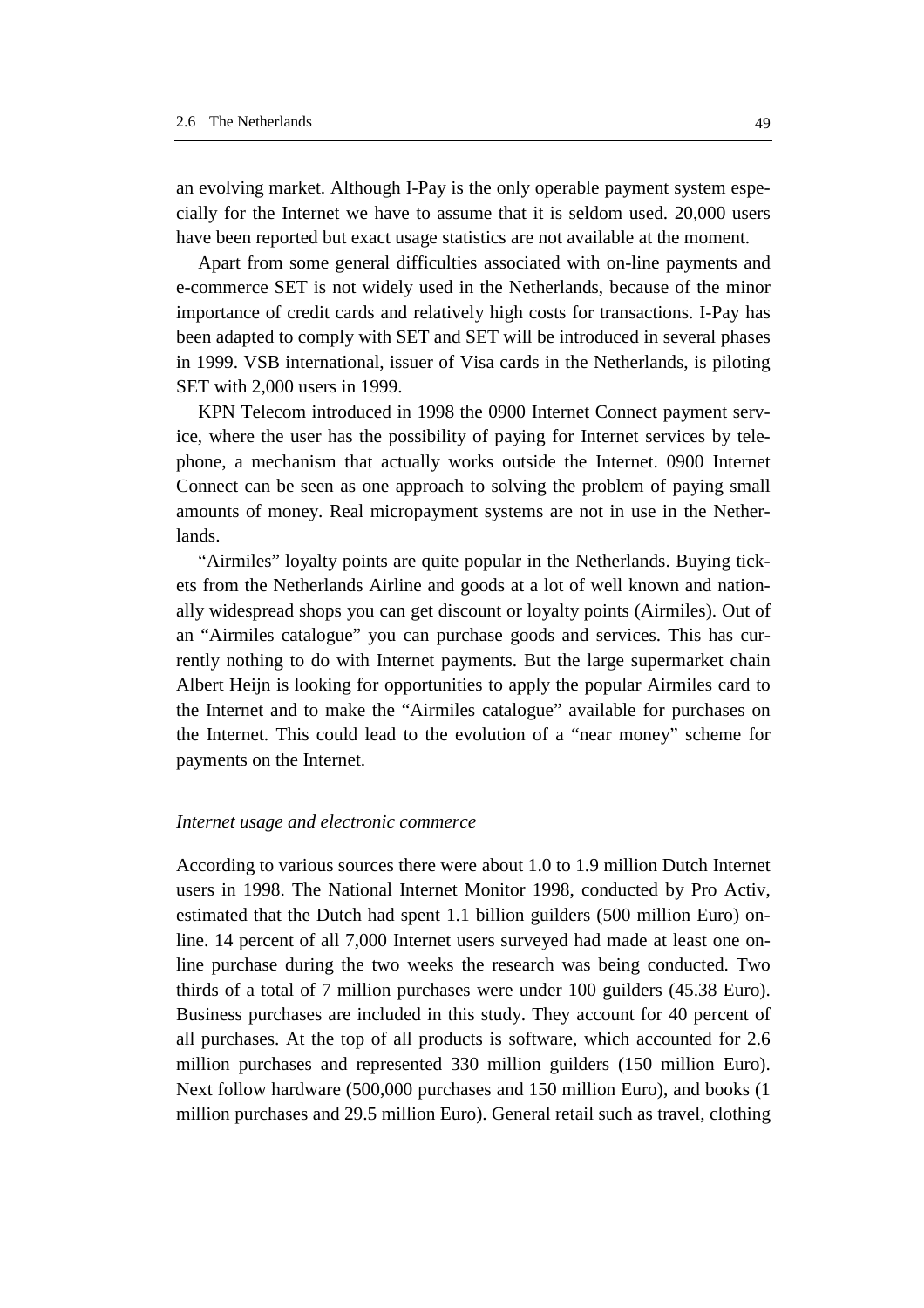and durable goods accounted for 2 million purchases, valued at 300 million guilders (136 million Euro).

It is interesting to note that half of the 500 million Euro was spent outside of the Netherlands and half of the software purchases were downloaded from outside the country.

The study found that users making online purchases outside the Netherlands used their credit cards while those making purchases within the country used traditional means.

These figures by Pro Activ are in sharp contrast to a study by Blauw New Media. They found that Dutch Internet users were expected to spend a total of only 39 million Euro on online purchases by the end of 1998.

The retail sector in the Netherlands has a turnover of 69.3 billion ECU (figures from 1992). Mail order purchases in 1996 accounted for 2,223 million guilders (1,009 million Euro) a share of 1.8 percent of the retail sector, which is quite a low value compared to Germany, the UK or the USA.

The share of consumer oriented electronic commerce of the retail sector based on the available figures is hard to estimate (cf. Appendix, Table 8). Based on the figures of Blauw New Media the share is about 0.05 percent. If we take into account the figures of the National Internet Monitor by Pro Active and assume the volume of consumer oriented Internet trade at 250 million Euro, the share is about 0.35 percent. This means that every single purchaser in 1998 (about 200.000) would have spent 1,250 Euro. It is likely that this is an overestimation. According to these surveys the range of consumer oriented Internet trade in Euro per capita and year (1998) is from 1.5 up to 16.9.

### *Main points*

The payment culture in the Netherlands is characterised by a dominance of cash payments. As for the non-cash remote payments, direct debits and inpayments (i.e. pre-processed bill-payments forms, which are mostly attached to the bill) are the preferred (giro) payment instruments; at the point of sale the PIN Card is preferred and its usage is still increasing. Cheques and credit cards are not so popular.

Besides a quite high concentration in the banking sector and a monopolistic infrastructure for EFTPOS systems there are two competing electronic purses which are not quite successful yet. Possibly this is due to weakness in the "coopetition" of the banking sector. New technologies and the Internet could have a major effect on the development of interbancarity.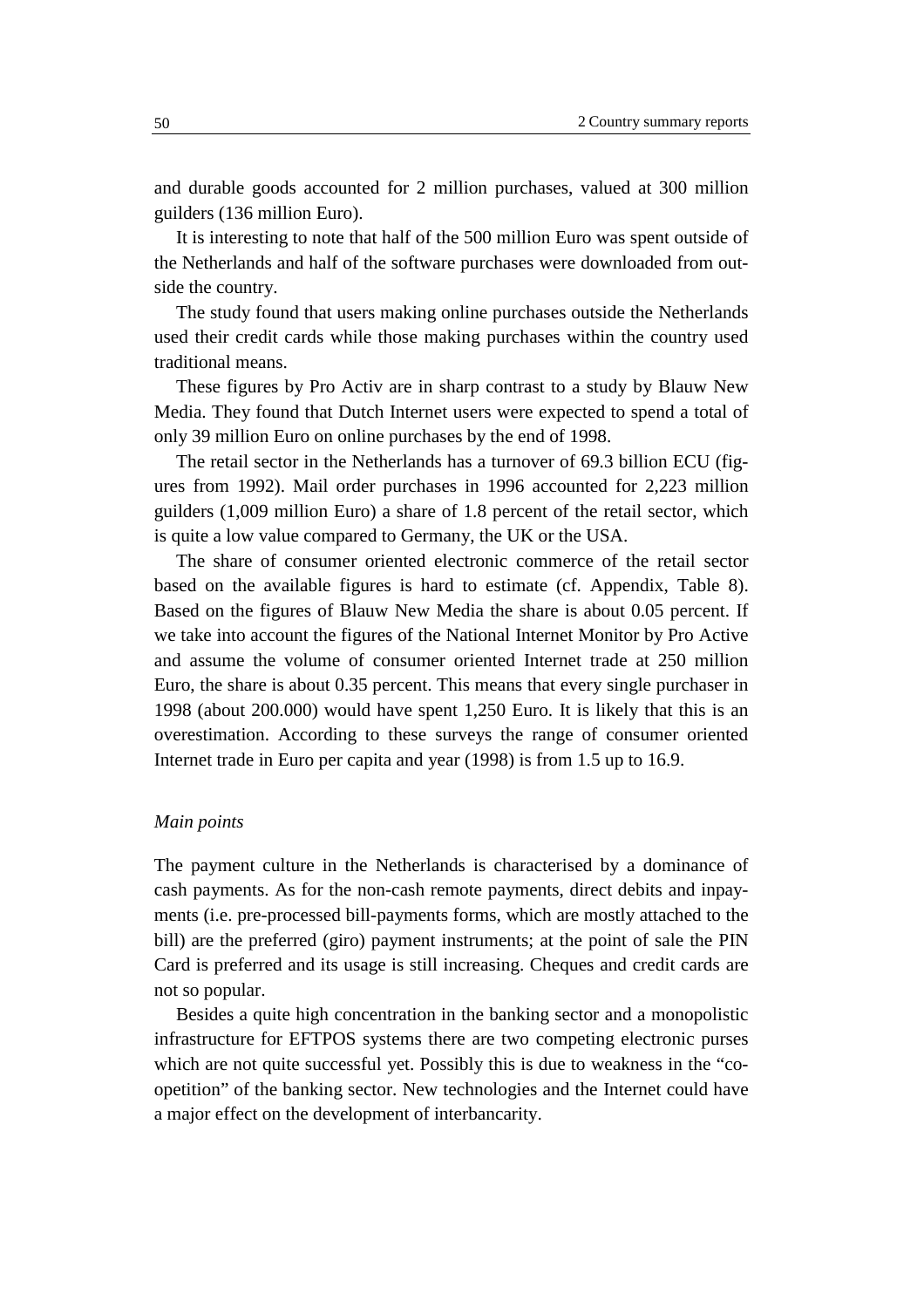Despite the fact that I-Pay is at an early stage of market penetration, it is worth mentioning that it is supported by all Dutch banks and integrates different payment instruments. 90 suppliers at the end of 1998 is a small number, but it could be a good starting point for e-commerce with Internet payments.

Special consideration has to be given to activities backed by the retail sector. The Airmiles system could evolve to a near-money system which might be supported by many well known merchants. There are plans to make it available on the Internet.

In the context of purchases outside the domestic market there are some surprising (and rare) figures. Half of the amount of purchases on the Internet are made outside the Netherlands. If we assume that this observation could be generalised for other countries, this would be an important finding for the development of e-commerce.

#### *Main sources*

Van Staden, M.; Leyten, J.: Case Study on BENELUX. Delft: 1998 (preliminary version) and other contributions by ESTO-Partner Mildo van Staden and Jos Leyten, TNO using interviews with H. Kohnstapel, Constable Research BW; W. Westerhof, RABOfacet; J. van Arkel, ECP.NL; K. A. Ravesloot, MKB-Nederland; D. Spoelstra, R. van Wolferen, Interpay Nederland; T. de Recht, Chipper Nederland.

Further useful information in addition to that included in draft versions of this report was given by Hugo Godschalk, PaySys GmbH Frankfurt and Simon Lelieveldt, De Nederlandsche Bank.

#### *Other sources*

- Bank for International Settlements: Statistics on payment systems in the Group of Ten Countries. Figures for 1997. Basle: 1998 (Red Book)
- Bundesverband des Deutschen Versandhandels: Versandhandel in Deutschland. Frankfurt: 1997
- ECBS: Overview of European electronic purse projects. Brussels: ECBS 1997. (TR 102, Version 2)
- Europäische Kommission: Grünbuch Handel. Mitteilung der Kommission. Brüssel: 1996 (KOM(96)530 endg.)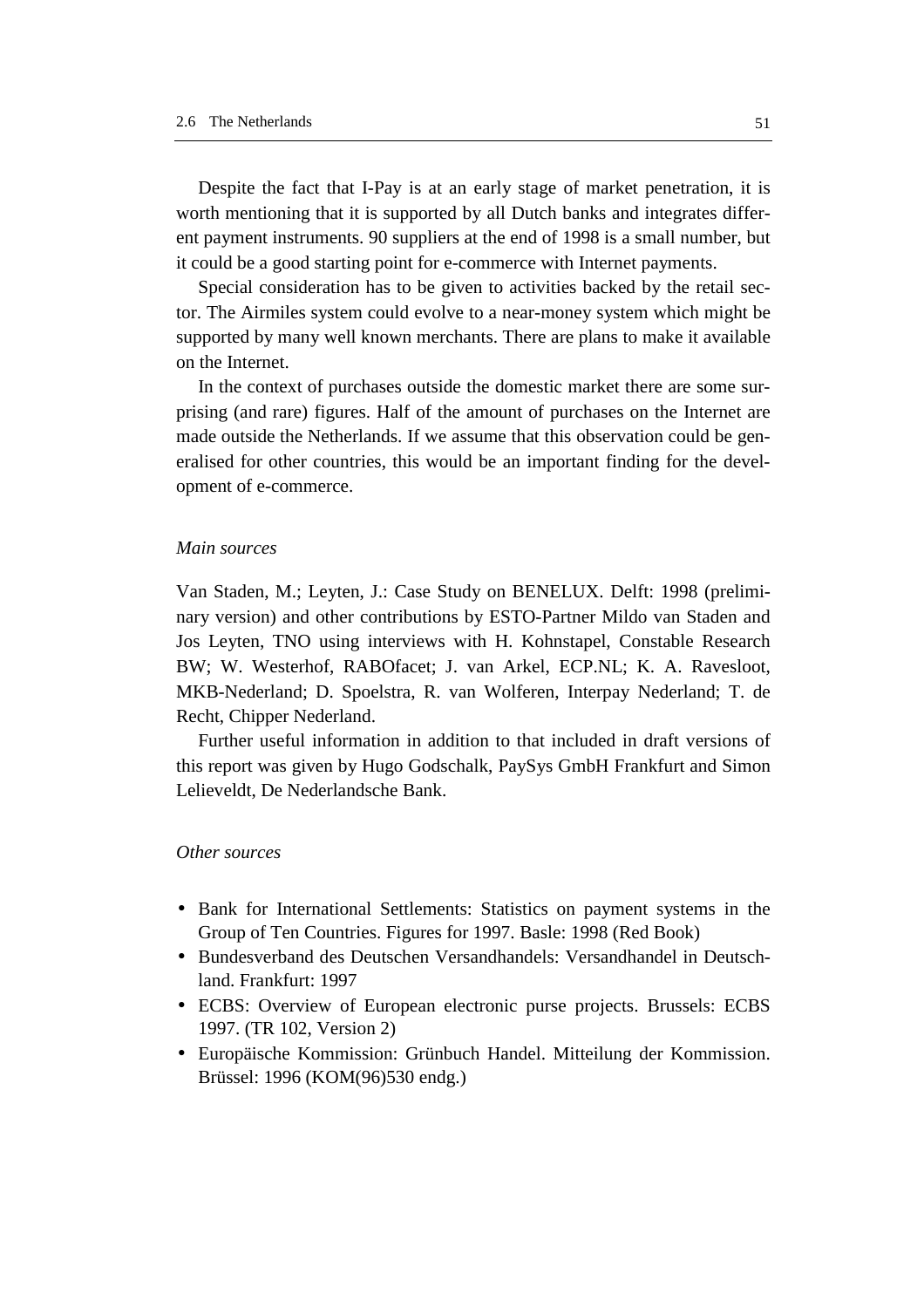- European Central Bank: Payment Systems in the European Union. Addendum incorporating 1997 figures. Frankfurt: 1999 (Blue Book)
- NUA Internet Surveys (http://www.nua.ie/surveys/)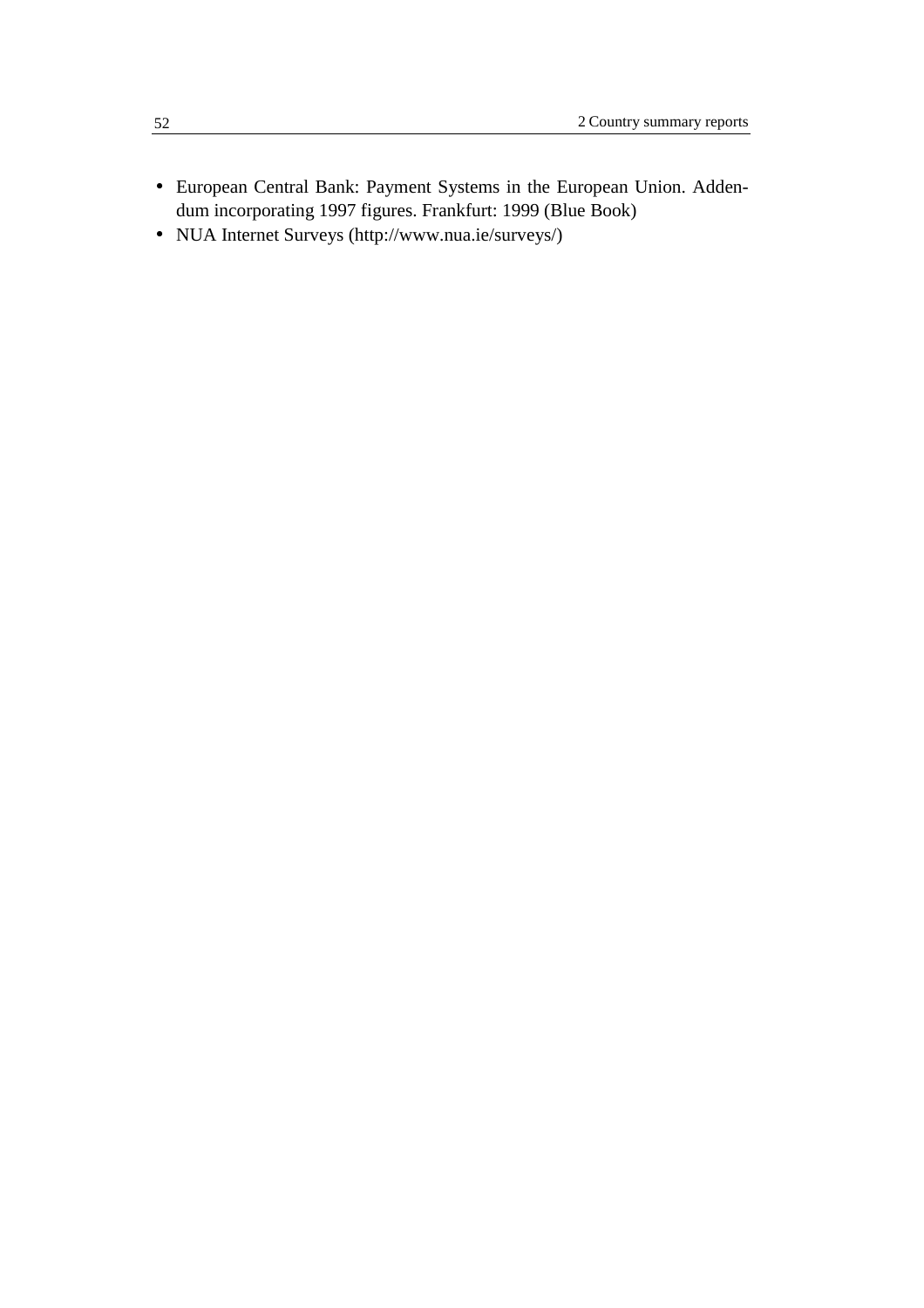### **2.7 Germany**

# *Payment culture*

According to the figures of European Central Bank (Blue Book) there is in comparison to other European countries a large volume of cash in circulation, both per inhabitant and as a percentage of the GDP. In 1997 Germany ranked first place of the covered countries with 1,532 ECU per inhabitant (the figure for all EU-countries is 972 ECU) and a share of 26.3 percent cash of narrow money (EU 29.2 percent, while Ireland, Austria and Greece are the countries with values higher than the EU mean). Germany holds the second place after Spain with 6.8 percent of notes and coins in circulation as a percentage of gross domestic product (EU 5.2 percent; cf. Appendix, Table 2). One factor determining the amount of cash circulating is the fact that the DM, like other stable currencies e.g. US Dollars, Swiss Francs or the Dutch Guilders is hoarded in countries with weak currencies. Apart from this, cash is dominant for payments in the retail sector. According to a study by EuroHandelsinstitut in 1997 76,5 percent of turnover in German retail trade corresponds to payments in cash, 14.5 percent by payment cards, 5 percent by credit transfers and 3,5 percent by cheques.

The density of ATMs and cash dispensers is high, with a fairly low average number of transactions per inhabitant (cf. Appendix, Table 6). However, the average value of these transactions is among the highest in Europe (ca. 146 ECU in 1996; figures for 1997 were not available).

The statistics for Germany indicate a relatively low diffusion rate for EFTPOS terminals: 1,984 per 1 million inhabitants in 1997 compared to 7,146 in EU countries (cf. Appendix, Table 7). Figures are only available for two kinds of EFTPOS procedures, named "electronic cash" and "POZ". Because other procedures are widely used (e.g. ELV), which are not backed by the banks, it is safe to say that the exact figures would be considerably higher. The number of payment cards has increased massively over the past five years from 44,8 million in 1993 to 85.2 million in 1997. The significance of cards for cashless payments is increasing, but still minor. The data by EuroHandelsinstitut say that in 1994 6.2 percent of all retail payments were effected by payment cards, while in 1997 this share had increased to 14.5 percent.

Looking at the use of cashless payment instruments in general, cheques were never of great importance, and their use is declining still further (cf. Appendix; Table 3 and 4). Although 42.0 percent of all cashless payments are made by direct debit, these do not account for more than 2.5 percent of the value of all cashless transactions. Credit transfers and direct debits are the most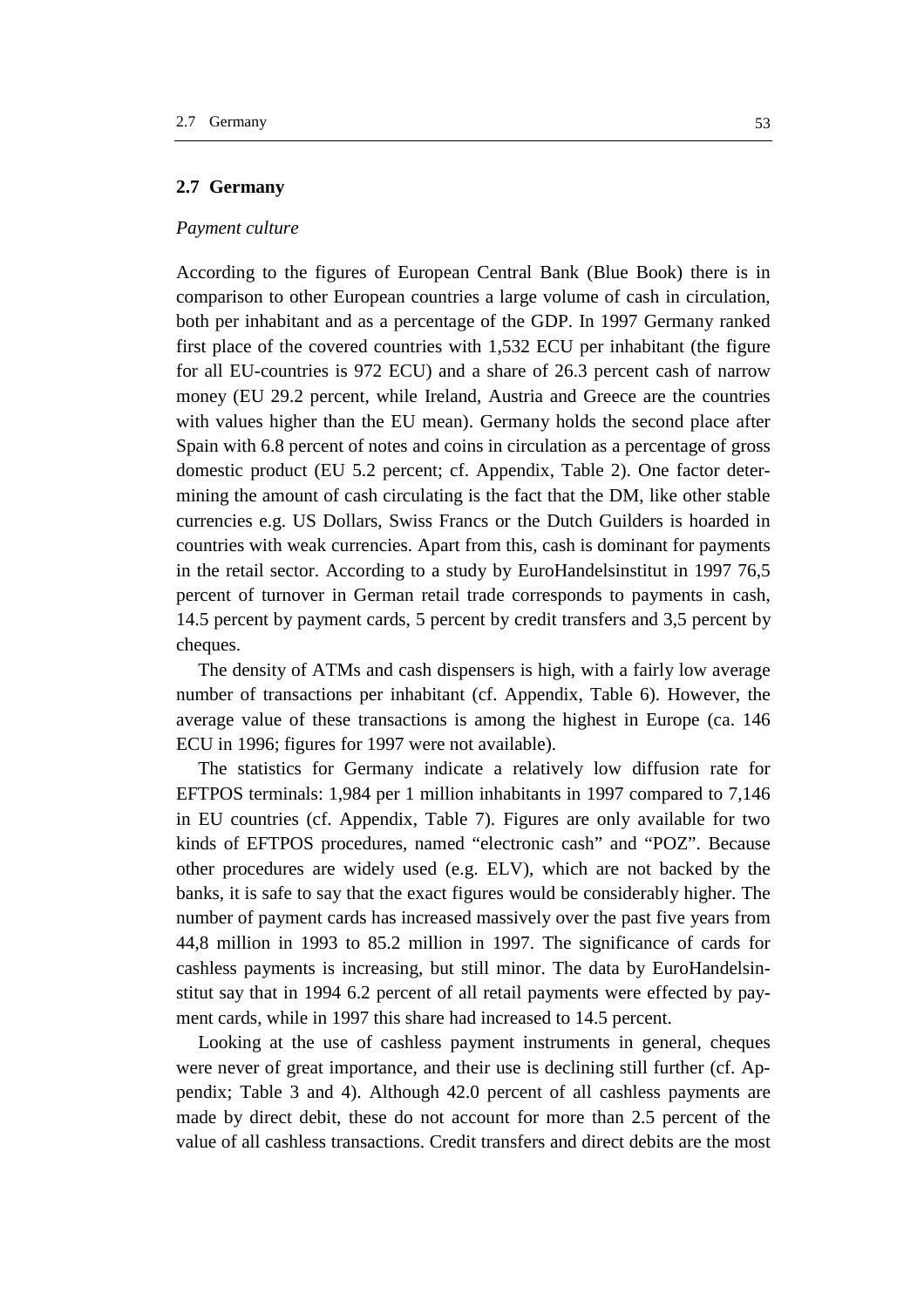important cashless payment instruments with regard to the number of transactions, but credit transfers are obviously used mainly for larger payments, since 95.9 percent of all cashless money transfers correspond to credit transfers. If we divide the value of credit transfers into the sector of interbank and large value transfers on the one side and customer initiated transfers on the other side, then 80.2 percent of all cashless transactions belong to the first and 15.7 percent to the second category. Compared with the other countries covered, a share of 15.7 percent customer initiated credit transfers on all cashless payments leads the field. Overall these figures indicate that the payment culture in Germany belongs to the so called giro-countries.

# *The national framework*

In absolute figures there is a very large number of banking institutions (3,409 in 1997), presumably because of a dense network of local or regional "Volksbanken", "Sparkassen" (savings banks), each of which operates as a separate institution. 42 banking institutions per one million inhabitants in Germany (figures for 1997, sources from Blue Book) is the fourth highest value in the EU after Luxembourg (520), Austria (123) and Finland (68). There is also quite a high number of banking branches compared to other European countries. Even so, Germany holds only the seventh position with 727 branches (including post offices offering payment services) per one million inhabitants in 1997.

The banking industry is organised in five main associations which jointly established the ZKA (Zentraler Kreditausschuß). ZKA is the top level committee for all major decisions dealing with payment systems (e.g. in the last years decisions on the EFTPOS-systems "electronic cash" and "POZ", the electronic purse "GeldKarte", and the "Homebanking Computer Interface" standard, HBCI). These decisions are backed by the "bank privilege" under German cartel law (GWB, Gesetz gegen Wettbewerbsbeschränkungen), which permits agreements in the banking sector concerning payment methods. Despite the fact that there are several processing centers for interbank payments and also several networks for EFTPOS and ATMs, we observe a relatively high degree of uniformity in standardisation of payment infrastructure in Germany. Each German debit card can be used for cash withdrawal at all German ATMs without any problem, and at all EFTPOS-terminals too. Using it at ATMs other than of the card issuing bank causes fees and acts as a barrier to more frequent use. The drawback of the ZKA regime is, however, a certain deceleration of innovation dynamics, since decision making by ZKA depends on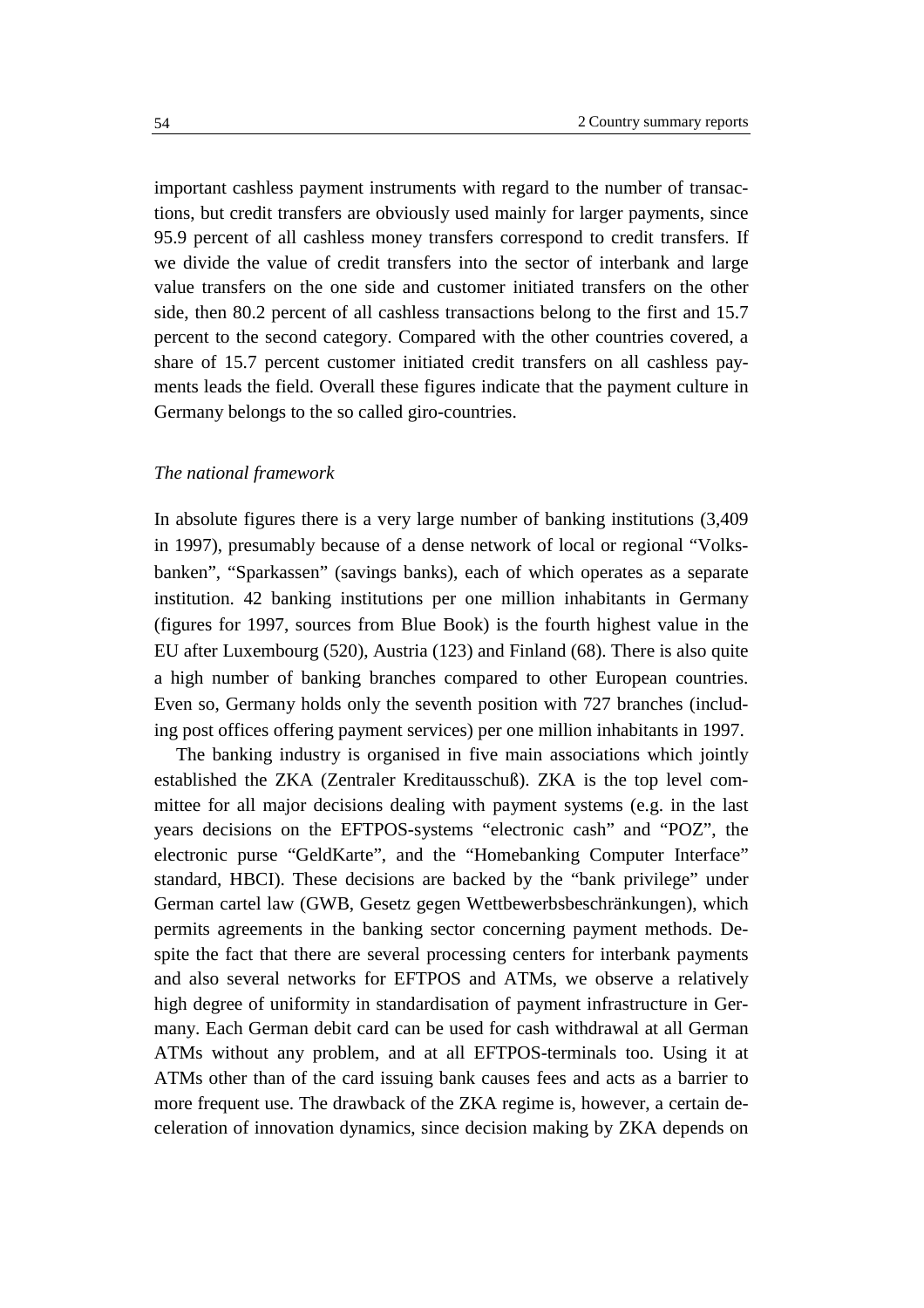a consensus of all participating associations. Against this background "rapid" and "daring" decisions are not to be expected. However, deviation of individual banks (or near-banks) from the ZKA consensus has happened several times in the past, but usually with only limited success. There is one exception: in the case of EFTPOS-systems the ZKA-methods "electronic cash" and "POZ" did not achieve the dominant position compared to "wild" methods ("ELV") based on the German "Lastschrift" (direct debit) which were introduced by some payment service providers (non-banks) and supported by some sectors of retail. Part of the banking industry is tolerating these systems.

Quite early on, German politicians dealt with a number of new laws related to electronic money and e-commerce. In 1997 an Amendment of Kreditwesengesetz (KWG, German Banking Act) passed legislation. It came into force in 1998 and rules that only banks are allowed to issue electronic money (electronic purses or prepaid cards and so called net-money). Again in 1997, the German Information and Communication Services Act (IuKDG, Informationsund Kommunikationsdienstegesetz) was passed. This act deals with the duties of ISPs, privacy, digital signatures etc. The new Act on Digital Signature (Signaturgesetz, part of IuKDG) regulates the infrastructure and security standards for digital signatures. But it does not force anyone to rely on digital signatures conforming to the law and does not prohibit alternative digital signature schemes. Both acts have their counterpart in proposals for directives at the EU level. It is too early to determine the impact for these directives on German law.

#### *Payment cards*

The dominant payment card in Germany is the Eurocheque Card with about 60 million cards issued. It was introduced in the 70s as a cheque guarantee card to "defend" the German market against credit card organisations. While the use of cheques is declining, Eurocheque Cards (and bank cards, usually without the guarantee function) are now used mainly at ATMs for cash withdrawal and at POS. Traditionally the card is equipped with a magnetic strip and must normally be authenticated for use with a PIN. Since the beginning of 1997 most of these cards have additionally been equipped with the German electronic purse chip, called GeldKarte.

Because of banking policy in former years, credit cards are not so widespread in Germany. There were about 15.2 million credit cards in 1998 and they are getting more and more popular. There is also a growing number of retailer cards with a payment functionality (about 5 million in 1997). Most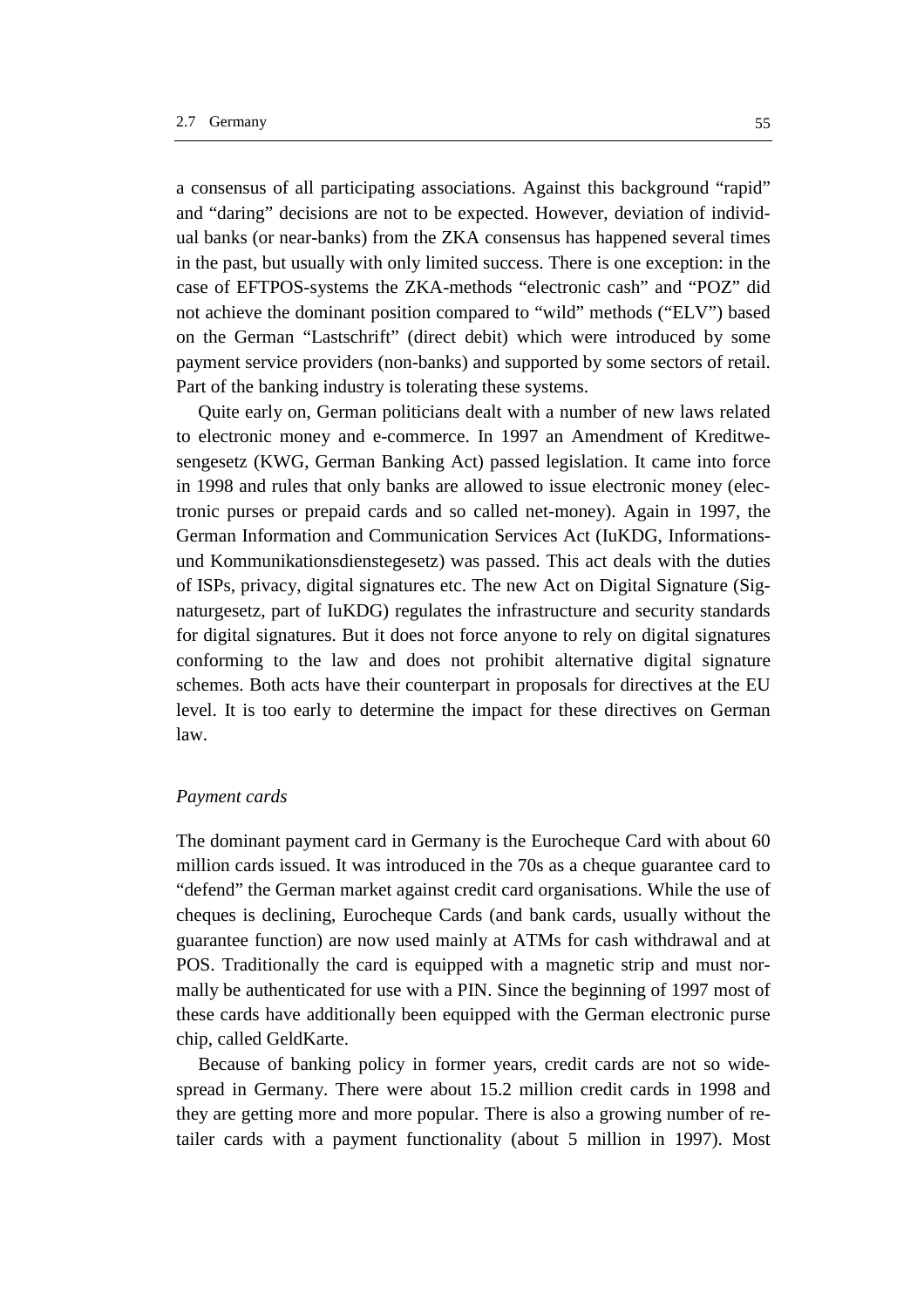broadly diffused are payment cards by Quelle (mail order), Douglas (perfume chain) and Hertie/Karstadt (department store). Altogether we found about 20 different systems of some importance.

The usage of payment cards compared with other European countries is fairly low. In Germany the share of transactions with payment cards of all cashless transactions is 4.1 percent, while the European mean is 18.2 (cf. Appendix, Table 3).

### *Electronic purses*

GeldKarte is the German electronic purse system supported by the whole banking industry and based on a formal agreement between the five banking associations within ZKA. One main advantage of GeldKarte is that it is based on an open standard, so that every interested provider fulfilling the requirements of the specification can contribute with hard- and software to the system. GeldKarte was tested during a pilot in 1996 in Ravensburg and Weingarten while the introduction at the national level started in 1997. At the end of 1998 about 45 million GeldKarte had been distributed. Nearly all of them are integrated in the Eurocheque Card or bank customer cards. This impressing figure has to be qualified by the fact that only about 0.5 million of these cards are really used. 13.6 million purchases with a value of 175 million DM (89.5 million Euro) were processed in 1998. This averages at 12.87 DM (6.5 Euro) per transaction.

The retail industry complains about the transaction fees which are 0.3 percent of the transaction value with a minimum of 0.02 DM (0.01 Euro). Normally GeldKarte is rechargeable at special terminals against the bearer's own giro account. The GeldKarte is also available as "white card" that can be loaded against cash and does not require a banking account. It appears that the banking industry is doing little to promote this variant. The GeldKarte chip is capable of multiple functions such as loyalty schemes or electronic parking tickets. It was announced that in 1999 or 2000 GeldKarte could be used at all 100,000 card telephones owned by Deutsche Telekom.

Worth mentioning are two further electronic purse schemes, the prospects of which are quite unclear. These are the P-Card and the PayCard/T-Card. P-Card was issued by a consortium of technology providers and some retailers with a pilot in 1997 in the small town of Höxter. As far as we know there are no ongoing further activities. PayCard/T-Card is being backed by Deutsche Telekom in conjunction with some public transport companies. In 1998 there were about 150.000 cards issued. One can load PayCard/T-Card from all 100,000 card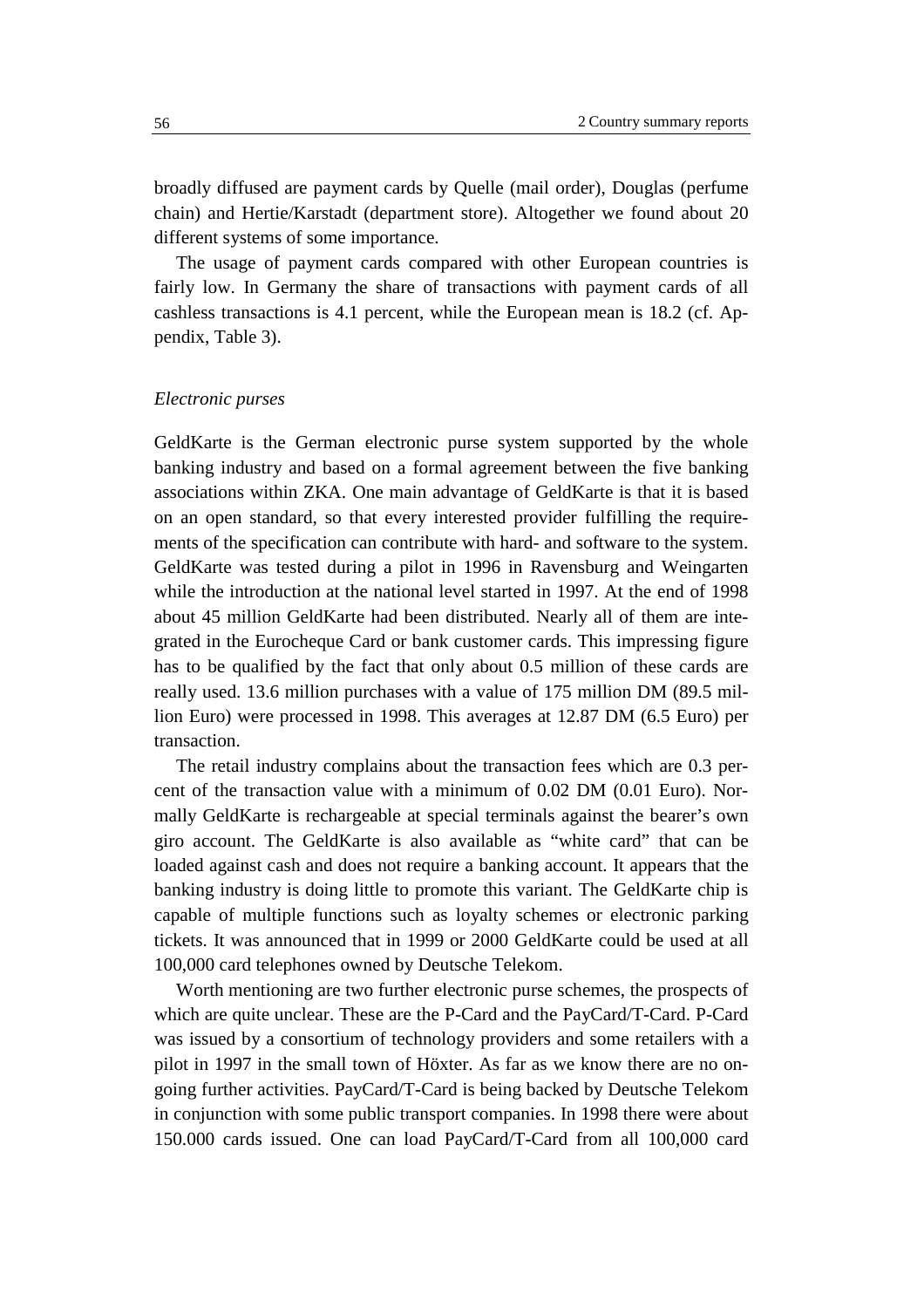telephones of Deutsche Telekom. It is possible to pay with PayCard/T-Card at all card telephones and at some public transport ticket machines. PayCard/T-Card is still in operation but new cards are not being issued by Deutsche Telekom at the moment. Its future is quite unclear.

#### *Internet payment systems*

The main trend is the use and the adoption of the well established payment systems on the Internet. But without doubt, most payments for Internet orders are still done outside the Internet by methods like credit transfer, direct debit, credit card or cash on delivery (in order of importance). Debit cards, however, are neither used in Germany for mail order purposes nor for Internet orders. Some payment technology providers have been offering solutions for the use of GeldKarte on the Internet since 1997. In 1999 SIZ, the technology centre of the saving banks, is running a public trial. But up to now no single bank has dared to push Internet use without backing from ZKA and the whole banking sector.

SET is available at some German Internet malls (like My-World or Bodensee Mall) and some banks and payment providers are supporting it. But SET is not well established in the Internet payment culture in Germany. However, we have to consider that SET is at a very early stage of diffusion so its prospects remain open. In contrast to SET, credit card payments with a secured transaction channel (mainly via SSL) are becoming more popular.

Another activity is aiming at an electronic direct debit system (in the context of the CyberCash trial). But again, it is too early to talk about success or failure. CyberCash, a consortium of Dresdner Bank, Sachsen LB and other bank institutes with CyberCash USA, is also an example of a system trying to integrate different payment solutions under a single umbrella. CyberCash integrates payments by credit card, "Lastschrift" (electronic direct debit, edd) or CyberCoin. The intention to integrate SET has also been announced.

Deutsche Bank has been promoting DigiCash's eCash system since 1997, stepping up support in 1999. Both ECash and CyberCash are not broadly diffused.

An alternate method of payment is offered by accounting systems backed by some ISPs. The customers of T-Online, CompuServe or Germany.net can purchase and pay with this method at a variety of electronic shops. Settlement is done by the regular telephone bill or ISP invoice. These systems are useful for both intangible goods and micropayments. Surprisingly plans of Deutsche Telekom (with their subsidiary T-Online) to bring its Videotex-accounting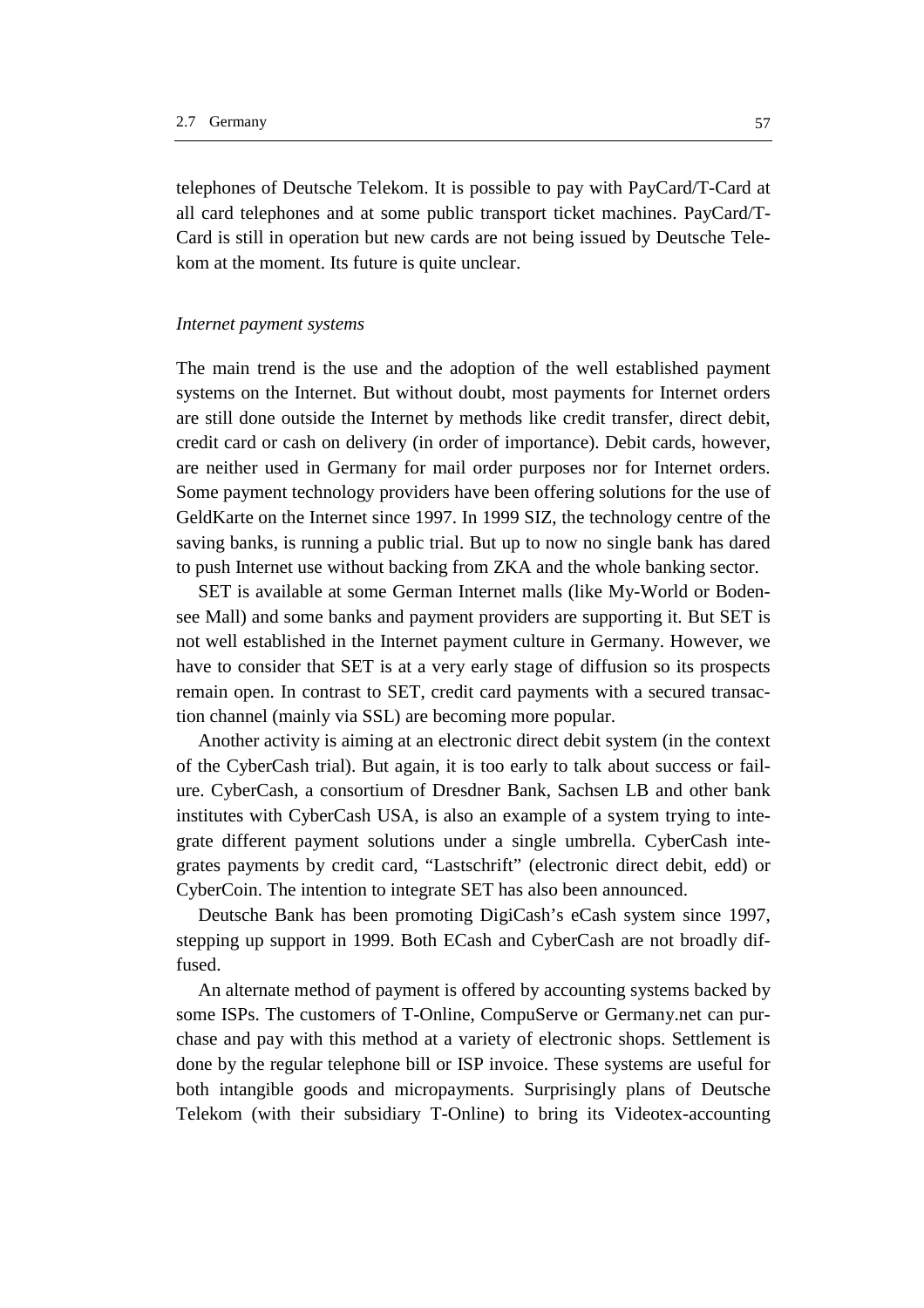system (Btx) to the Internet were cancelled at the end of last year. The reasons were not published, but presumably security and costs raised major problems.

The comparatively large number of home-banking accounts in Germany (more than 5 million in 1999) also has to do with the Btx-System (now T-Online), introduced in the 80's. The majority of these online accounts is still available within T-Online only, but there is a growing number of banks that also support online banking via the Internet. The new ZKA online banking standard, Homebanking Computer Interface (HBCI), should speed up this process.

#### *Internet usage and electronic commerce*

Internet usage is still increasing. Six million private households have access to the Internet (1998) and a growing number of persons is using the Internet for shopping and purchasing. According to a recent study by GfK there were at the beginning of 1999 8.5 million online users, of ages between 14 and 59 years. 2.2 million of them (27 percent) had purchased something online during the last twelve months. Most frequently purchased products were books (purchased by 400,000 persons in 1998), Software (by 300,000), CDs (by 200,000), clothes (by 200,000) and sports products (by 100,000).

No exact figures are available for e-commerce so we have to guess. While the overall retail sector in Germany accounted in 1997 for 715 billion DM (366 billion Euro) and the mail order sector, which ranked high in the international context, accounted for 60.7 billion DM (31 billion Euro), eco, the German Electronic commerce forum, estimated the business to consumer e-commerce sector at about one billion DM (0.5 billion Euro) in 1998, certainly with high growth rates. According to W3B, a well-known periodical Internet survey, during 6 months in 1998 Internet purchases in Germany and abroad added up to 340 million DM (174 million Euro) which adds up to 680 million DM (348 million Euro) for the whole year. These figures are in line with other sources saying that in 1998 1.7 million Germans had purchased goods and services on the Internet with a value of 500 million DM (256 million Euro). In a recent study, Axel Springer Verlag gives a picture of the Internet market, estimating 251 million DM (128 million Euro) for product purchases by private households. As mentioned, the main share of these is due to orders of tangible goods like books, CDs, hardware, software (not delivered electronically), and tickets. But there is also a considerable sector of digital goods, mainly database information. All in all we guess that in 1998 the share of Internet commerce in the business to consumer sector did not account for more than 0.1 percent of the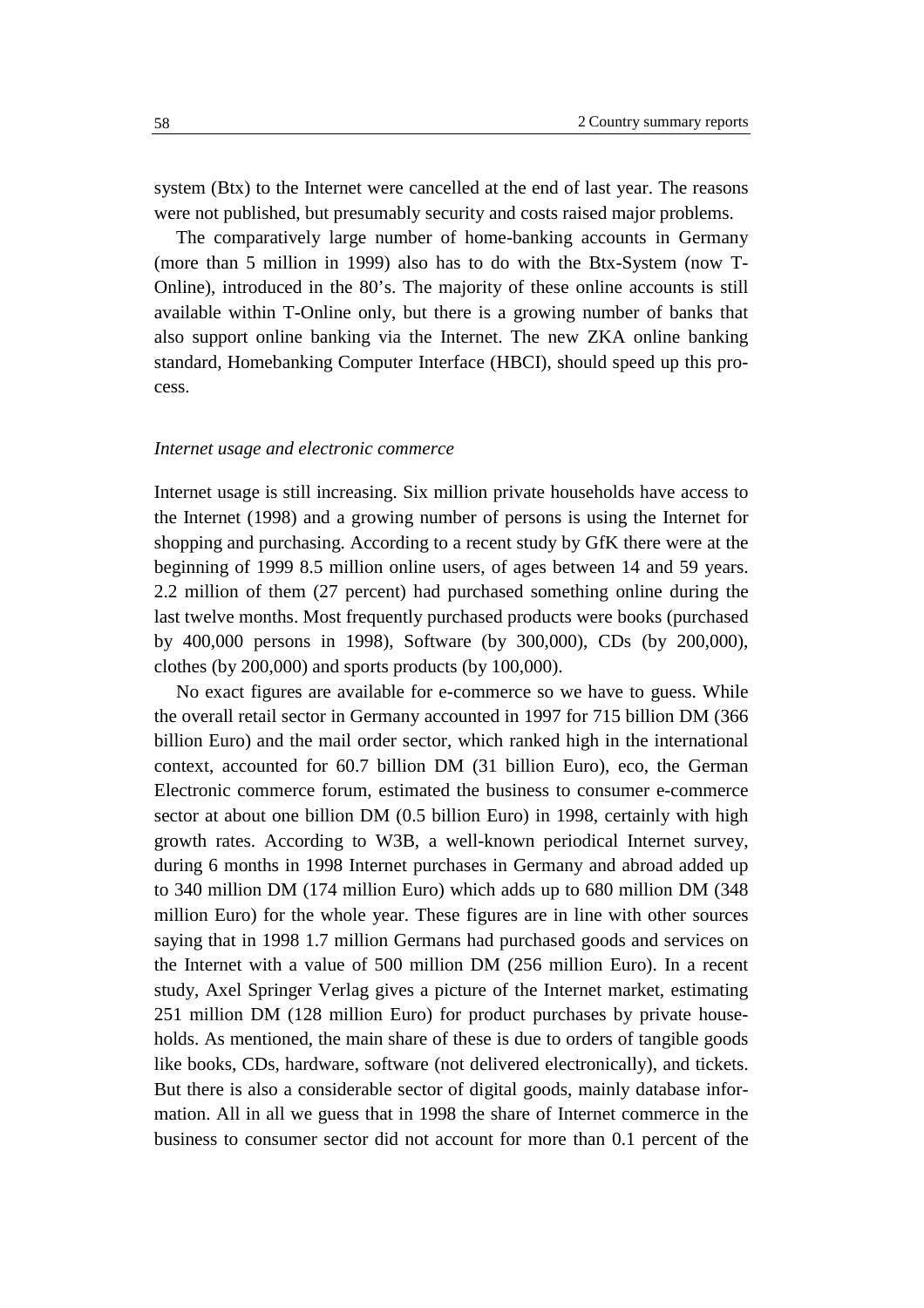overall turnover of the entire retail sector. According to the cited studies, in 1998 between 1.6 and 6.1 Euro per capita was spent in the consumer sector of electronic commerce (cf. Appendix, Table 8).

### *Main points*

Looking from the viewpoint of the banking industry there are some interesting payment innovations taking place, but one is left with the impression that its main interest is not to foster innovation but to control the ongoing development. Viewed from the angle of the merchants and suppliers it seems that they can do e-business by means of the conventional payment methods as far as ecommerce of the mail order type is concerned.

Among the countries covered in the study only in Germany were there ongoing efforts to bring micropayment systems and "net money systems" like eCash or CyberCashs CyberCoin to the market.

The great power of the banking industry and the early and relatively restricted regulation of e-money could be discussed as one hindering factor for innovation. Initially there were three electronic purse systems on their way, but now only the banking industry's and ZKA's GeldKarte is left. But we have also to take into account, that this strong regime is still a factor safeguarding stability, security and compatibility in the payment sector.

#### *Main sources*

Böhle, K.; Riehm, U.; Rader, M.: Case Study on Germany. Karlsruhe: February 1998 (preliminary version) and other contributions by ESTO-Partner Knud Böhle, Michael Rader, and Ulrich Riehm, Forschungszentrum Karlsruhe, ITAS which are related to 37 interviews with more than 60 experts and further contacts during project "PEZ" in 1997/1998 (cf. below Böhle and Riehm: "Blütenträume" 1998). Thanks to Markus Escher, Hugo Godschalk, Ludwig Gramlich, Dirk-Michael Harmsen, Ulrich Möker, Rufus Pichler, Taskforce SET, Karsten Tietz for comment on earlier versions of this chapter.

## *Other sources*

• Bank for International Settlements: Statistics on payment systems in the Group of Ten Countries. Figures for 1997. Basle: 1998 (Red Book)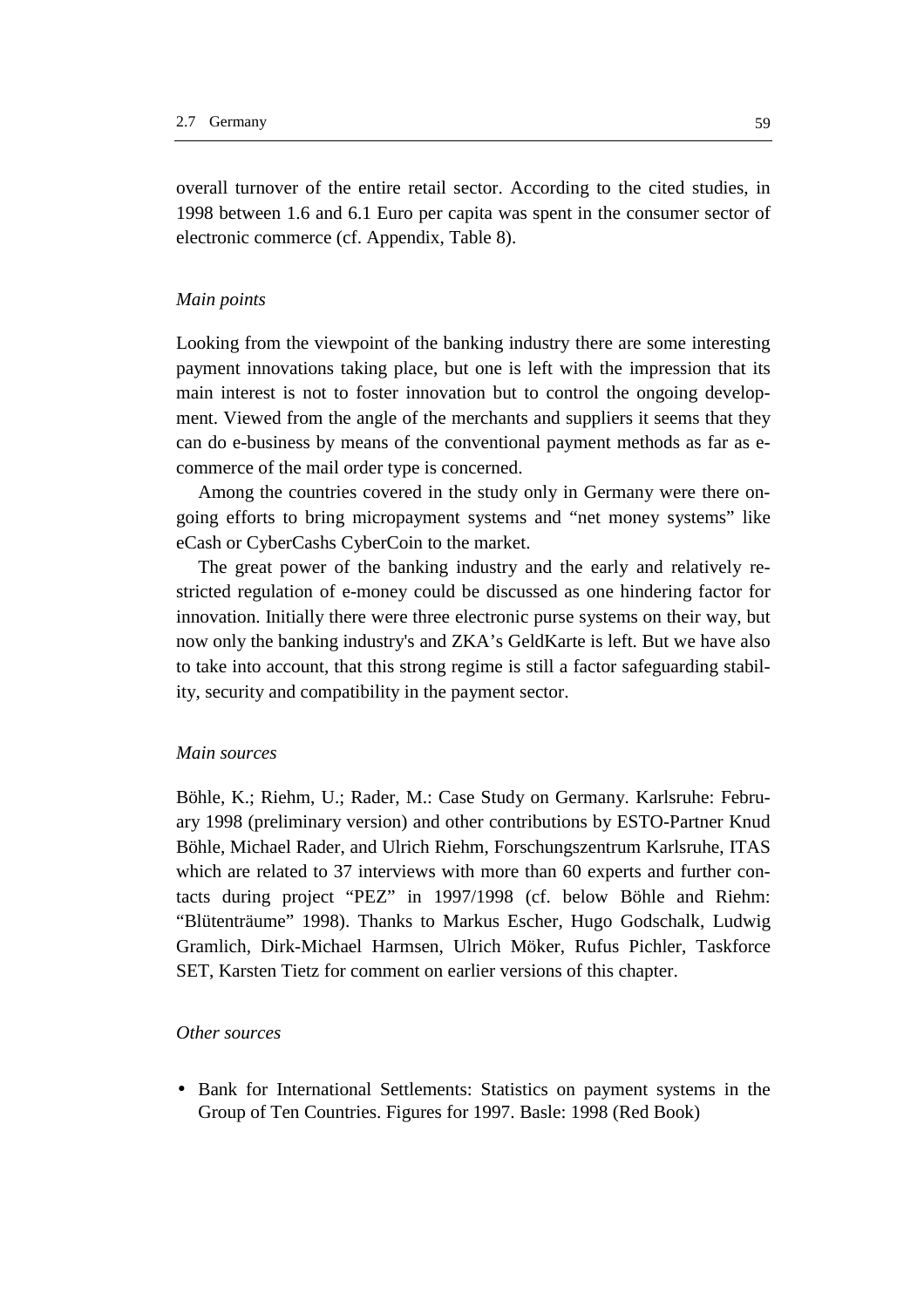- Bundesverband des Deutschen Versandhandels: Versandhandel in Deutschland. Frankfurt: 1997
- Böhle, K.; Riehm, U.: Blütenträume. Über Zahlungssysteminnovationen und Internet-Handel in Deutschland. Karlsruhe: Forschungszentrum Karlsruhe 1998 (FZKA 6116)
- Europäische Kommission: Grünbuch Handel. Mitteilung der Kommission. Brüssel: 1996 (KOM(96)530 endg.)
- European Central Bank: Payment Systems in the European Union. Addendum incorporating 1997 figures. Frankfurt: 1999 (Blue Book)
- Riehm, U.; Böhle, K.: Elektronische Kommunikation im Projekt Elektronische Zahlungssysteme (PEZ). Auswertung zum Diskussionsforum EZI-L und Dokumentation des Newsletters EZI-N. Karlsruhe: Forschungszentrum Karlsruhe 1999 (FZKA 6207)

## *Key papers on electronic payment systems and electronic commerce in Germany*

Laws and political documents

- Bericht der Bundesregierung über die Erfahrungen und Entwicklungen bei den neuen Informations- und Kommunikationsdiensten im Zusammenhang mit der Umsetzung des Informations- und Kommunikationsdienste-Gesetzes (IuKDG) gemäß Beschluß des Deutschen Bundestages vom 11. Juni 1997 - Drucksache 13/7935 (IuKDG-Bericht). Bonn: 1999 (Drucksache Nr. 14/1191)
- Deutscher Bundestag, Enquete-Kommission "Zukunft der Medien in Wirtschaft und Gesellschaft – Deutschlands Weg in die Informationsgesellschaft. Schlußbericht". Bonn: 1998 (Drucksache 13/11004, 22.6.1998) (Enquete commission on the Future of the Media in the Economy and Society. Germany's Road into the Information Society. Final Report)
- Elektronischer Geschäftsverkehr Initiative der Bundesregierung 1997 (Electronic commerce – national initiative by federal government)
- Informations- und Kommunikationsdienstegesetz (IuKDG, Information and Communication Service Act) 1997
- Kreditwesengesetz (KWG, German Banking Act) 1997 (http://www.bakred. de/fgesetz.htm)
- Signaturgesetz (SigG, Signature Act, part of IuKDG) 1997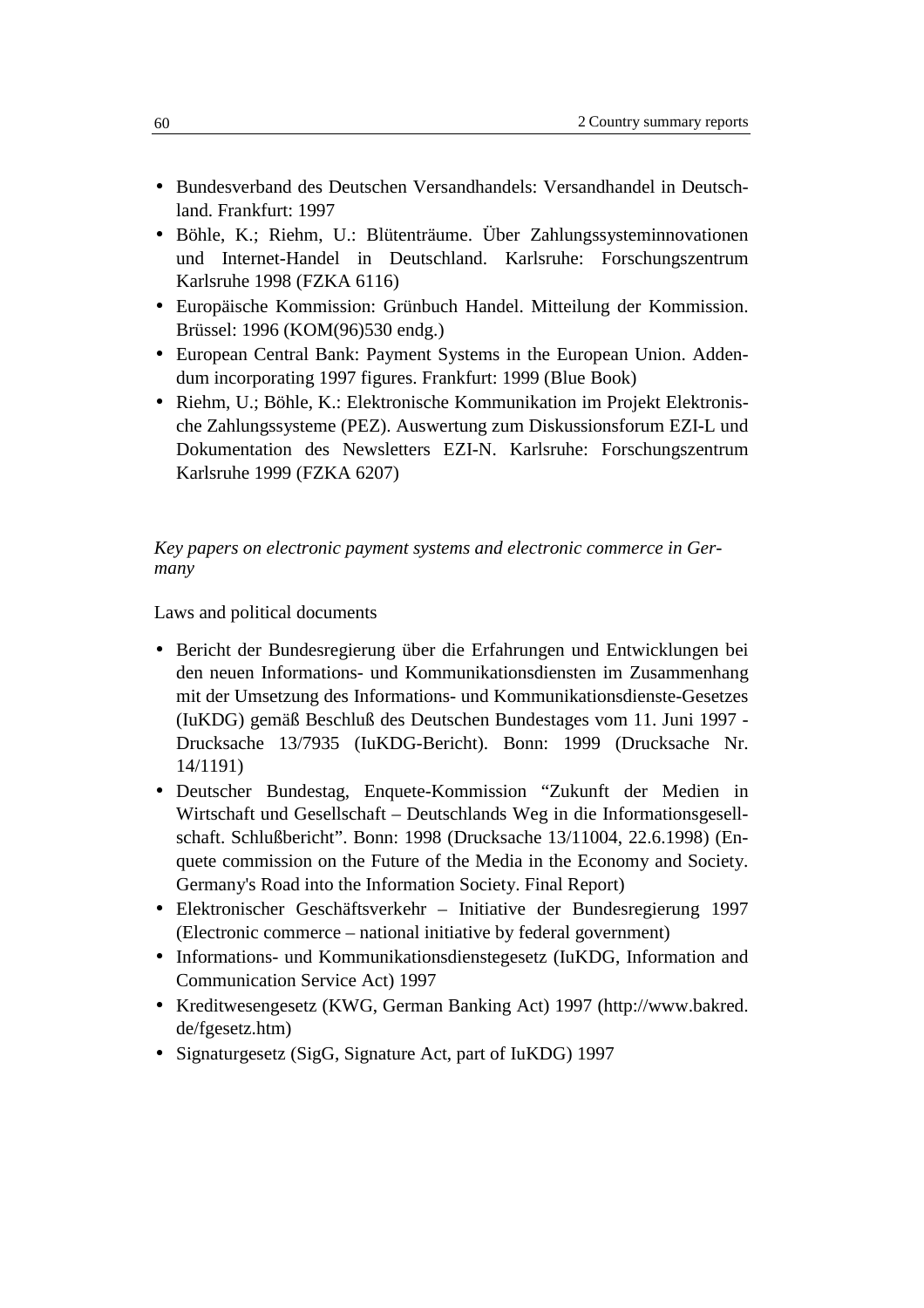## National standards

- Bundesverband deutscher Banken; Deutscher Sparkassen- und Giroverband; Bundesverband der Deutschen Volksbanken und Raiffeisenbanken; Bundesverband Öffentlicher Banken Deutschlands (Hrsg.): HBCI Homebanking-Computer-Interface. Schnittstellenspezifikation. Version 2.0.1 vom 2.2.1998 (http://www.siz.de/siz/hbci/hbcispec.html)
- ZKA Standard on GeldKarte 1997 (the German electronic purse standard)

## Studies and scientific papers

- Bizer, J.; Grimm, R.: Electronic Commerce Anbieterkennzeichnung Datenschutz. Gutachten im Auftrag der Arbeitsgemeinschaft der Verbraucherverbände e.V. (AgV). Bonn: AgV 1999
- Böhle, K.; Riehm, U.: Blütenträume. Über Zahlungssysteminnovationen und Internet-Handel in Deutschland. Karlsruhe: Forschungszentrum Karlsruhe 1998 (FZKA 6116, http://www.itas.fzk.de/deu/projekt/pez.htm)
- Bundesamt für Sicherheit in der Informationstechnik (Hrsg.): Virtuelles Geld – eine globale Falle? Ingelheim: SecuMedia 1998
- Bundesamt für Sicherheit in der Informationstechnik (Hrsg.): Elektronischer Zahlungsverkehr – Folgen fehlender oder unzureichender IT-Sicherheit (Studie des BSI zur Technikfolgen-Abschätzung; erarbeitet vom Fraunhofer-Institut für Systemtechnik und Innovationsforschung (ISI)). Ingelheim: SecuMedia 1998
- Deutsche Bundesbank: Geldpolitik und Zahlungsverkehr. Deutsche Bundesbank Monatsbericht 49(1997)3, S. 33-46
- Deutsche Bundesbank: Neuere Entwicklungen beim elektronischen Geld. Deutsche Bundesbank Monatsbericht 51(1999)6, S. 41-58
- Escher, M.: Bankrechtsfragen des elektronischen Geldes im Internet. WM Wertpapier-Mitteilungen. Zeitschrift für Wirtschafts- und Bankrecht 51(1997)25, S.1173-1220 (http:// www.gassner.de/e-geld-txt.htm)
- Friederich, H.-J.; Möker, U.: Vorausbezahlte Karten eine Bewertung aus der Sicht der Deutschen Bundesbank. Trier: 1995 (Arbeitspapier Nr. 36 des Fachbereichs IV, Universität Trier)
- Gramlich, L.: Elektronisches Geld. Gefahr für Geldpolitik und Währungshoheit? Computer und Recht 13(1997)1, S. 11-18
- Grimm, R.: Deutsche und Europäische Gesetzgebung zur digitalen Signatur. Der GMD-Spiegel 28(1998)2, S. 48-51
- Janssen, O. und Lange, C.: Subventionierung elektronischer Geldbörsen durch staatliche Geldschöpfungsgewinne. Greifswald: Ernst-Moritz-Arndt-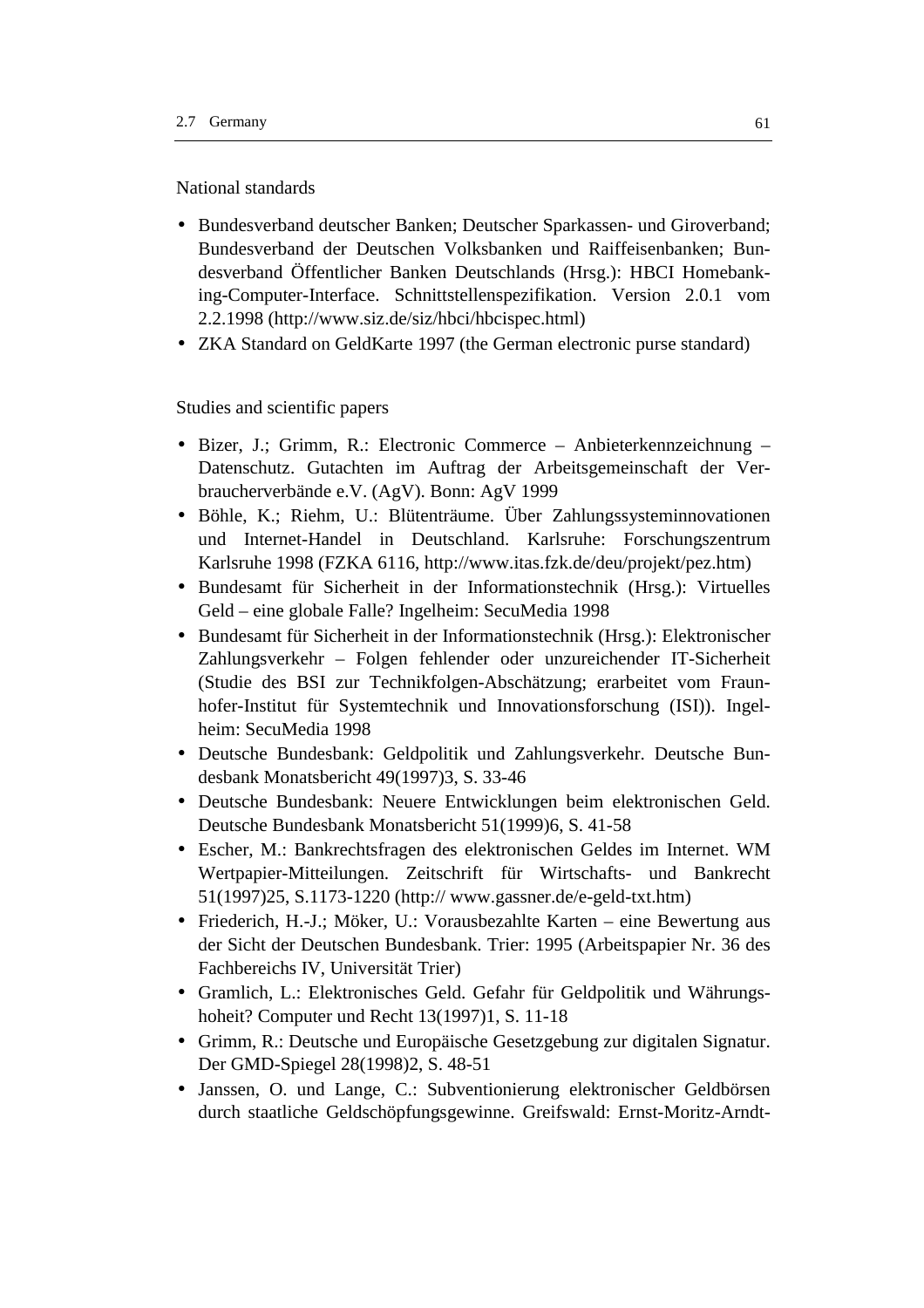Universität, Rechts- und Staatswissenschaftliche Fakultät 1997 (Wirtschaftswissenschaftliche Diskussionspapiere Nr. 1/97)

- Klein, St.: Cyber Money ohne Bankenlobby. In: Kubicek, H.; Klumpp, D.; Müller, G.; Neu, W.; Raubold, E.; Roßnagel, A. (Hrsg.): Jahrbuch Telekommunikation und Gesellschaft 1997. Die Ware Information – Auf dem Weg zu einer Informationsökonomie. Heidelberg: R.v. Decker's 1997, S. 203-210
- Krüger, M.; Godschalk, H.: Herausforderung des bestehenden Geldsystems im Zuge seiner Digitalisierung – Chancen für Innovationen? Karlsruhe: Forschungszentrum Karlsruhe 1998 (FZKA 6160, http://www.itas.fzk.de/deu/ projekt/pez.htm)
- Müller, G.; Pfitzmann, A. (Hrsg.): Mehrseitige Sicherheit in der Kommunikationstechnik. Verfahren, Komponenten, Integration. Bonn u.a.: Addison-Wesley-Longman 1997
- Pichler, R.: Rechtsnatur, Rechtsbeziehungen und zivilrechtliche Haftung beim elektronischen Zahlungsverkehr im Internet. Münster: LIT 1998 (Arbeitsberichte zum Informations-, Telekommunikations- und Medienrecht, Band 3)
- Riehm, U.; Böhle, K.: Elektronische Kommunikation im Projekt Elektronische Zahlungssysteme (PEZ). Auswertung zum Diskussionsforum EZI-L und Dokumentation des Newsletters EZI-N. Karlsruhe: Forschungszentrum 1999 (FZKA 6207, http://www.itas.fzk.de/deu/projekt/pez.htm)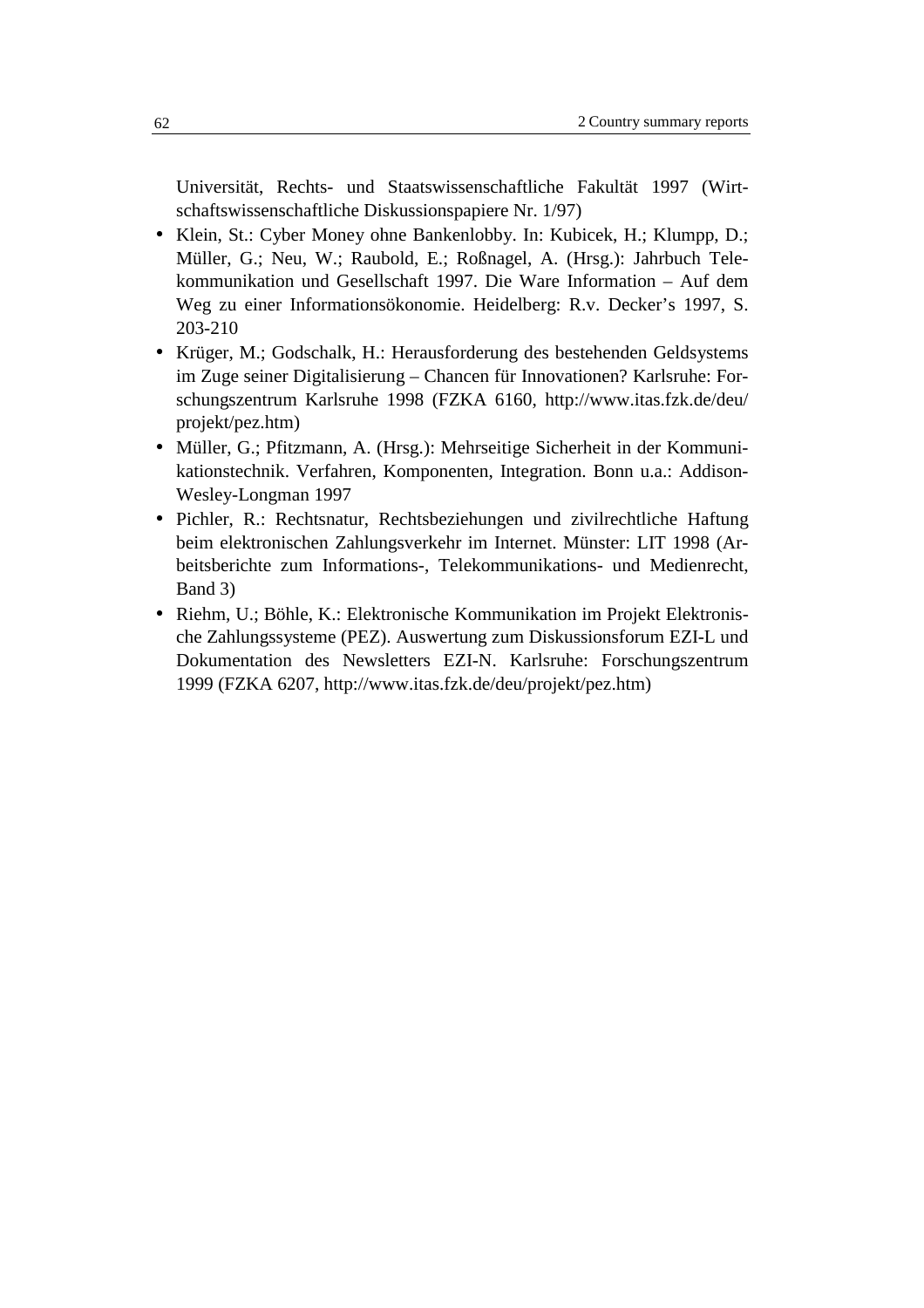### **2.8 France**

## *Payment culture*

The figures for cash in France are among the lowest in Europe, regardless if measured as cash in circulation per inhabitant (673 ECU in 1997), in relation to the Gross Domestic Product (3.2 percent 1997), or with respect to its share of M1 (13.5 percent 1997, cf. Appendix, Table 2).

Cheques and payment cards reach very high scores in France. 46.3 percent of transactions are made by cheques, while 21.6 percent of the total number of transactions are already made using payment cards (cf. Appendix, Table 3). It is worth mentioning that all French credit cards are also debit cards. To be more concise: 780,000 out of 30 million debit cards (1997) are at the same time credit cards.

The number of POS-terminals in relation to the population is clearly above the average of the EU (absolute number 560,000 in 1997), while the number of ATMs is slightly below the average (cf. Appendix, Table 6 and 7). Even the number of payment cards per inhabitant is surprisingly a bit below average (cf. Appendix, Table 5). *But* the usage of these devices is extremely high. Each payment card is used 83 times a year for payments and 28 times for cash withdrawal (following data provided by Groupement des Cartes Bancaires. The data of the Blue Book gives a similar impression on a different basis: there are 39.3 EFTPOS transactions per capita in France compared with 15.7 in EU-15, cf. Appendix, Table 7). If we compare these figures to the use of cheques, we see firstly that payment cards, especially debit cards, are used more or less with the same frequency. On average about 80 cheques per adult are used for payments each year. Secondly, this comparison makes clear that payment cards are challenging payments by cheque. Compared to their neighbours French individuals are quite unaffected by credit transfer instruments in the context of shopping. This can be explained by the strong competition of the cheque. However, in the context of permanent orders credit transfers are used (cf. Appendix, Table 3).

France is one of the leading countries regarding retail electronic payment systems. Here we find the most successful case world-wide of a widespread deployment of chip-based bank cards.

Electronic banking constitutes the largest business-to-customer service of Minitel. Its penetration is considerably higher than in other European countries, such as UK or Germany or in the United States (although lower than in Scandinavian countries). Videotex and audiotex home-banking services are used by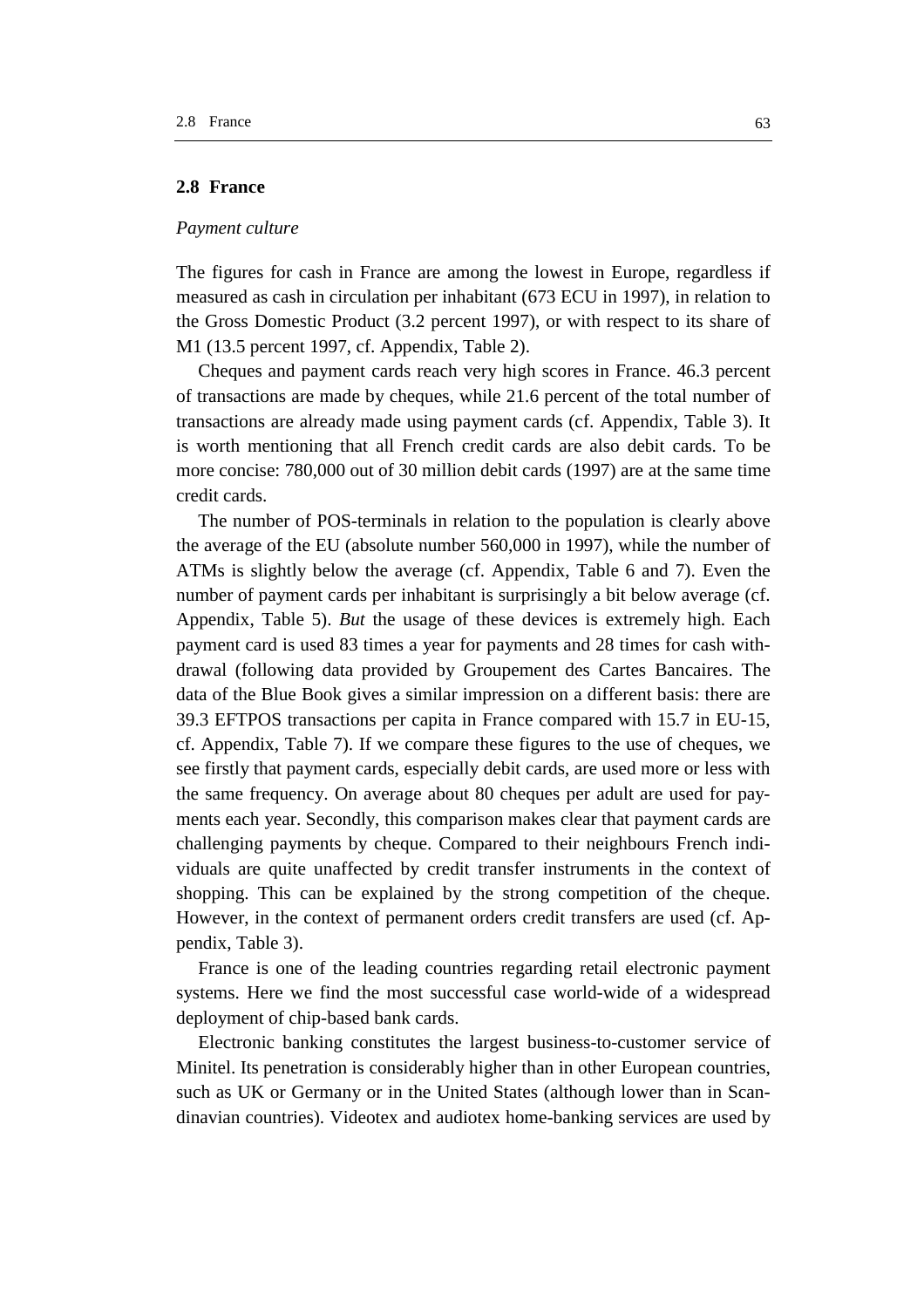close to 20 percent of French households, a percentage four to five times higher than those of the above mentioned countries.

## *National infrastructure*

Interbancarity in France regarding electronic payments takes place at three different levels: at the professional level (e.g. inter-bank exchanges), at the level of common economic interests and at the level of "bank clubs", where common commercial services and hence the competitiveness of banks within financial industries can be defined. Those three levels of co-operation regulate the French banking sector in a flexible way. The high level of interbancarity and the efficient clearing system have allowed France to define multiple standards and to impose them. The deployment of an interoperable smartcard system (the debit card of Groupement des Cartes Bancaires) in France is one major success story for this type of co-operation. The willingness to reach interoperability makes it difficult for a single financial actor (and for newcomers too) to launch new payment systems.

The regulation of e-money in France strengthens the position of banks even further. The French Central Bank began to study e-money in 1989, when La Poste decided to develop its electronic purse project. According to Banque de France e-money does not represent a new kind of money, but only a new payment instrument. The French central bank would like e-money to be classified as a segment of scriptural money. Therefore it seems logical for the French Central Bank that only financial institutions should be allowed to issue it.

### *Payment cards*

In 1989 French banks took a collective decision to introduce the chip in all banking cards. The ensuing process was completed in 1992. Hence on the one hand the French payment card market is characterised by a large number of bank issued cards bearing the CB logo and on the other hand by a significant number of private label cards (often retailer cards) which give access to a line of credit. While in 1998 the number of "CB" cards in circulation was approximately 30 million, the number of private label cards presumably reached a similar figure.

The CB card is widely distributed and can be used at all French ATMs and at all POS terminals. The CB card is primarily a debit card (only 3 percent of CB cards have a credit function). It is issued by French banks and regulated by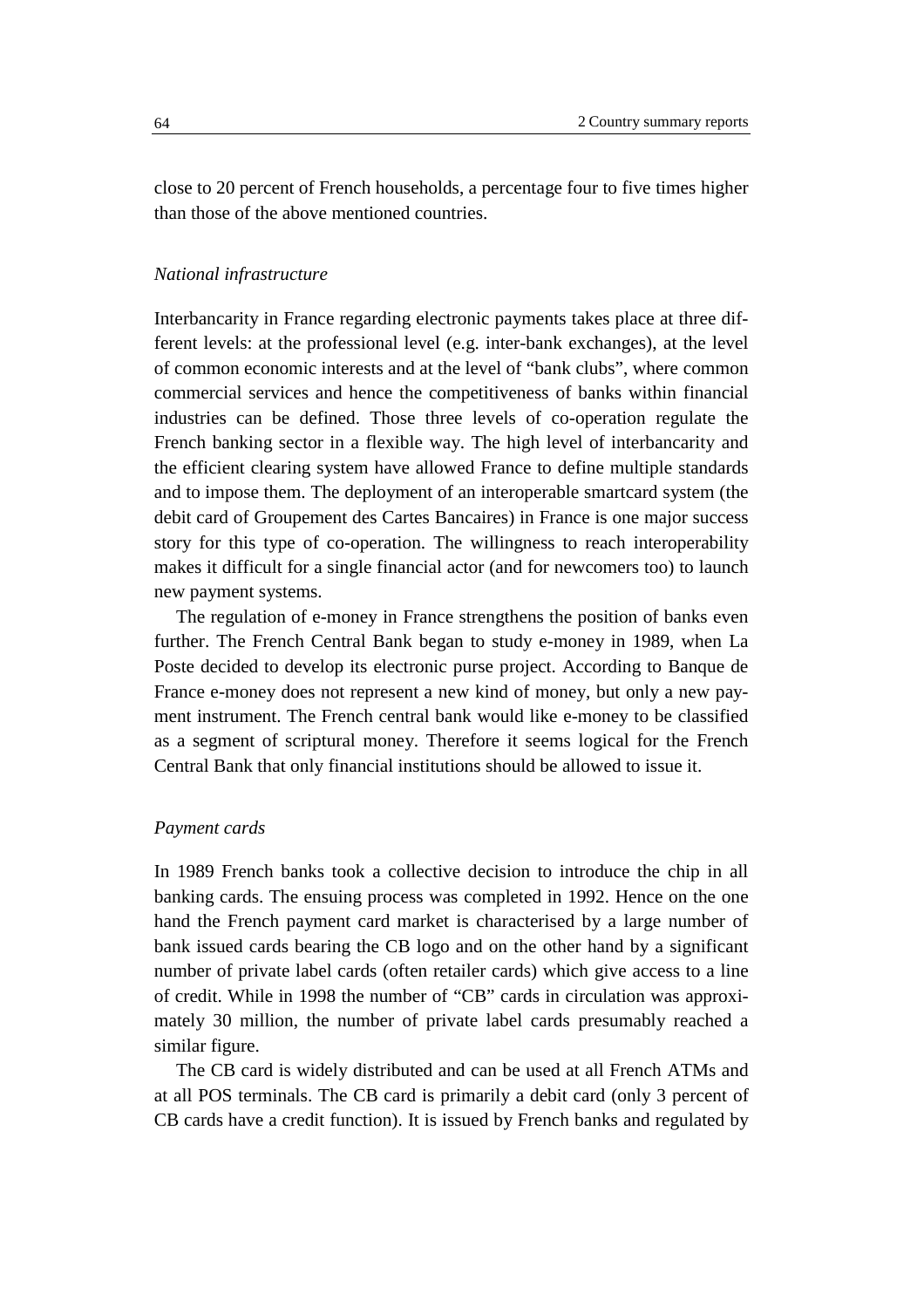the Groupment des Cartes Bancaires which also acts as the network operator. In sharp contrast to smartcards in the rest of Europe the CB card does not conform to ISO 7816-2. This part of the ISO-standard determines the position of the chip. The unique position of the chip on the CB card might be regarded as an important handicap for its use at non domestic terminals and at the same time the particular terminal design is a hindrance for payment cards from abroad to enter the French market.

The CB smart card was developed very early at a wide scale involving the French smart card industry (Bull, Gemplus and Schlumberger). French banks' primary objective was fraud decrease and to reduce costs thereby. This aim has been successfully met. This early compromise towards smart cards may be seen as an advantage for the development of new secure payment systems such as payments over open networks.

There are few systems using the CB card for remote payments. Two of them are running on the Télétel platform, but they remain marginal.

#### *Electronic purses*

The launch of electronic purses in France is taking place later than in other countries, maybe because the CB smartcard is already in use for applications such as parking meters and public phones. As far as we know three pilots will soon be launched. One pilot in Tours will be run by SEME (Société Européenne de Monnaie Electronique), building on the German GeldKarte technology. SEME was founded by BNP, Crédit Agricole and other French banks such as Banques Populaires, CCF, CIC, Crédit Lyonnais and Crédit Mutuel. In a second pilot, financial institutions and transport operators will work together focusing on contactless technology and ticketing/payment applications. The system will be called Modeus and run by a firm of the same name. Modeus was founded by Groupe Caisse d'Epargne, La Poste, la Société Générale, la RATP et la SNCF. The pilot will be carried out in parts of the Paris region (Noisy le Grand and Montparnasse). The third pilot involves the Mondex technology. The purse will be issued by Crédit Mutuel.

## *Internet payments*

Minitel is the adequate starting point to discuss Internet payments in France. There are three types of payment methods in operation: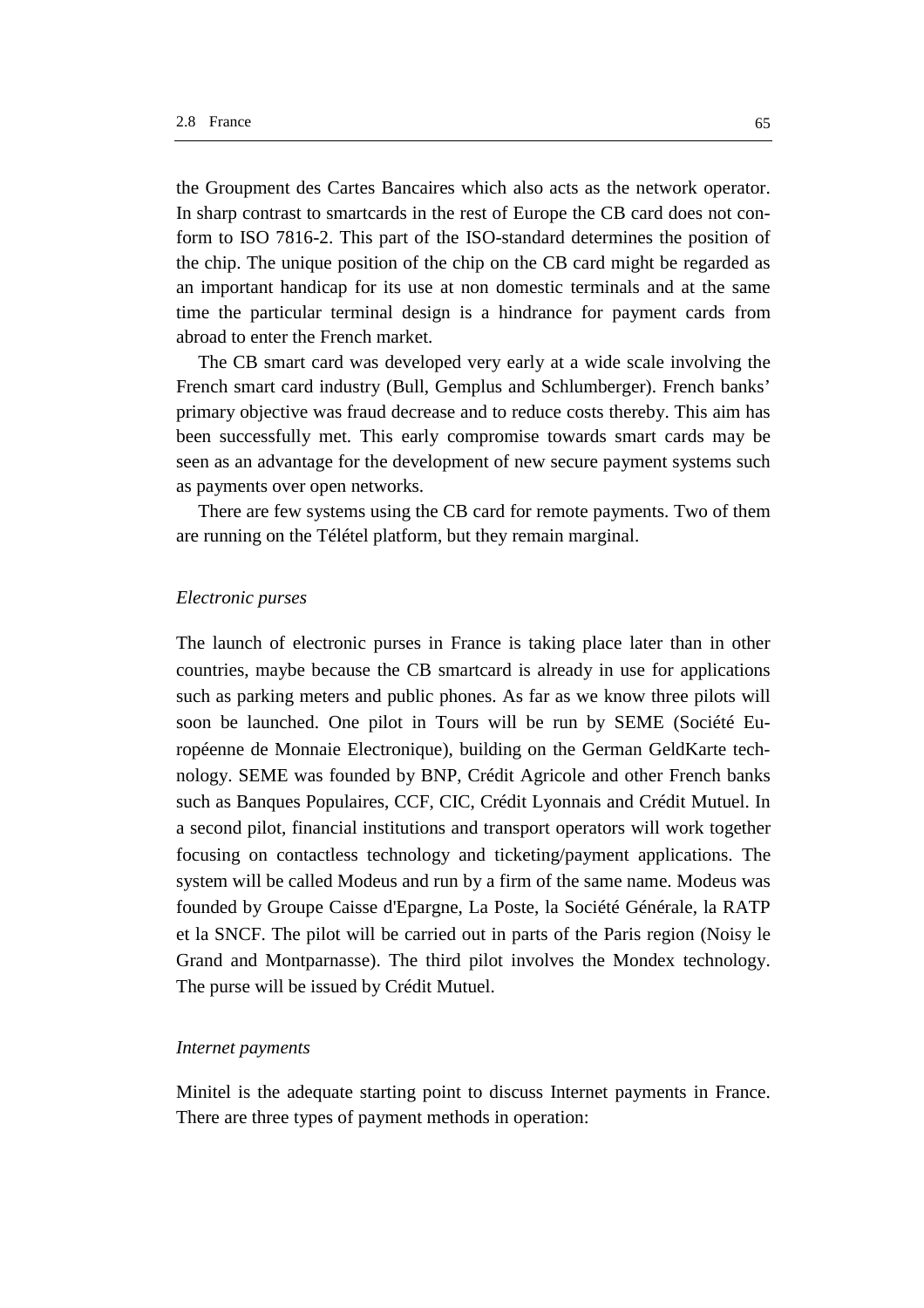The *Kiosk* system uses connection time as its billing unit. France Telecom plays the role of intermediary between the customer and the merchant. The system is not suitable for the trading of tangible products. To fill this gap payment systems based on the CB debit card emerged, as mentioned above. One system was not very successful, because of security weaknesses, another needed a smart card reader connected to the minitel terminal. This is a secure solution, but apparently could also not attract many customers.

Today the switch to the Internet is unavoidable. But it is not yet clear which payment systems will emerge. Different payments systems are currently in use and developed in France for transactions taking place over Internet. They include:

- Cyber-COMM project, which, since June 1998, has brought together two previously competing initiatives: on the one hand, e-COMM, launched in 1996 by BNP, Société Générale, Crédit Lyonnais, France Télécom, Gemplus and Visa International, on the other hand, Cybercard, based on the C-SET specification defined by Groupement des Cartes Bancaires, and launched in 1997 by Europay France and a number of French banks. Cyber-COMM seeks to integrate the Secure Electronic Transaction (SET) protocol for secure payment over the Internet with the existing smart card-based debit card. Cyber-COMM aims to become operational by mid-1999. Representatives of the project hold that "all French banks agree that this solution should be the French banking solution".
- KLELine, a subsidiary of the bank Paribas, serves as a financial and technical intermediary between Internet buyers and sellers by protecting confidential data, authenticating the participants, and providing back office services to the merchants (acquisition, authorisation, settlement and clearing linkages, accounting including multicurrency treatment, technical support). KLELine offers both card account debit (covering the range of cards, bank cards, American Express and retailers' cards) and a virtual e-purse, based on proprietary technology. Since KLELine was launched in September 1996, dozens of virtual shopping malls and Web merchants across eight countries in Europe, Asia and America have chosen it. 80,000 consumers, from over 130 countries, have downloaded Klebox software.
- ShopperLine, developed by Atos, a leading French processing and system integration company, combines merchant front office applications such as cross selling, up selling, and stock selling, with secure payment functions based on the Secure Internet Payment System (SIPS). In this way, a merchant using ShopperLine can manage its customer-, product- and paymentfunctions, making them available across various remote distribution chan-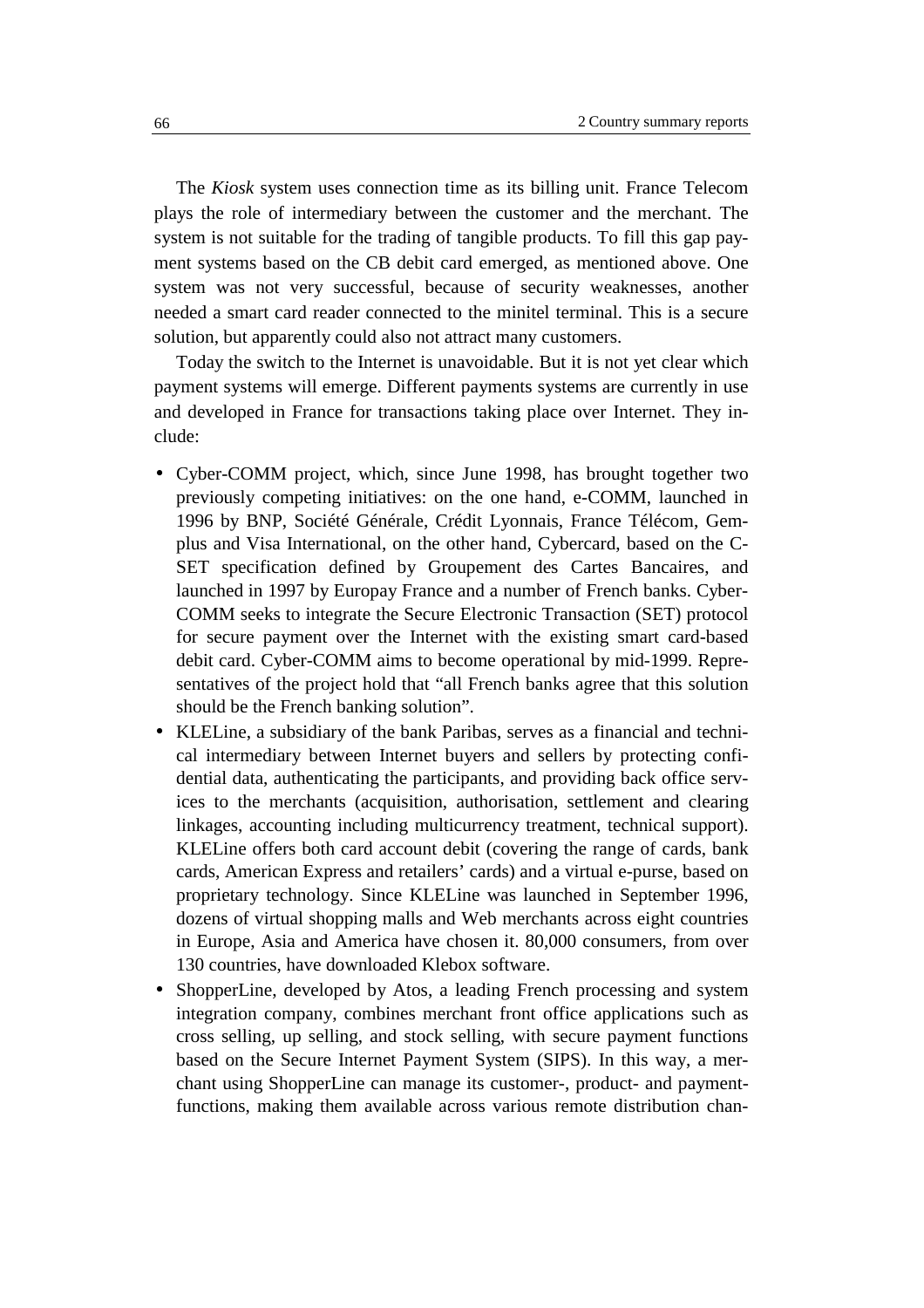Like in all other countries, SET is a topic in France and there is an interesting discussion going on arguing that SET, although relying on certificates, would not be appropriate. In the paper of our ESTO partner GEF there is a distinction drawn between four security levels for payments over the Internet. First, there is an obvious lack of security involved in sending sensitive transaction data over the net. Second, to improve security, systems based on digital certificates and digital signatures evolved. SET is the best known outcome of this approach. A double problem remains unsolved: SET is basically a software solution and the identification procedures are not related to individual cardholders/customers but to computers only. This risk can be avoided by using smartcard technology as in projects such as C-SET and Cyber-COMM. Systems like this are as secure as POS-terminals and ATMs. But there still remains a problem that even a solution of the Cyber-COMM type could not solve: the customer-merchant relationship of e-commerce is no longer balanced, e.g. the customer has always to pay in advance, prior to the delivery of goods and services.

Interestingly the next step, the "fourth solution", has been proposed by some French banks. We cite the GEF-paper: "One solution would be to develop a payment system involving two trusted third parties, namely banks and product delivery companies. Such system involves the creation of an omnibus (escrow) account at the customer's bank. When the customer wants to pay on the Internet, his bank transfers the required amount to the omnibus account and informs the merchant the money is available. When the customer receives the product in accordance with his order, he notifies the bank, which then transfers the amount of the transaction to merchant's account. This system has the major advantage to restore the balance in the customer-merchant relationship but may be complex to implement and is likely to require well-defined clearing and settlement arrangements, which may require service charges." It is important to note that this point of view is not the opinion of *the* French banking sector, but one existing opinion. The "fourth solution" clearly has to be interpreted as a model and not as a concrete project.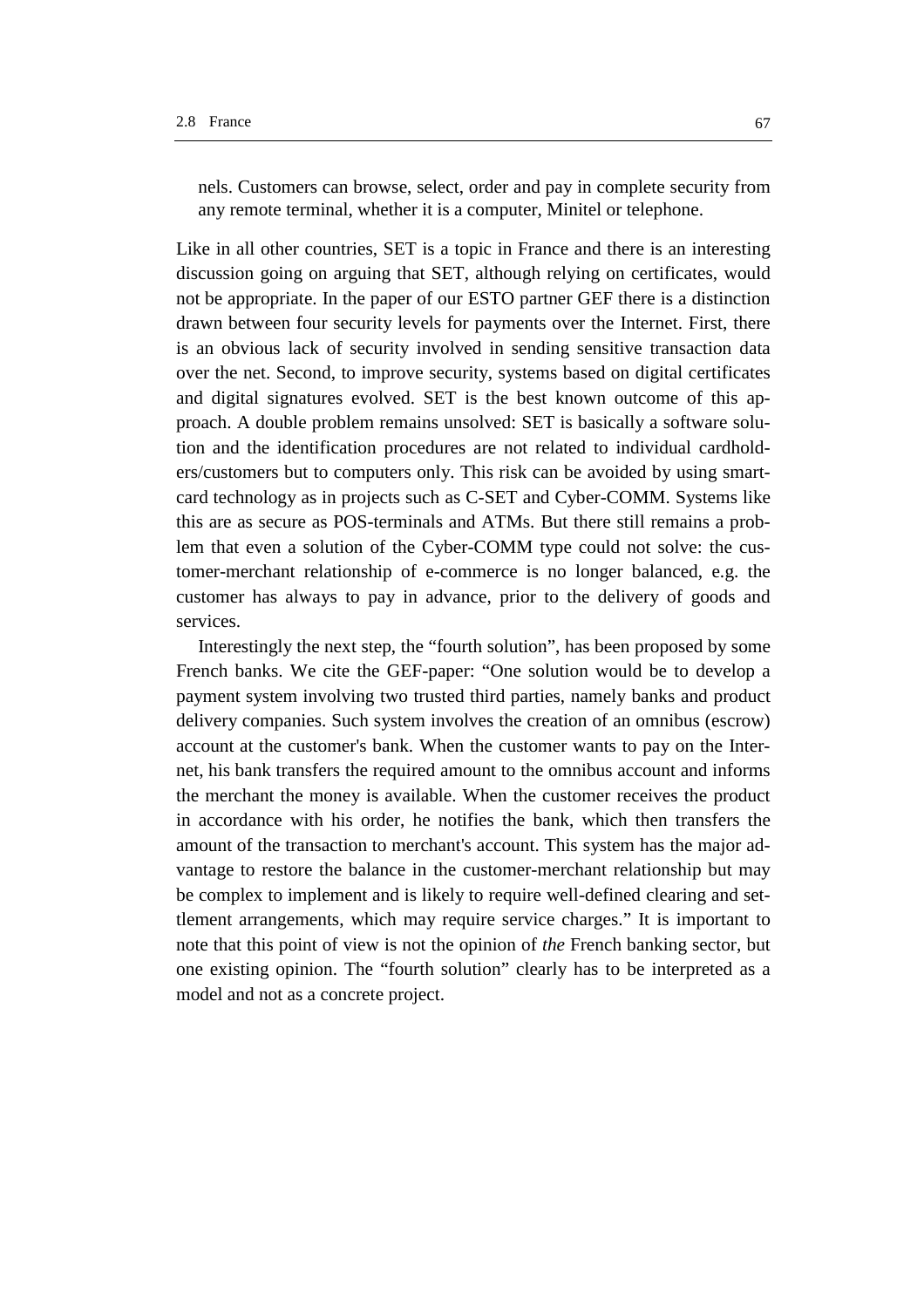## *Electronic commerce*

Although France might be termed a latecomer in terms of Internet access and Internet commerce, it looks as if the French are undertaking a serious catch-up effort:

- Annual increase in micro-computers sales exceeded 21 percent and 25 percent of all households are now equipped with PCs.
- The number of Internet users has doubled in a year and is now in excess of four million people.
- There were in the first half of 1999 2 million PCs with Internet access.
- Internet traffic has increased by 240 percent.
- The number of Web sites has multiplied by 2.5.
- The volume of sales over Internet has been estimated to triple since 1997. The estimates however vary. According to Datamonitor business to consumer electronic commerce in 1998 accounts for 20 million USD or 17.8 million; according to IDC business to consumer electronic commerce accounts in 1998 for 390 million FRF or 59,5 million Euro. With respect to ecommerce in a broader sense IDC reported for the same year 2.6 billion FRF (400 million Euro) and Mediangles Institute came up with 3.3 billion FRF (500 million Euro) (cf. Appendix, Table 8).

French Internet and electronic commerce growth is now equal or even superior to that of other European countries but France has not closed the gap: it has considerably fewer Web sites than either United Kingdom and Germany.

Minitel in France is the forerunner of commerce on the Internet, but it is not very well adapted for selling tangible products and high added-value services. SME are not well represented in the Minitel Service and the market is mature. So the necessary shift to the Internet has already started. Eighty percent of the most active companies on the Télétel network are already offering their services on the Internet, including major French banks, remote selling companies and others.

Looking at the consumer side, we get a picture citing (cf. http://www. Euromktg.com/eng/ed/art/eur.ecommerce.html) the results of a recent survey of 5,000 French people online and their online buying habits carried out by L'institut d'Etudes de Marché Motivaction (www.motivaction.fr): 44 percent of have visited an online merchant, and 40 percent have already bought something online. Of those who have bought online, 80 percent said that they paid by sending their credit card number via the Net. 40 percent of those interviewed had bought software, 27 percent books, 22 percent CD-ROMs, 22 percent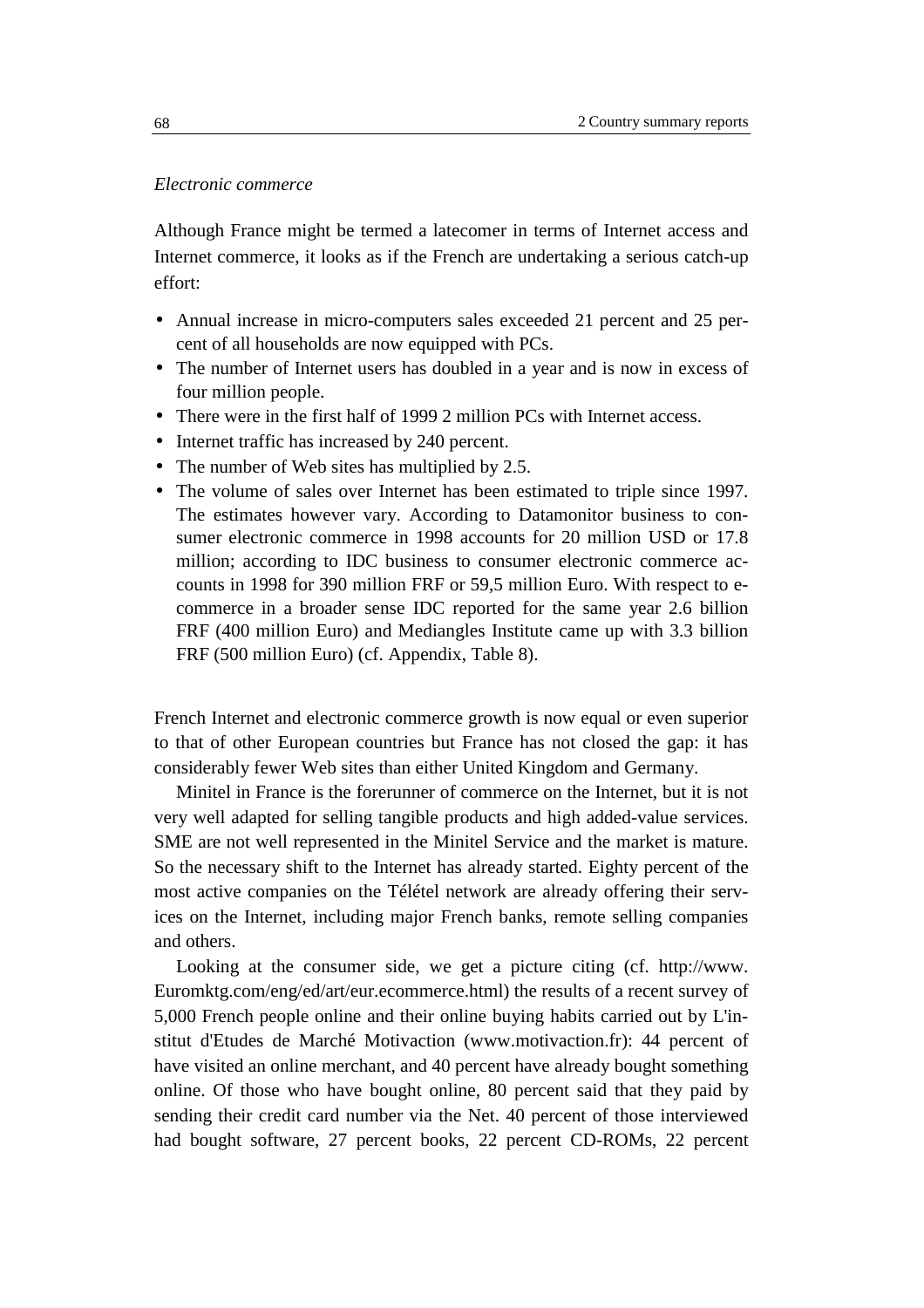computer equipment, and 18 percent audio CDs. The survey also asked them what they wanted to see developed, and they replied theatre tickets (50 percent), travel tickets (46 percent), banking services (33 percent), and publication subscriptions (33 percent).

## *Main points*

France is one of the leading countries regarding retail electronic payment systems. The French payment card market is characterised by a large number of bank issued cards bearing the CB logo and a significant number of private label cards (often retailer cards) which give access to a line of credit. The CB smart card was developed very early at a large scale and involving the French smart card industry. The launch of electronic purses in France is happening later than in other countries, maybe because the CB smartcard is already in use for applications such as parking meters and public phones. Three electronic purse pilots will soon be launched. Different payment systems are currently developed for transactions taking place over Internet, namely Cyber-COMM, KLELine, and ShopperLine. The integration of SET and the CB-debit-card (in Cyber-COMM) is a very interesting approach to Internet payments as it contrasts to those approaches that favour electronic purses for Internet-payments.

After a period of relative neglect of the Internet and of Internet-based electronic commerce and the resulting usage and deployment lag, both the French government and the private sector have taken steps to accelerate the migration of existing electronic financial and banking services to the Internet. This is still a gradual and evolutionary process, seeking to achieve consensus among major existing players rather than to encourage the emergence of radically new schemes and new players. France has serious assets to make a transition to the Internet successful and, in some areas, to achieve international leadership. This is particularly the case for the use of the smart card in electronic financial transactions. Electronic banking is highly developed and provides a potentially strong basis for rapid adoption of Internet banking. The Banque de France wants to ensure that electronic money development remains under banks' control and its prudential regulatory supervision.

The effective interbancarity cooperation at different levels and the clear position of Banque de France to safeguard the right to issue e-money exclusively for banks make the banking sector the key to the introduction of new electronic payment means. France Telecom obviously plays on another playing field.

Last but not least a consideration that arose within the French banking sector is worth further discussion, namely that even SET is too risky for consum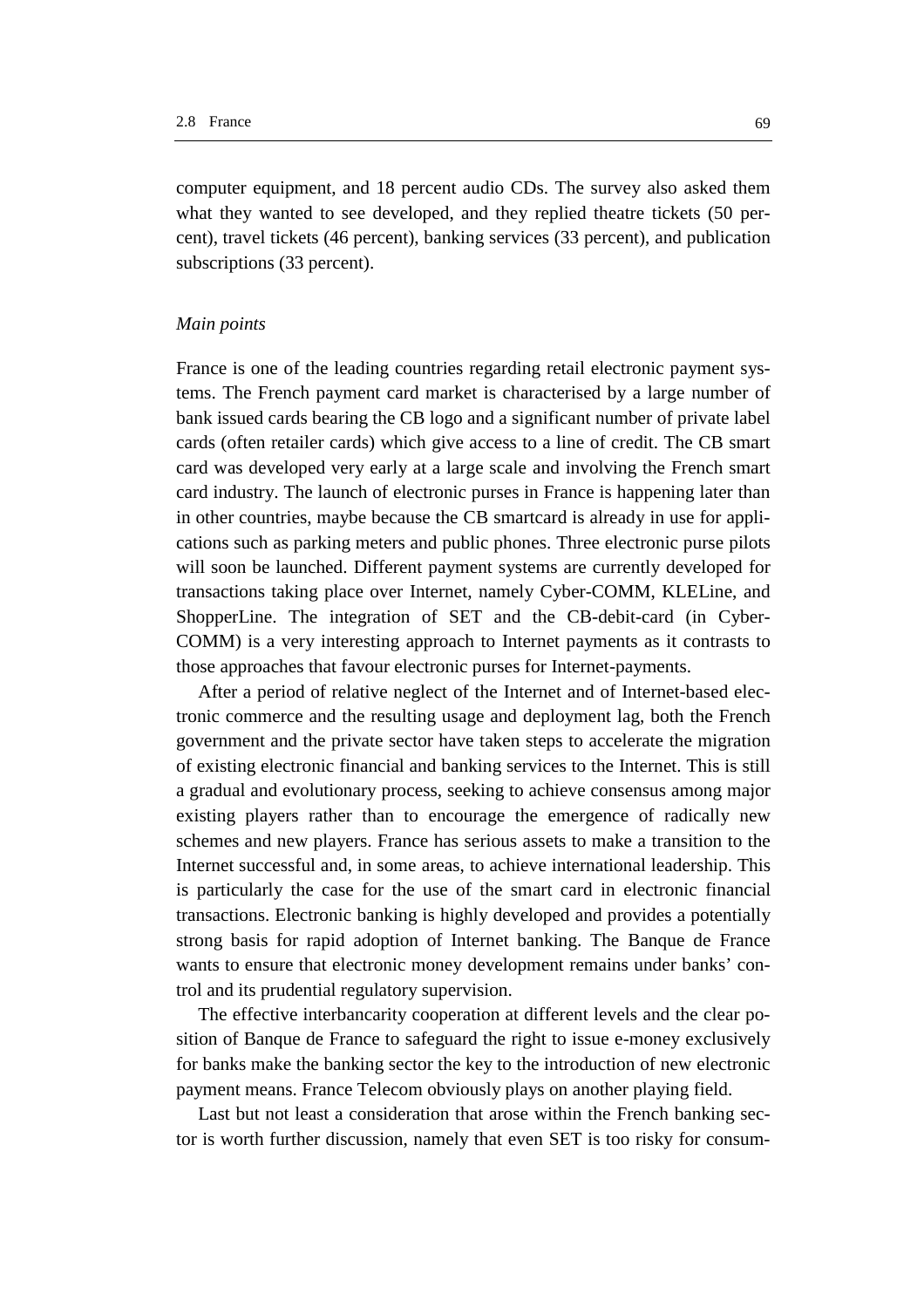ers as it does not guarantee a balance in the customer-merchant relationship, and that new payment mechanisms are required to re-establish a new balance.

## *Main sources*

Goldfinger, Charles and Herbin, Philippe: Country Report France. Brussels: March 1999 and other contributions from ESTO partner Global Electronic Finance Management, S.A., Brussels, using interviews with: Jean-Marie Avadian, Société Générale, Strategy and Development Manager; Christian de Boisseu, Université de Paris I, Professor; Daniel Gabrielli, Conseil National du Crédit et du Titre, Secretary General; Abdallah Hitti, KLEeline, Managing Director; Hubert Jacquet, GIE Cartes Bancaires, International Manager; Marc Morau, Banque de France, Manager, Banking Payment Services; Jean-Claude Perchet, Crédit Agricole CEDICAM, Interbancarity Manager. Additional information was provided by comments on an earlier version of this chapter by Karsten Tietz, G&D, by Hubert Jacquet (GCB) and Hervé Sitruk of Cyber-COMM.

## *Other sources*

- European Central Bank: Payment systems in the European Union. Addendum incorporating 1997 figures. Frankfurt: 1999 (Blue Book)
- OECD: France's experience with the Minitel: Lessons for electronic commerce over the Internet. DSTI/ICCP/IE(97)10/FINAL Paris 1997; http://www.oecd.org/dsti/sti/it/infosoc/prod/minitel.htm

## *Key papers*

- Conseil National du Credit (edited by Hervé Sirtuk): Bilan et perspectives des moyens de paiement en France, 1996
- Conseil National du Credit et du Titre (edited by Hervé Sirtuk): Banque électronique, 1997
- Rapport Lorentz sur le Commerce Electronique, 1997
- Lorentz, Francis: La nouvelle donne du commerce électronique: réalisations et perspectives, 1998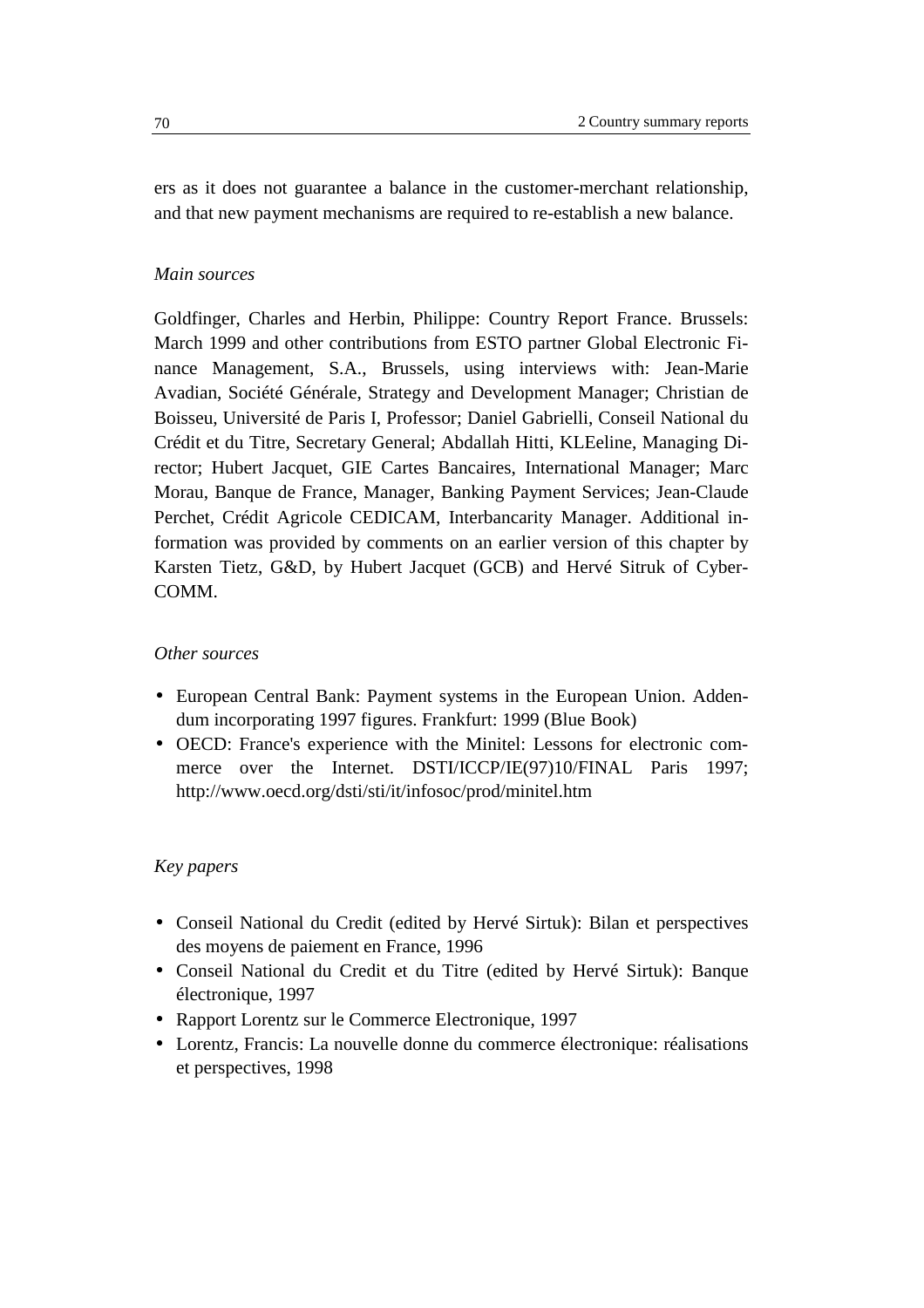## **2.9 Italy**

## *Payment culture*

Compared to the other countries covered in the report, Italy has a medium level of cash in circulation, in absolute terms (969 ECU per inhabitant), as a percentage of the GDP (5.5 percent), and as a percentage of narrow money M1 (16.1 percent, cf. Appendix, Table 2). The Italian banking market is today based on about 935 bank institutions with more than 25,000 branches, employing in total more than 300,000 people for an Italian market of 57 million people. The number of ATMs and cash dispensers per inhabitant is nearly exactly the EU average (cf. Appendix, Table 6). However the average value of transactions at ATMs is very high, although the number of transactions per inhabitant is fairly low. Also the number of POS-transactions is comparatively lower than in most other countries covered in this study, with an average 4.4 transactions per inhabitant and year (cf. Appendix, Table 7). The use of the ATM- and POSinfrastructure thus remains quite low, despite the strong increase of the noncash payments systems during the last years. This goes together with a strong share of cash-less payments made by cheque (28 percent, cf. Appendix, Table 3).

Home-banking has been around for many years with little interest from customers and, as a result, little success for financial institutions. In the last two years, however, on-line banking (at this moment about 100,000 accounts) has emerged as a key strategy for banks to attract and retain customers.

Like in most European countries, electronic purses, electronic commerce over the Internet, Internet payment systems, and the establishment of a certification infrastructure are still in the beginning, but there is no doubt that these subjects are of growing importance.

#### *National framework*

The introduction of new payment instruments relies heavily on the established financial sector. This includes banks and credit card companies, but excludes newcomers such as Digicash or Cybercash. It is interesting to observe the close relationship of more or less all banks to *one* processing centre, SSB (Società per i Servizi Bancari SpA). This close relation makes it difficult to decide if the Italian banks or SSB is the driving force for payment innovations in Italy. Both the main electronic purse scheme and the most widespread Internet payment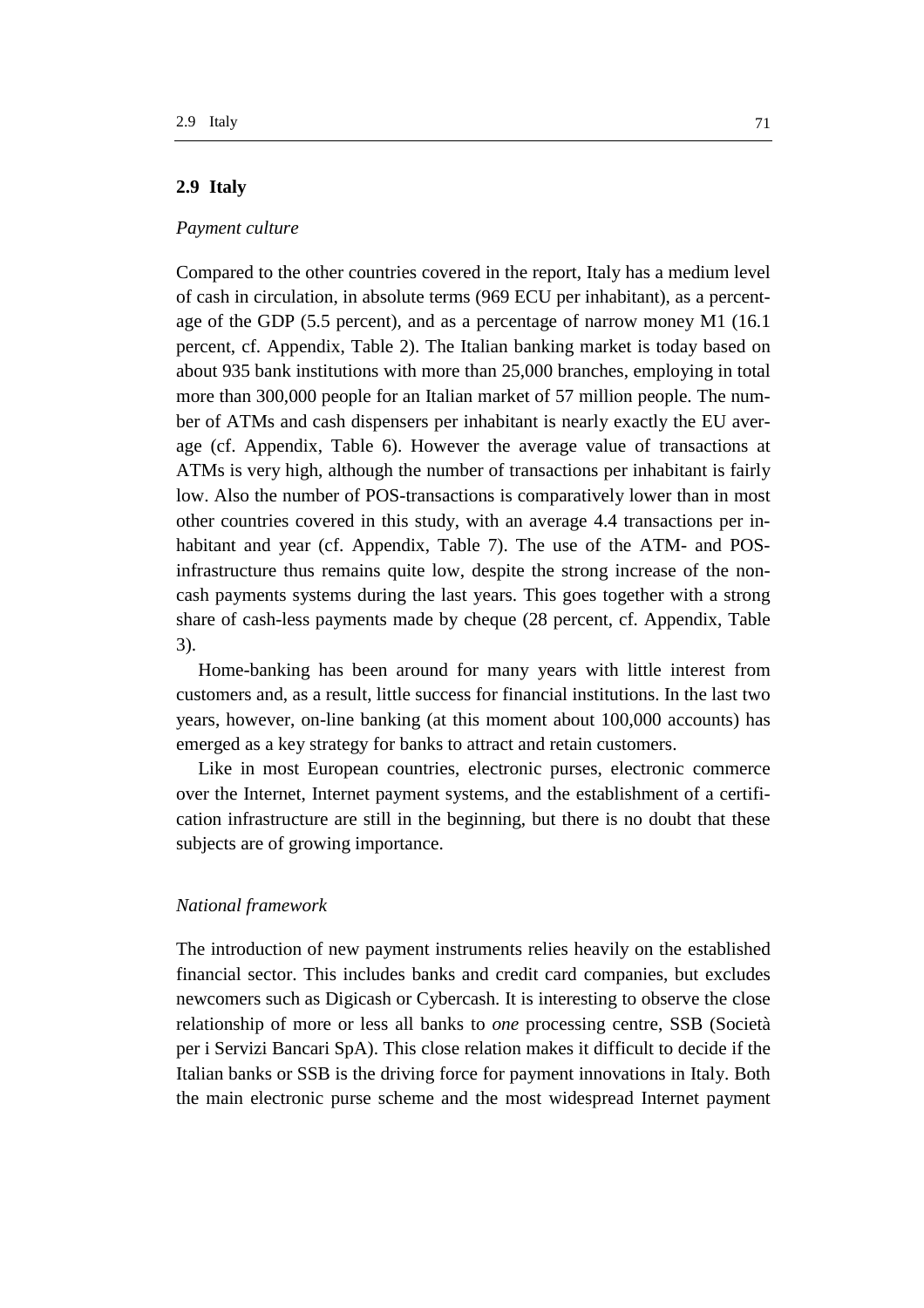system (MINIpay and TELEpay) stem from this alliance. At present SSB is also the Certification Authority operating in the Italian banking system.

The legal situation restricts the issuance of e-money in Italy to credit institutions. This practice coincides with the position held in the banking sector. But there is much discussion about that point in Italy too. Especially outside the banking sector other opinions might be found.

Looking at digital signature activities, the Government is going to publish the technical specifications for the digital signature. Hereafter the implementation of the law (n. 59/97, DPR 513/97) will follow. AIPA (Italian IT in the Public Administration Authority) is responsible for the "technical specifications". AIPA could also be the top level CA. As far as can be determined, the Italian law can be considered substantially in line with the European proposal.

Looking at the introduction of multi-functional electronic purses one gets the impression that the role of the public authorities is especially important in Italy, because there are significant projects they are involved in.

Although it is not an electronic money project in the strict sense, the smart card project SANICARD is receiving a great deal of attention. The SANICARD experiment is carried out in three major Italian regions. The pilot involves 10 million people, including 10,000 physicians, 400 hospitals and 2,500 pharmacies. The card will contain the name of the bearer and data on this person. It will be used for social services inquiries and accounting, payments for medical services, medical certification, medical record keeping, etc. The main objective is to extend SANICARD nation-wide by the end of 2000.

National solutions seem to be important in Italy. National consumer on-line services (Telecom Italia, Italia On Line et al.) are far more important here than companies operating world wide.

#### *Payment cards*

Cheques are dominant in the retail sector, but the importance of payment cards is slowly increasing. Looking at consumer transactions in general, cheques are leading by percentage of transactions (ca. 44 percent) while credit transfers are leading by percentage of transaction volume (ca. 66 percent). Looking particularly at the retail segment, cheques are surprisingly more important than cash in terms of turnover as well as number of transactions. The growing importance of credit cards and debit cards at the Point of Sale is slowly diminishing the importance of cheques and cash. Debit cards are more important than credit cards at the moment: According to the 1997 annual report of the Bank of Italy there were 8,828,000 credit cards (5,160,000 of which were used at least once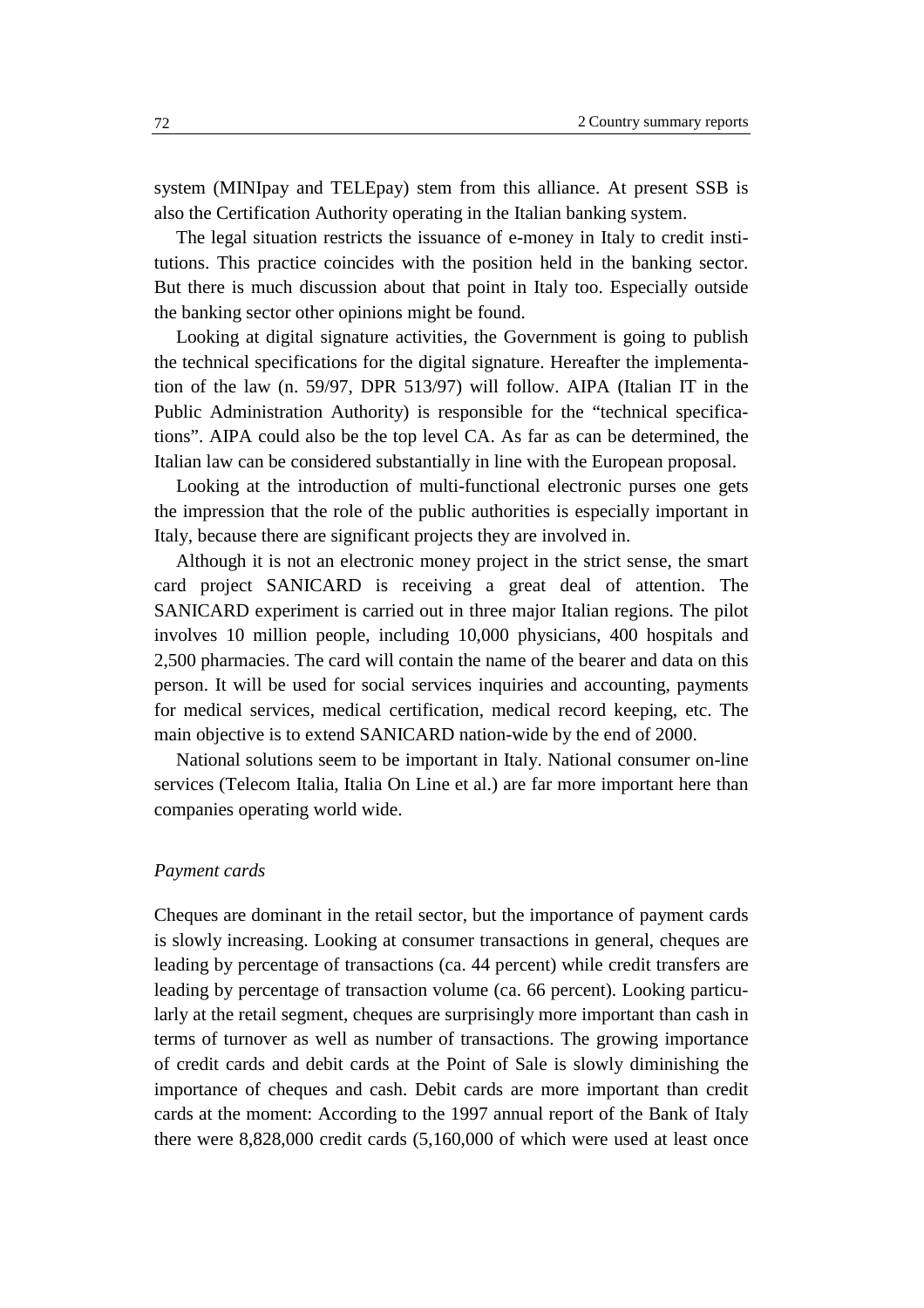in the year). The Italian brands in this area are: CartaSI (Servizi Interbancari), TopCard (Banca Nazionale del Lavoro), Moneta (Cariplo) and Bankamericard (Deutsche Bank); and there were 17,317,000 debit cards PagoBancomat predominantly used for cash dispensers and the POS.

#### *Electronic purses*

There is at this moment no electronic purse scheme operating nation wide. With its intention to operate on a national basis, MINIpay seems to be most important. The MINIpay project was activated by SSB SpA (the Italian interbanking company for payment systems) together with 55 Italian banks and in collaboration with the Local Public Administrations. One of the main objectives of the project is to distribute more than 2,000,000 cards as an Electronic Purse for small payments. MINIpay was launched in Turin in June 1996. During spring 1997 MINIpay was also installed in Brescia, Firenze, Padova and Siena. To date more then 30 000 POS terminals have been installed, about 4,000 loading devices and 850,000 cards have been delivered to customers. The number of transactions per month is about 10,000 with an average amount per transaction of 7,500 Lira (3.75 Euro). As in many other countries, the operational results are not satisfying.

Two characteristics of MINIpay have to be underlined: first it was introduced as a prepaid "white card", and, optionally with an account relationship, but in both cases providing anonymity of the payment, allowed by a non direct (on line) interconnection between the MINIpay card and the bank account during the settlement. Secondly, the denomination in Euro has been available from 1.1.1999 in some of the projects.

By the way, as 2,000 LIT are more or less one Euro, electronic purses are per se micropayment systems in Italy. Therefore the Italians do not have to pay too much attention to the micropayment systems issue of units smaller than the smallest denomination of the given currency.

Visa is piloting Visa Cash in Italy, but with a considerably lower base of acceptance points than MINIpay. SSB has been involved from the start. In addition, Visa International and SSB have signed an agreement to develop the "Italian Electronic Purse" starting from the intended interoperability of MINIpay and Visa Cash (cf. similar agreements by Visa and ZKA in Germany, and the activity of the CEPS group).

Apart from these major schemes, today there is a considerable number of other important Italian projects, but limited in functionality or geographically, e.g. the Italian Postal Service's Portafoglio Elettronico, which is suitable for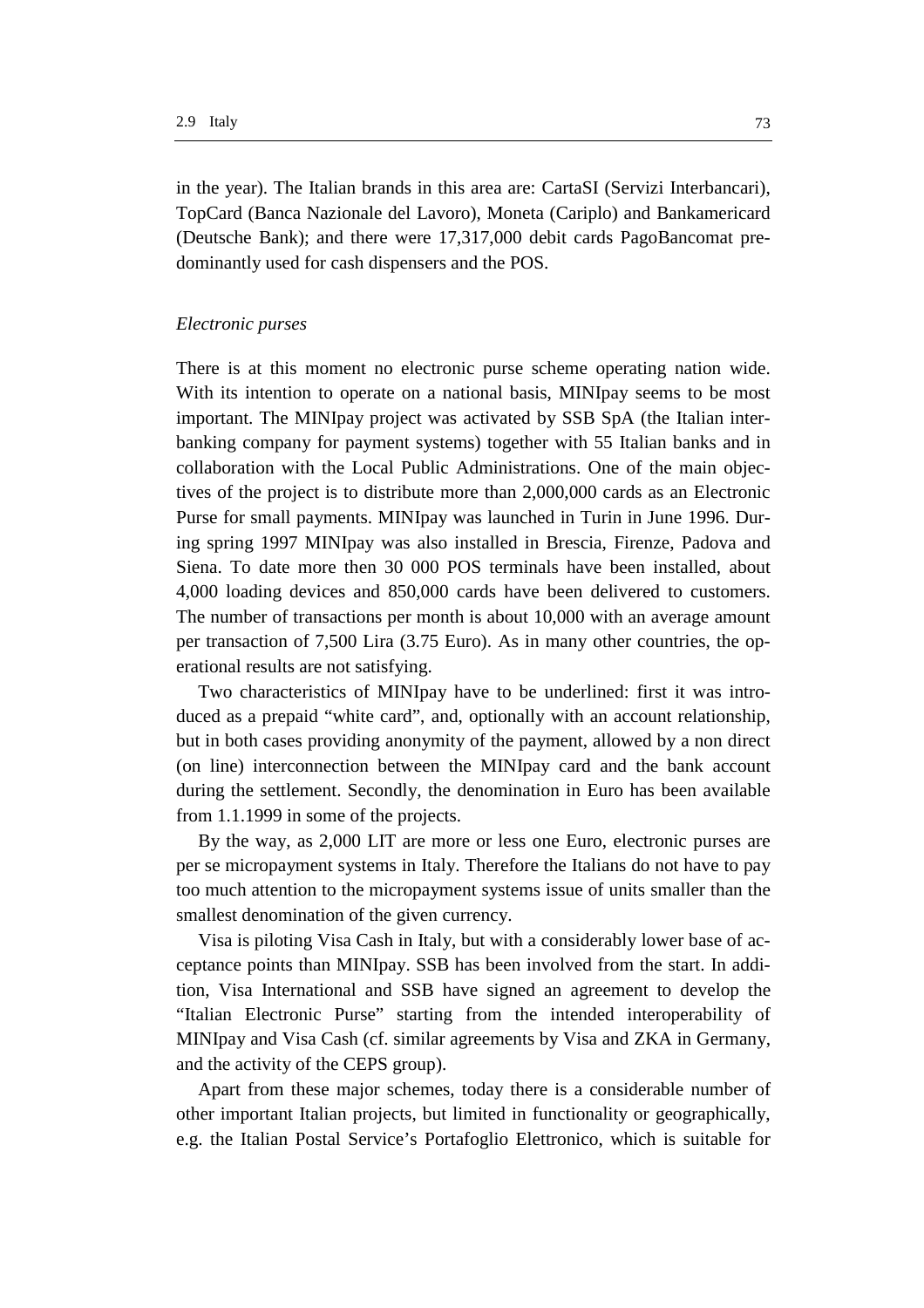automated postal services, or Carta Moneta issued by the City of Milano in collaboration with other authorities. But prototypes like this should not be neglected, because local schemes might be successful and may provide interesting mixes of functionality (e.g. tickets, public administration, purse, credit points). The legal status of these trials is not quite clear.

## *Internet payments*

It seems that the so called TELEpay system by SSB is the system of choice in Italy at the moment. At the end of 1998, 49 Italian banks were offering the TELEpay system to their customers and 38 Italian merchants had an active virtual mall using TELEpay. The TELEpay system allows different secure payment methods to be chosen on the Internet. It provides a secure interface for customers and merchants between the Internet and the SSB processing centre and hence the Italian banking system. In the current first phase credit cards and direct debits can be processed (cf. the approach of e.g. Cybercash, Telecash and BROKAT in Germany). SSB is also going to integrate MINIpay as one of the payment systems within TELEpay on Internet as CyberCash Germany has integrated CyberCoin in the CyberCash-Wallet along with electronic direct debit, and credit card payments.

Concerning SET, the Italian situation is at a very early stage. As far as could be determined early 1999, the only limited trials are related to the SSB, Banca Antoniana Popolare Veneta (Banca Antonveneta) and Banca Nazionale del Lavoro (BNL) that are experimenting with SET-based Internet payment software to carry out the first real-time SET-based transaction using an Italian payment gateway. SSB is going to implement SET in the TELEpay- as well as in the MINIpay-system.

Banca Antonveneta, BNL and SSB are taking part (together with 45 other banks from 18 different European Countries) in the pan-European pilot VSEC (Visa Secure Electronic Commerce), which is being promoted by Visa to develop a payment service based on SET specifications.

SSB is supplying Banca Antonveneta and BNL with an Internet payment gateway service using VeriFone's SET-based vGate product, providing the link between the Internet and the Visanet network. Visanet handles the authorisation of payments for outlets subscribing to the Visa circuit as well as the accounting processes of the operations between participating banks. SSB adopted the Internet payment solution, released by VeriFone for the SET 1.0 standard and integrated it into its own systems of secure payments for electronic commerce.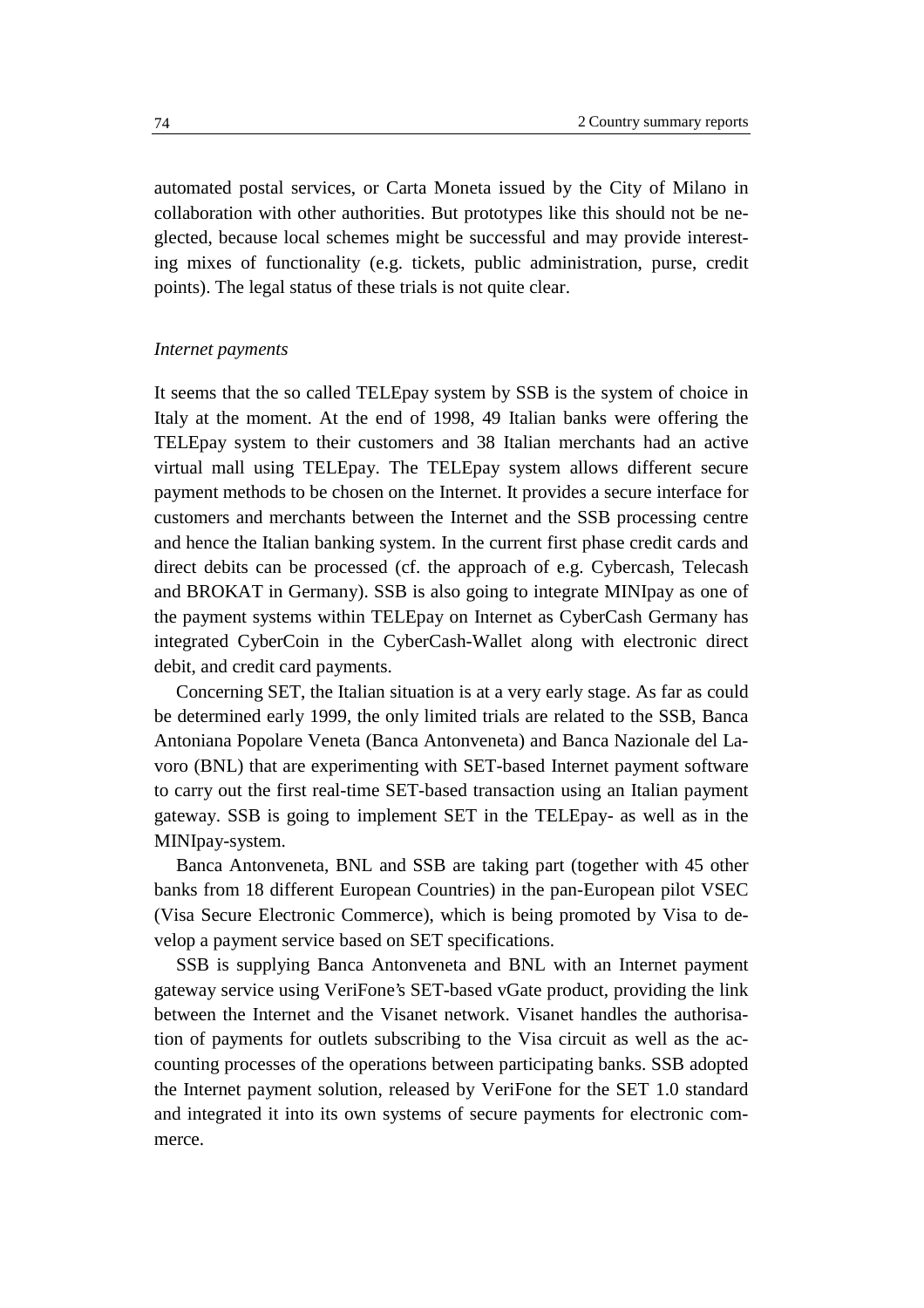At the same time BNL is also experimenting with VSEC (SET 1.0) by the use of its Topcard for purchases of ICT products offered by Siemens Nixdorf Informatica in the virtual mall realised and managed by Inferentia SpA. The service is currently only available to the BNL Group's employees.

Payments on the Internet via electronic purses are planned, but like in most other countries, these are still not operational.

#### *Electronic commerce*

23.7 percent of Italian private households own a PC, 4.2 percent have access to online-services and 3 percent of households have access to the Internet (2,043 million users).

According to Osservatorio Internet Italia, conducted by SDA Bocconic, in May 1998, roughly 2,6 million Italian adults declared that they had used the Internet during the previous month. The figures of this survey concerning online shopping are interesting: approximately 128,000 Italians have bought goods or services online at least once. They bought mostly software (25 percent of shoppers), books and CDs (21 percent), gift articles (12 percent) and computer hardware (10 percent). Other categories of online shopping are starting to make their weight felt since 6 percent of buyers bought tickets and made show reservations online, 5 percent bought vacation products, and 4 percent bought financial services.

The bulk of payments was for goods of less than 100,000 lire (51,65 Euro) and for those between 900,000 and 1,000,000 lire (465 to 516 Euro). This spread of payments corresponds to the two most important categories of online shopping behaviour:

- to buy products whose high unit price justifies transportation cost;
- to buy products that most likely are hard to find locally, and whose low unit price keeps the total value of the transaction and therefore the perceived risk rather low.

The main reason why users do not buy anything is simply because they don't find anything they're interested in (24 percent). The lack of credit cards and perceived difficulty in making the purchase seem to be less important barriers.

Following a forecast of Gemini Consult the total turnover of electronic commerce should reach approximately 160 million Euro in 1998 (including B2C and B2B, but excluding EDI and Financial EDI).

There are at least three shopping malls where banks are in some way involved: *Mall Italy Lab* (http://www.mall.it) is at the same time a sport infor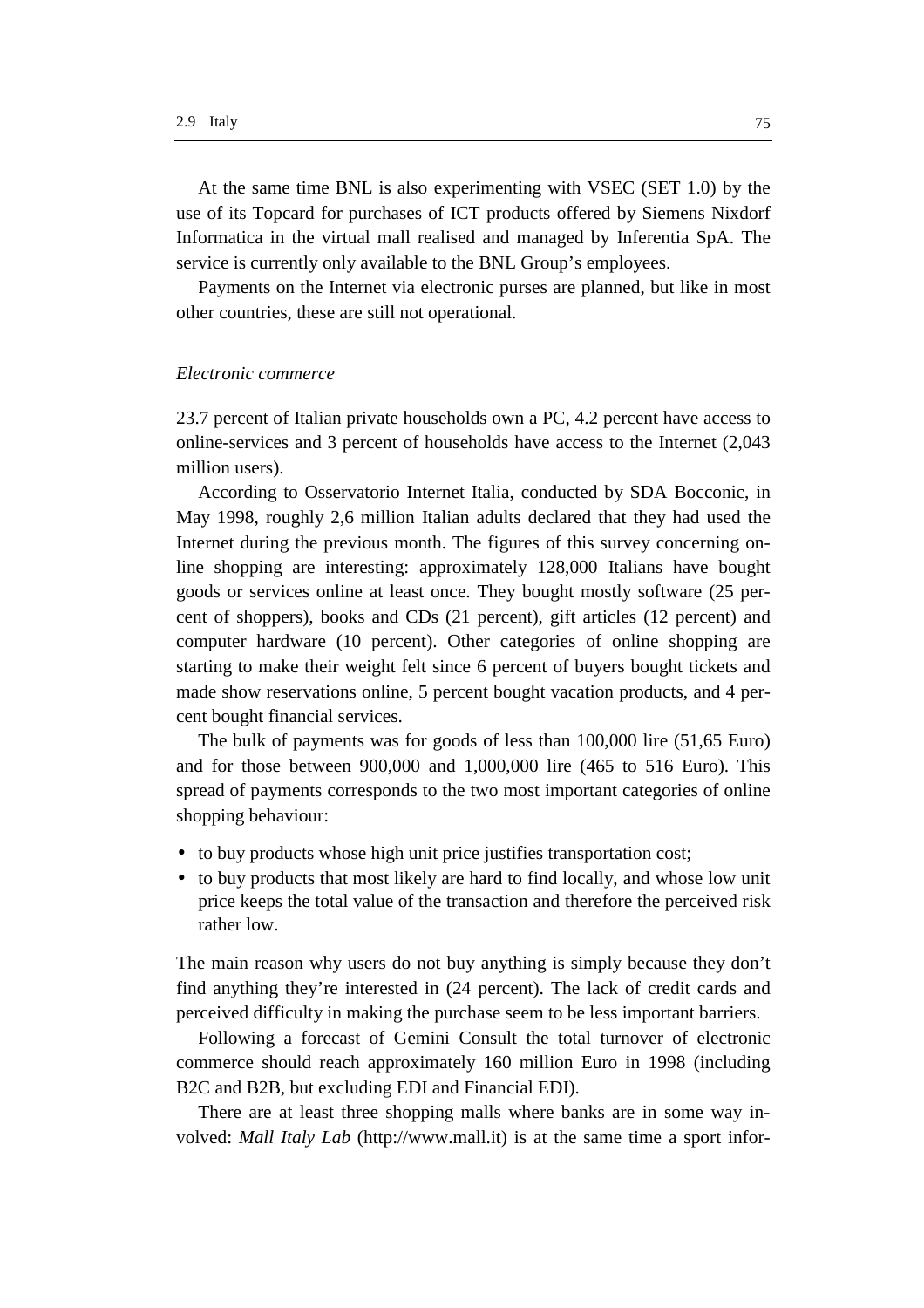mation centre and a shopping mall. TELEpay is the system to make safe electronic payments at this mall. *Banca Antoniana Popolare Veneta* authenticates the virtual traders. *Cybermercato* (www.mercato.it) is one of the most important Italian virtual malls with a catalogue of about 25,000 products offered online. As a joint venture of Italia On Line (Olivetti Telemedia Group) and BPN (Banca Popolare di Novara) and others, it was the first virtual mall in Italy, started in February 1996. Stores that have joined the Italian mall include: La Rinascente department stores, Franco Maria Ricci, McGraw-Hill publishers, Apple, Olivetti, Vobis, Dessilani wines and Parmado delicatessen. More than 90 merchants are participating. *Il Milione* (www.milione.com) is another important Italian network for Electronic Commerce, both for the business to business and the business to consumer segment. Milione is a site where it is possible to realise commercial transactions between companies or between companies and the final consumers. It is an Italian project involving an industrial partner, Enter SpA, together with BPM (*Banca Popolare di Milano)*.

#### *Main points*

The use of the ATM- and POS-infrastructure is relatively low, although noncash payments are increasing. Cheques still play a major role for payments in the retail sector.

Banks and the associated processing centre SSB operate on many playing fields of electronic payment instruments in a broad sense, and it looks as if this alliance is going to dominate the scene. It is striking that banks in Italy are also heavily involved at the operational level of shopping malls. Nevertheless, it would be wrong to overlook smaller competitors and projects.

The role of local public authorities in the introduction process of electronic purses should not be underestimated. Also the government considers the deployment of electronic purses an important component for electronic commerce. As in other countries, it is eager to establish a security infrastructure based on digital signatures and certification authorities, not only for electronic commerce but also for the interaction between citizens and the administration.

## *Main source*

Bucci, Piero: Country Report Italy. Rome: March 1999, and further contributions by the same ESTO-partner.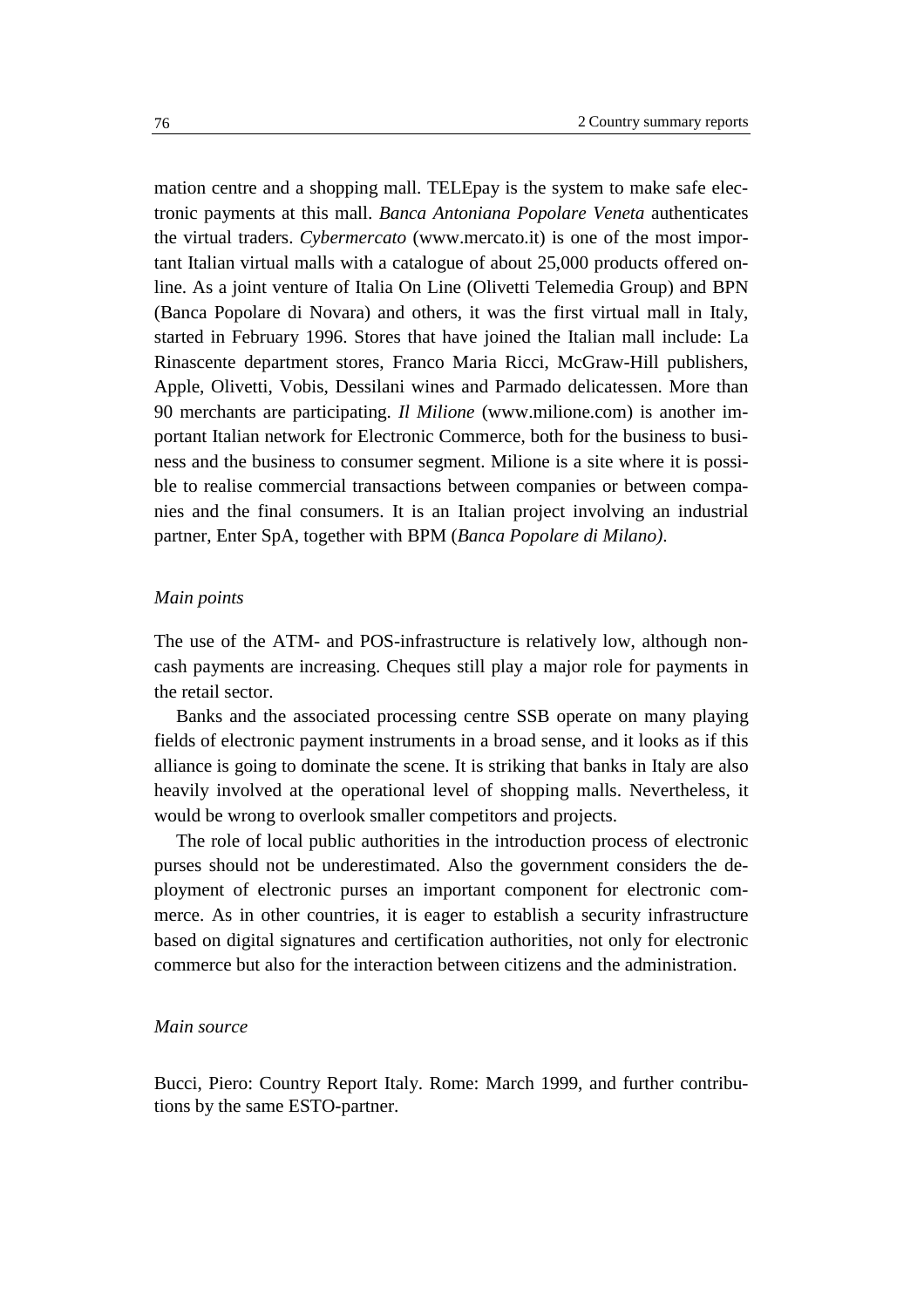## *Other sources*

- European Central Bank: Payment systems in the European Union. Addendum incorporating 1997 figures. Frankfurt: 1999 (Blue Book)
- Mandelli, Andreina (SDA Bocconi): The Internet market and online shopping in Italy. Executive summary (http://www.sda.uni-bocconi.it/oii/ ricerca/1998/

## *Key papers*

- Banca d'Italia: Assemblea generale ordinaria dei partecipanti Considerazioni finali e bozze di stampa (Governor Report). Roma 30 maggio 1998
- Fazio, Antonio (Bank of Italy): The Italian banking system in Europe. Annual meeting, Rome 24 June 1998; http://www.bancaditalia.it:8080/interventi/abi98/en\_discorso\_24\_06\_98.pdf
- FTI (Forum per la Tecnologia della Informazione) Chartaforum Italia, "L'Italia della Moneta Elettronica", Ed. Franco Angeli, 1998
- Ministero dell'industria, del commercio e dell'artigianato: Linee di Politica per il Commercio Elettronico. Roma July 30th 1998; http://www.minindustria.it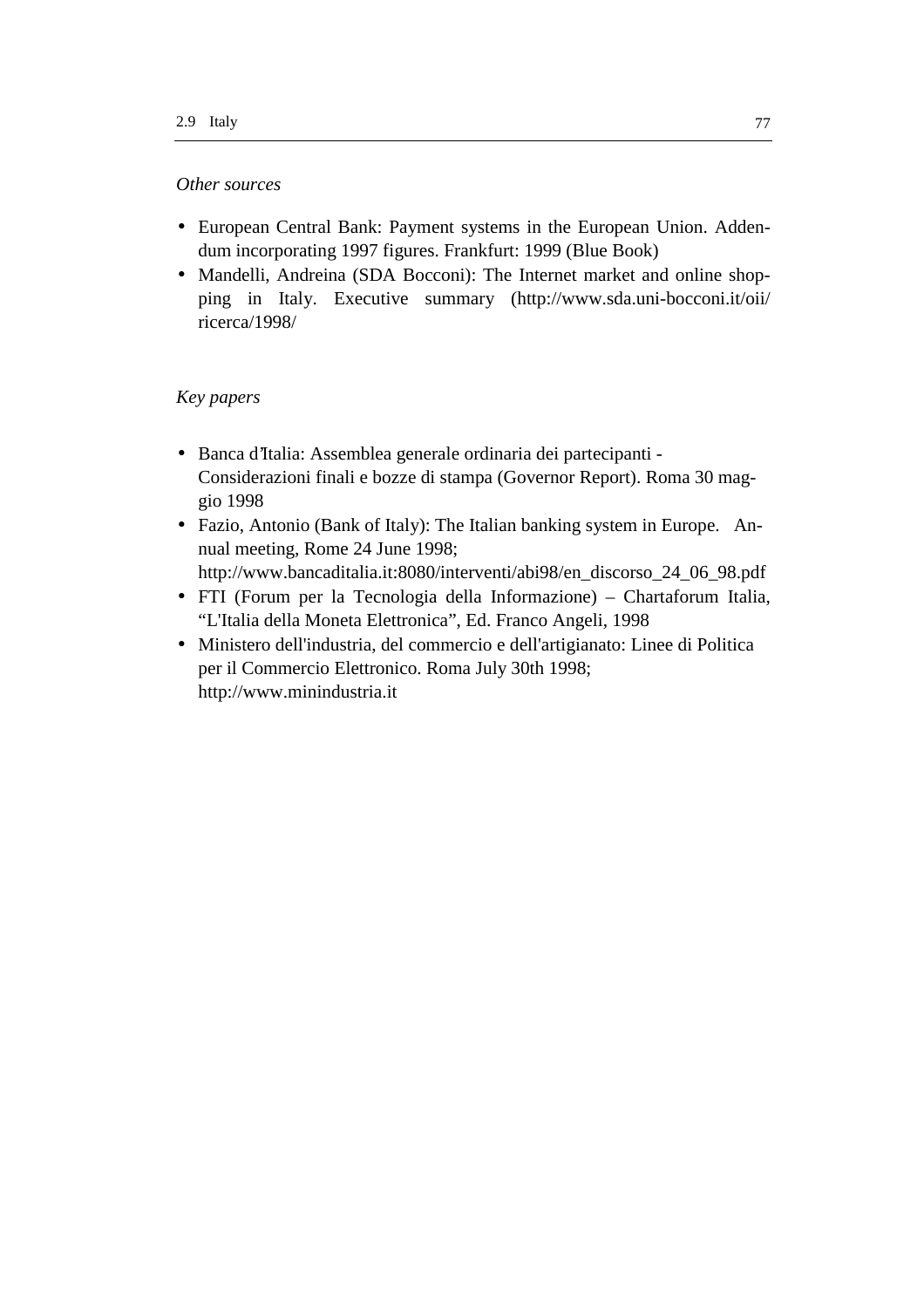## **2.10 Spain**

## *Payment culture*

Data for 1997 taken from the Blue Book of 1999 indicate that Spain is particularly well equipped, and among the covered countries the leader, with ATMs (863 per million inhabitants, cf. Appendix, Table 6), POS-terminals (16,691 per million inhabitants, cf. Appendix, Table 7), and purchase terminals for electronic purses (1,960 per million inhabitant). The number of payment cards in circulation to use these facilities is also quite high (ca. 900 per 1,000 inhabitants). At the same time the Blue Book indicates that the usage of these electronic means is relatively low compared to other member states of the EU. While the importance of electronic payments is slowly growing, the importance of cash remains very high in Spain with cash forming about 11 percent of the GDP, or 23.6 percent of narrow money M1(cf. Appendix, Table 2). Even the use of payment cards underlines this cash orientation. On average, a Spaniard uses his payment card 15 times a year for cash withdrawal, but only 9 times for payments (cf. Appendix, Table 6 and 7).

The use of cheques for customer payments is not as widespread as in other EU countries, a fact which again underlines the role of cash. The direct move of many consumers from using cash to using payment cards, partially skipping the intermediate stage of frequent use of cheques, favoured extensive installation of ATMs by Spanish banks.

The dominance of cash goes well together with ATMs as a means of cost reduction of cash handling. The high importance of cash can also to some extent explain the relatively rare use of payment cards at POS terminals. Even so, the comparatively low use of payment cards given the highly developed POSinfrastructure remains a surprising finding. There might be one major explanation for this contradictory situation: the financial institutions have pushed the installation of POS terminals as they bear the costs of the POS terminals and of their maintenance, but at the same time the merchants complain about the high commissions, which reduce their interest in pushing cashless payments.

## *National framework*

One characteristic of the general situation in Spain is the existence of three groups of banks with corresponding processing and networking service providers.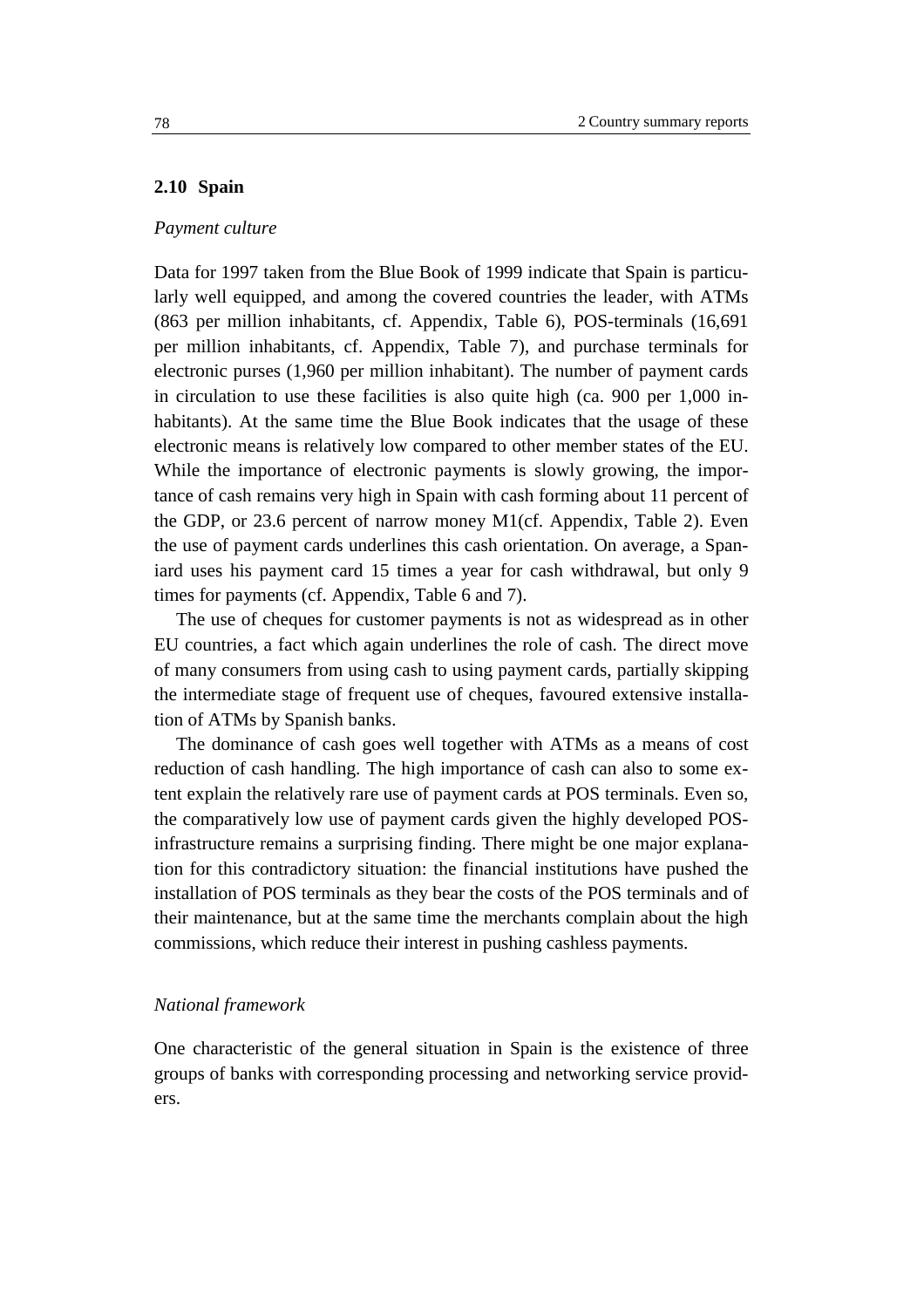- *Sistema 6000* payment system network corresponds to the savings banks which are members of the Confederación Española de Cajas de Ahorros (CECA). The infrastructure of Sistema 6000 comprises 14,169 ATM and more than 300,000 terminals at point of sale. CECA reached an agreement with Europay in 1996 to issue cards with the logos Maestro (debit functionality) and / or MasterCard (credit functionality). More recently, some major savings banks members of CECA also reached an agreement with Visa Electron by which the former debit cards of Sistema 6000 (Tarjeta 6000) are being substituted by Visa Electron cards.
- *Sistema 4B* was established in 1974 by the, at the time, four main commercial Spanish banks. Today's members of Sistema 4B include Banco Santander Central Hispano, Banesto, Banco Popular, Banco Sabadell, and others, totaling 38 financial institutions which account for around a quarter of the Spanish banking market and have over 11,000 branches in Spain. Sistema 4B is a member of Visa International and MasterCard / Europay International.
- *Servired* is owned by financial institutions including 35 banks (Argentaria, Banco Bilbao Vizcaya, Deutsche Bank, Citibank España and Barclays Bank España etc.), 51 Rural Savings Banks (Cajas Rurales) and 11 Professional and Popular Saving Banks (Cajas Populares y Profesionales). The company is also in charge of administering the programmes of bank payment cards with the trademark Servired (combined with the trademarks Visa and Visa electron), and is also in charge of the CECA-Visa cards.

The interoperability of the different ATM- and POS-networks is complete, although, like in Germany, commissions are charged at ATMs when operating with networks different from that of the issuer of the card.

The situation of standardisation of electronic payment systems in Spain is clearly influenced by the market leadership of Visa España and the technological leadership of its subsidiary company SERMEPA. SERMEPA is owned by Visa España and other financial institutions. The company developed the electronic purse called TIBC ("tarjeta inteligente para bancos y cajas") in 1993. TIBC has been the "basis" for the Visa Cash e-money card, being able to manage multiple functions and multiple currencies (technically it supports different currencies but their use is up to now restricted to Spain). Visa España has also played an active role in the definition of standards like EMV and CEPS.

Visa España/SERMEPA is a member of the CEPS group (also including Europay International, Visa International and ZKA Germany), that in December 1998 announced the agreement of a Common Electronic Purse Specification (CEPS).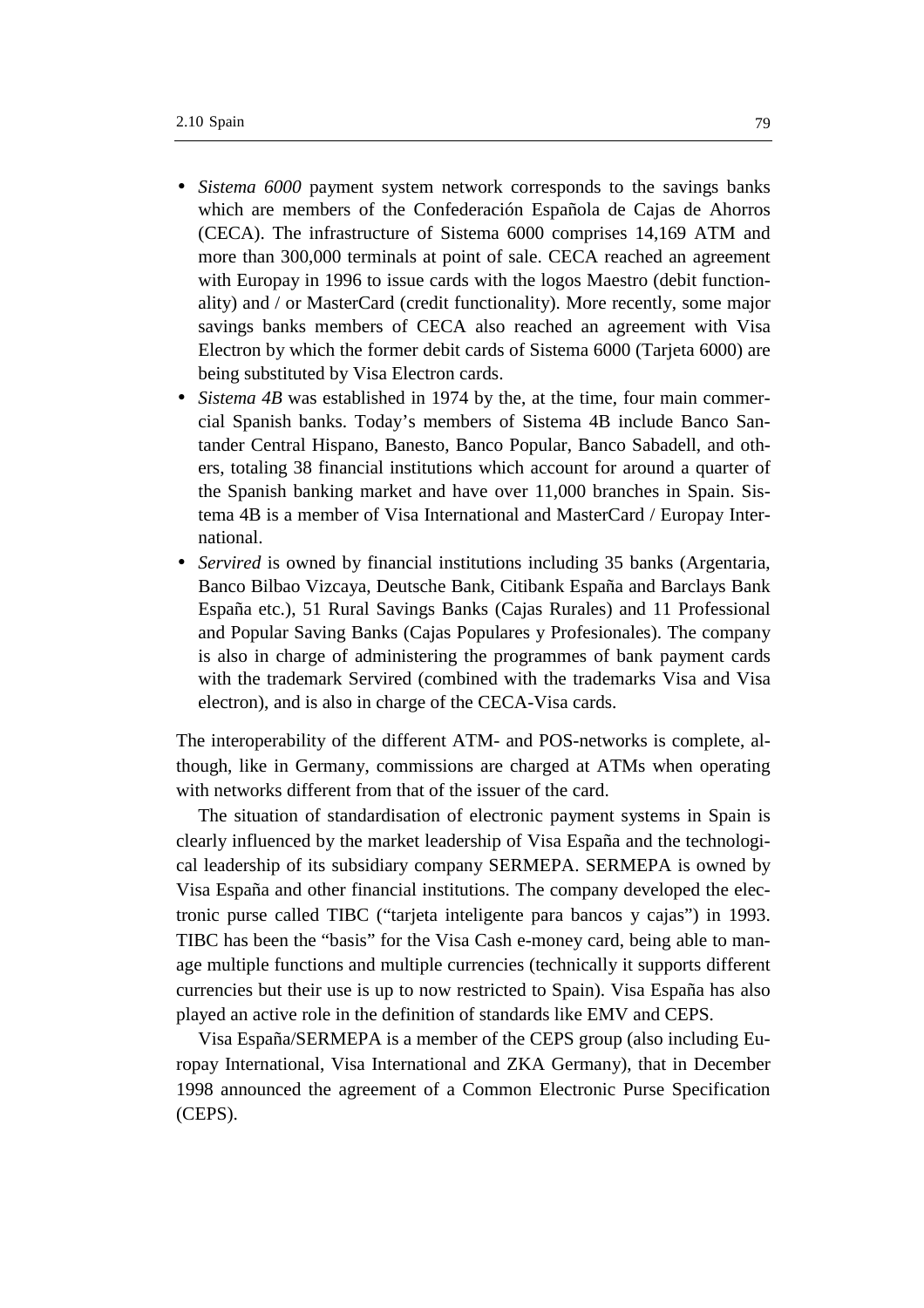Until now, in Spain there is no experience with non-financial institutions trying to issue e-money. The Bank of Spain holds that its position is the same as that of the ECB. With regard to institutions other than banks that can issue electronic money, the Bank of Spain does not consider them a problem, as, first they are non-existent in Spain at the moment, second, they would be subject to prior authorisation by the Bank of Spain in order to operate in Spain, and, third, they would be subject to oversight from the Bank of Spain.

In relation to Spanish monetary policy, one has to have in mind that electronic money is expected to evolve slowly as long as cash is by far the outstanding means of payment. The Bank of Spain is of the opinion that electronic money is not a big concern for monetary policy in the short run.

Looking at the field of digital signatures, there is no specific legislation on this topic in Spain at the moment. But public notaries and related groups have worked on a proposal for a Spanish law on digital signatures. It has been also made public that if a common position could be reached for a European directive on digital signatures, Spain would immediately adopt it, and start legislation. As the proposed directive passed the European Council of Ministers of Telecommunications in April  $22<sup>nd</sup>$  1999 legislation in Spain should develop within the near future.

It is possible to identify four institutions issuing (or planning to issue) electronic certificates: 1. ACE (Agencia de Certificación Electrónica – "Electronic Certification Agency"), which is, among others, supported by Telefónica, Visa and Europay; 2. Consejo Superior de Cámaras de Comercio – "The Council of Chambers of Commerce", which has developed its own project FIRMA; 3. Fábrica Nacional de Moneda y Timbre – "The National Factory of Coins and Notes", which has also developed its own project CERES; 4. Public notaries and related groups (among which are the Consejo General de la Abogacía – "General Council of Lawyers", University of Zaragoza and Intercomputer), which have established FESTE (Fundación para el Estudio de la Seguridad de las Telecomunicaciones – "Foundation for the Study of Security in Telecommunications"). FESTE, owing to the nature of its members, also deals with legal aspects of electronic commerce in a broader sense.

#### *Payment cards*

Again, the three sections of the banking sector determine the variety of payment cards available in Spain.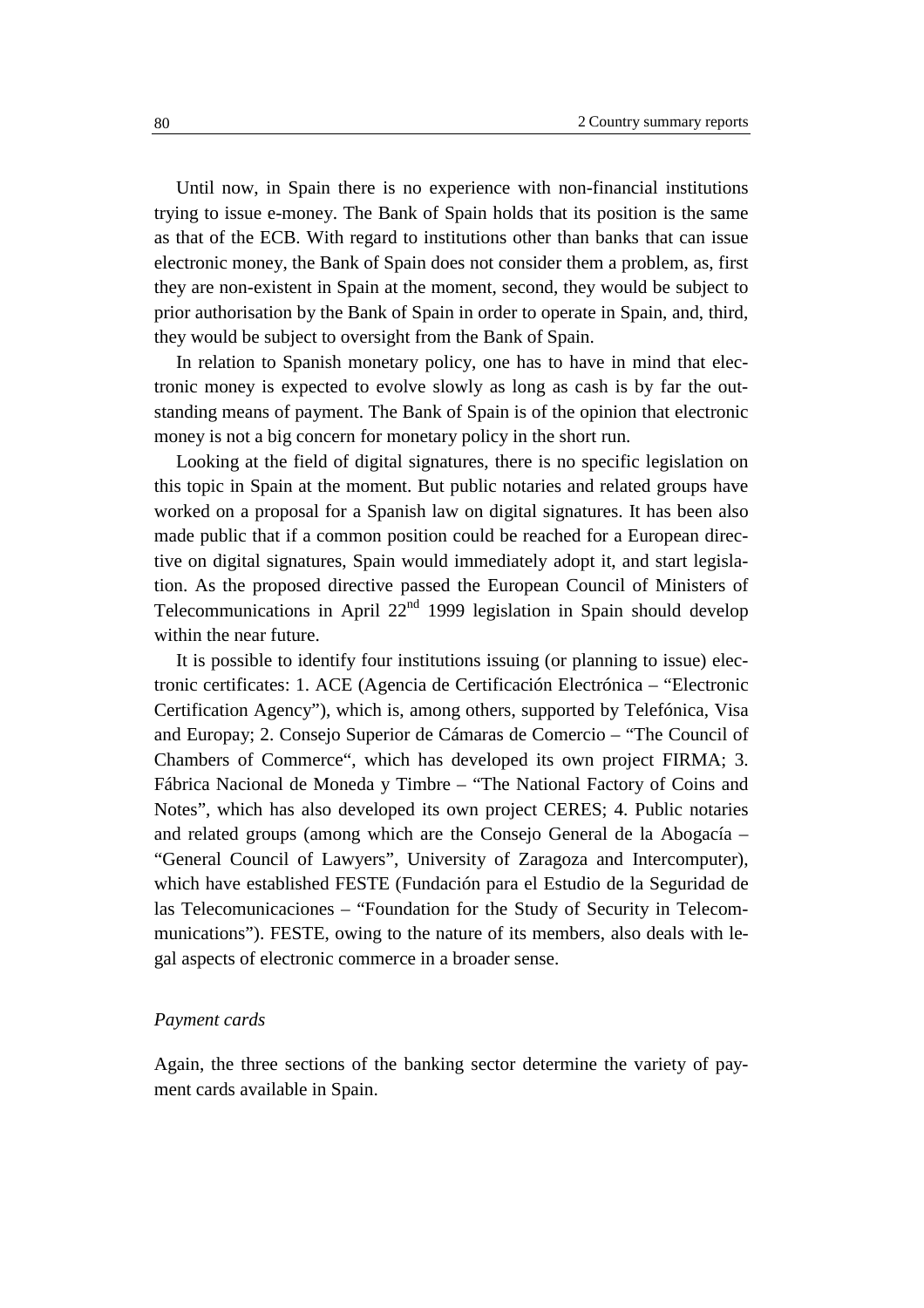*Sistema 6000* issues Mastercard or Visa credit cards. Debit cards are branded Visa Electron. Electronic purses issued by savings banks in Sistema 6000 are branded either Euro 6000 or Visa Cash.

*Sistema 4B* issues Mastercard and Visa credit cards. Debit cards bear the trade marks 4B or 4B Mastercard, and Sistema 4B has developed its own electronic purse trade mark Monedero 4B, which bears either technology Euro 6000 or TIBC.

*Servired* administers the programmes of banking payment cards with the trade mark Servired, combined with the trade marks Visa and Visa Electron. Credit cards are Visa and debit cards are Visa electron or Servired. Servired has issued Visa Cash electronic purses.

The influence of Visa across the different systems is striking. Worth noting is that all payment cards are basically debit cards, with about one third additionally being provided with a credit function. The combination of different functions into a single card is decided by the bank or savings bank issuing the card. You can find for example credit function with debit function, and debit function with electronic purse, and all the three functions combined into one single card. This sometimes leads to problems when analysing statistics. All payment cards, regardless of their type, can be used at ATMs and POS; no special cash cards are available.

The use of cashless payment instruments following the Blue Book can be characterised by the percentage of the total number of transactions: Direct debits are leading with more than 45 percent in 1997, followed by payment cards with approximately 21 percent, 14,4 percent credit transfers and 13 percent cheques (cf. Appendix, Table 3). Although the use of payment cards is not exceptional compared to some other European countries, 21 percent are equivalent to a position in the middle, and the growth rates (comparing figures from 1996 to 1997) are remarkable, being 18 percent (number of transactions) or 17 percent (value of transactions) respectively.

There are also retailer cards in use in Spain, but the exact number of cards issued and details of their use are not available. There is an estimation of about 11 million retailer cards with payment function by Barbara Devin in a recently published book (see Other Sources below, pp. 261-266). She indicates as most widely distributed ones the Corte Inglés card  $(> 4 \text{ million})$ , the Galerías Preciados card ( $> 4.3$  million) and the Cortefiel card ( $> 1.2$  million) all designed for purchases in department stores. But other cards e.g. ACESA (highways) or cards for oil stations (with the trademarks Mastercard or Visa) are significant too. It is interesting to note that some of these retailer cards are issued directly without the intermediation of a bank or a savings bank.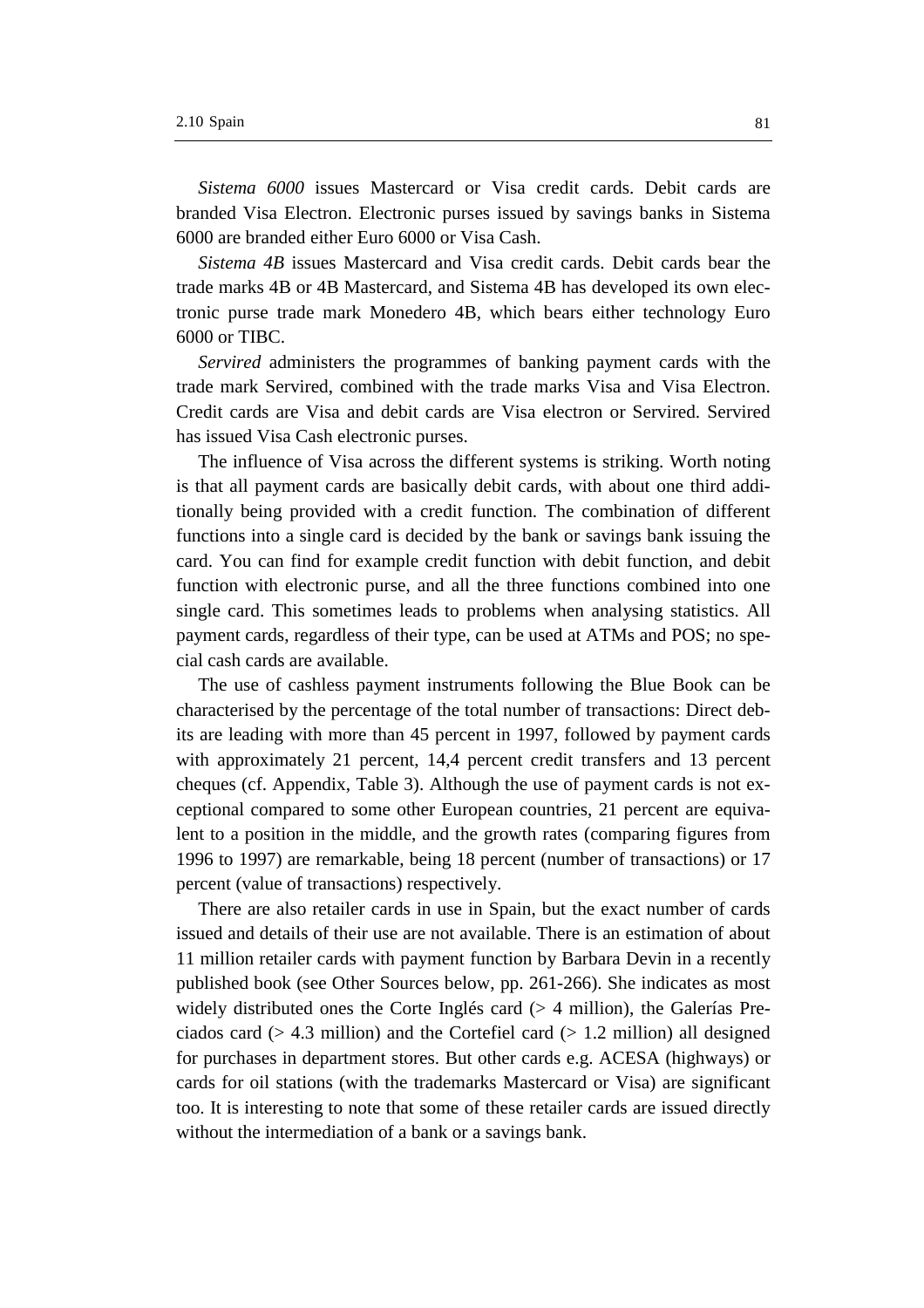## *Electronic purses*

From a technological point of view there are two competing systems: Euro 6000 and TIBC. They are not interoperable at the moment. These two systems are issued under three trade marks: Euro 6000, Visa Cash and Monedero 4B.

Initially Sistema 6000 launched its own electronic purse, Euro 6000, and 22 savings banks developed specifications and procedures to ease the participation of suppliers / merchants.

In 1997, Visa Cash was adopted by some major saving banks, members of Sistema 6000, to substitute for Euro 6000. Banking institutions in Servired have also issued Visa Cash electronic purses.

There is also the trade mark Monedero 4B of Sistema 4B that embodies one of the two technologies above, i.e. Monedero 4B sometimes is Euro 6000 compliant and sometimes TIBC/Visa Cash compliant.

Visa Cash and Euro 6000 cards issued in Spain are only of the re-loadable type, no disposable purses are available. Visa Cash purses are re-loadable at some Sistema 6000, Sistema 4B, and Servired ATMs. Euro 6000 purses are reloadable at some of Sistema 6000's ATMs. Electronic purses with trade mark Monedero 4B can be loaded at ATMs of the Red Telebanco 4B (Sistema 4B). The maximum amount that can be loaded on to the Monedero 4B cards is 25,000 ESP (Euro 150.25) for multi-purpose cards, and 5,000 ESP (Euro 30.5) on cards for use at phone booths.

Most chips embedded in the electronic purse cards can also function as a telephone card. The product is clearly being pushed to the market by banking institutions, but acceptance and use by consumers is still low. There exists a possibility that consumers' acceptance might boost with the introduction of Euro coins and banknotes. By the end of 1998, Visa Cash was available in 37 cities, more than 4.3 million cards had been issued and could be used at more than 75,000 terminals at point of sale and 84.000 phone booths (source: Visa España).

One generalisable observation that can be derived from the Spanish case is that novel payment technologies have the tendency to weaken the traditional and well established structures of the financial services industries. In other words: once established familiar boundaries embracing brand names, specific technologies, service providers and banking groups tend to dissolve. Now there is a weaker correlation between the choice of e.g. purse technology on the one hand and the group of banks and network providers on the other hand. This is also true for products other than electronic purses. Increasingly, the overall picture of memberships and agreements gets intricate as a result of growing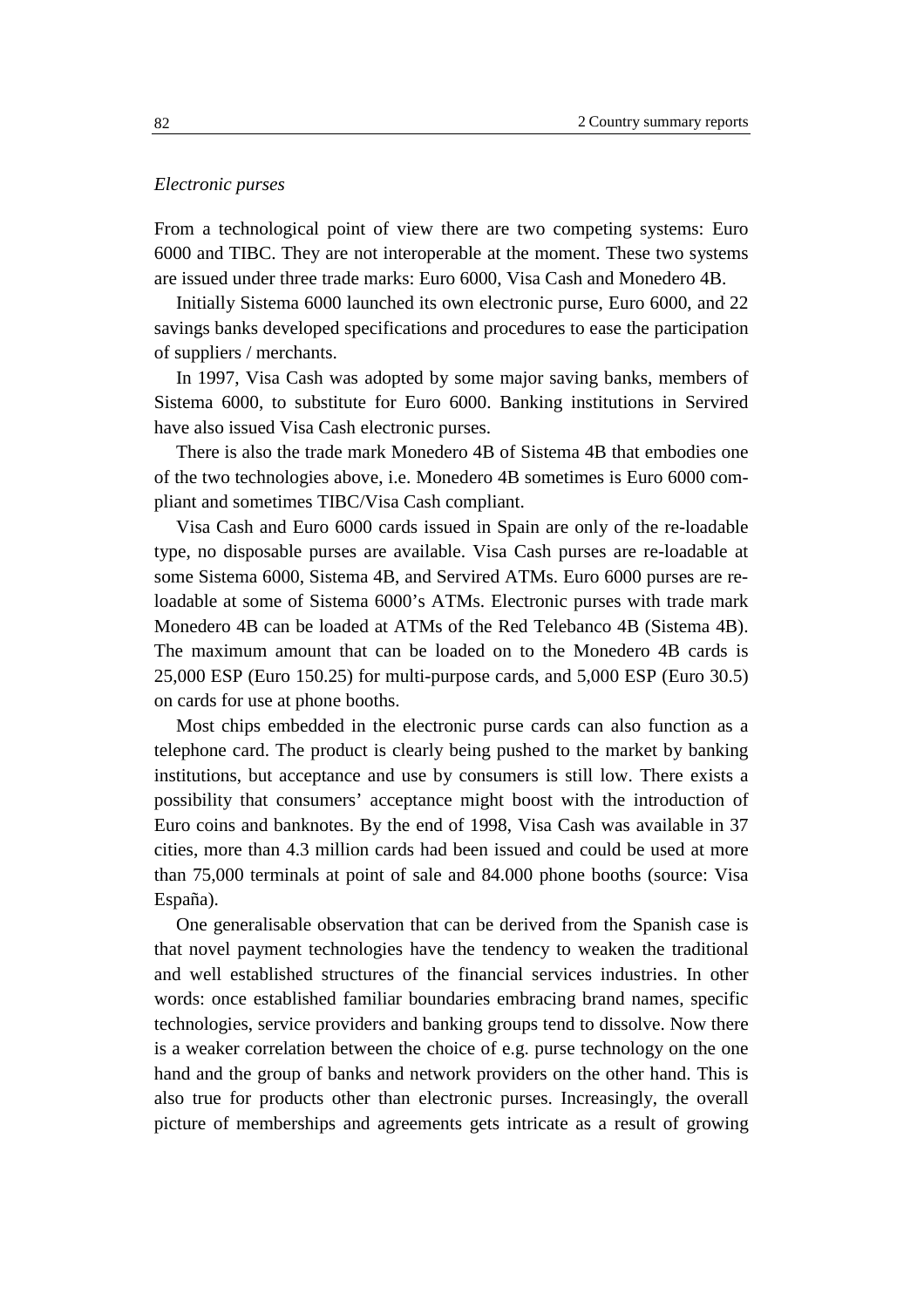competition. In the end, decisions on which cards to issue and with which trade marks are up to the issuers of the cards, i.e. the banks or the savings banks.

The great majority of banks and savings banks are members of one of the networks (Sistema 6000, Sistema 4B, Servired). These banks and savings banks, together with the few that are not in one of the three networks, can also deal directly (without intermediation of the network) with Europay or Visa for instance. As a very general rule, Servired deals mainly with Visa, Sistema 4B deals with both Visa and Europay, and Sistema 6000 with Europay. As mentioned before, this does not prevent savings banks in Sistema 6000 from, for example, dealing directly with Visa España and issuing cards with the trade mark Visa.

#### *Internet payment systems/instruments*

The major trend is the migration of "access products" into the Internet. For banking institutions, the Internet can serve as a new distribution channel to complement the traditional network of branches. For Visa / Mastercard, Sistema 6000, Sistema 4B and Servired, it might also help to compete against companies developing new technologies providing new means of payment like eCash or CyberCash. At present, such companies are non-existent in the Spanish market.

The main banks in Spain have developed on-line banking solutions which allow credit transfers. But in some cases credit transfers are already integrated into electronic commerce solutions. There are a few virtual malls set up by specific banks. If customers have accounts at these banks, then they might pay for goods brought at the mall directly by credit transfer. The majority of payment schemes however are credit card oriented with SSL or SET.

The establishment in May 1997 of the Agencia Certificación Electrónica with memberships of Grupo Telefonica de España (40 percent), SERMEPA (20 percent), CECA (20 percent) and Sistema 4B (20 percent) was an important step, because ACE deals with certificates under the SET Protocol, associated to the use of credit cards. ACE issues certificates to card holders, retailers / merchants, payment gateways, and to both the issuer and acquiring financial institutions.

Credit cards are the payment means preferred in Spain by companies and consumers when paying on the Internet. Cash on delivery and bank transfers come second and third in the ranking. In Spain, SET is clearly accepted by credit institutions, while merchants have been found to be concerned about the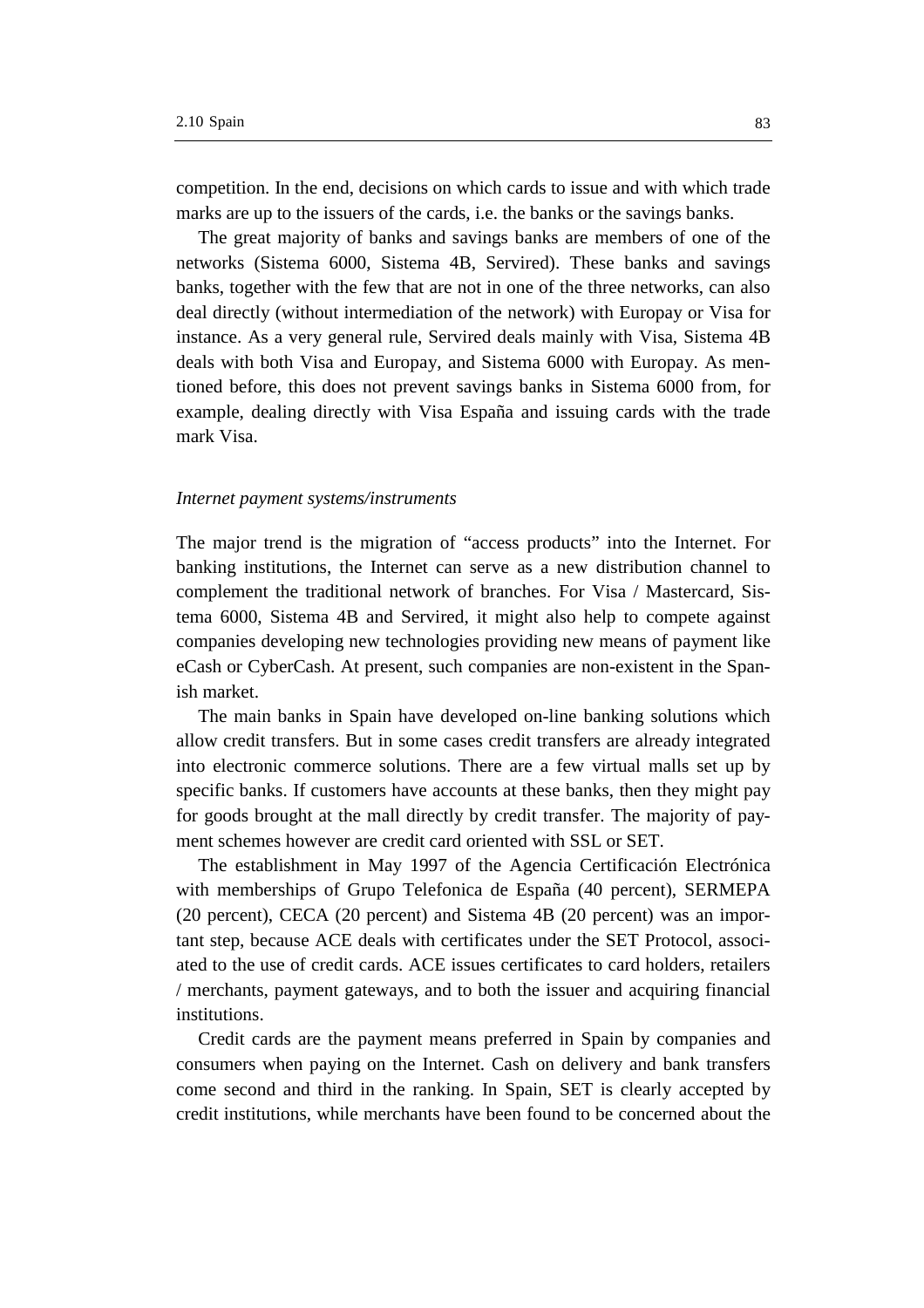costs (e.g. of certificates), but the main problem for the dissemination of SET remains on the consumer side.

### *Electronic commerce*

According to data for 1997 and 1998, the volume of electronic commerce on the Internet amounted to about 800 million ESP (Euro 4.81 million) in 1997 and climbed in 1998 to the amount of 3,500 million ESP (Euro 21.04 million). This figure certainly includes turnover by incomplete electronic commerce (trade volume originated from on-line orders), and possibly part of the business to business segment.

The aim of Spanish firms currently on the Internet is mainly oriented to promotion / publicity (71 percent of companies). Second in the ranking are sales (35 percent). Finally 25 percent of companies value their presence on Internet as a means to improve the attention of customers ("atención al cliente"). Additionally, a wide majority of firms already on the Internet declare that they will start selling their products on-line during the next year.

It is interesting to note that the main platforms for electronic commerce in Spain are promoted by banking institutions, telecommunication companies or a combination of both. This points to the strong position of banking institutions and telecommunication companies as technology agents of change.

A study by the association of Internet users ("Asociación de Usarios de Internet") found out that the use of the Internet does not differ significantly from that in other highly industrialised countries. According to this study 7.1 percent of the population use the Internet. 33 percent of these Internet users have already bought something over the Internet. Software, books and music are the products most frequently purchased.

Since summer 1998 there have been some "strikes" of Internet users complaining of the price level for Internet access which has been increasing due to a rise in prices of local phone calls. In reaction to this unrest, the Spanish government has announced that it will introduce during the next three years a flat rate for Internet usage. There is also a proposal of the Spanish and French governments to the EU to include Internet access in the framework of universal services, allowing access to Internet to be subsidised. In this context, linked to the flat rate, it has to be noted that there is a strong pressure to implement ADSL technology for Internet access. According to Ministerio de Fomento (the Ministry of Fomentation deals with telecommunications, communications, traffic and other sectors of infrastructure) ADSL should reach 30 percent of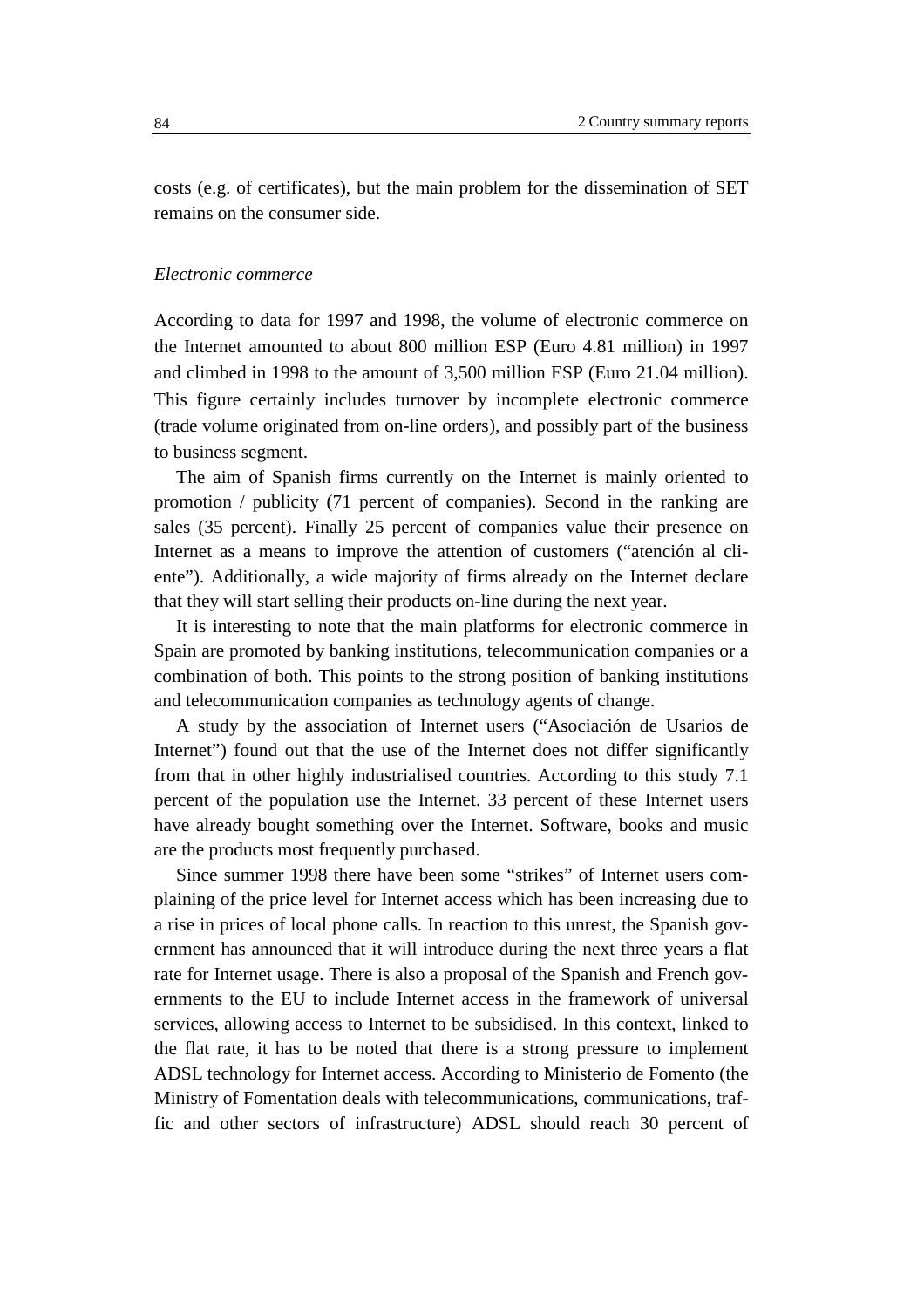Spain's Internet users in 1999, 70 percent during year 2000, and cover the whole Spanish market during the first half of 2001.

Another debated issue is security. A study by AIMC (Asociación para la Investigación de los Medios de Comunicación – Association for Research on Communications Media) of April – May 1998 revealed that 37 percent of people interviewed said they distrusted merchants / retailers on Internet, and 58.5 percent consider that the degree of security is low when sending card numbers through the Internet. Nevertheless about 68 percent of the actual payments were credit card based. It is interesting too that experts in this field regard existing methods of payment as providing satisfactory security levels for use on Internet, while consumers on the Internet express distrust towards these same methods. It is possible that the newly created certification agencies, which are owned by the main payment systems providers in Spain, will contribute to enhance consumers' trust.

## *Main points*

Cheque payments are not as widespread in Spain – outside business-tobusiness transactions – as in Italy, UK, and France. Partly because of that, Spain entered the stage of payment cards quickly. The dominance of cash despite the abundance of POS terminals and payment cards is however a surprising finding. There are some explanations for this contradictory situation: the large number of terminals may be due to the fact that the financial institutions bear the costs of the POS terminals and of their maintenance. Commercial policies of banking institutions often lead to a situation where several POSterminals can be found at a single store. On the other hand, as merchants complain about the high commissions, their interest in pushing cashless payments might be restricted.

Spain is quite advanced in the implementation of electronic purse schemes. Currently, two incompatible purse schemes are marketed under three trademarks. Broad acceptance on the users' side has not been observed. What can be stated however is that the relations between providers of payment networks and services, issuing banks and chosen purse technology are no longer a given thing. This pattern is observable in the sector of payment cards in general following increased competition in the area.

The role of Visa España (SERMEPA) in the standardization process of electronic purses is outstanding. SERMEPA is member of the CEPS group (Visa España, Europay International, Visa International and ZKA) and the work of the CEPS group has already led to Common Electronic Purse Specifi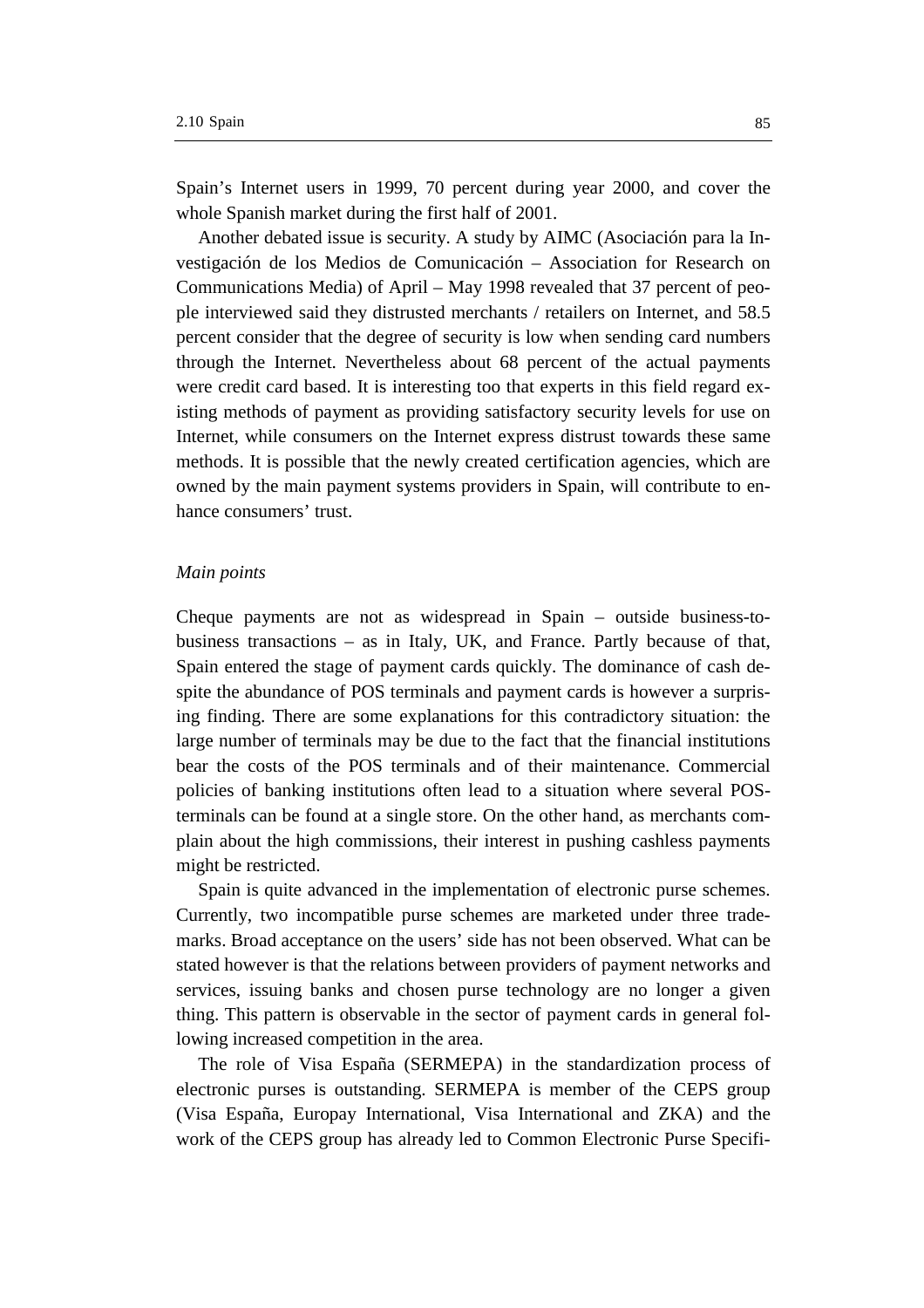cations (CEPS). This standard is clearly an initiative with a European dimension.

Internet users and Internet use do not differ significantly from those of other countries. But there are some remarkable political activities towards implementation of advanced technologies, namely the fomentation of ADSL as a prerequisite for charging a flat rate for Internet access, thus improving Internet usage and e-commerce. At the moment the driving forces behind e-commerce in Spain are mainly financial institutions and telecommunications companies.

## *Main sources*

Valls, J.; Arbussà, A.: Case Study on Spain. Girona: January 1999 (Preliminary version) and other contributions by ESTO-Partner Jaume Valls and Anna Arbussà using direct interviews or fax surveys to José Luis Langa, Banco de España; Elena Gómez, Asociación Española de Comercio Electrónico; Jordi Pagés and Francesc Campos, Caixa de Girona; Josep M. Fernández, La Caixa; Celestino Tomás, Red IRIS; Santiago Guillén, BCN Internet Strategies; Luis Rodrigo, Bilbao Bizkaia Kutxa; José Miquel Mahave, Hewlett Packard; Víctor Camargo, IBM España; Jordi Buch, Manuel Medina, EsCERT – Universitat Politècnica de Catalunya; Miquel Puig i Raposo, Comissionat per la Societat de la Informació – Generalitat de Catalunya. Concerning the distinction between the brand name Visa Cash and the technology TIBC, we follow a remark made by Karsten Tietz of G&D.

#### *Other sources*

- Devin, Barbara: Deutschland im internationalen Umfeld. In: Braatz, F.; Brinker, U; Friederich, H.-J. (eds.): Alles über Zahlungsverkehr mit Karten. Neuwied 1999, S. 103-134; 197-230; 257-272
- European Central Bank: Payment systems in the European Union. Addendum incorporating 1997 figures. Frankfurt: 1999 (Blue Book)
- Forschungsinstitut für Telekommunikation: ¡Internetnutzung in Spanien! http://www.ecin.de/marktbarometer/trends/spanien.html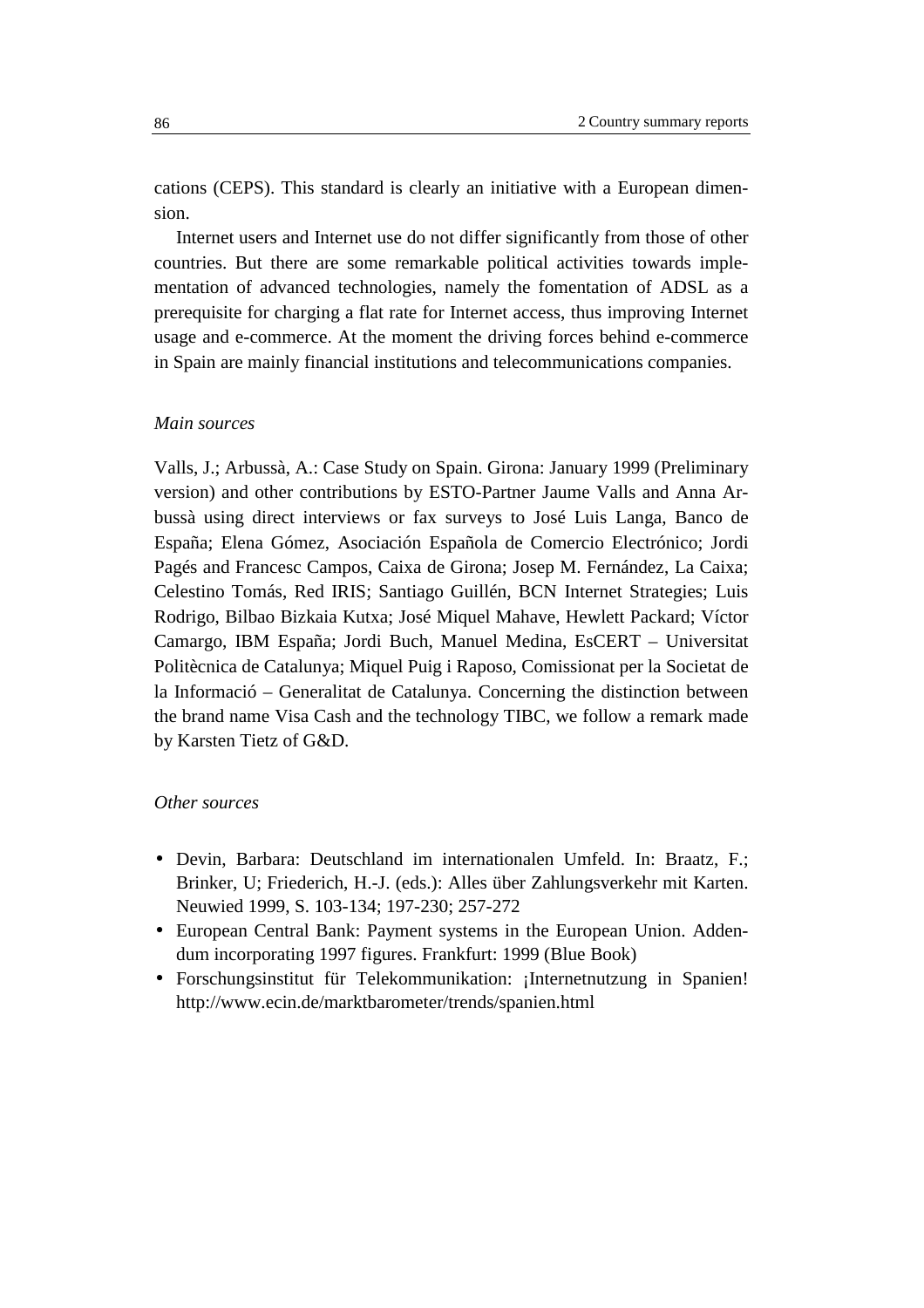## *Key papers on electronic commerce in Spain*

- Álvarez Monzoncillo, José María: El futuro del comercio electrónico en España. Madrid: AECE 1999
- Asociación para la Investigación de los Medios de Comunicación (AIMC): 2ª encuesta sobre Internet- EGM. AIMC 1998 (http:/[/www.aimc.es\)](http://www.aimc.es/)
- Asociación Española de Comercio Electrónico (AECE): Estudio sobre comercio electrónico entre empresa y consumidor, en Internet y en España. Avance de las principales conclusiones. Barcelona: AECE 1998 (http:/[/www.aece.org\)](http://www.aece.org/))
- Vazquez, E. (CIPRES-UPM): Estudio de situación del comercio electrónico en España. Iniciativa PISTA. Secretaria General de Comunicaciones. Ministerio de Fomento: Madrid 1999 (http:/[/www.sgc.mfom.es/sat/ce/ in](http://www.sgc.mfom.es/sat/ce/indice.html)[dice.html](http://www.sgc.mfom.es/sat/ce/indice.html)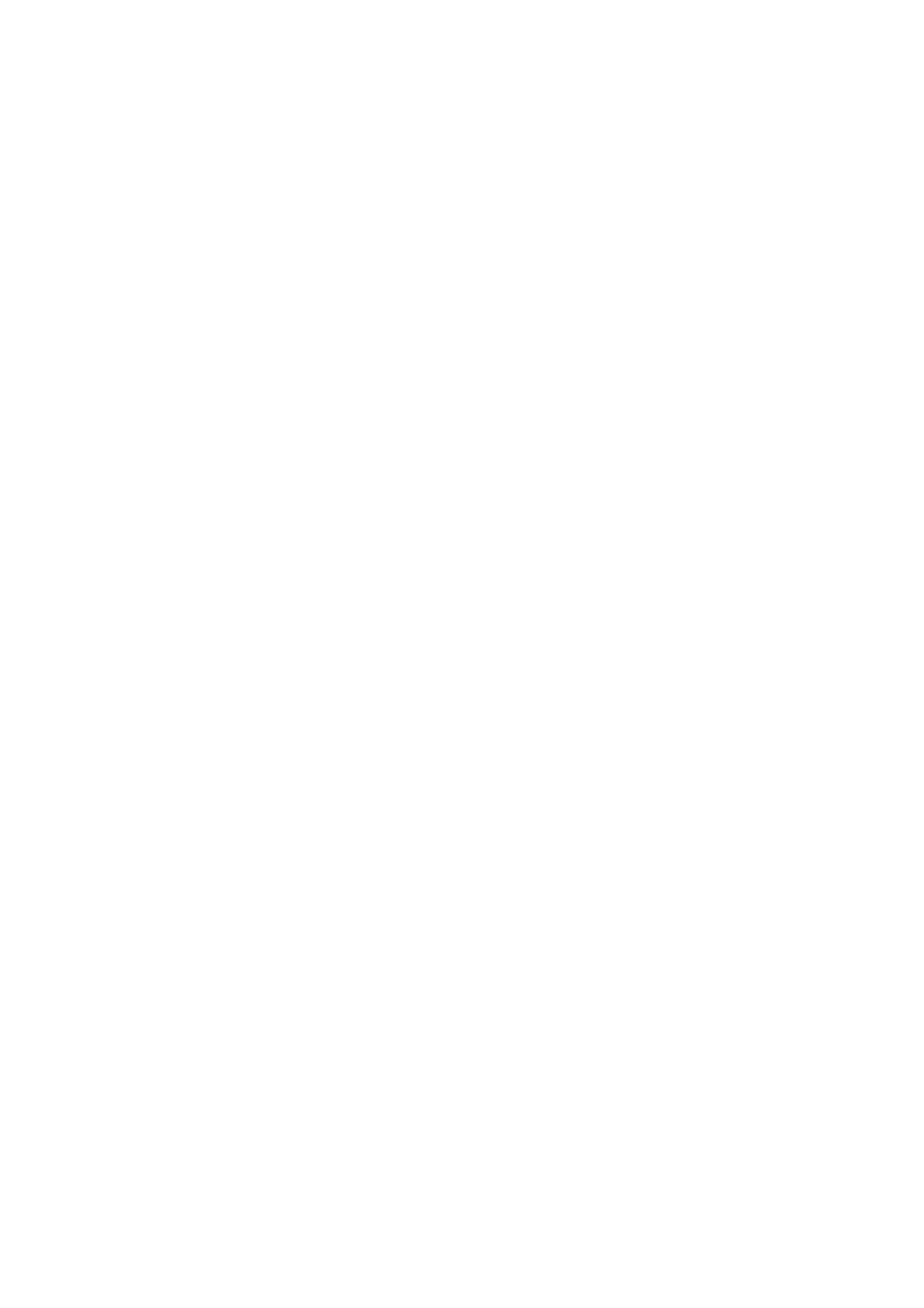# **3 Comparison of major payment issues**

## **3.1 Payment culture**

The impressions presented in this report are mainly based on statistics contained in the so-called Red and Blue Books, which have been compiled by experts from the banking sector in the G10 and the EU countries respectively. These statistics do not fully reflect the richness of payment cultures. For instance, cash is not used only as an instrument to pay for retail purchase, but also as a "nest egg" as insurance against bank failures or for times of hardship. Thus it is quite common for people in Eastern European countries to hoard considerable amounts of cash in denominations other than that of their own country for emergencies or luxury purchases. Cash may also be more abundant in countries which have a flourishing "grey economy", or in certain sectors of industry, such as used car sales. Retail payment practices also vary a great deal: while it might be acceptable to use a credit card or a cheque in a supermarket in one country, cash might be the only acceptable method of payment in another.

It is thus quite conceivable that developments reducing the amount of cash circulating in the Euro countries might be offset by a demand arising from habits and practices of the kind described above.

Experts on payment systems customarily distinguish between "giro countries", "cheque countries" and "cash countries". According to this distinction, none of the EU countries is any longer "cash oriented", as they might have been in the past, or as Asian economies are still. Of the countries represented in this report, the United Kingdom, France and Italy are traditionally characterised as "cheque countries", while most of the others are among the "giro countries" (cf. Appendix, Table 3).

Notwithstanding these remarks, cash, in the shape of coins and bank notes, continues to be of major importance in Europe for households' payments. Even in a country like Finland, which has a low volume of cash in circulation and which is regarded as progressive with respect to the use of electronic payment instruments, 80 percent of households' payments are still made with cash. Many of these cash payments throughout Europe are of very low value, and thus costly for merchants and the banks to handle. The motive of reducing these costs for handling and dealing with cash is one of the main drivers for the introduction of electronic money in Europe.

In the countries covered in this report, cash per inhabitant is still of greater than average importance in Spain, Germany and the Netherlands (cf. Appendix, Table 2). With the exception of the United Kingdom, France and Italy, the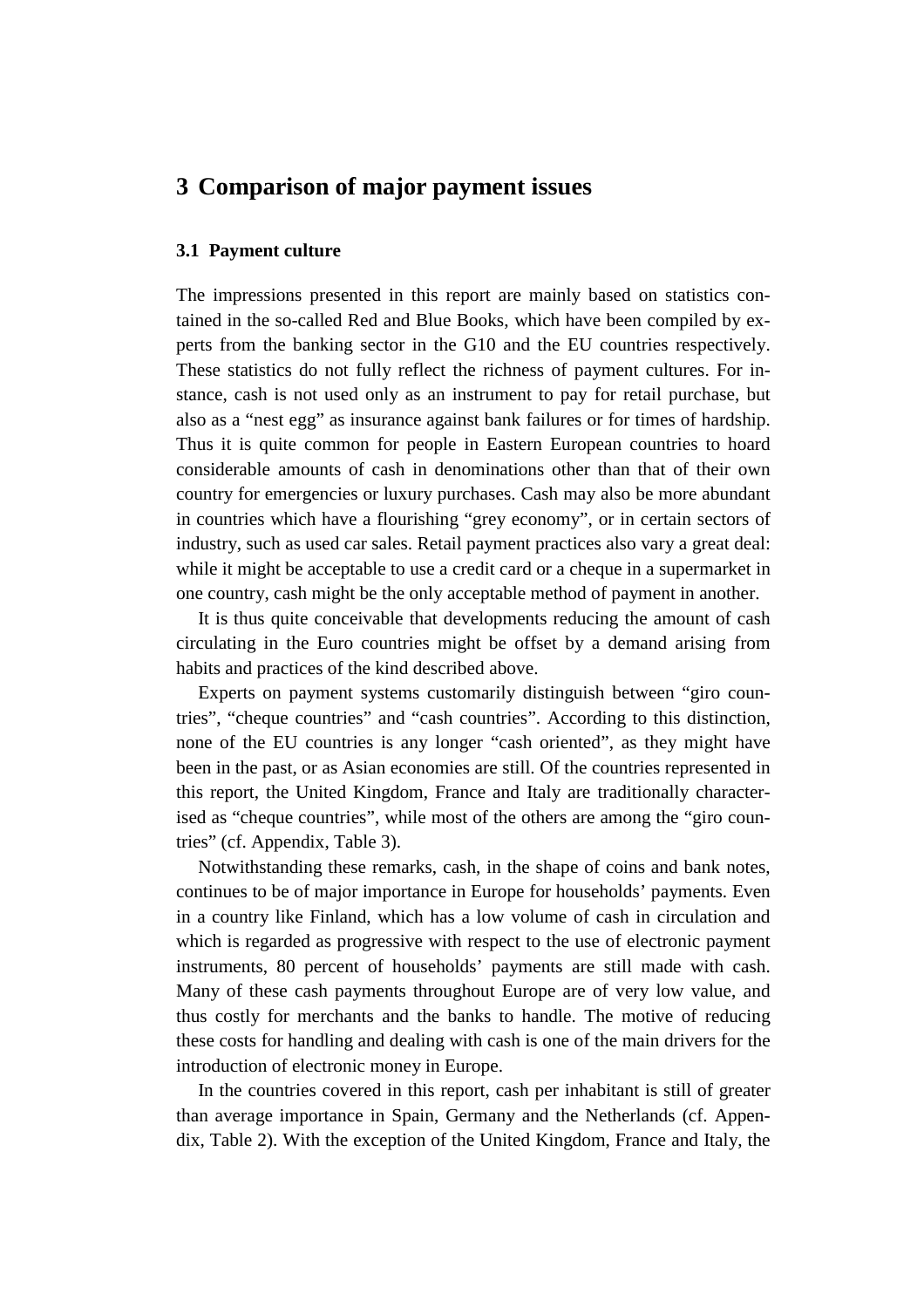significance of cheques, in particular for cashless payments, has never been great, and is declining even further. The only other EU country with use of cheques comparable to that made in France and the United Kingdom is Ireland, a case not covered in the study.

Credit transfers are an important instrument for the cashless transfer of large sums throughout the European Union. The major proportion of these in terms of volume involves interbank transfers (cf. Appendix, Table 4). Credit transfers initiated by customers are most significant in Germany, where they account for close to 16 percent of all cashless transactions in terms of value. In the Netherlands and Italy the corresponding value is almost 10 percent, while in all of the other countries covered in the study, credit transfers account for less than 5 percent of value, or statistics on this means of payment are not sufficiently detailed to assess their importance, if any, for private customers. Greater use of direct debits was made in the Netherlands and Germany than in all of the other countries covered, or indeed, throughout the European Union. In France, credit transfers are virtually used only for regular large payments, such as wages.

These existing "payment cultures" are the result of historical processes, during the course of which giro accounts have become commonplace following different diffusion patterns in different countries. The infrastructure of the banking system, e.g. the existence of single or multiple ATM or EFTPOS networks, single or multiple clearing houses and procedure for interbank payments reflects former, or still existing, competitive relationships and alliances among the actors of the national banking and financial services industries concerned (see for example Revell, J.R.S: Banking and electronic fund transfers. Paris: OECD 1983, pp. 108-110). While it is quite likely that the increasing use of technology, such as "smart" payment cards, will exert an influence towards the creation of a common infrastructure marked by interoperability of competing solutions for similar banking services, it is also possible that individual actors or groups of actors will prefer proprietary solutions for the foreseeable future, at least.

The importance of payment cards (debit and credit cards) is increasing in the ten countries, although to varying degrees. For instance, in France such payment cards are challenging cheques. In the Netherlands and Germany credit cards were in the past not widely used and accepted. In Germany, this was due to the widespread use of the Eurocheque card for many of the purposes for which credit cards can be used. In the Netherlands and France there continues to be a complete dominance of debit cards over credit cards.

The number of ATMs and EFTPOS is generally increasing in all ten countries, but the numbers do not reflect the actual use of these devices by their in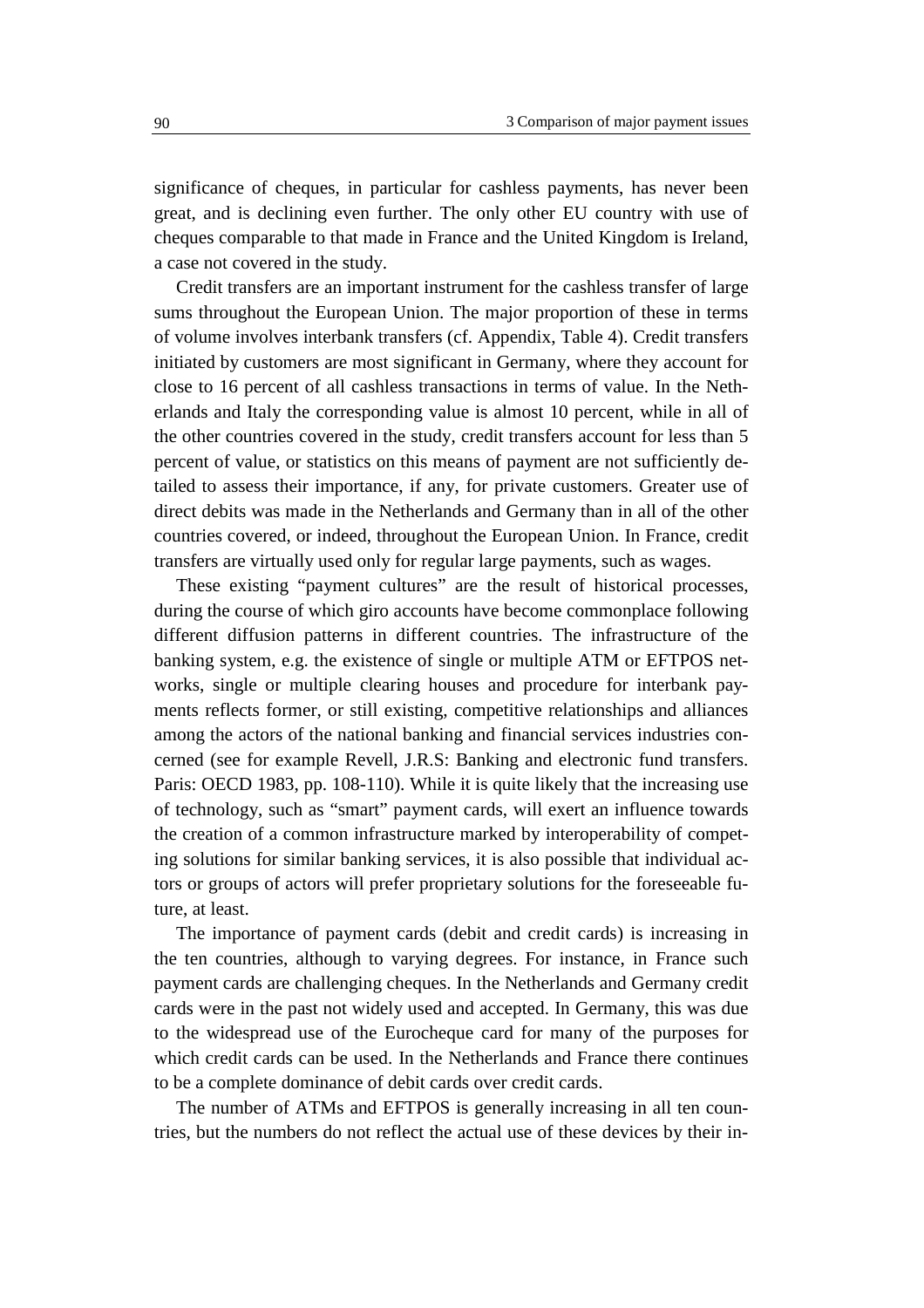habitants. While the number of both ATMs and EFTPOS is well above average for the EU, inhabitants of Spain make little use of this infrastructure. In contrast, the numbers of ATMs for the Nordic countries are below average for the size of populations, but the numbers of transactions at the devices are well above average. Similarly, people in the Nordic countries tend to have fewer payment cards at their disposal, but make more use of them for transactions which have a lower than average value. This indicates that cards are gaining acceptance as an everyday means of payment to the extent of beginning to substitute for cash for lower value payments. It might also indicate a concentration of card users on their preferred and usually established brands, rather than experimenting with a variety of cards with overlapping functionality. This seems to apply to France and the Nordic countries.

Another important factor for the diffusion of payment systems is the degree of cooperation between banks, in particular with regard to clearing payments between parties having accounts at different banks, on such matters as electronic purses or with regard to the interoperability of payment systems. This currently seems to be greatest in France, Italy and Germany, while most relationships between banks in the Nordic countries are on a bilateral basis, albeit based on multilaterally agreed standards and common processes. However, in Finland, Denmark and Sweden there seems to be a sufficient degree of consensus between the banks to produce a single electronic purse, and in Norway there is a common forum for the discussion of such a purse.

Again, there are very different organisational solutions toward such "interbancarity": in Germany there is a joint committee (ZKA) of the various banking associations set up specifically for such purposes, while in other countries, separate organisations with a degree of independence, but jointly owned by banks fulfil such functions as clearing payments between parties holding accounts at different banks, or issuing electronic purses (e.g. Interpay, PBS, SBB).

## **3.2 Electronic purses**

In all countries covered by this report, there is some experience with electronic purses (cf. Appendix, Table 9), although this is sometimes, as in the United Kingdom, Norway or France, only in the shape of pilot schemes. Interestingly France is comparatively late in experimenting with electronic purses despite at one time in the 80s leading the introduction of chip based payment cards (carte bancaire, CB). It would be interesting to discuss why France is not leading the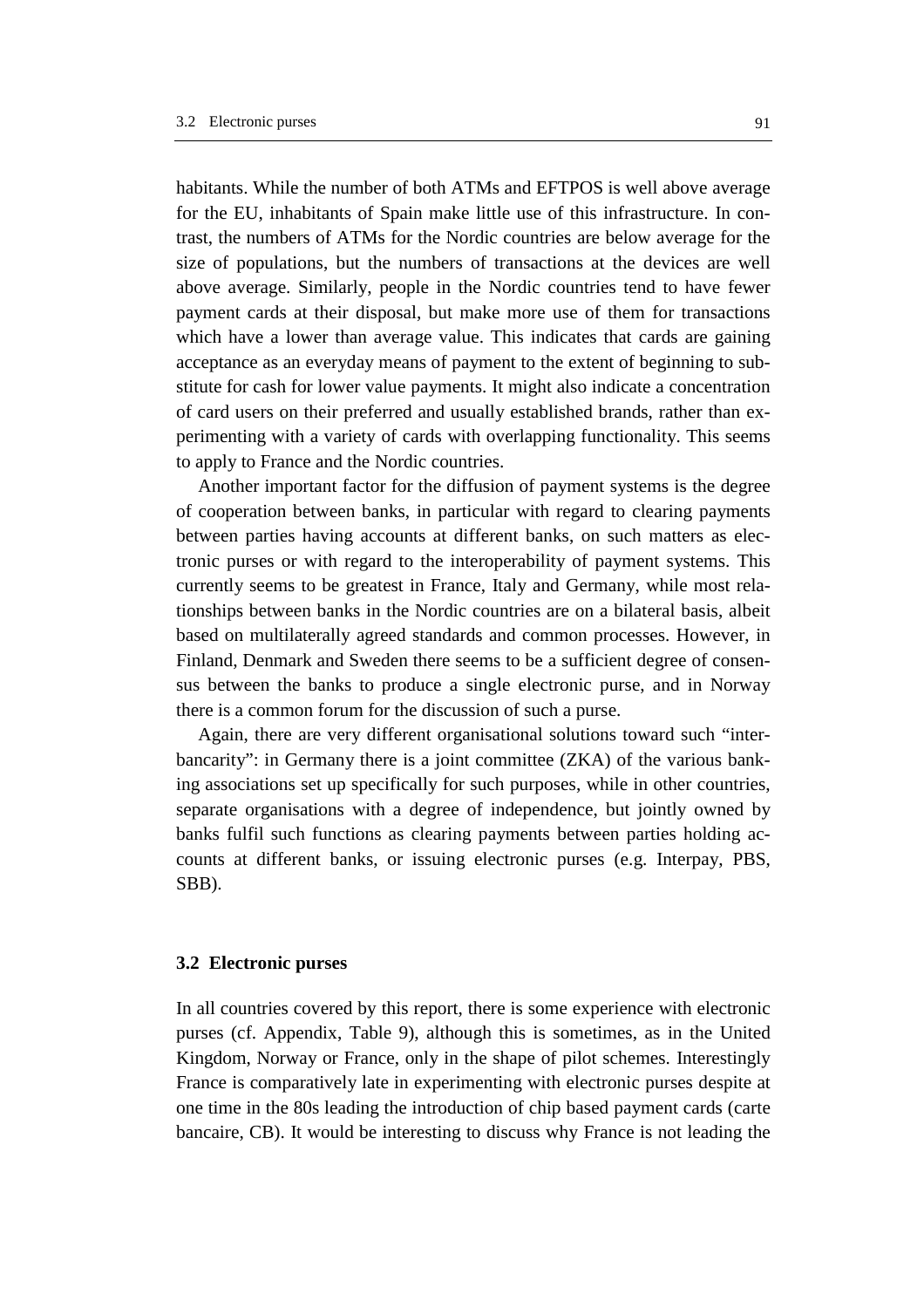deployment of electronic purses. Maybe there is less need for an electronic purse in a market dominated by debit cards secured with a chip, which can, after all, be used for many of the purposes foreseen for electronic purses, such as parking or telephony. This indicates that pre-paid schemes for electronic purses could be made obsolete in general by debiting systems able to handle very small payments.

The driving forces behind the electronic purse systems are the banks. In addition central banks, for instance in Finland, have actively supported such projects. In Finland, Sweden, Denmark and Germany there is only one, or at least only one *dominant* electronic purse scheme operating. In the Netherlands and Spain we have two competing systems and, in Italy, besides a dominating purse, a large number of regional and local pilot systems. The situation in Germany and Denmark can be explained by their level of inter-bank cooperation in the field of standard setting, while in Finland the cooperation of actors to agree on a common electronic purse could be seen as a door opener for further common standardisation activities at the national level.

When we state that the driving forces stem from the banking system this is not strictly true in every case. Danmønt (Denmark) and Automatia Electronic Purse Ltd. (Finland), which issue the Danmønt and Avant electronic purses respectively, are clearing houses owned jointly by several competing banks, but do not have the status of financial institutes.

There was some fear or some hope (depending on viewpoints) that nearbanks or non-banks (like telecom or network enterprises) would have a chance of getting involved in the financial business with electronic purse projects and competing against the well established banking industry. Quite likely there are no successful examples of such activities. In Germany the quite well piloted electronic purse system (Pay-Card/T-Card) by Deutsche Telekom in conjunction with some public transport operators has almost stopped. One reason may be that a business case for electronic purses is quite hard to achieve. The oldest and quite well established Danmønt system has still to cope with a deficit. The Mondex trial in Swindon, while regarded as successful, has come to a complete end and Mondex appears to be targeting more closed environments, such as University campuses.

So the question arises if an approach aiming at the potential multifunctionality of electronic purses (e.g. electronic ticket, access key, loyalty schemes or digital signatures) is more promising. Avant, Geldkarte, and Chipper are examples of purses with added functionality.

Another way to push electronic purses is to integrate them on well diffused payment cards, in most cases debit or cash cards. The German, Finish, Swedish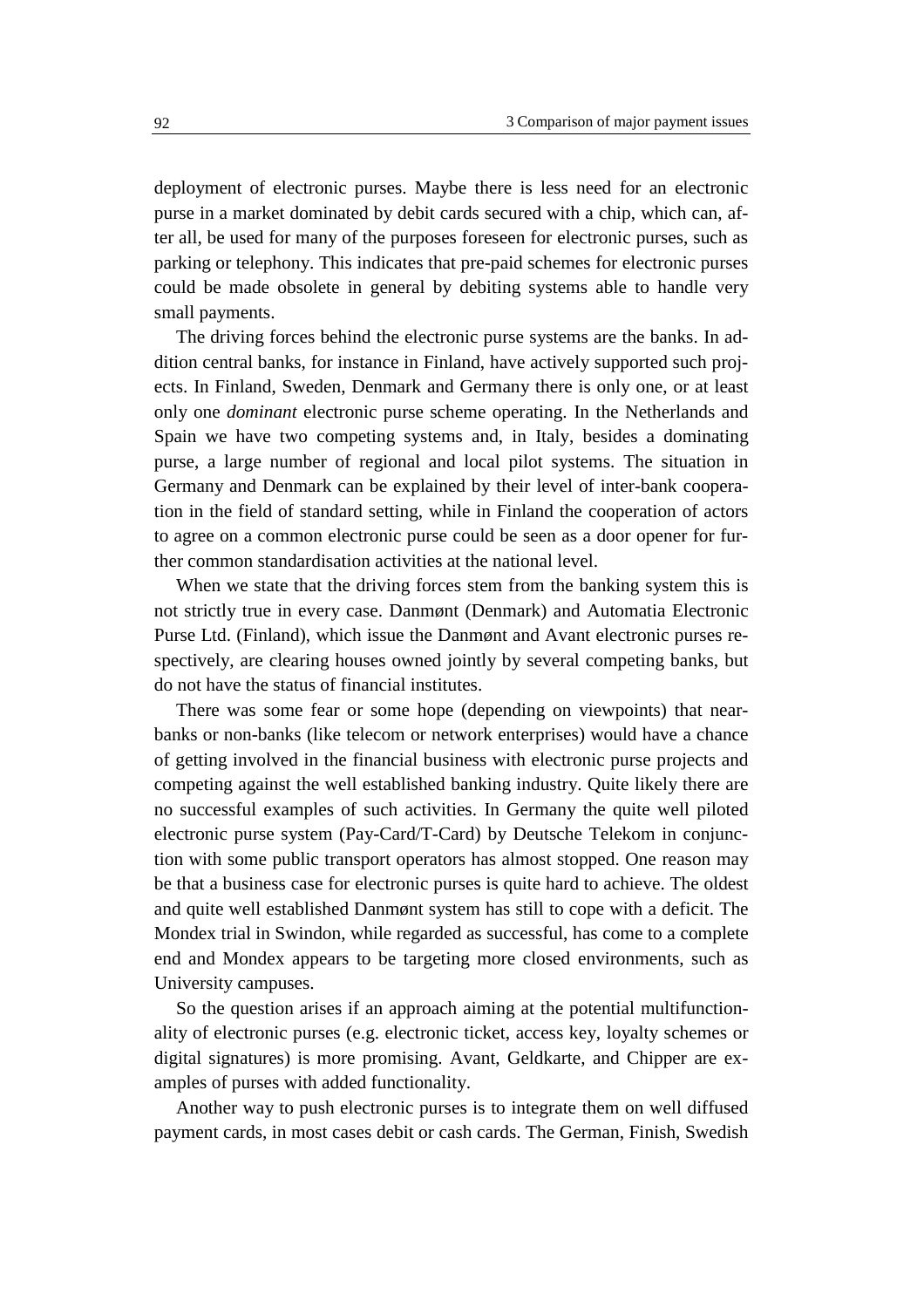and Spanish systems are going this way of hybrid payment cards, while in Denmark and Italy we are dealing with "stand alone" electronic purse cards. The hybrid approach is likely to show a great difference between cards issued and cards used.

With the rare exception of Avant in Finland (for loading and purchasing) and Cash in Sweden (for loading) no electronic purse can be used on the Internet. But in most places there are plans and technical solutions for Internet payments with electronic purses. It is difficult to find out why these solutions are not better promoted.

The different approaches to electronic purses in European countries have to do with different payment cultures, regulation regimes and national frameworks. At present we are able to recount some observations and produce some hypotheses. Much research on this topic remains to be done. But it seems clear that the advent of an European electronic purse has not only to do with technical standardisation but with the integration of different national payment cultures.

## **3.3 Internet payment systems**

Examining possibilities for Internet payments we have to deal with a large number of different approaches in each country and between the countries (cf. Appendix, Table 10).

Overall payment instrument of first choice, mainly for international purchases, is the credit card. There are different levels of security, but the widely promoted SET-Standard has not yet taken off. We will see in the future if there is a favourable outcome or if SET does not fit the circumstances of consumeroriented electronic commerce.

It should be mentioned that it is possible to purchase any goods on the Internet using a credit card outside the Internet, e.g. by phone or fax. Besides credit cards, other conventional payment methods are well suited for tangible goods in all countries. It is a matter of the specific payment culture, whether credit cards (as in Spain), or credit transfers and direct debits (as in Germany), cash on delivery (as in France) or credit and debit cards equally (as in the United Kingdom) are the most frequent payment means.

When we are dealing with intangible goods we first have to mention two "old" systems in France and Germany, which enabled electronic commerce before and outside the Internet. In the context of the French Minitel system, the Kiosk accounting system, which was based on connection time, had been es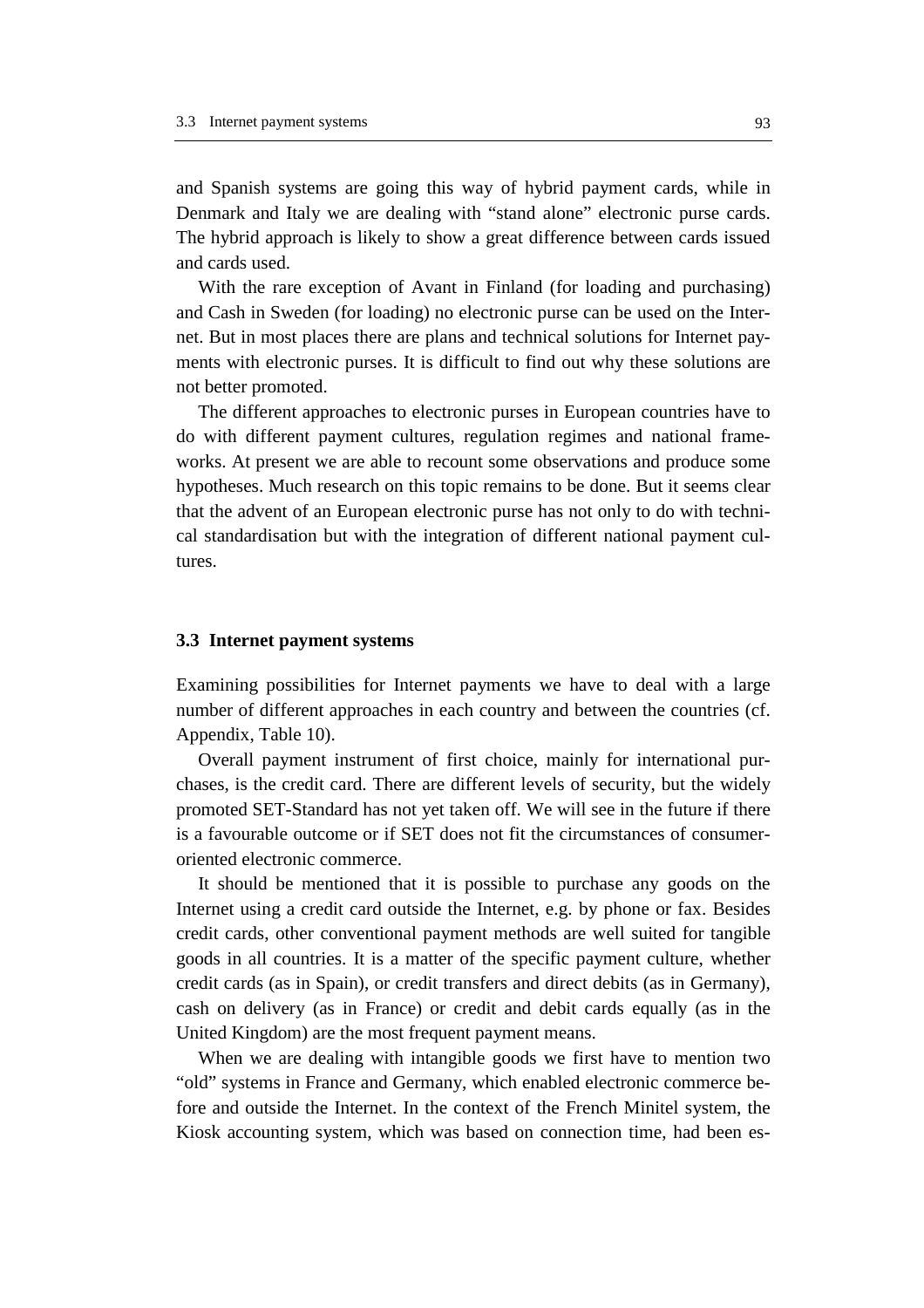tablished, and in the context of the German Btx system (now called T-Online) an accounting system based on page views or connection time was used. These systems are well suited for payments of small amounts. The idea behind these schemes is that a payment intermediary having well established and stable connections with its customers (e.g. an ISP) keeps track of the individual sums, adding them to the regular invoice for the customers and settling the payments with the suppliers. The migration of these accounting systems from a closed network to the open Internet seems to be more problematic than was expected. More recent approaches to micropayment systems on the Internet worthy of mention are NetCoin in Denmark, and the accounting systems of the online service providers Torget in Sweden and Germany.net in Germany.

Another possibility for paying on the Net are credit transfers. Besides pure online or Internet banking systems there are some systems where one can immediately initiate the credit transfer while purchasing goods on the Internet. Naturally these systems are backed by banks. Among these systems are the Finish "electronic giro" or similar systems in Sweden. The constraint of this approach is at present that all partners must have their accounts at the same bank. Bundling different payment methods within a single software wallet for the customer and with one processing centre (or payment gateway) for settlement is another possibility. Examples of these are CyberCash in Germany (with credit card, direct debit and CyberCoins) and Telepay in Italy (with credit card and direct debit). In both cases, these schemes are backed by a group of banks and processed by an intermediary institution (CyberCash GmbH, SSB). By this means, payments can take place between accounts held at different banks.

There are activities and announcements in all countries to bring electronic purses to the Internet. But only in Sweden (for loading) and Finland (for loading and paying) it is already a reality (see section above).

In sharp contrast to the broad discussion in the past (e.g. in the context of the regulation of electronic money) that was dominated by so called netmoney, you have to search high and low to find even trials. Finland had an early eCash trial in 1996 run by Eunet and involving Merita Bank, but this has since been abandoned. In Germany, Deutsche Bank started an eCash trial in late 1997 and it seems as though Deutsche Bank wishes to push eCash further, having opened it for all customers with a giro account with any German bank in 1999. However, there are only a dozen suppliers who accept eCash in Germany and the value of transactions is quite small. In no other country covered were similar "net-money" payment systems under way.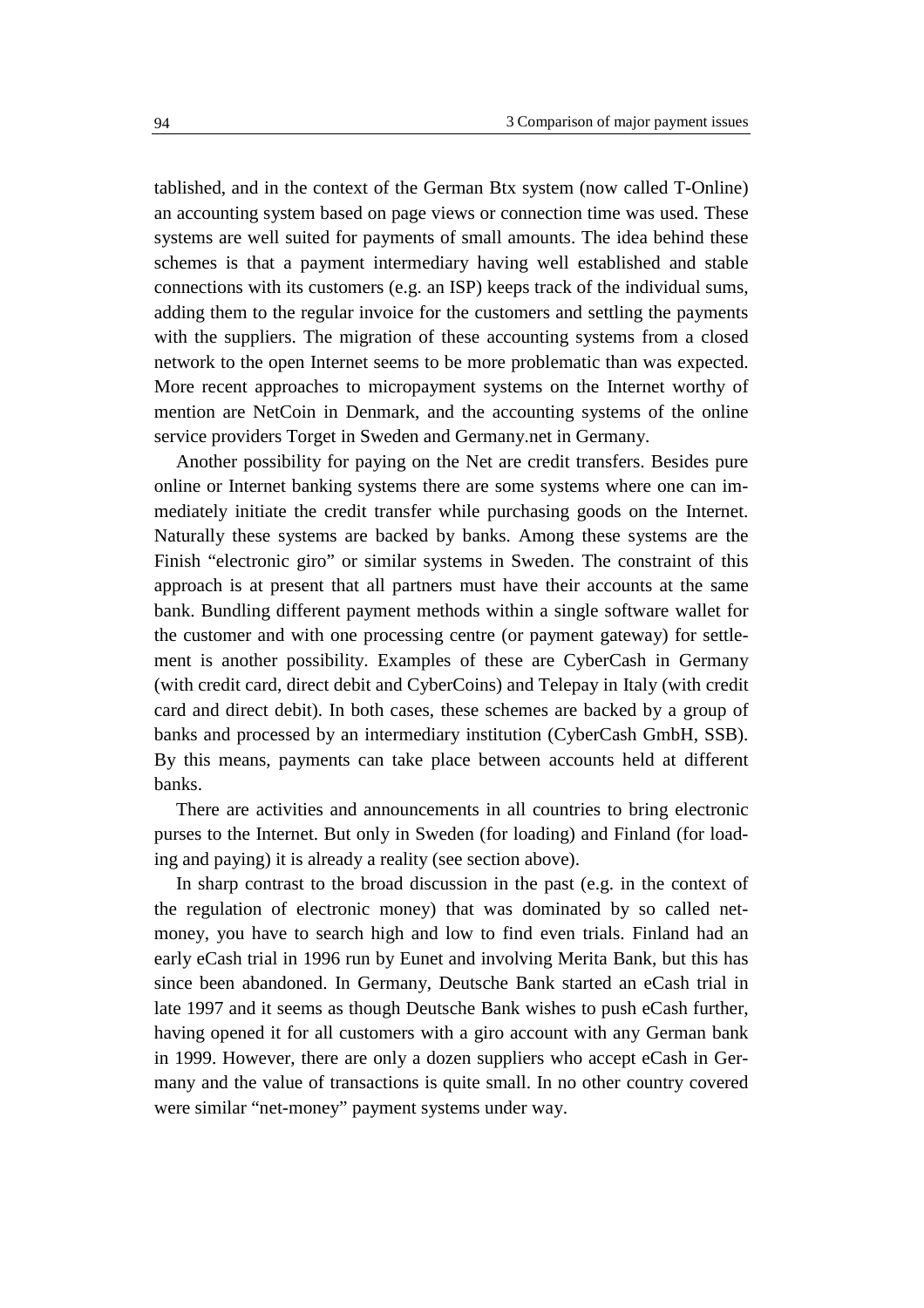We reported above about new electronic payment instruments for scriptural money and net-money as a new kind of money. Finally, we wish to draw attention to developments outside the regular monetary regime. It could well be that loyalty schemes, like Air miles in the Netherlands or "MTs" (bonus points issued by MediaTransfer in Germany), could become an attractive means of payment for consumers on the web.

#### **3.4 Internet connectivity and electronic commerce**

Europe is estimated to have an "Internet population" of about 36 million users. Sweden and Finland are the countries whose inhabitants have by far the highest degree of Internet connectivity, followed by Norway and Denmark. It is important to bear in mind that "Minitel" is in widespread use in France and that its availability and acceptance among the consumers has probably hampered the diffusion of the Internet in France.

Perhaps surprisingly, Internet access figures are not an indicator for the spread of electronic commerce in the ten countries covered. In fact it is safe to say that the situation is very similar in all of the countries examined: those who had access to the Internet were gradually discovering it as a market place, were making trial purchases, but did not use the Internet as a major supply channel. In all of the countries, there were examples of Internet "malls" and many major merchants, in particular the large chains, have set up shops on the Internet. In the majority of cases, this is probably to "show the flag", rather than to make profits immediately or move the major part of the business onto the Internet. However, there are successful pioneers of e-commerce. The airlines are a case in point. The main products traded on the Internet are airline tickets, books, CDs, software and computer components, which were traditionally a niche for mail order in the first place. In addition, intangible products and services, which can be efficiently exchanged via computer networks, account for a small, but increasingly important segment of Internet trade.

Many of the sites set up for electronic commerce in the ten countries concerned are targeted at domestic markets rather than aiming at trans-border commerce. A possible exception is the United Kingdom, where suppliers can target larger markets due to the role of English as an internationally accepted language. Even so, Internet consultants caution that it is not sufficient to offer English language information to stimulate cross border-trade. Expectations are that the introduction of the Euro will initially do little to change this situation, but that greater price transparency provided by monetary union might lead to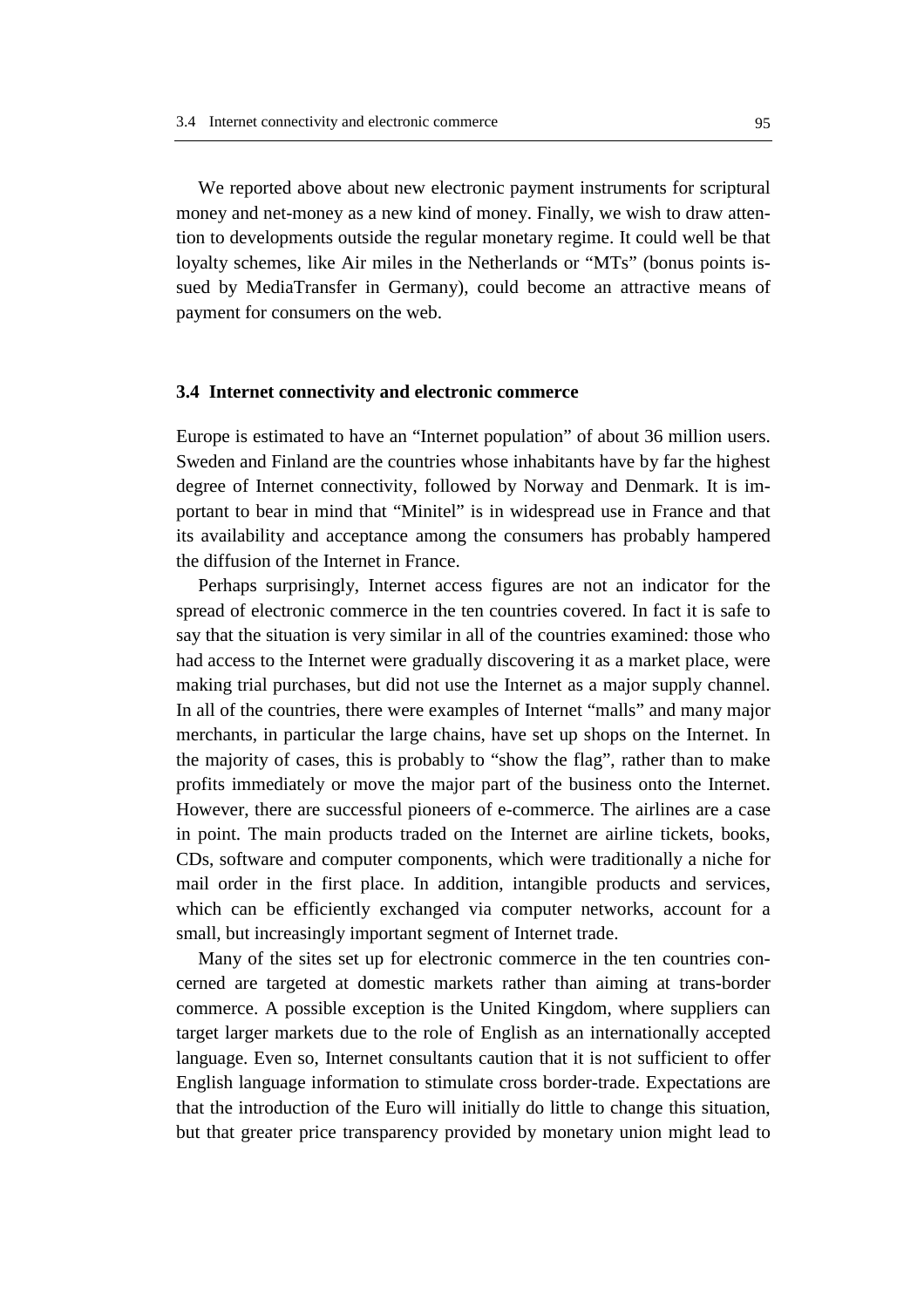an acceleration of trans-border commerce when electronic commerce has become more widespread. At present we assume that North American suppliers clearly benefit most from cross-border electronic commerce. One of the few studies to include figures on trans-border Internet trade was conducted by Pro Activ on the Netherlands. Among its findings was that half the money spent by Dutch consumers on the Internet went outside the Netherlands and half of the software downloaded was imported.

The overall global growth of electronic commerce has lagged behind most of the forecasts which expected very rapid acceptance and use. But the expectations for future growth continue to be rather high. Nevertheless the estimates vary a lot between analysts. Spending in 1997 was estimated between 45 million US dollars and 1.2 billion and these figures were expected to increase to anywhere between 580 million and 775 billion dollars in 2000 (cf. the comparison of various electronic commerce estimates in: Organisation for Economic Cooperation and Development – Committee for Information, Computer and Communications Policy: Measuring electronic commerce. Paris: OECD 1997 (OCDE/GD(97)185) p. 25).

The OECD cautions that Internet commerce is the area with the greatest discrepancy between the current situation and the expectations of politics and industry. According to their analysis, the main barriers to growth are lacking bandwidth, high telephone charges, the language barrier, different currencies and high level taxation. At best it could be said that electronic commerce in Europe is still at the experimental stage. It is still a matter of speculation when it will really gather momentum.

#### **3.5 Regulation policy**

There are two main topics which we will briefly comment in this section: the regulation of issuing electronic money and the regulation of digital signatures.

The main trend in the regulation of issuing electronic money in all countries is that only banks should be allowed to do so. This is in line with the position of the ECB and the EU Commission. But there are still some differences between the covered countries and within these countries. Mainly those countries with an early introduction of electronic purses issued by non-banks (Denmark and Finland) wish to retain this regulation. Apart from this they all agree that more or less strong surveillance measures are essential. But it is also true, that in all countries one can find spokesmen who argue for more competition in the field of payment systems and more chances for non-banks too. These positions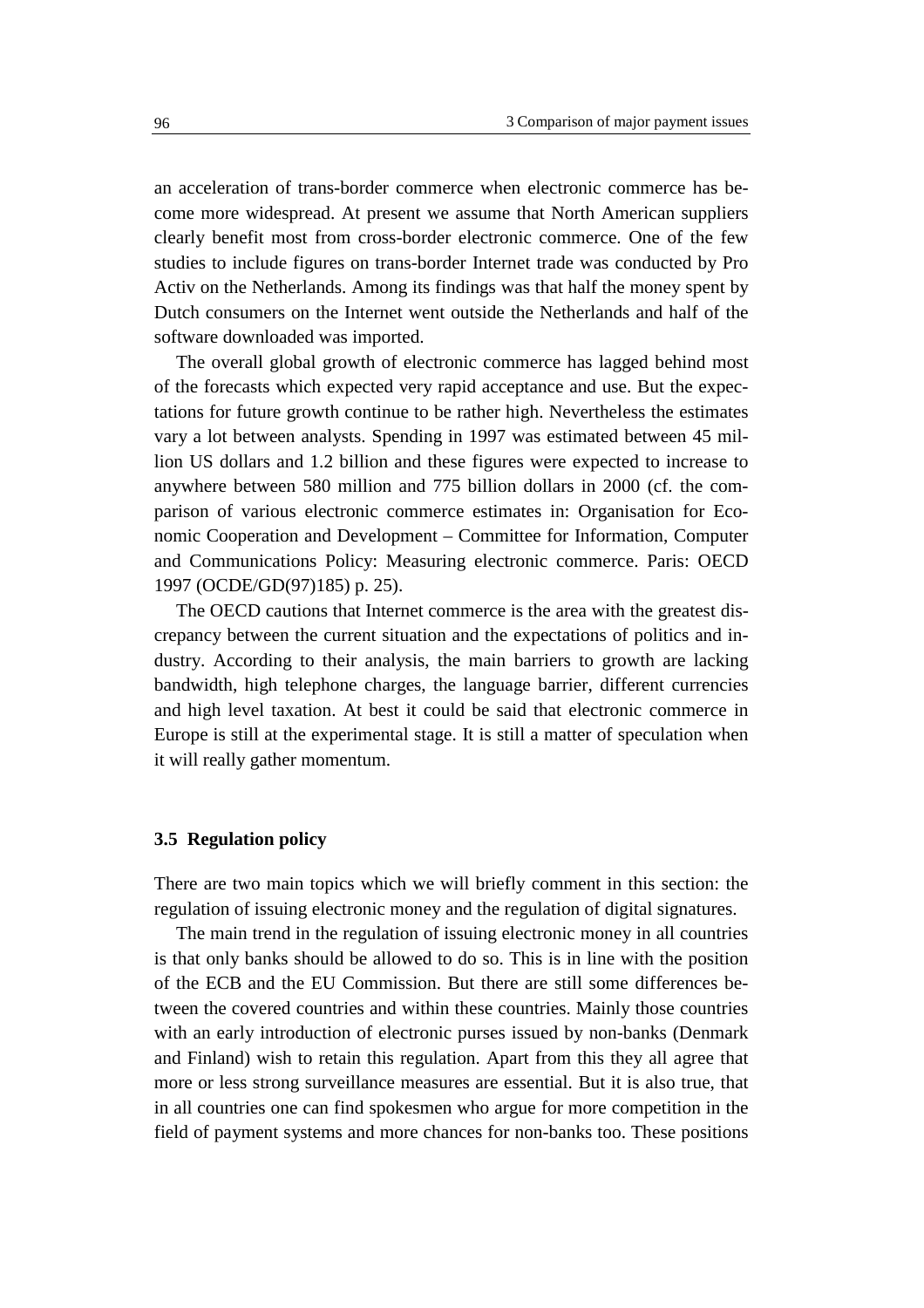are held mainly by technology providers and merchants. However, in our impression, they have no great impact on the ongoing policy measures.

Looking at the field of digital signatures, we found two countries which have so far passed special laws: Italy and Germany. In Denmark, first attempts to establish strong digital signatures (with recognition similar to that of handwritten signatures) were stopped and a new moderate approach has been developed. In Spain there is no regulation at this moment concerning digital signatures but the EU proposal (15.5.1998, KOM(1998)297) has already stimulated preliminary activities such as the establishment of FESTE. In the other countries too there is an ongoing debate on this issue but at the moment no concrete legislation.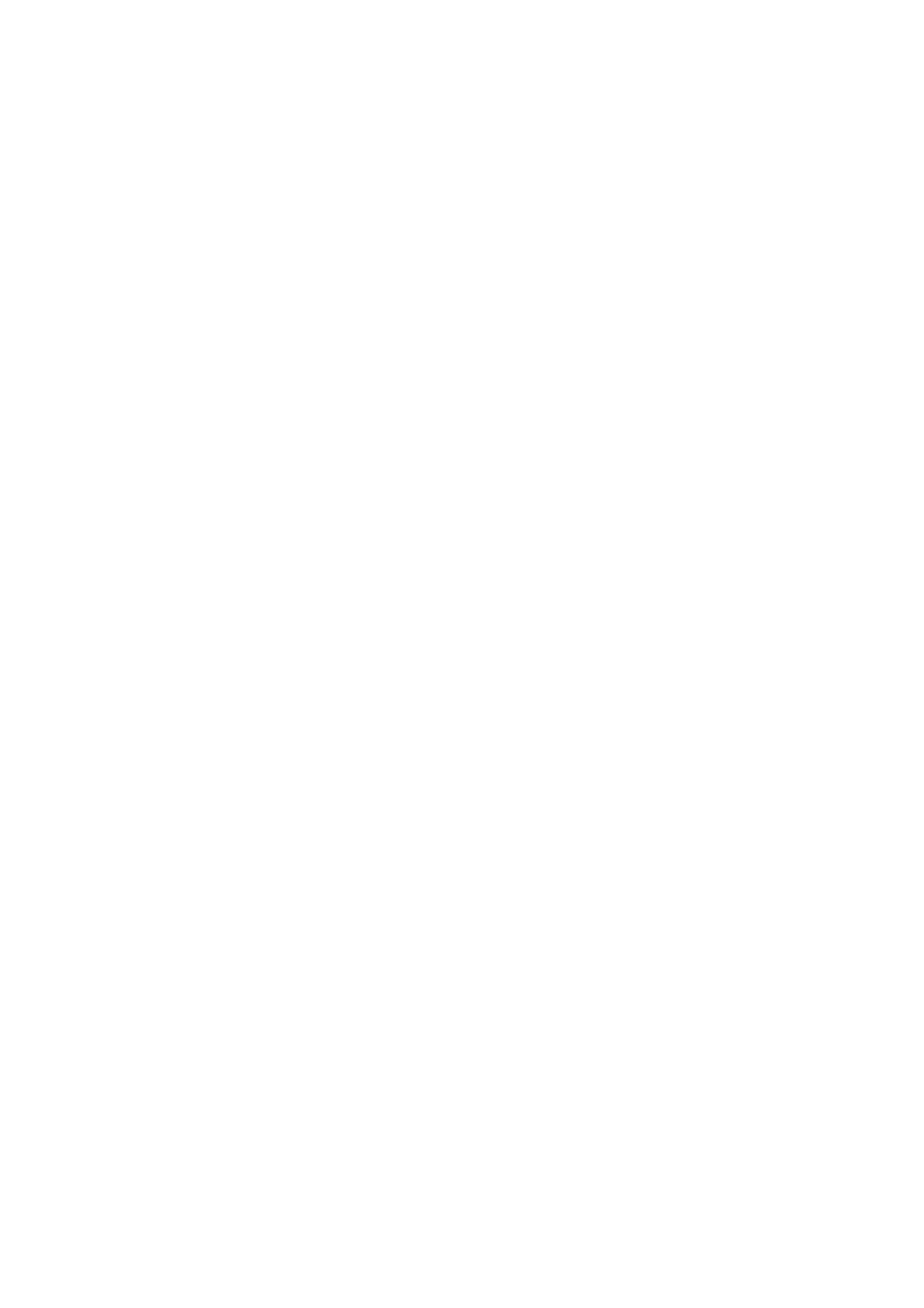# **4 On Payment, E-Commerce, Standardisation and Regulation**

#### **Fourteen hypotheses**

The country reports of the ESTO partners contained information describing the situation of their particular country, but also contributed to the more general debate about payment innovations, e-commerce, standardisation and regulation. With the idea of stimulating further discussion, we have decided to present this information as hypotheses. Four of them will mainly deal with payment innovation, four will focus on cross-border e-commerce, four will contribute to the standardisation issue, and the concern of the final two is the regulation of emoney.

## **1: At this early stage of e-commerce, electronic payment systems for the Internet are a less crucial factor than awareness and trust.**

The general impression about e-commerce today can be summed up as follows: supply and demand are at an embryonic state and far from their full potential. But at the same time it has to be stated that apparently nobody is of the opinion that e-commerce could grow substantially faster than it does. There are obvious obstacles to a faster growth of e-commerce, such as the small ratio of individuals with Internet-access (ranging between 4 percent and 33 percent). It will take time to overcome this bottleneck. More interesting than quantitative data on connectivity obtained is the observation that many enterprises are still not ready for e-commerce. They are not aware of the emerging market potential and frequently have not understood sufficiently that e-commerce requires to adapt products and logistics to the new market. Others argue that there is a lack of knowledge on the users' side, that user education might be helpful as well as more user-friendly and simple systems.

What might also be an obstacle to e-commerce at present is a lack of trust from the customers' point of view. Surveys, e.g. those carried out in Spain or the Netherlands, support this assumption. The unanimous answer to this lack of confidence of users is the establishment of a security infrastructure based on digital signatures and certification authorities. This general issue applies to electronic payment systems too, but the more specific question whether the lack of safe and widespread Internet payment systems is a major issue, has to be approached differently.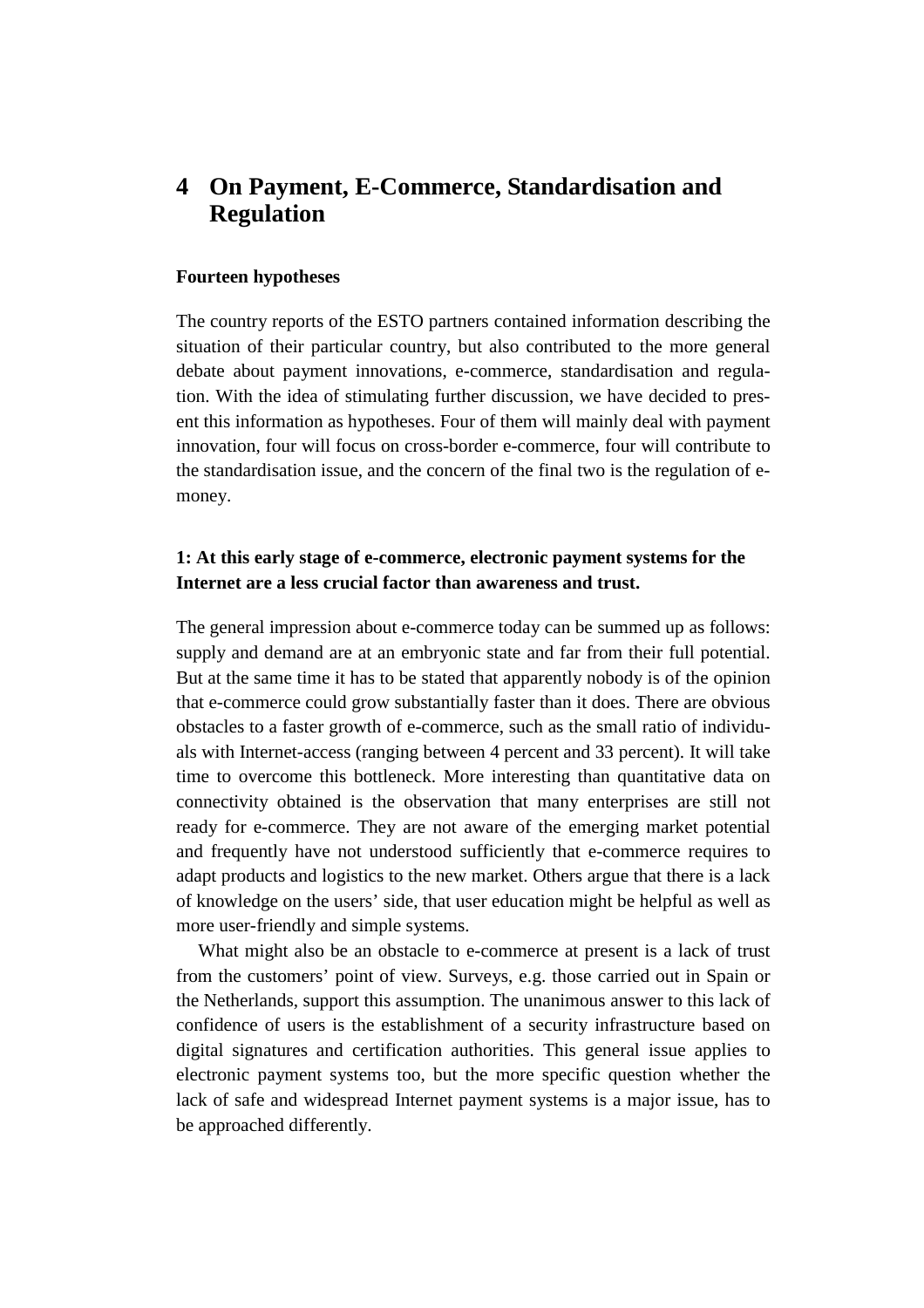#### **2: There is no generalised lack of payment systems.**

Firstly it has to be maintained that if we talk about tangible goods, the range of conventional payment instruments used for the traditional mail-order sector (credit transfers, cash on delivery, sending a cheque etc.) is working very well for e-commerce too. Secondly, national as well as cross-border payments can be made using credit cards. User-studies carried out in different countries indicate that maybe some 75 percent of Internet payments are credit card based. In addition, national "access products" have begun to migrate to the Internet. They will be used mainly domestically.

## **3: Safe, widespread, interoperable, electronic money schemes on the Internet with low transaction costs could be a great advantage for commercial suppliers of intangible goods, for small and medium enterprises, and maybe for the man on the street who wishes to sell something on the Internet.**

First of all, payments for intangible products and services are rare today. Although the Internet is ideally suited for the delivery of software and digital documents of all kinds – textual, audio and multimedia – there is no adequate payment mechanism for them. The same is true for the new breed of Internetrelated services like "search engines", "html-checkers" and so forth, that require transaction based micropayment systems. And there is no adequate payment system for SMEs and private persons, who occasionally would like to offer goods on the Internet, but are not willing or are not able to accept credit cards. In some cases the creation of virtual malls may ease access for SME to the facilities of electronic commerce.

The new payment instrument called "electronic money" would be of great use, if it were available with the desired properties. Electronic money, as understood by ECB or BIS and as implemented in various e-purse schemes, could potentially be a solution to some aspects of the problem. But, first, those schemes existing are anything but widespread with respect to the Internet, second, most of them are mere pilots, third, they are not compatible and cannot be used for cross-border payments, fourth, the smart card readers some of them require are not readily available, and fifth, the transaction costs of these systems are probably too high for micro-payments.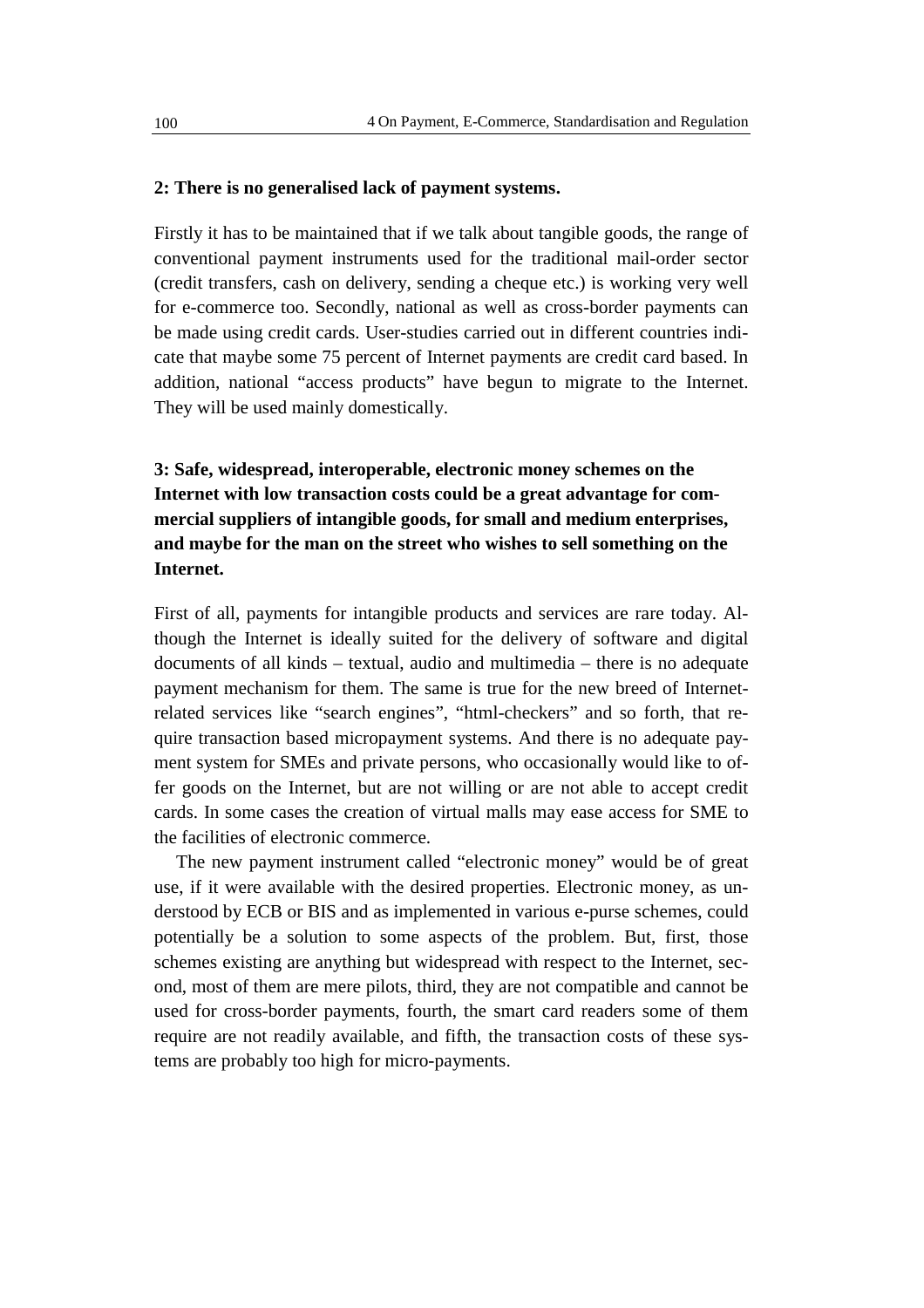## **4: The lack of "electronic money" does not lead to a stifling of ecommerce, because alternatives are at hand.**

As long as "electronic money" is not available for e-commerce, suppliers are looking for alternative methods of income, such as banner-advertising or businesses indirectly derived from Internet offerings. In addition, Internet Service Providers, Telcos and others could establish accounting systems and thus establish an intermediary level between customers, merchants and banks. These alternative approaches do not cover all cases but alleviate the problem – at least for the customer.

## **5: The introduction of the Euro will have an overall positive effect on cross-border commerce and particularly cross-border electronic commerce.**

The foreign exchange risks, although not very important for normal consumers, are no longer existent within the monetary union and there is more transparency of prices. This may lead to more competition and lower prices. Some experts also expect that the fees and commissions for financial services will be subject to the same logic: more transparency, more competition and lower commissions as a result.

Today cross-border commerce constitutes only a marginal part of the retail segment and therefore the influence of the Euro on cross-border trade should not be overestimated. But at the same time it should not be underestimated because of the great potential of trading intangible goods world-wide. The introduction of the Euro could ease cross-border retail trade, but the essential preconditions of its success are security, trust, harmonised laws, and consumer protection. These are issues at the national level too, but they become even more important on the world-wide web.

## **6: The introduction of harmonised means of payment within the European monetary union is a political task in first place, while the significance in economic terms comes second.**

When talking about the Euro, the EMU and electronic payment systems, it is important to remember that a whole range of expectations goes together with European integration. With regard to electronic payment systems, people expect all payment instruments to work within the European Monetary Union: the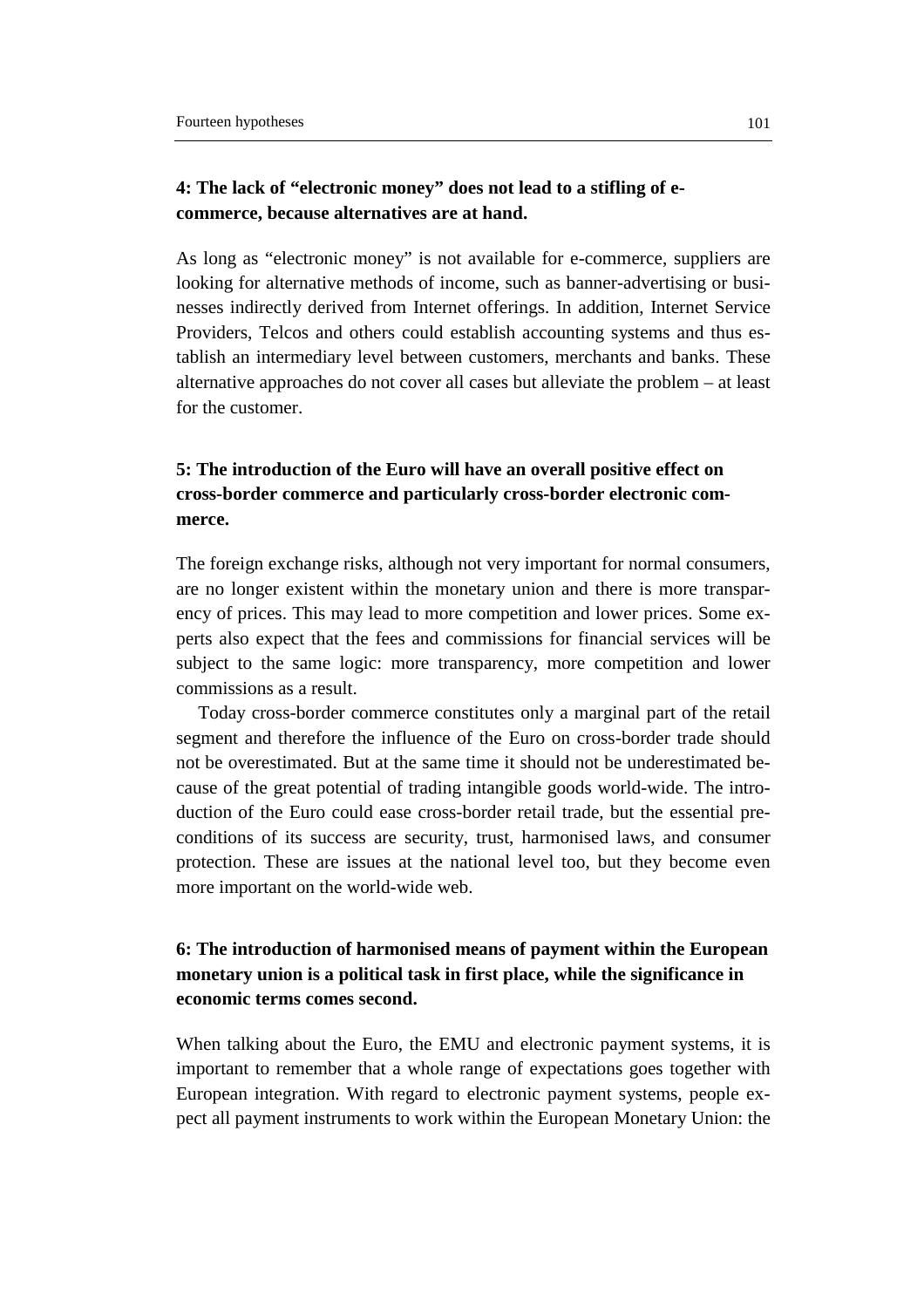multitude of "access products" as well as new "e-money products". Actually it is more of a political and psychological task to fulfil these expectations and to avoid frustration than a short term economic necessity. The political efforts in the fields of cross border credit transfers and electronic purses show the awareness of the European Commission on this topic (for an overall picture see the "action plan" of the European Commission for a single financial market at http://Europa.eu.int/comm/dg15/en/finances/general/action.htm).

Experts warn against overestimating cross-border retail commerce, which on average might reach a share of one or two percent of total business to consumer trade. But at the same time, experts point out that the cross-border trade of intangible products might develop rapidly and that a common currency and interoperable retail payment systems might stimulate that process. But cultural differences (e.g. language) should not be neglected as a barrier to this segment of cross-border trade.

It could be worthwhile to analyse the cross-border segment of commerce in more detail, taking into account the importance of tourism, a mobile work force and border regions. An assessment of this type could also determine the relation of give and take with respect to intangible goods between the United States and Europe.

## **7: Although the immediate benefits of establishing a common payment infrastructure for "national" retail payment instruments are supposed to be moderate, it appears to be the appropriate strategic decision.**

It is exactly in the area of a common security infrastructure and a common payment infrastructure that the experts are asking for regulation and responsible policies. Against the background that the international credit card organisations are already operating world-wide and have started to conquer the Internet, it has been argued that it would be important to make the "national" payment products interoperable and establish a common infrastructure for them within the European Union. This demand refers to "access products" like credit transfers, direct debits but especially to "electronic money" (electronic purses). The longer it takes to implement an interoperable European infrastructure for "national" payment instruments, the greater the advantage of the credit card organisations will be. In other words: the implementation of interoperable payment instruments in Europe would strengthen the competitive position of European financial institutions. It should be taken into account that this type of competition also maintains the freedom of choice of consumers and may also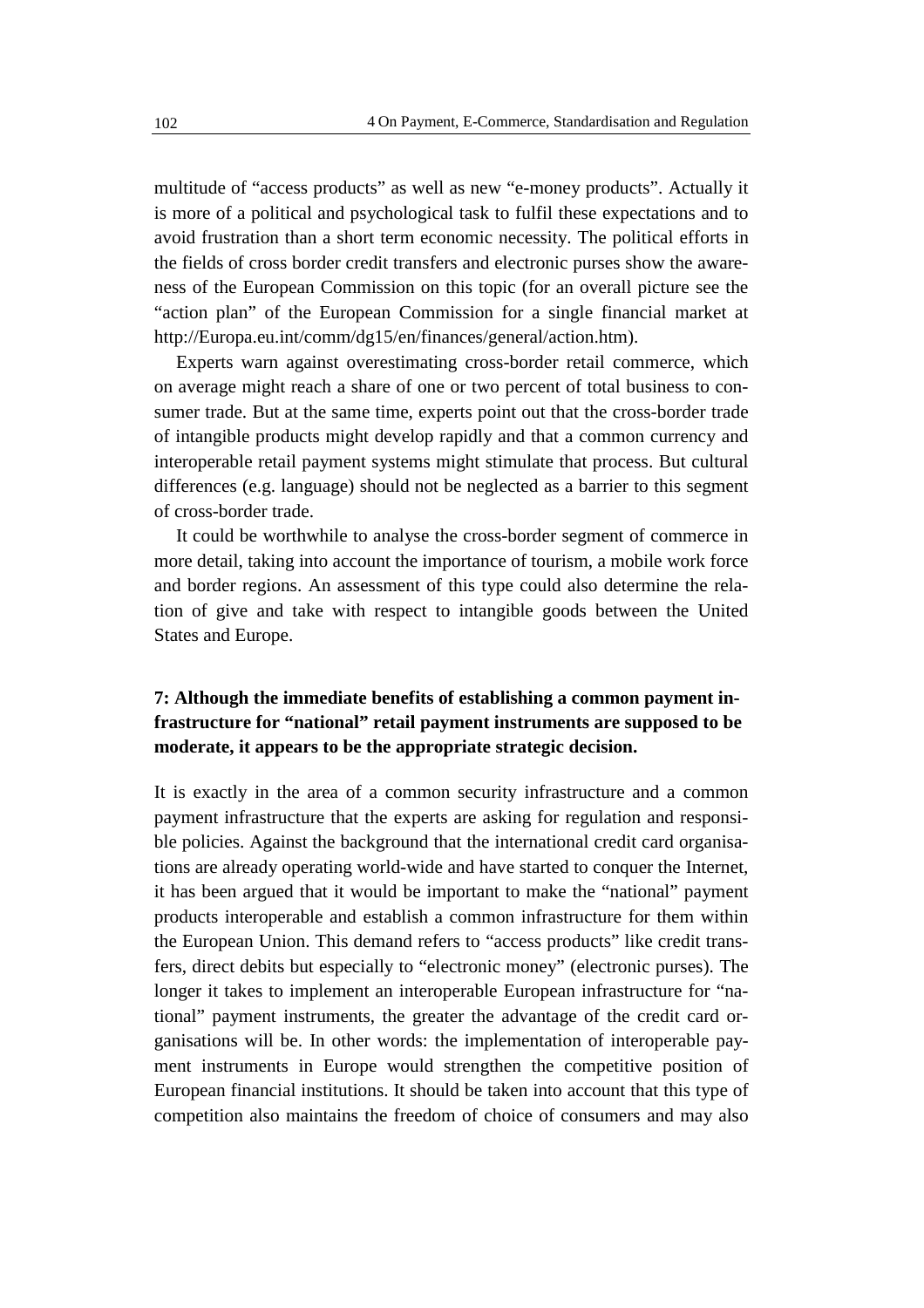imply all in all a less risky structure of payment systems, because the risk is distributed and potential damage reduced.

Therefore there is a pressure on European banks to move towards this common infrastructure. National actors afraid of competition from abroad might be in some way reluctant to accelerate this process. But on the other hand regarding electronic purses it has to be taken into account that these payment products are not yet widely accepted at the national level, and therefore the perspective of international deployment and use on the Internet could hold a promise to achieve a "business case" for "electronic money products".

Although there is competition and there are different strategic interests between "national/European" and "international" actors this should not lead to a simplistic idea of opposition. In the field of "electronic money" as well as in the field of secure payments over the Internet we find important cooperative efforts.

## **8: E-commerce means global commerce and can not be dealt with as a European Union affair alone.**

The increase of cross-border payments is not so much a matter of the Euro and EMU alone, but more generally speaking a matter of "multi-currency" systems. For cross-border trade, it is important to have multi-currency systems that can exchange Euros for US Dollars, Danish Crowns for Euros and so on. E-commerce means global commerce. But at the same time it is held that the introduction of the Euro has already stimulated the development of "multicurrency" systems and that such systems capable of handling Euros are making the Euro attractive for countries outside the Euro-zone.

Acknowledging that e-commerce has to be approached from a global perspective leads to the assumption that the strength of European e-commerce has to show not in the European context alone but at the global level. In other words: The growth of e-commerce in Europe depends a great deal on the attractiveness of European products and services world-wide and on the presence of European interests where global decisions are taken, e.g. development and deployment of security related browser add-ons or participation in the development of Internet standards.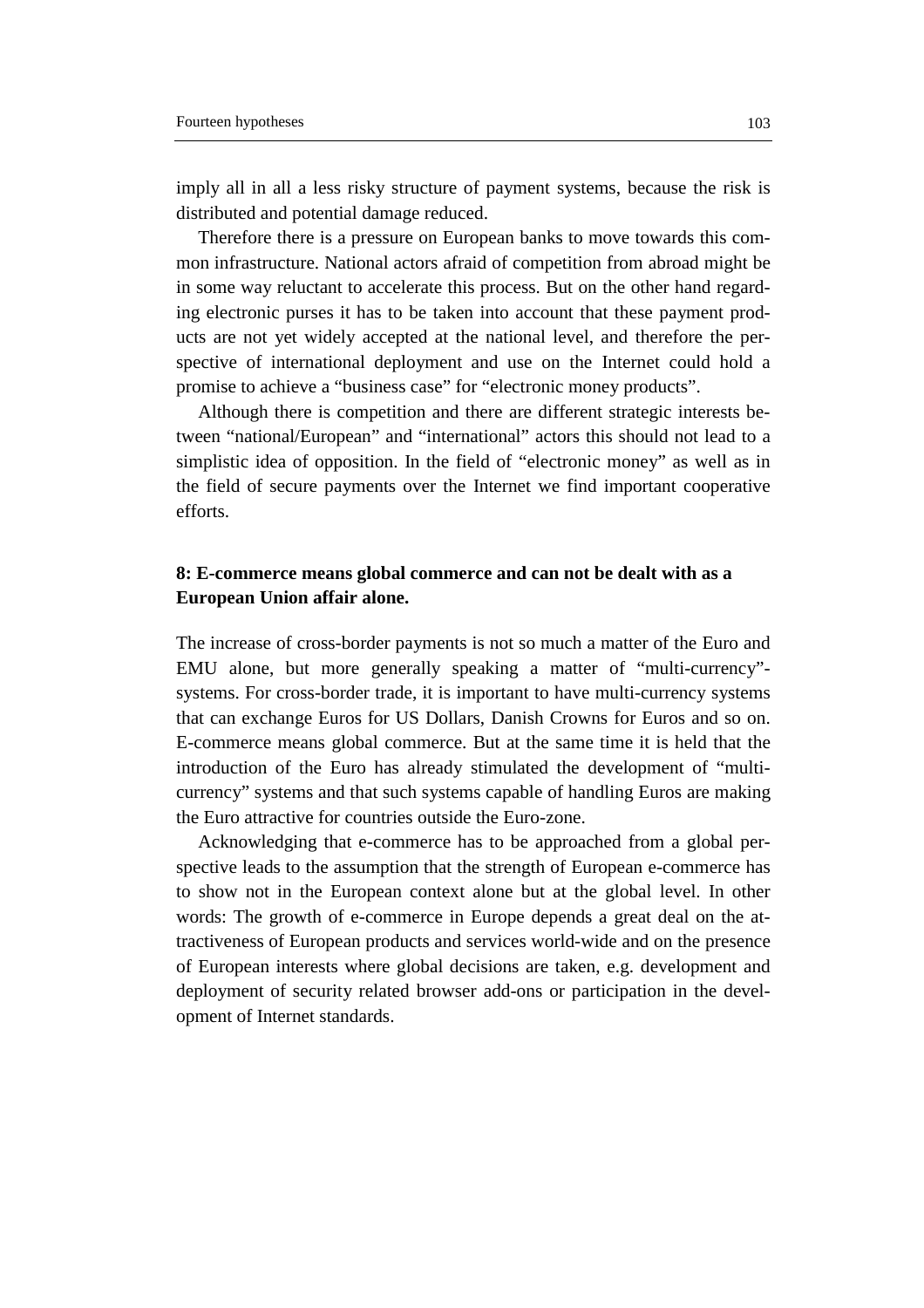#### **9: Politics should not try to impose standards.**

With regard to the standardisation of "e-money products", the European policy of stimulating and moderating the process is obvious, bearing in mind the work of the FIWG and the influence on the work of the ECBS. Most conspicuously the work of the ECBS has led to the concept of a multi-currency European Electronic Purse. The CEPS-group took the next step. In December 1998 it agreed on a Common Electronic Purse Specification. Europay, Visa International, Proton, ZKA Germany, Sermepa Spain, and American Express are participating in this group. At the national level, various agreements between credit card companies and issuers of national purse products indicate the dynamics of standardisation.

It is generally agreed that politics should not try to impose standards. Standards are understood as a result and not as something to be set from the start. Standards usually result from bargaining between different interests and technical solutions. Regulators may take the role of stimulator, catalyst or moderator of standardisation processes, but should refrain from public intervention. That is common sense according to the experts interviewed by ESTO.

Regulators may even promote standards by using them, by supporting pilot projects, and by financing research, but should never impose them. The Italian country report, in particular, illustrates how important the role of local authorities can be when introducing a multifunctional smart card. This example also makes clear that the success of electronic purses does not depend on their international deployment alone. Locally added value should not be underestimated.

## **10: Standardisation of payment infrastructure – not of payment products – is required. Co-opetition is the appropriate way to standardise payment infrastructure.**

Most observers agree that several payment systems will co-exist fulfilling different needs. The strategic point concerning standards is to distinguish payment products from the payment infrastructure. At the level of the payment infrastructure interoperability is the main aim and cooperation the way to reach it. At the level of payment products and services, competition is desired. The expression "co-opetition" has been coined to give a name to this approach. Some compare the situation to the deregulated telecommunications market, where any company fulfilling certain basic requirements has free access to the infra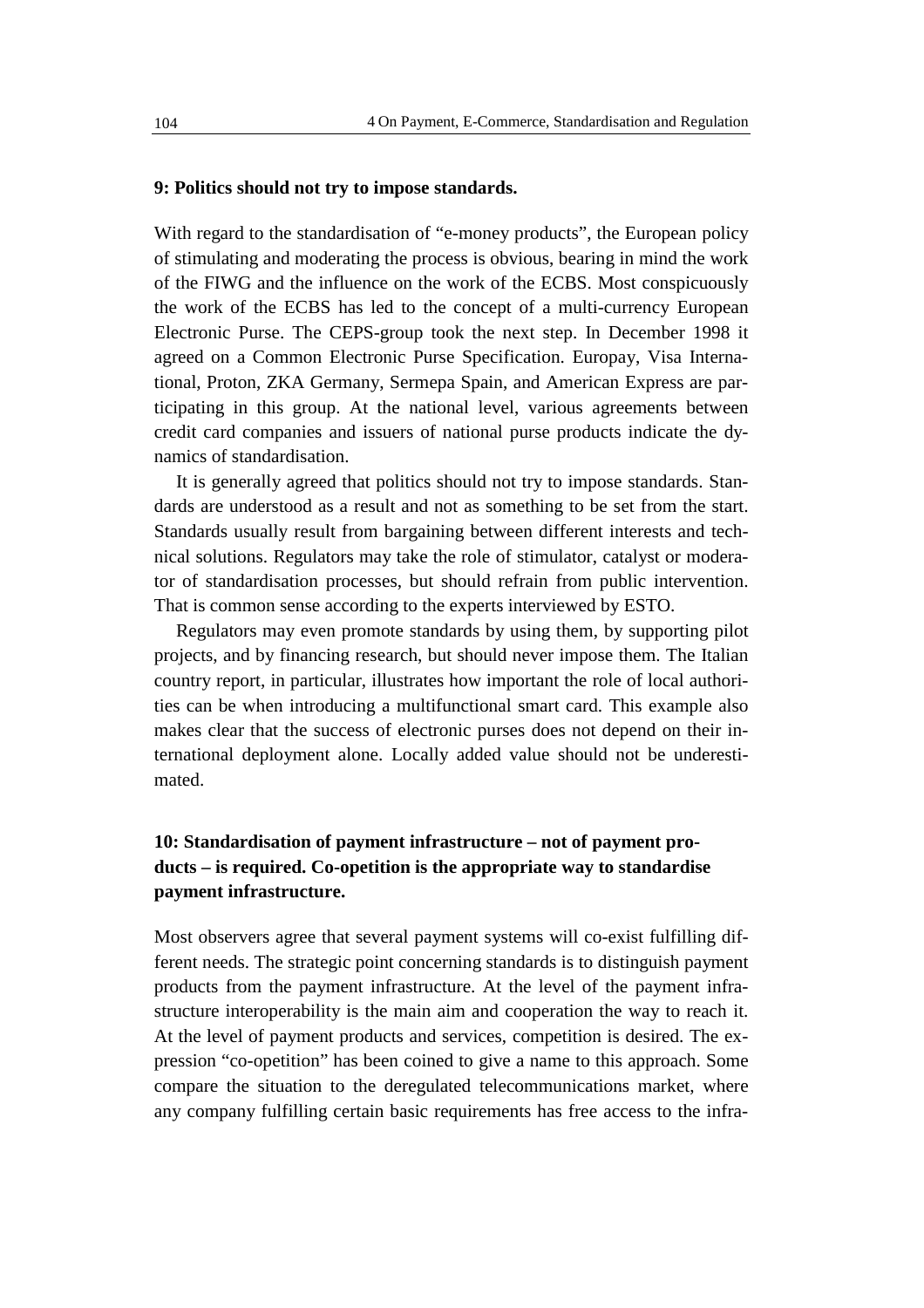structure. Even the idea that the infrastructure might be leased to the banks came up.

With regard to "access products" the SET standard launched by the credit card companies Visa and MasterCard with the support of major software and IT-companies is a significant case in point. Although this "would-be standard" is not in widespread use right now – some say because of its complexity and costs, others say that infrastructure building takes time and that it is too early to judge – it is at least a paradigm for secure payments over the Internet. Even if SET does not become the future de-facto standard, it will be the point of reference for further standardisation of this kind. The country reports reveal that the use of SET is not limited to credit card payments and that it might also be used for electronic direct debits. In other words, SET is not to be seen as a special payment product, but as a standardised component of a secure payment infrastructure.

#### **11: Security standards are different.**

Although public intervention is neither wanted nor generally needed, this is different when it comes to security standards. These must be subject to some regulation. Politics and regulators should regularly enable competition among different standards in a way that strong companies can not impose inferior, proprietary standards. With regard to security, they particularly have to ensure that no one offers lower prices and achieves higher competitiveness at the expense of lower security.

## **12: The internationalisation of finance and the Internet require new forms of standardisation.**

There is a consensus that the game of standardisation of payment services is undergoing a substantial change. Standard setting at the national level has worked quite well within the financial industries. Cooperation and a well established structure of interbancarity have led to highly elaborated standards, provided with a high degree of commitment for compliance, excluding outsiders and making "wild" and new solutions rather unlikely.

The internationalisation of finance and the Internet challenge this model and require new forms of standardisation. On the one hand, we observe the emergence of interbancarity at a trans-national level. The ECBS is a good example of this. But we have to admit that the issue of Internet payments is not a matter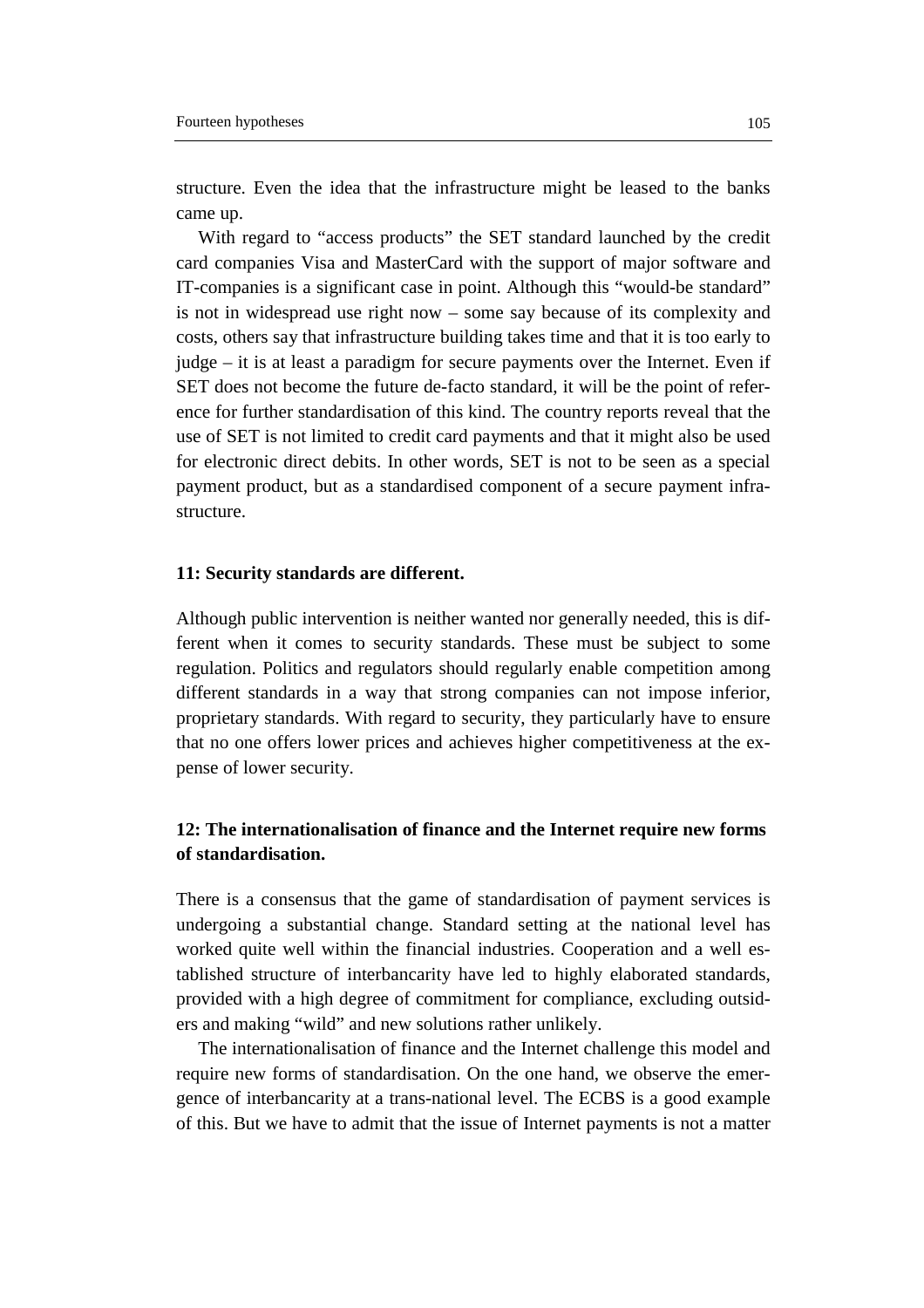for credit institutions alone. We have to think of strategic partnerships and new actors. There are new intermediaries like telcos, Internet service providers, portals, software giants and others who are able to play a role in accounting systems, micropayments, payment software and the like. In addition, we have to take into account that standardisation takes place at the level of the Internet too. The IETF or the W3C are major standardisation bodies to be mentioned here. It is not well understood how "banking club"standardisation and Internet standardisation can come to terms. In any case, the relation of Internet infrastructure standards and banking standards should be further analysed.

## **13: A more liberal regulation of the issuance of electronic money suffers from a lack of articulated interests by potential competitors.**

Central banks and the banking sector in general stick close to the position that only banks should be allowed to issue electronic money. There are slight differences within the banking sector too. Thus it appears as if some bankers would be satisfied if a level playing field between non-banks and banks issuing e-money could be established. In a way, the type of regulation regarded as adequate depends on the definition of e-money. Those who classify electronic money as an integrated part of scriptural money are more reserved towards a new type of credit institution.

Those who want more competition within the financial service industries and those who believe that more competition leads to better services and lower prices for customers are in favour of new institutions issuing electronic money. So maybe representatives of telecommunications and of consumers will form a kind of "virtual" alliance. However, at the moment there are no elaborated position papers of industries or consumers articulating their interests to be discussed. Maybe it is worth stimulating such position papers, so that the discussion can be more open and comprehensive.

## **14: While only minor short term challenges are envisaged for monetary politics there are inherent risks to be watched carefully.**

With regard to the effect of e-money on monetary policy the most widespread opinion is that the process of substitution of fiduciary money by e-money will be so slow that it will cause no problems for monetary politics. The maximum share of e-money is not expected to exceed 5 percent of cash. Many central banks had to cope with a more substantial decrease of cash demand earlier,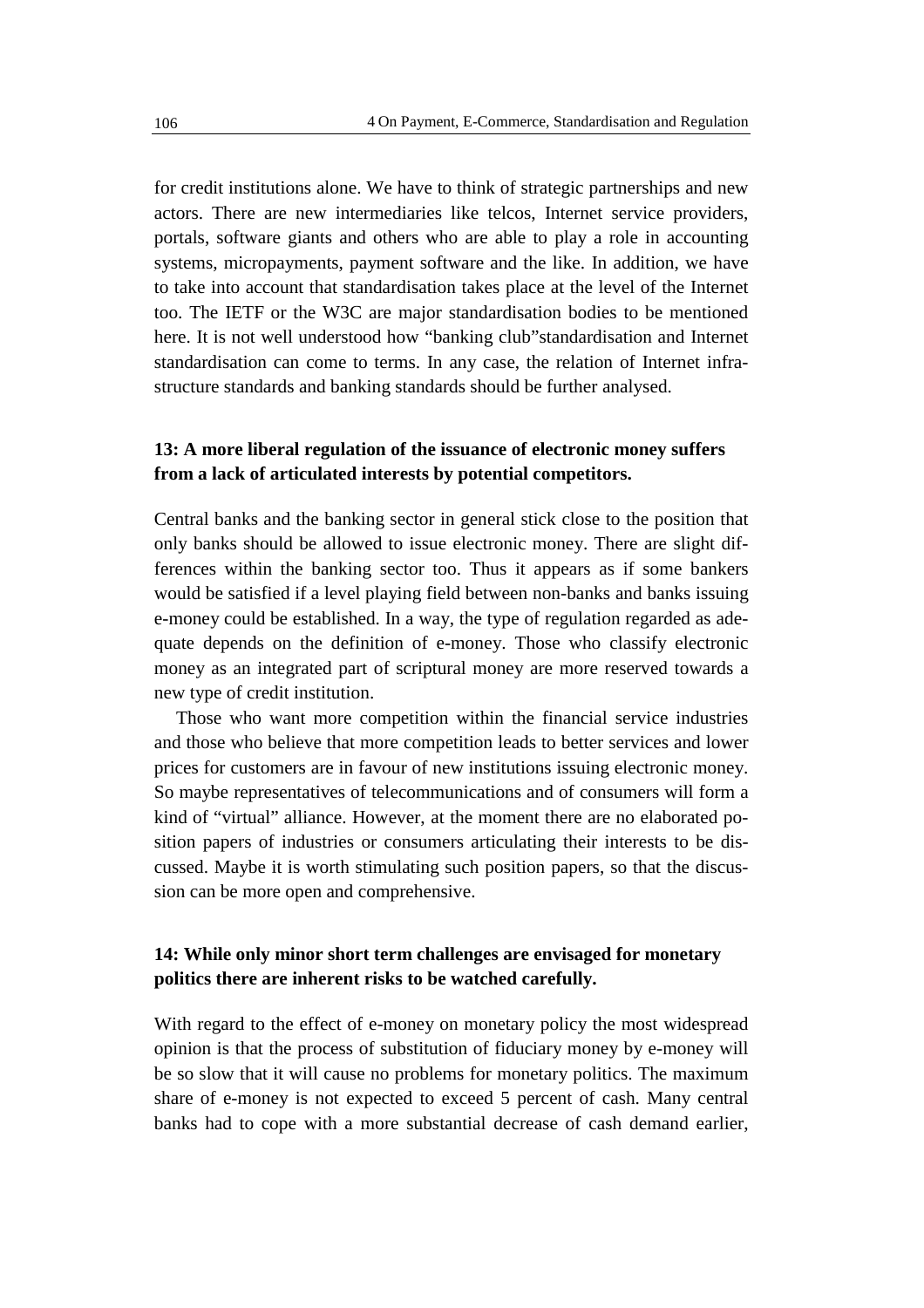when current accounts and EFTPOS systems became popular. The instruments of monetary policy at present do not rely in the first place on the control of money supply (although it remains an important indicator), so, even from this point of view, no danger can be seen.

If there are rules for the issuers of e-money and basic requirements are fulfilled – like the inclusion of e-money in the central bank statistics – no major problems are foreseen. This peaceful picture shared by the majority has some underlying assumptions that may change over time.

The fear of e-money issued by private unregulated companies circulating within electronic networks seems to have been exorcised by the current efforts of regulation. Money of this type does not exist and the ghost of true electronic cash has been domesticated. Furthermore, there is the underlying assumption that e-money is limited to smaller amounts. If this condition changes and high values can be transferred, the risks of anonymous e-money would have to be defined anew. Finally, even if e-money were safer and more secure than any other payment instrument, the risk of a worst case accident, a system breakdown, has always to be taken into account and appropriate risk assessments have to be foreseen.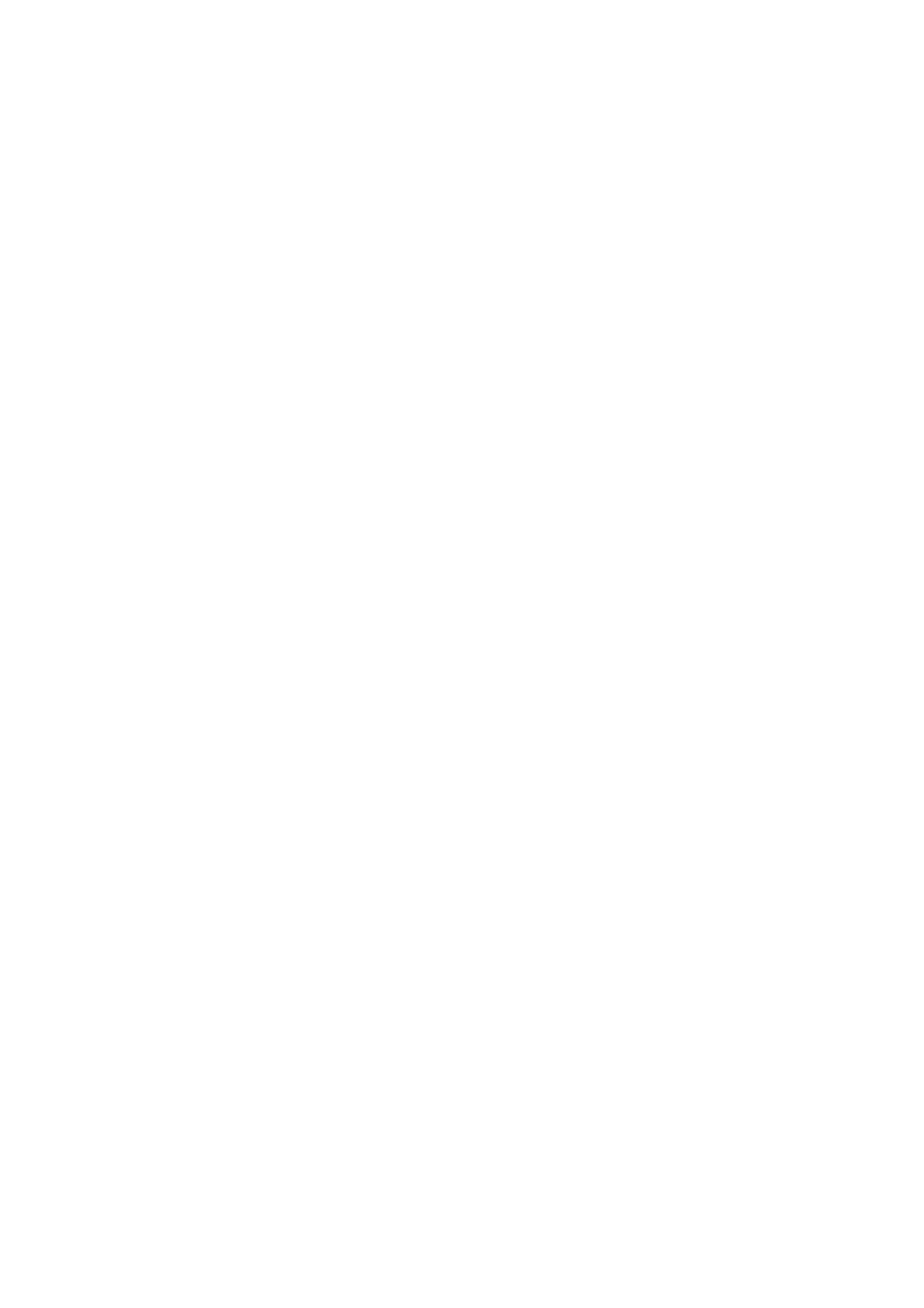# **Appendix**

# **A1 Comparative tables**

|  |  | Table 1: Basic data on countries |  |
|--|--|----------------------------------|--|
|--|--|----------------------------------|--|

| Country              | <b>Inhabitants</b><br>1997 (Millions) | <b>GDP</b> per inhabitant<br>1997 (ECU) | Percentage of inhabitants<br>with access to the Internet<br>1998 |
|----------------------|---------------------------------------|-----------------------------------------|------------------------------------------------------------------|
| Denmark              | 5.3                                   | 26 427                                  | 22                                                               |
| Finland              | 5.1                                   | 20 145                                  | 31                                                               |
| France               | 58.7                                  | 21 130                                  | 6                                                                |
| Germany              | 82.1                                  | 22 497                                  | 9                                                                |
| Italy                | 57.5                                  | 17 508                                  | $\overline{4}$                                                   |
| Netherlands          | 15.7                                  | 20 398                                  | 11                                                               |
| Norway               | 4.4                                   | 30 817                                  | 23                                                               |
| Spain                | 39.3                                  | 11 966                                  | 6                                                                |
| Sweden               | 8.9                                   | 22 166                                  | 33                                                               |
| United Kingdom       | 59.0                                  | 19587                                   | 16                                                               |
| $EU-15$              | 374.6                                 | (1998) 19948                            | 8                                                                |
| Japan                | 126.2                                 | 29 9 84                                 | 9                                                                |
| <b>United States</b> | 267.9                                 | 27 5 24                                 | 30                                                               |



Figure 1: Percentage of inhabitants with access to the Internet 1998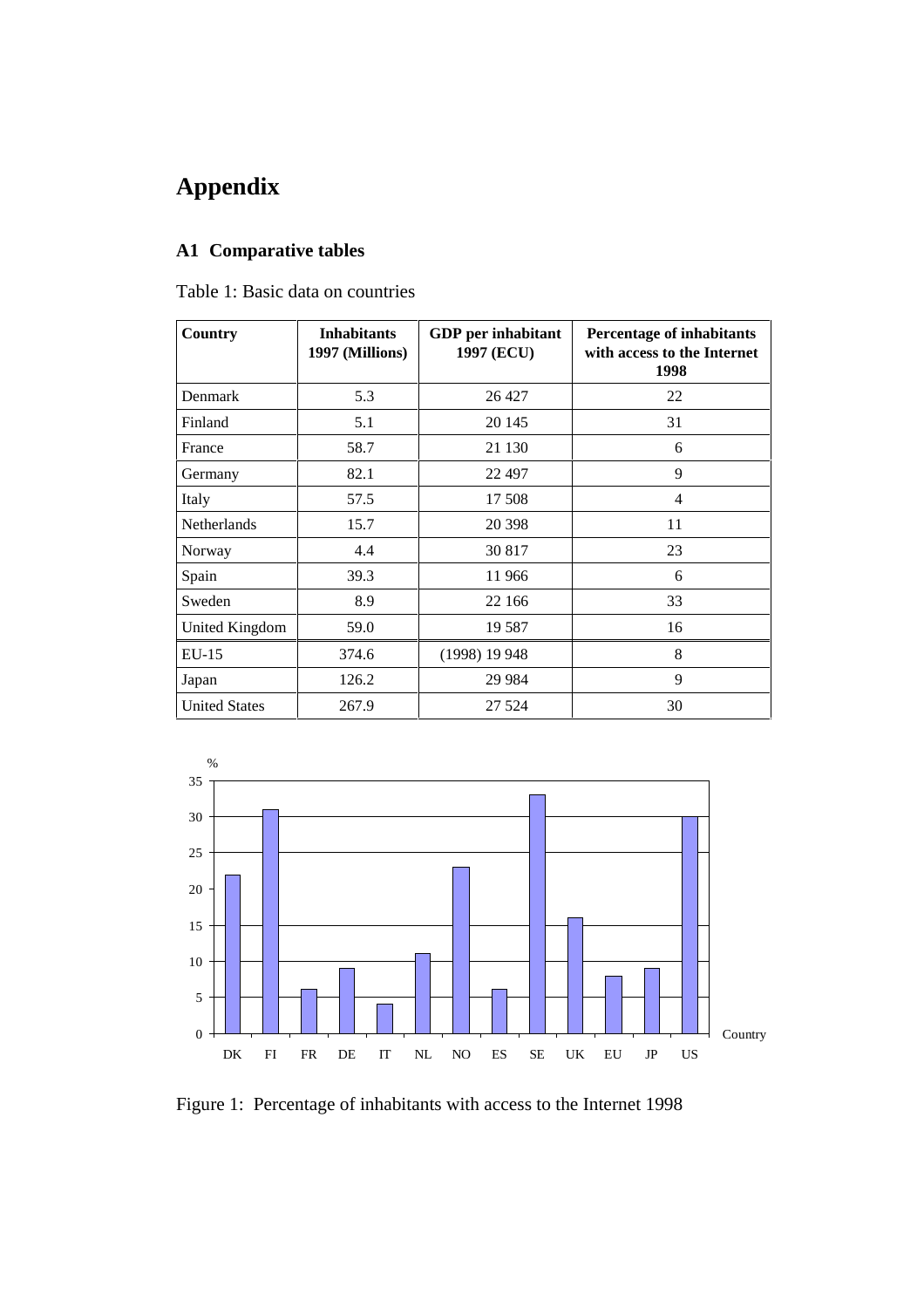Sources: Bank for International Settlements: Statistics on payment systems in the Group of Ten Countries. Figures for 1997. Basle: 1998 (Red Book); European Central Bank: Payment systems in the European Union. Addendum incorporating 1997 figures. Frankfurt: 1999 (Blue Book); for Norway Statistics Norway http://www-open.ssb.no/english/; EUROSTAT http://Europa.eu.int/Eurostat.html; http://www.nua.ie/surveys/how\_many\_online/Europe.html; other sources.

Exchange rates per ECU 1997: 7.5 DKK, 5.9 FIM, 6.6 FRF, 2.0 DEM, 1.9 ITL, 2.2 NLG, 8 NOK, 165.9 ESP, 8.7 SEK, 0.7 GBP, 134 JPY, 1.134 USD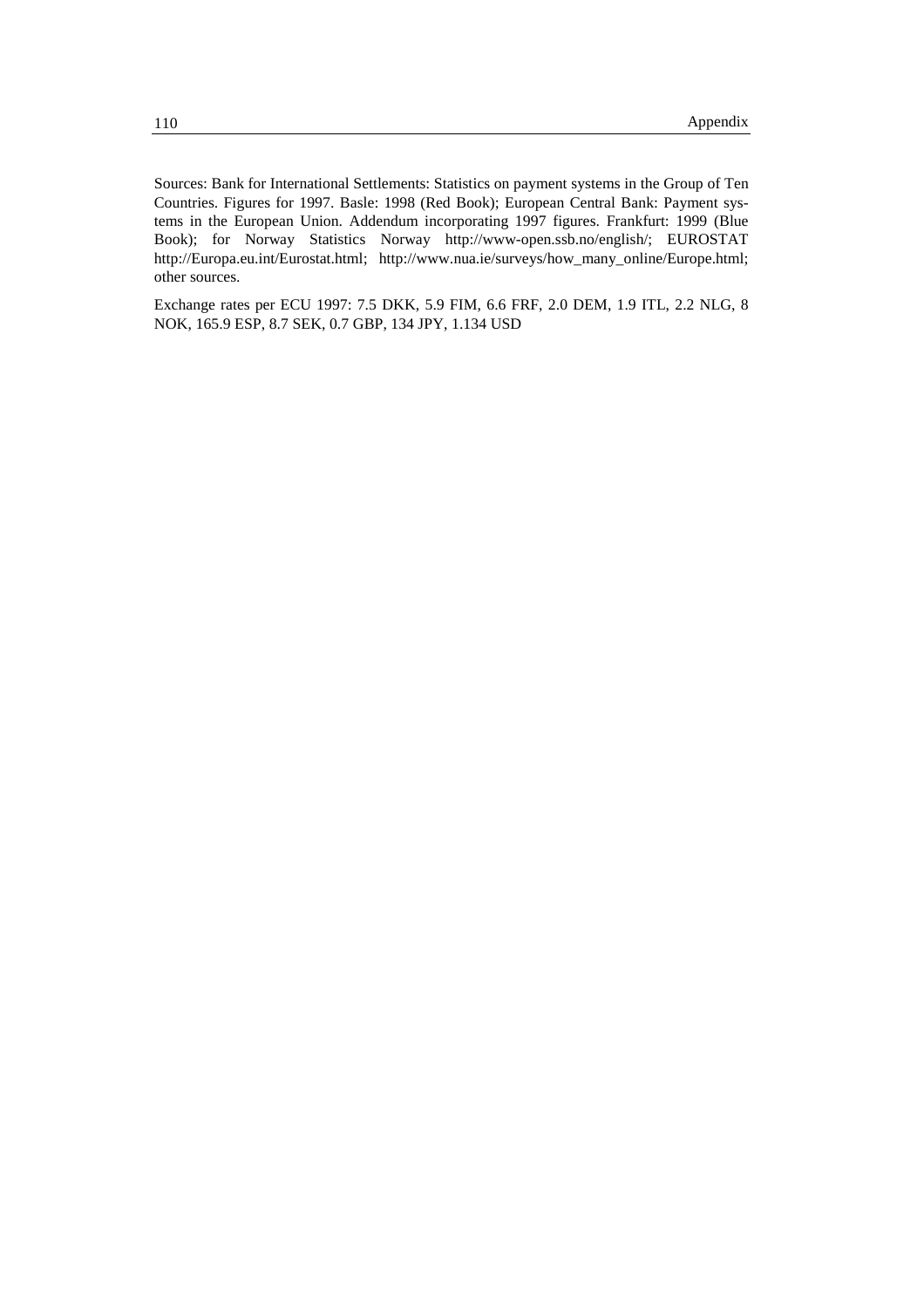| Country              | Value per<br>inhabitant | As a percentage<br>of GDP | As a percentage of narrow<br>money |
|----------------------|-------------------------|---------------------------|------------------------------------|
| Denmark              | 840                     | 3.2                       | n.a.                               |
| Finland              | 480                     | 2.4                       | 6.7                                |
| France               | 673                     | 3.2                       | 13.5                               |
| Germany              | 1532                    | 6.8                       | 26.3                               |
| Italy                | 969                     | 5.5                       | 16.1                               |
| Netherlands          | 1 1 2 1                 | 5.5                       | 18.5                               |
| Norway               | 812                     | 4.8                       | 6.3                                |
| Spain                | 1 2 8 4                 | 10.7                      | 23.6                               |
| Sweden               | 972                     | 4.3                       | n.a.                               |
| United Kingdom       | 571                     | 2.9                       | 4.6                                |
| $EU-15$              | 972                     | 5.2                       | 29.2                               |
| Japan                | 3 1 5 9                 | 11.6                      | 28.7                               |
| <b>United States</b> | 1426                    | 5.3                       | 39.5                               |

Table 2: Notes and coins in circulation outside credit institutions 1997 in ECU



Figure 2: Value of notes and coins in circulation per inhabitant outside credit institutions 1997 in ECU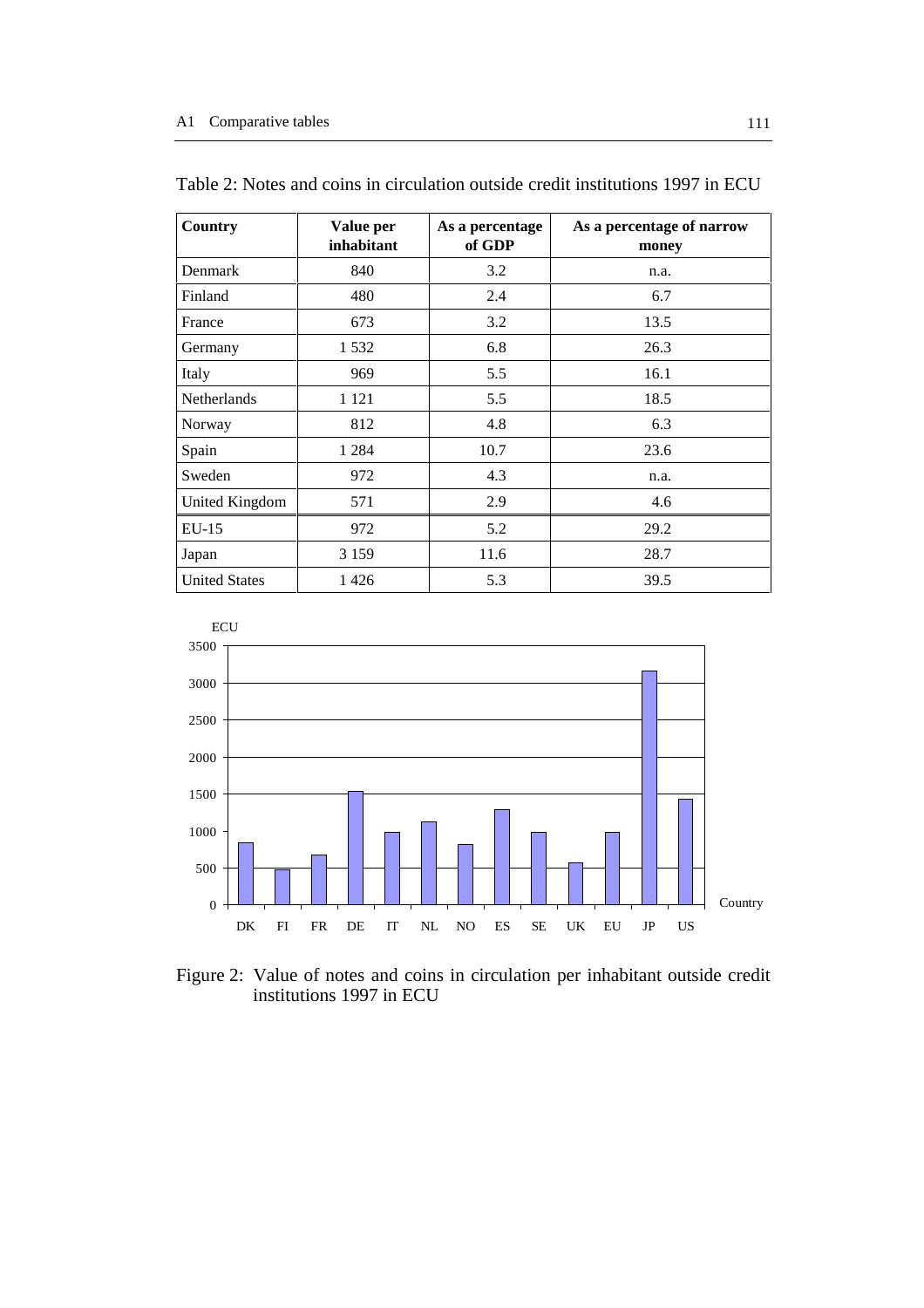Sources: European Central Bank: Payment systems in the European Union. Addendum incorporating 1997 figures. Frankfurt: 1999 (Blue Book); Bank for International Settlements: Statistics on payment systems in the Group of Ten Countries. Figures for 1997. Basle: 1998 (Red Book); for Norway: Norges Bank http://www.norges-bank.no/english/statistics/.

Remarks: Percentage of narrow money relates to M1 with the exception of Norway and United Kingdom, which relates to M2. Percentage of narrow money for EU-15 without Denmark, Norway, Sweden and United Kingdom. Ireland (30.3 percent), Austria (32.3 percent), and Greece (45.3 percent) are those countries not covered in this study with a share greater than the EU average.

Exchange rates per ECU1997: 1.134 USD

"n.a." = not available or not applicable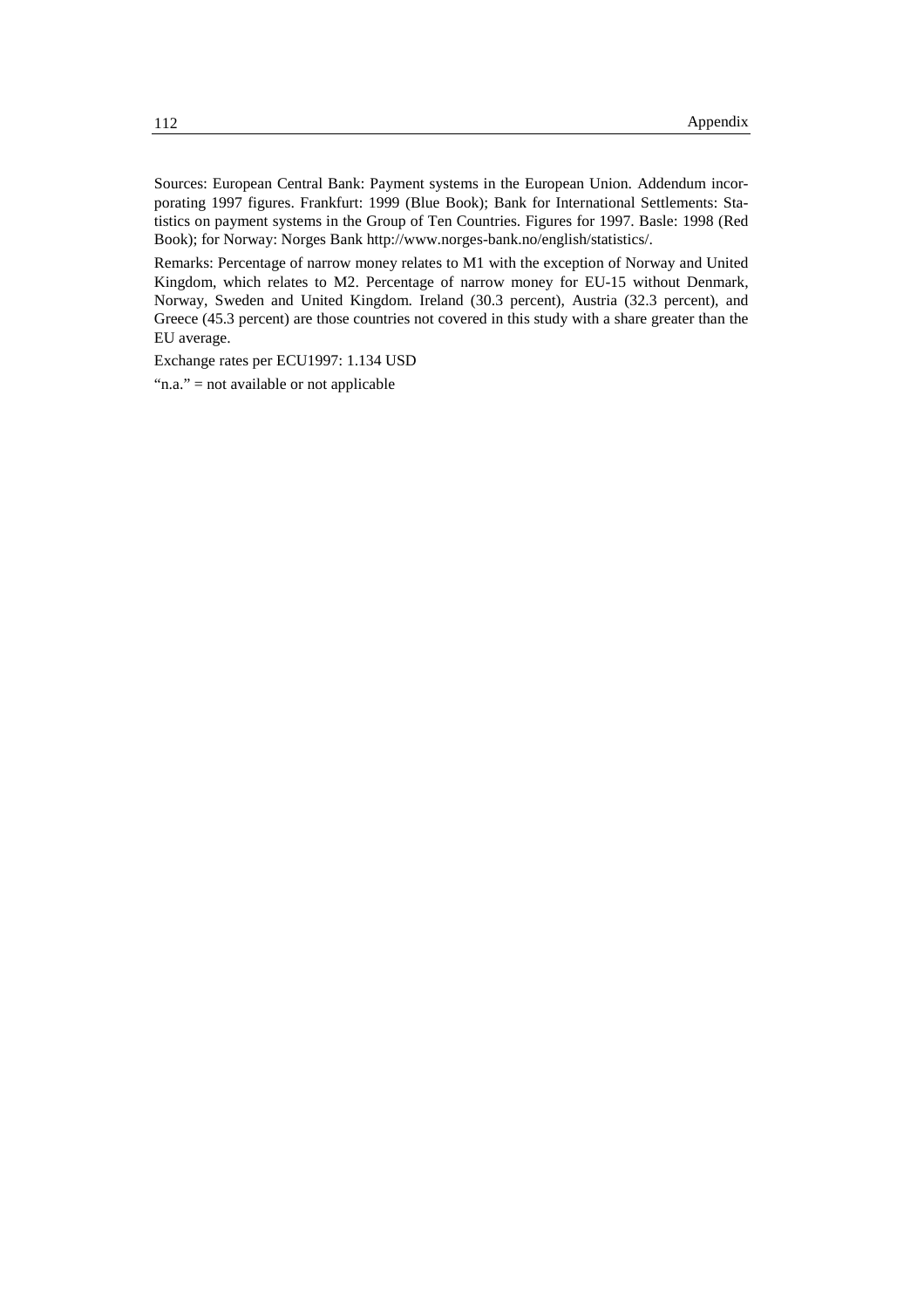| Country              | <b>Cheques</b> | Pay-<br>ment<br>Cards | <b>Credit</b><br>transfer<br>total | Credit<br>transfer<br>customer<br>initiated | Credit<br>transfer in-<br>terbank/<br>large value | <b>Direct</b><br>debits | <b>Others</b> |
|----------------------|----------------|-----------------------|------------------------------------|---------------------------------------------|---------------------------------------------------|-------------------------|---------------|
| Denmark              | 15.3           | 62.6                  | n.a.                               | n.a.                                        | 0.08                                              | 21.0                    | 1.1           |
| Finland              | 0.4            | 38.2                  | 58.0                               | n.a.                                        | n.a.                                              | 3.4                     | neg.          |
| France               | 46.3           | 21.6                  | 17.4                               | 17.4                                        | 0.1                                               | 13.4                    | 1.3           |
| Germany              | 5.7            | 4.1                   | 48.1                               | 47.9                                        | 0.2                                               | 42.0                    | neg.          |
| Italy                | 28.0           | 11.2                  | 41.6                               | 41.2                                        | 0.3                                               | 8.6                     | 10.6          |
| <b>Netherlands</b>   | 3.0            | 18.2                  | 51.7                               | 51.6                                        | 0.1                                               | 27.1                    | n.a.          |
| Norway               | 1.7            | 50.6                  | 44.6                               | n.a.                                        | n.a.                                              | 3.1                     |               |
| Spain                | 13.0           | 20.9                  | 14.4                               | 14.2                                        | 0.2                                               | 45.2                    | 6.5           |
| Sweden               | n.a.           | 19.3                  | n.a.                               | 73.5                                        | n.a.                                              | 7.2                     |               |
| <b>UK</b>            | 30.5           | 31.1                  | 19.6                               | 19.4                                        | 0.2                                               | 18.7                    | neg.          |
| EU                   | 23.1           | 18.2                  | 34.1                               | n.a.                                        | n.a.                                              | 26.3                    | 2.3           |
| Japan                | n.a.           | n.a.                  | n.a.                               | n.a.                                        | n.a.                                              | n.a.                    | n.a.          |
| <b>United States</b> | 73.2           | 23.0                  | 2.5                                | n.a.                                        | n.a.                                              | 1.3                     | n.a.          |

| Table 3: Use of cashless payment instruments as a percentage of total number |  |  |
|------------------------------------------------------------------------------|--|--|
| of transactions 1997                                                         |  |  |



Figure 3: Use of cashless payment instruments as a percentage of total number of transactions 1997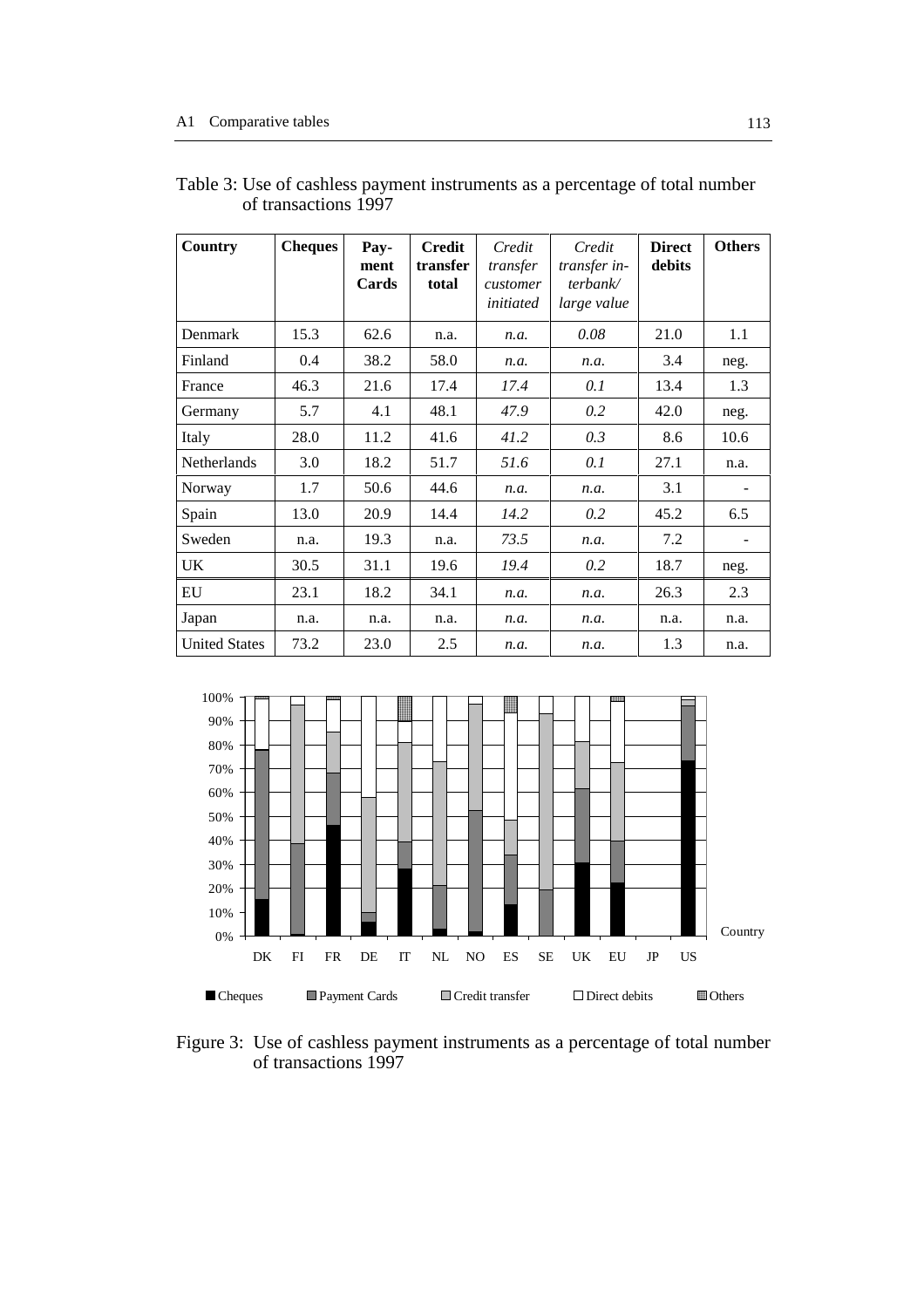Sources: European Central Bank: Payment systems in the European Union. Addendum incorporating 1997 figures. Frankfurt: 1999 (Blue Book); Bank for International Settlements: Statistics on payment systems in the Group of Ten Countries. Figures for 1997. Basle: 1998 (Red Book); for Norway: Norges Bank http://www.norges-bank.no/stat/betaling/payment.html.

Remarks: "Credit transfers" includes large value and interbank payments; "Others" includes "electronic money payments" and others. Figures for Sweden are not really comparable because they do not include cheque payments and interbank, large value credit transfers. Figures for credit transfer in UK do not differentiate between customer initiated and interbank, large value credit transfers; row customer initiated credit transfer includes inter-branch items, row interbank, large value credit transfers includes only large value credit transfers. Table 3 and Table 4 give no indication on the payment instrument used by consumers for retail.

"-" = Nil; "n.a." = not available or not applicable; "neg." = negligible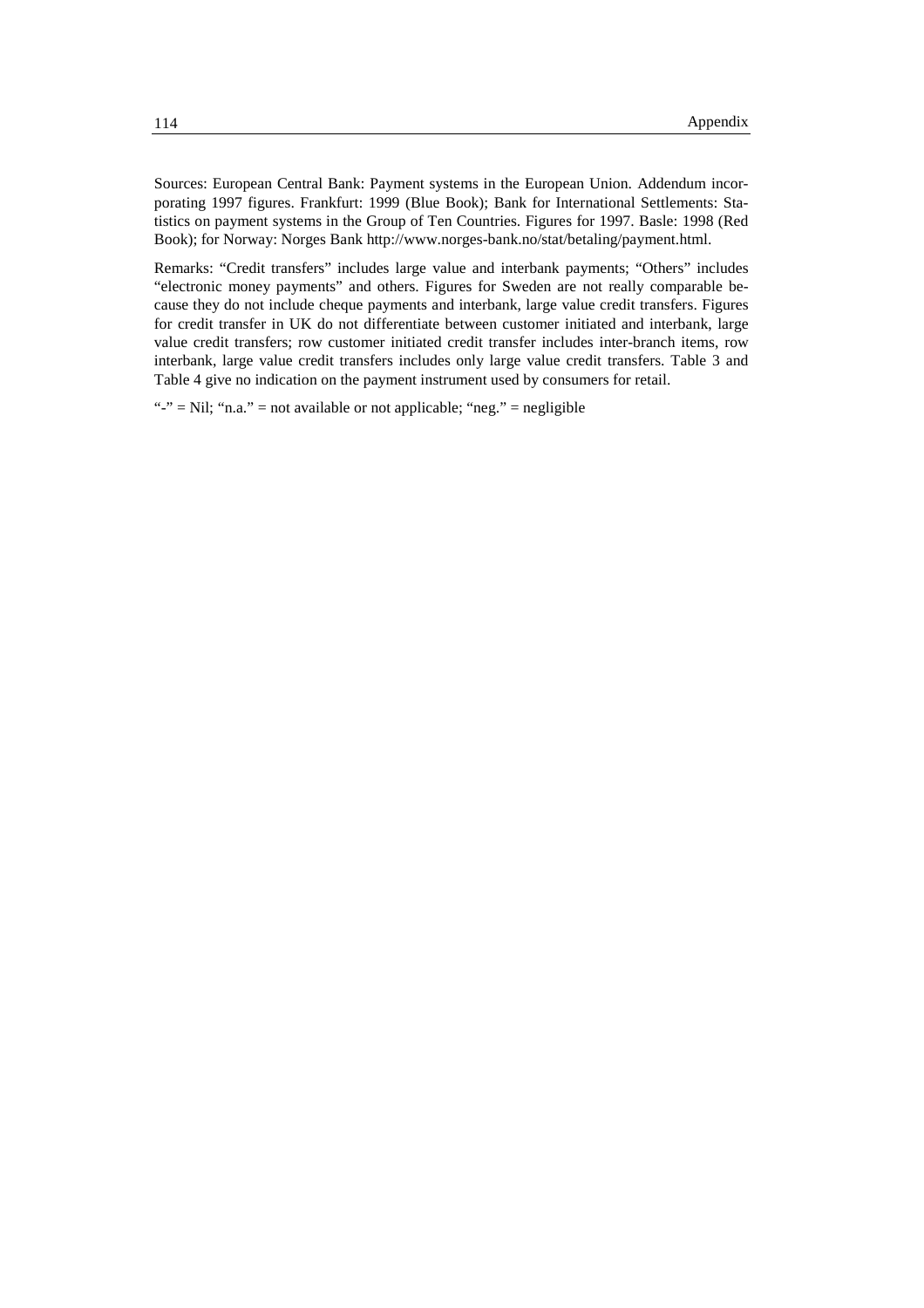| Country            | <b>Cheques</b> | Pay-<br>ment<br>Cards | <b>Credit</b><br>trans-<br>fers | Credit<br>transfer<br>customer<br>initiated | Credit<br>transfer in-<br>terbank/<br>large value | <b>Direct</b><br>debits | <b>Others</b> |
|--------------------|----------------|-----------------------|---------------------------------|---------------------------------------------|---------------------------------------------------|-------------------------|---------------|
| Denmark            | 6.4            | 0.6                   | n.a.                            | n.a.                                        | 91.6                                              | 1.2                     | 0.3           |
| Finland            | 10.2           | 0.8                   | 88.1                            | n.a.                                        | n.a.                                              | 0.9                     | 0.02          |
| France             | 4.4            | 0.2                   | 93.5                            | 3.8                                         | 89.7                                              | 1.0                     | n.a.          |
| Germany            | 1.6            | 0.03                  | 95.9                            | 15.7                                        | 80.2                                              | 2.5                     | neg.          |
| Italy              | 3.2            | 0.06                  | 95.4                            | 8.8                                         | 86.6                                              | 0.3                     | 1.0           |
| <b>Netherlands</b> | $0.0\,$        | 0.2                   | 98.8                            | 9.8                                         | 89.0                                              | 1.0                     | n.a.          |
| Norway             | 4.2            | 4.2                   | 89.0                            | n.a.                                        | n.a.                                              | 2.5                     |               |
| Spain              | 2.1            | 0.05                  | 96.8                            | 3.4                                         | 93.4                                              | 0.5                     | 0.56          |
| Sweden             | n.a.           | 1.7                   | n.a.                            | 95.8                                        | n.a.                                              | 2.5                     |               |
| UK.                | 4.2            | 0.3                   | 94.6                            | 3.8                                         | 90.8                                              | 1.0                     | neg.          |
| $EU-15$            | n.a.           | n.a.                  | n.a.                            | n.a.                                        | n.a.                                              | n.a.                    | n.a.          |
| Japan              | n.a.           | n.a.                  | n.a.                            | n.a.                                        | n.a.                                              | n.a.                    | n.a.          |
| <b>USA</b>         | 10.5           | 0.2                   | 88.5                            | n.a.                                        | n.a.                                              | 0.8                     |               |

| Table 4: Use of cashless payment instruments as a percentage of total value of |  |  |  |
|--------------------------------------------------------------------------------|--|--|--|
| transactions 1997                                                              |  |  |  |



Figure 4: Use of cashless payment instruments as a percentage of total value of transactions 1997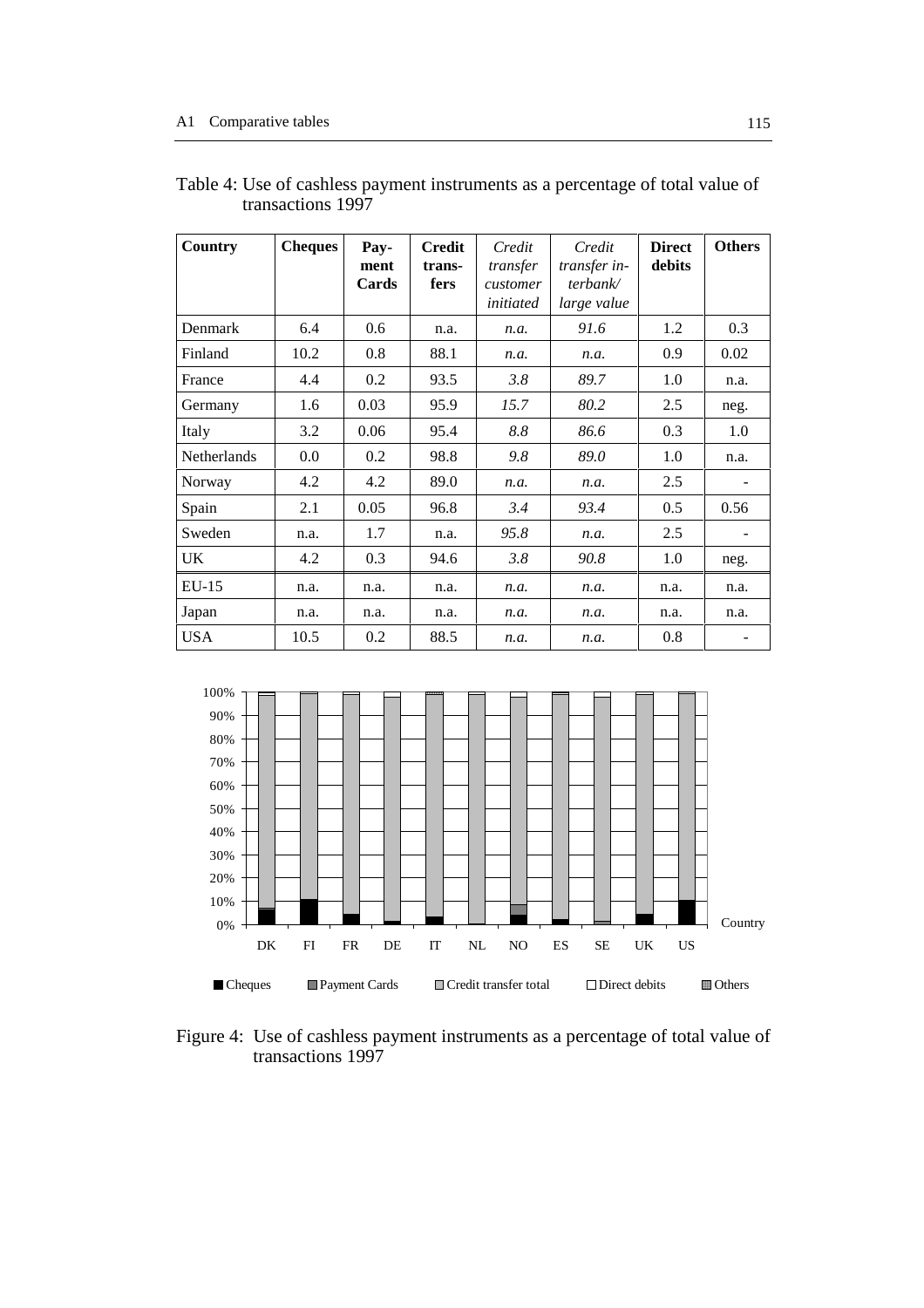Sources: European Central Bank: Payment systems in the European Union. Addendum incorporating 1997 figures. Frankfurt: 1999 (Blue Book); Bank for International Settlements: Statistics on payment systems in the Group of Ten Countries. Figures for 1997. Basle: 1998 (Red Book); for Norway: Norges Bank http://www.norges-bank.no/stat/betaling/payment.html.

Remarks: see remarks on Table 3.

"-" = Nil; "n.a." = not available or not applicable; "neg." = negligible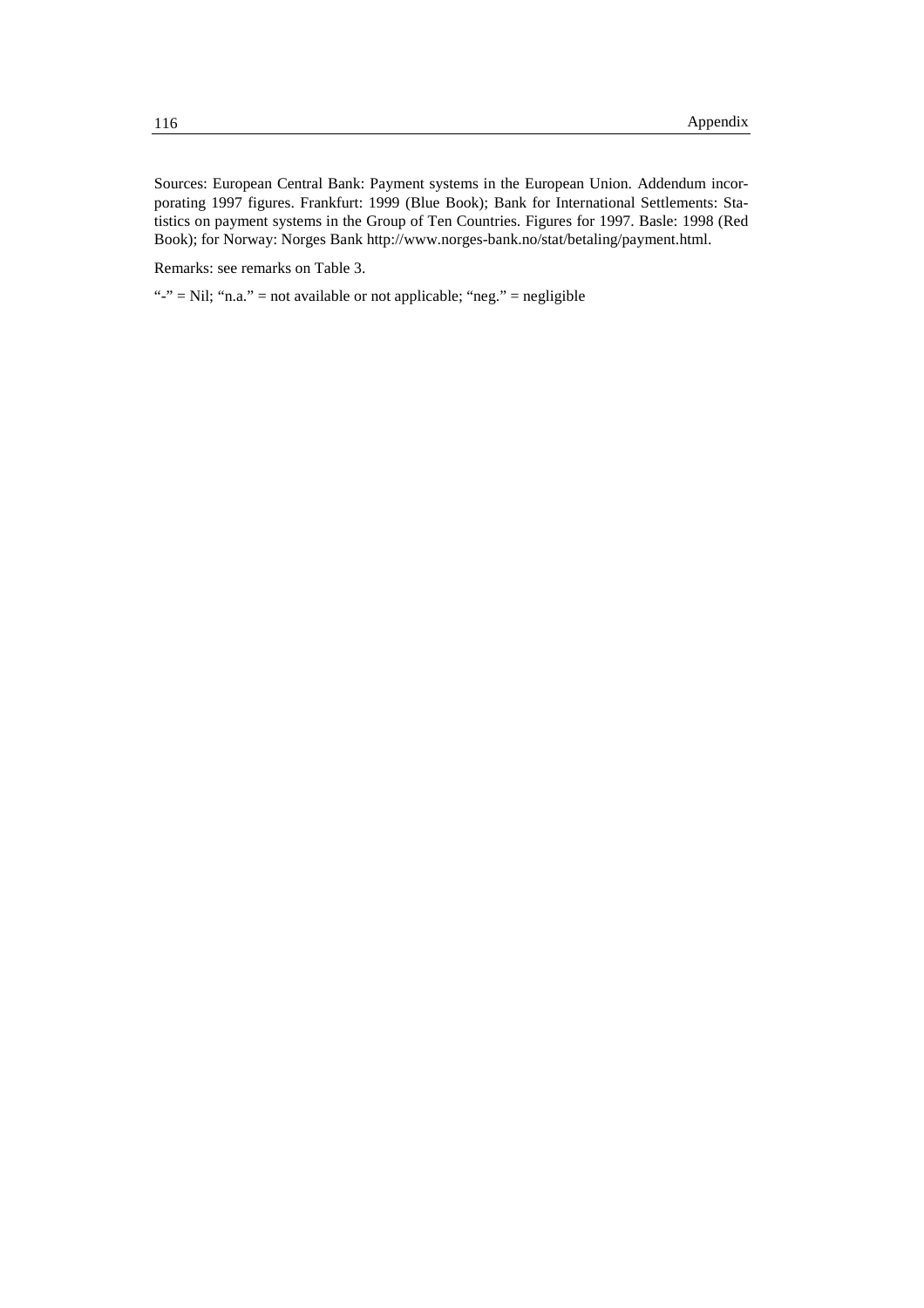| Country        | With a cash<br>function | With a debit or<br>a credit func-<br>tion | With a cheque<br>guarantee func-<br>tion | <b>Retailer cards</b> |
|----------------|-------------------------|-------------------------------------------|------------------------------------------|-----------------------|
| Denmark        | 583                     | 583                                       | 10                                       | n.a.                  |
| Finland        | 1 0 0 2                 | 693                                       | 1                                        | 308                   |
| France         | 515                     | 473                                       | n.a.                                     | n.a.                  |
| Germany        | n.a.                    | 1 0 38                                    | 508                                      | 61                    |
| Italy          | 301                     | 426                                       | 16                                       | n.a.                  |
| Netherlands    | 1 540                   | 163                                       | 26                                       | n.a.                  |
| Norway         | n.a.                    | (1376)                                    | n.a.                                     | n.a.                  |
| Spain          | 910                     | 897                                       |                                          | n.a.                  |
| Sweden         | 774                     | 691                                       |                                          | n.a.                  |
| United Kingdom | 1641                    | 1 2 7 1                                   | 903                                      | 298                   |
| $EU-15$        | 741                     | 786                                       | 354                                      | n.a.                  |
| Japan          | 2 2 4 3                 | 1945                                      |                                          | 480                   |
| <b>USA</b>     | 2 5 4 8                 | 2628                                      | n.a.                                     | 2 2 3 3               |

Table 5: Number of debit or credit cards per 1,000 inhabitants



Figure 5: Number of debit or credit cards per 1,000 inhabitants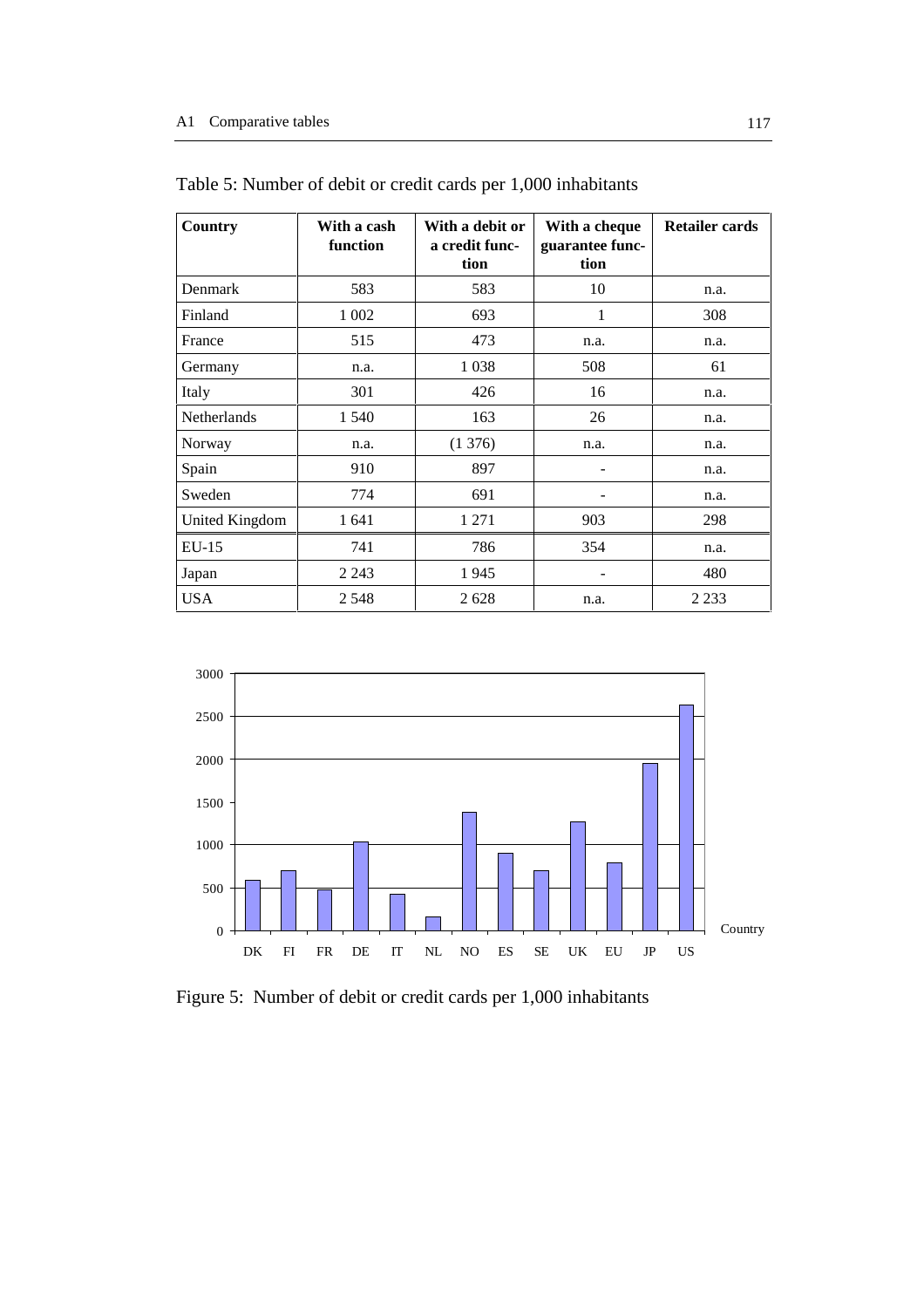Sources: European Central Bank: Payment systems in the European Union. Addendum incorporating 1997 figures. Frankfurt: 1999 (Blue Book); Bank for International Settlements: Statistics on payment systems in the Group of Ten Countries. Figures for 1997. Basle: 1998 (Red Book)

Remarks: for Norway no comparable data available; according to Norges Bank (http://www.norges-bank.no/stat/betaling/payment.html) there are 6.1 million payments cards issued by banks, card companies and oil companies, i.e. 1,376 payment cards per 1,000 inhabitants. National sources indicate other figures for several countries.

"-" = Nil; "n.a." = not available or not applicable; "neg." = negligible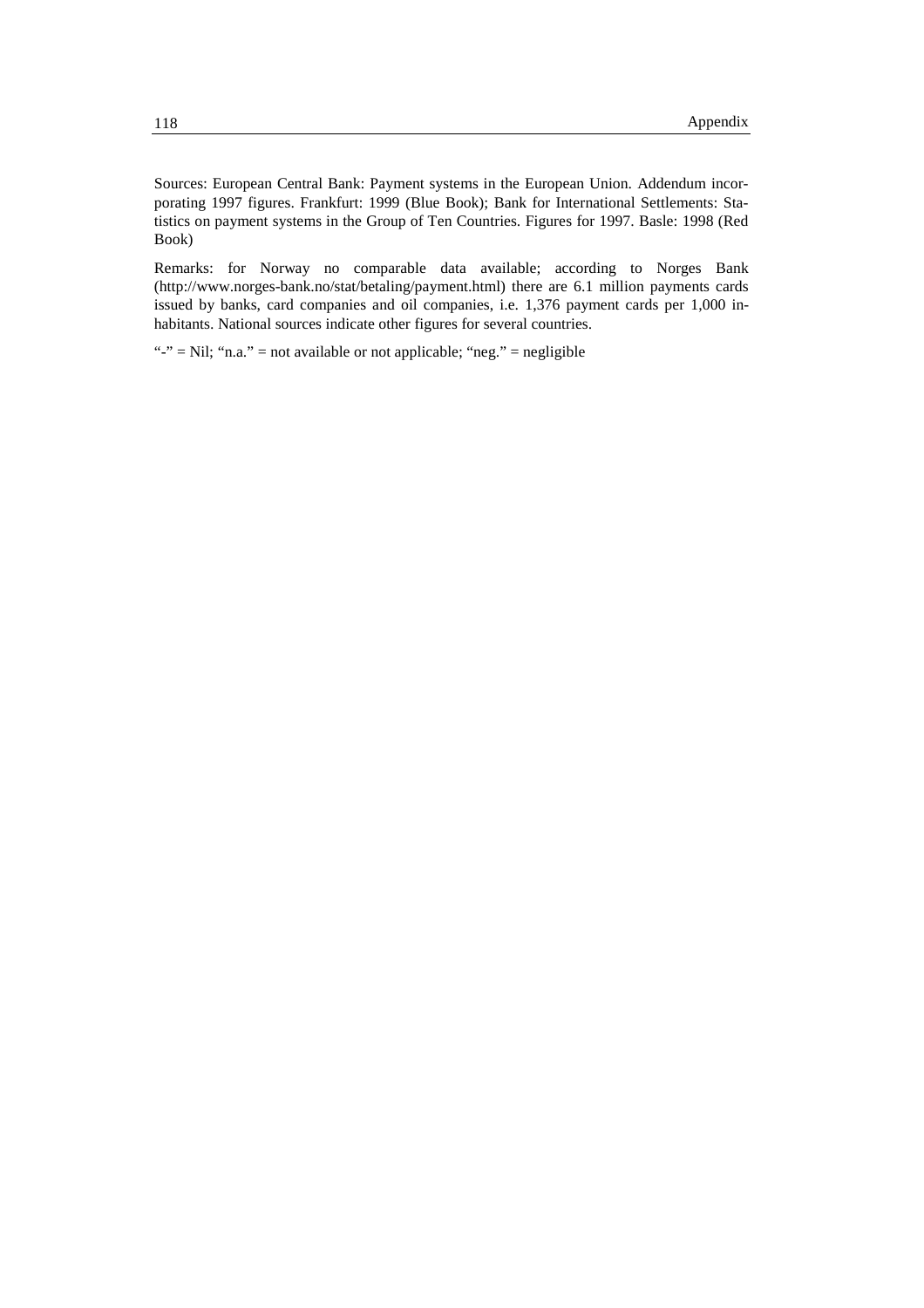| Country        | <b>Number of machines</b><br>per 1 million inhabi-<br>tants (end of year) | <b>Number of transac-</b><br>tions per capita | Average value per<br>transaction (ECU) |
|----------------|---------------------------------------------------------------------------|-----------------------------------------------|----------------------------------------|
| Denmark        | 253                                                                       | n.a.                                          | n.a.                                   |
| Finland        | 445                                                                       | 43.3                                          | 67                                     |
| France         | 462                                                                       | 19.9                                          | 62                                     |
| Germany        | 504                                                                       | 15.3 (1996)                                   | 146 (1996)                             |
| Italy          | 444                                                                       | 7.2                                           | 163                                    |
| Netherlands    | 410                                                                       | 33.4                                          | 78                                     |
| Norway         | 430                                                                       | 24.0                                          | 114                                    |
| Spain          | 863                                                                       | 15.4                                          | 82                                     |
| Sweden         | 268                                                                       | 35.3                                          | 92                                     |
| United Kingdom | 393                                                                       | 29.6                                          | 74                                     |
| $EU-15$        | 488                                                                       | 19.5                                          | 97                                     |
| Japan          | 1 1 1 5                                                                   | 5.0                                           | 255                                    |
| <b>USA</b>     | 616                                                                       | 40.7                                          | 60                                     |

Table 6: Cash dispensers and ATMs 1997



Figure 6: Number of transactions per capita at cash dispensers and ATMs 1997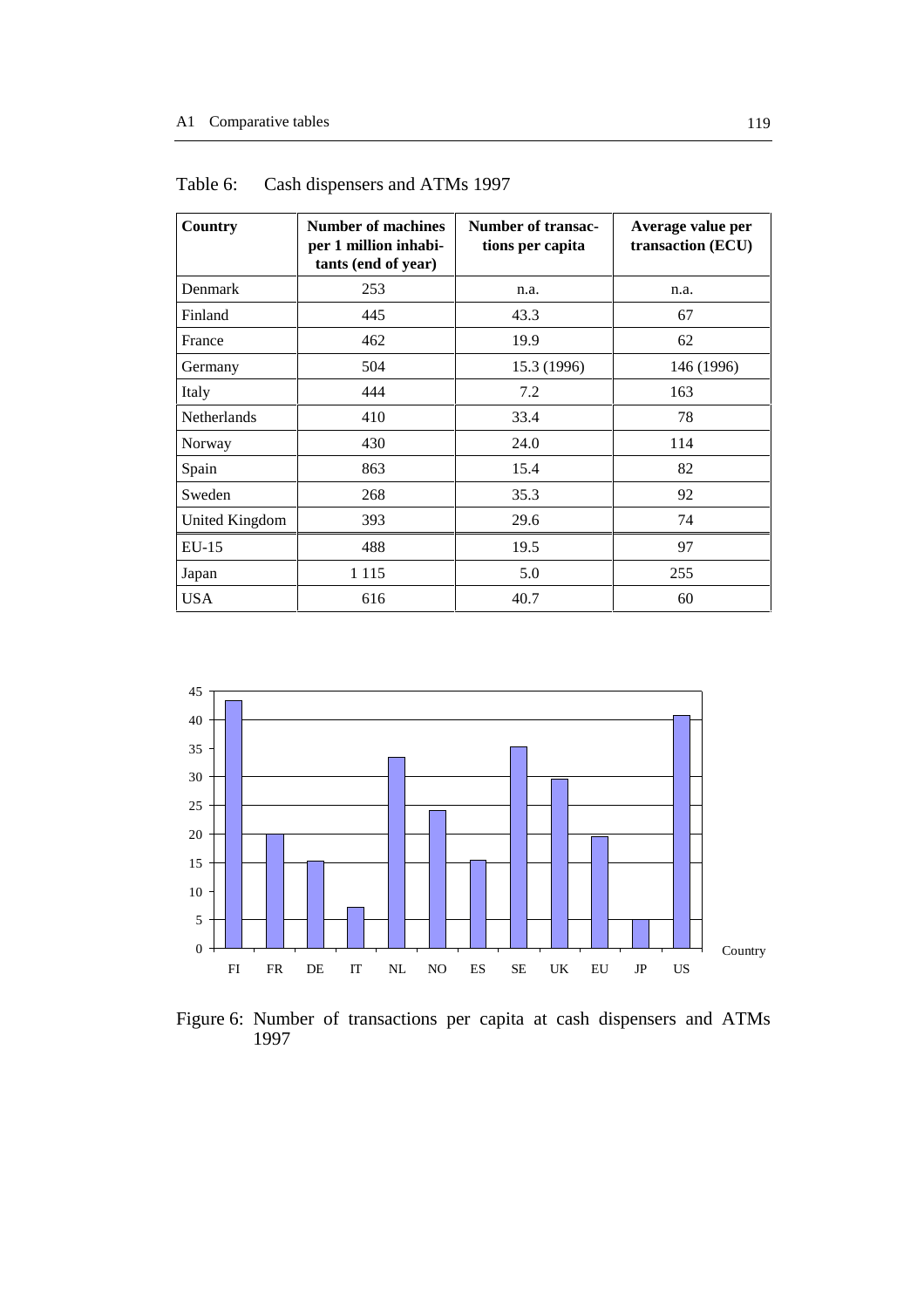Sources: European Central Bank: Payment systems in the European Union. Addendum incorporating 1997 figures. Frankfurt: 1999 (Blue Book); Bank for International Settlements: Statistics on payment systems in the Group of Ten Countries. Figures for 1997. Basle: 1998 (Red Book); for Norway: Norges Bank http://www.norges-bank.no/stat/betaling/payment.html.

Remarks: "n.a." = not available or not applicable;

Exchange rate per ECU 1997: 8 NOK, 1.134 USD;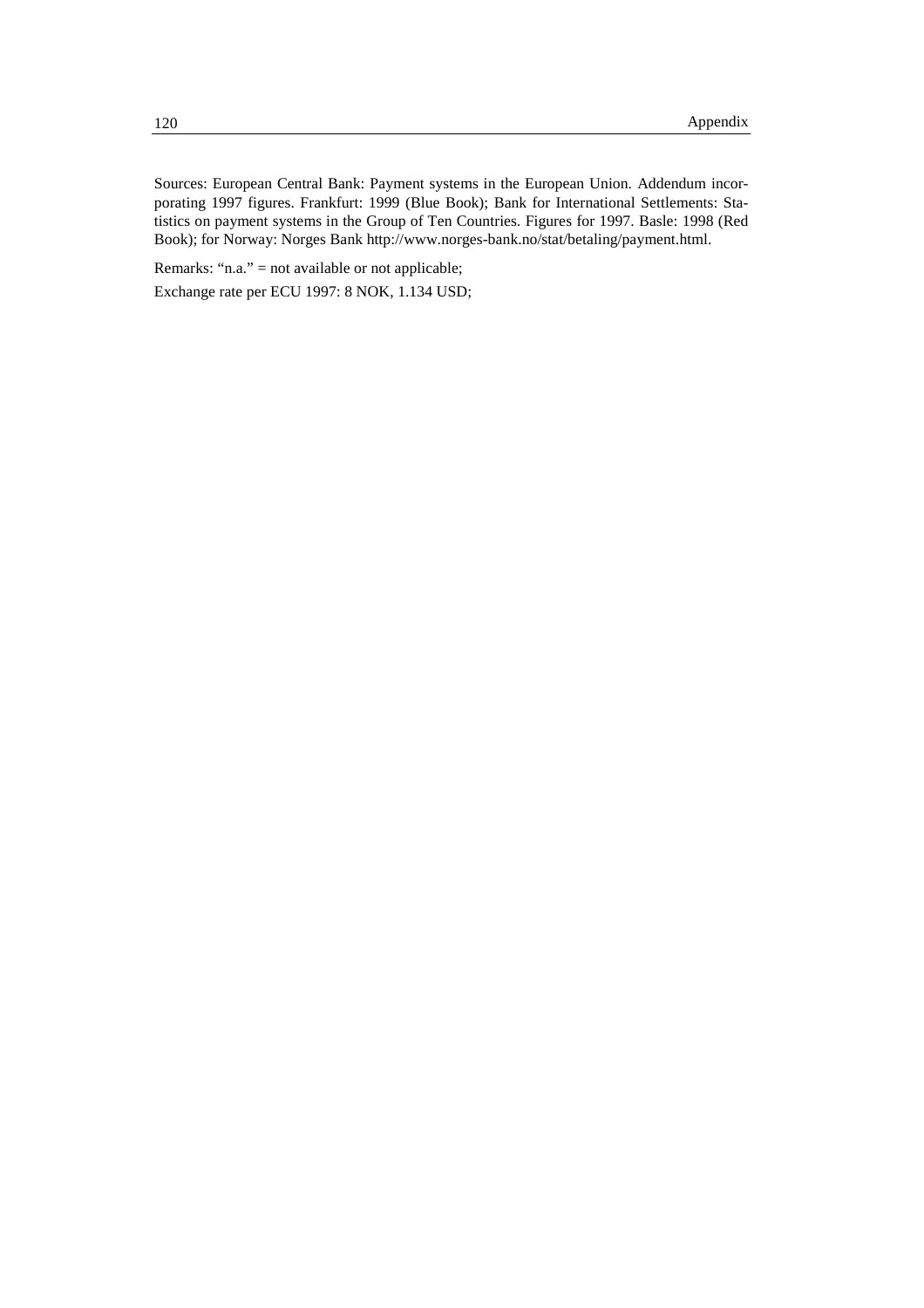| Country            | Number of POS ter-<br>minals per 1 million<br>inhabitants (end of<br>year) | <b>Number of transac-</b><br>tions per capita | Average value per<br>transaction (ECU) |
|--------------------|----------------------------------------------------------------------------|-----------------------------------------------|----------------------------------------|
| Denmark            | 11923                                                                      | 57.7                                          | 46                                     |
| Finland            | 10 50 6                                                                    | 50.9                                          | 45                                     |
| France             | 9 5 5 5                                                                    | 39.3                                          | 46                                     |
| Germany            | 1984                                                                       | 2.8                                           | 65                                     |
| Italy              | 4896                                                                       | 4.4                                           | 94                                     |
| <b>Netherlands</b> | 7715                                                                       | 31.1                                          | 43                                     |
| Norway             | 10 5 89                                                                    | 58.4                                          | 52                                     |
| Spain              | 16 691                                                                     | 8.8                                           | 48                                     |
| Sweden             | 7 7 7 8                                                                    | 15.9                                          | 69                                     |
| United Kingdom     | 8984                                                                       | n.a.                                          | n.a.                                   |
| $EU-15$            | 7 1 4 6                                                                    | 15.7                                          | 62                                     |
| Japan              | 155                                                                        | 0.004                                         | 50                                     |
| <b>USA</b>         | 4853                                                                       | 5.4                                           | 30                                     |

Table 7: POS terminals and EFTPOS transactions 1997



Figure 7: Number of transactions per capita at POS terminals 1997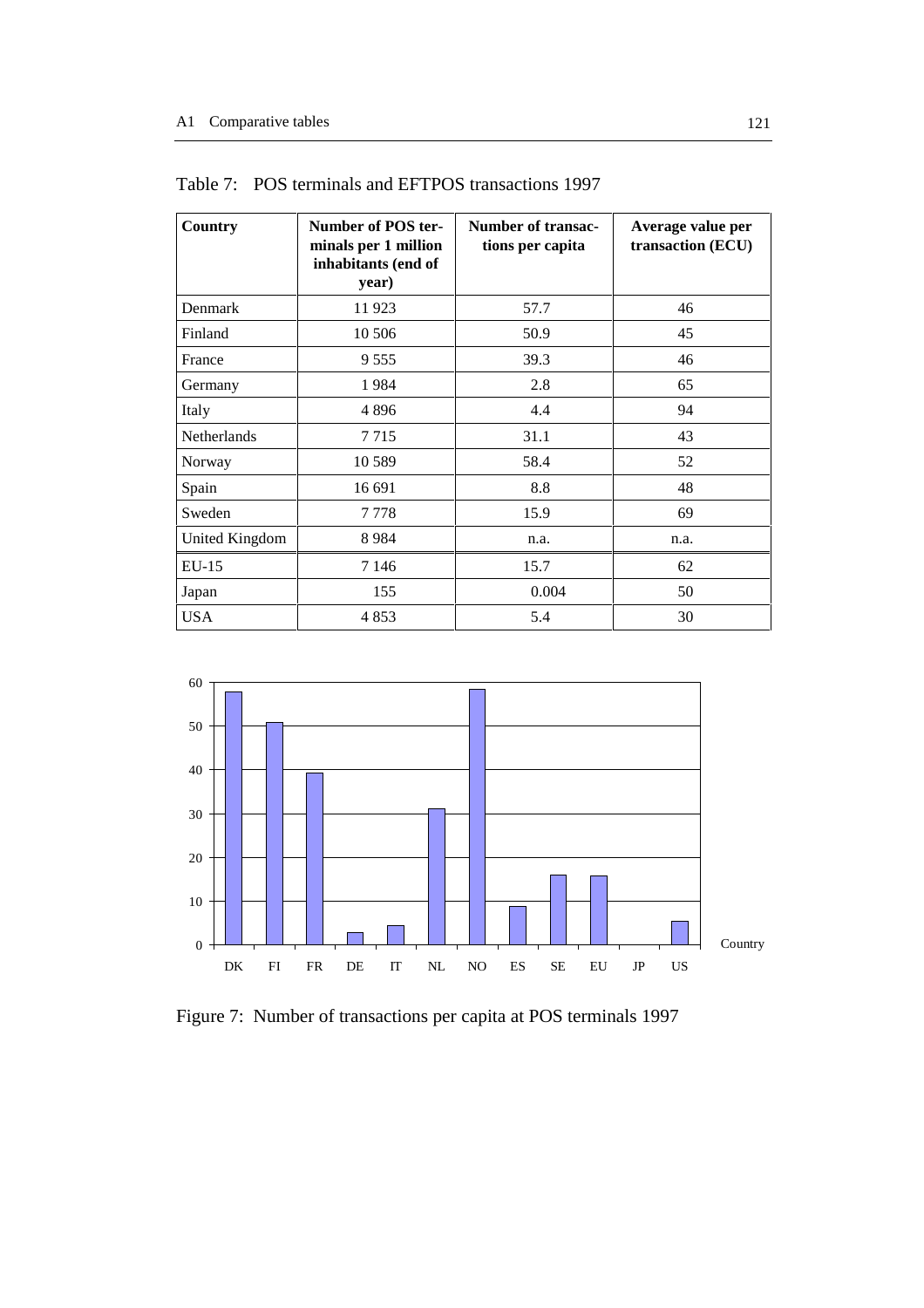Sources: European Central Bank: Payment systems in the European Union. Addendum incorporating 1997 figures. Frankfurt: 1999 (Blue Book); Bank for International Settlements: Statistics on payment systems in the Group of Ten Countries. Figures for 1997. Basle: 1998 (Red Book); for Norway: Norges Bank http://www.norges-bank.no/stat/betaling/payment.html.

Remarks: Germany "electronic cash" only.

"n.a." = not available or not applicable

Exchange rate per ECU 1997: 8 NOK, 1.134 USD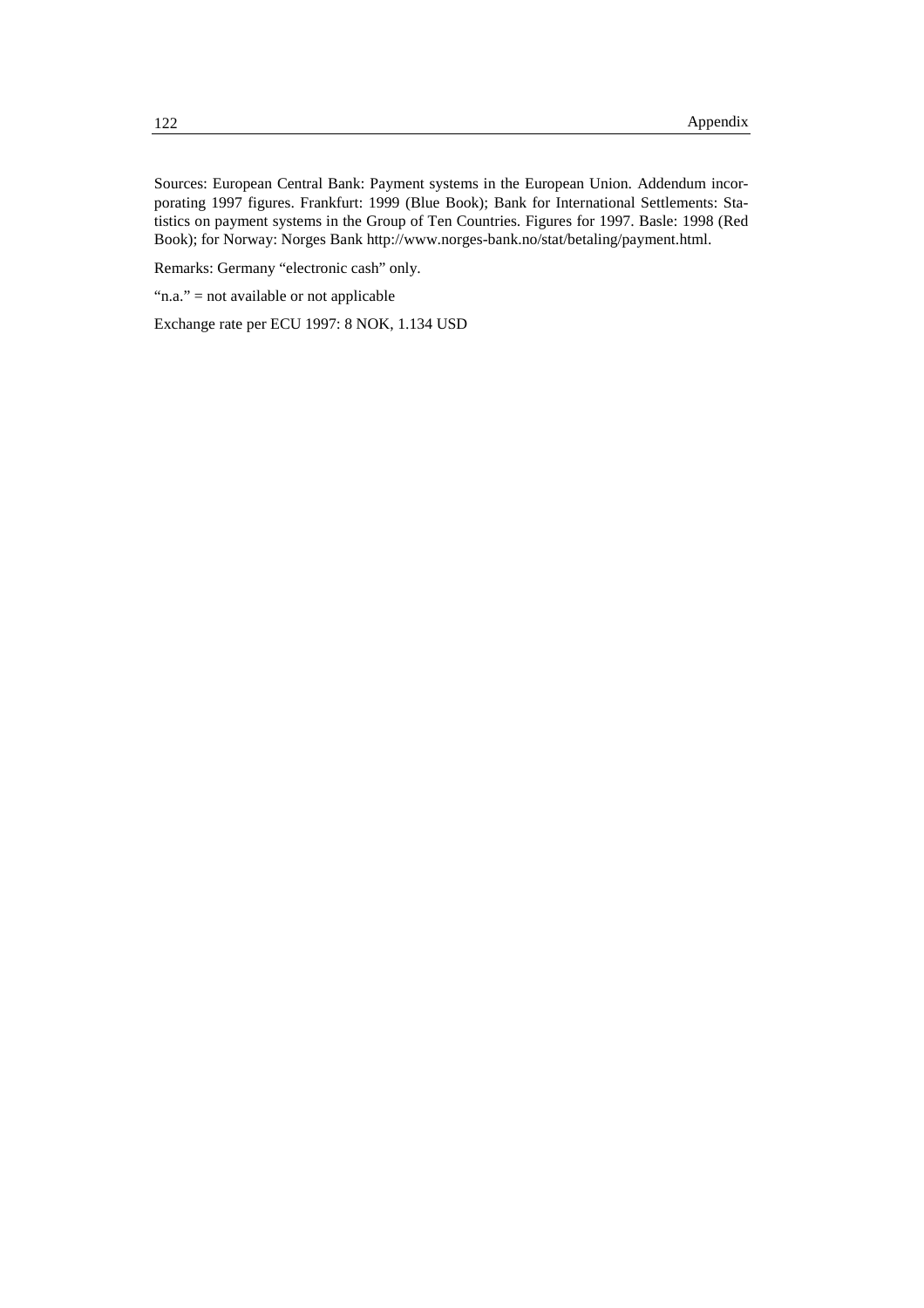| Country           | Retail trade as a<br>percentage of<br><b>GDP 1991</b> | Shops per 1.000<br>inhabitants 1990 | <b>Mail order</b><br>commerce as<br>percentage of<br>retail trade 1996 | <b>Internet trade 1998</b><br>in Euro per capita |
|-------------------|-------------------------------------------------------|-------------------------------------|------------------------------------------------------------------------|--------------------------------------------------|
| Denmark           | 12.3                                                  | 10.0                                | 2.5                                                                    | 4.9                                              |
| Finland           | 8.9                                                   | 7.9                                 | 1.9                                                                    | n.a.                                             |
| France            | 12.6                                                  | 9.7                                 | 2.4                                                                    | $0.3 - 1.0$                                      |
| Germany           | 10.5 (West)                                           | 8.5 (West)                          | 5.8                                                                    | $1.6 - 6.1$                                      |
| Italy             | 15.5                                                  | 17.1                                | 0.3                                                                    | 2.8                                              |
| Nether-<br>lands  | 12.8                                                  | 8.0                                 | 1.8                                                                    | $1.5 - 16.9$                                     |
| Norway            | 24.5 (1996)                                           | n.a.                                | n.a.                                                                   | n.a.                                             |
| Spain             | 15.4                                                  | 13.4                                | n.a.                                                                   | 0.5                                              |
| Sweden            | 12.0                                                  | 8.5                                 | 2.6                                                                    | 7.5                                              |
| United<br>Kingdom | 11.5                                                  | 8.1                                 | 3.7                                                                    | $0.8 - 10.2$                                     |
| EU 15             | 12.7                                                  | 11.3                                | n.a.                                                                   | $1.0 - 4.1$                                      |
| Japan             | n.a.                                                  | n.a.                                | 1.5(1995)                                                              | 3.5                                              |
| <b>USA</b>        | n.a.                                                  | n.a.                                | 3.0 (1995)                                                             | 50.0                                             |

Table 8: Indicators for European retail trade including mail order and Internet trade



If more than one figure is available we quote the minimum and the maximum estimate.

Figure 8: Internet trade 1998 in Euro per capita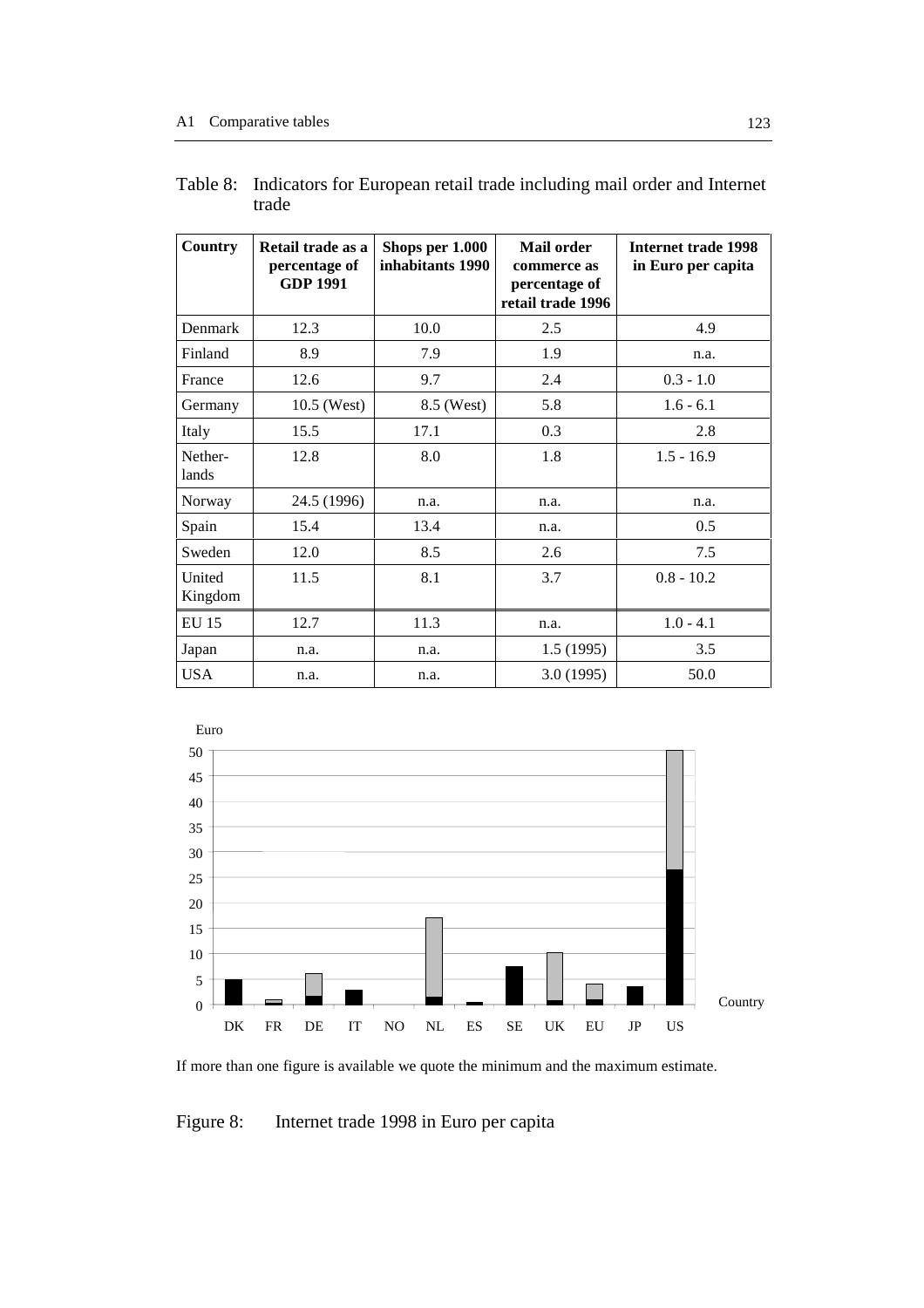Exchange rate per Euro 1998: 7.5 DKK, 8.5 NOK, 0.7 GBP, 146.4 YEN, 1.121 USD

" $n.a." = not available$ 

Sources for column "retail trade" and "shops per inhabitants": Europäische Kommission: Grünbuch "Handel". Brüssel: 1996 (KOM(96)530 endg); for Norway: 1996 retail trade counts for 250 billion NOK compared to 1,020.051 billion NOK GDP (Statistics Norway http://wwwopen.ssb.no/english/)

Source for column "mail order": Bundesverband des Deutschen Versandhandels: Versandhandel in Deutschland. Frankfurt: 1997

Sources and remarks for column "Internet trade":

There is no established method and procedure for counting Internet trade. So we had many problems with the data because of different methods and delimitations. The figures in the table can only be a rough indication for the amount of Internet trade. In our opinion, some figures are not very trustworthy. We see the urgent need to establish some sort of international standardised statistics in the context of electronic commerce.

Denmark: estimates for mainly business-to-consumer web based trade (excluding EDI) in 1998 of 300 million DKK or 26 million Euro. Total retail trade accounted for 25 billion ECU in 1992.

Finland: Unfortunately the latest data available are for 1997, electronic commerce accounted for a mere 0.07 percent of the total volume of retail.

France: According to Datamonitor business to consumer electronic commerce in 1998 accounts for 20 million USD (17.8 million Euro) or 0.3 Euro per capita (http://www.datamonitor.com/ dmhtml/tc/tcpr06199914.htm); according to IDC in 1998 business to consumer electronic commerce accounts for 390 million FRF or 59,5 million Euro (http://www.idc.fr/presse/ cp\_ce99.htm).

Germany: According to a market survey, "Telekommunikation" by Axel Springer Verlag in 1998, 251 million DM (128.33 million Euro) had been spent online by private households (http://www.wuv.de/links/1999/w&v\_data\_studien.html, 31.5.1999); Datamonitor: 1998 business to consumer electronic commerce accounts for 160 million USD or 142.7 million Euro or 1.7 Euro per capita (http://www.datamonitor.com/dmhtml/tc/tcpr06199914.htm).

Italy: According to ESTO partner Piero Bucci the total turnover of electronic commerce is estimated at 160 million Euro in 1998 (estimation based on data by Gemini Consulting including B2C and B2B, excluding EDI and financial EDI).

The Netherlands: 39 – 250 million Euro in 1998 according to different sources. We are of the opinion that 250 million Euro in 1998 in the business to consumer sector is a clear overestimation; see chapter on The Netherlands.

Norway: Unfortunately no data on electronic commerce and Internet trade are available.

Spain: According to ESTO partners Jaume Valls and Anna Arbussà and an announcement by Jose Manuel Villar, Secretary General of Communications (http://www.emarketer.com/enews/ enews\_intere37.html#4) in 1998 electronic commerce amounts to 22.5 million USD or 21.04 million Euro. This figure surely includes turnover by incomplete electronic commerce (trade volume originated from on-line orders), and maybe part of the business to business segment.

Sweden: According to ESTO partner Anna Backlund (e-mail may 31, 1999) referring to a study conducted by the Swedish Research Institute of Trade in 1998, electronic commerce in the business to consumer sector was estimated at 600 million SEK or 67 million Euro, accounting for 0.2 percent of total turnover.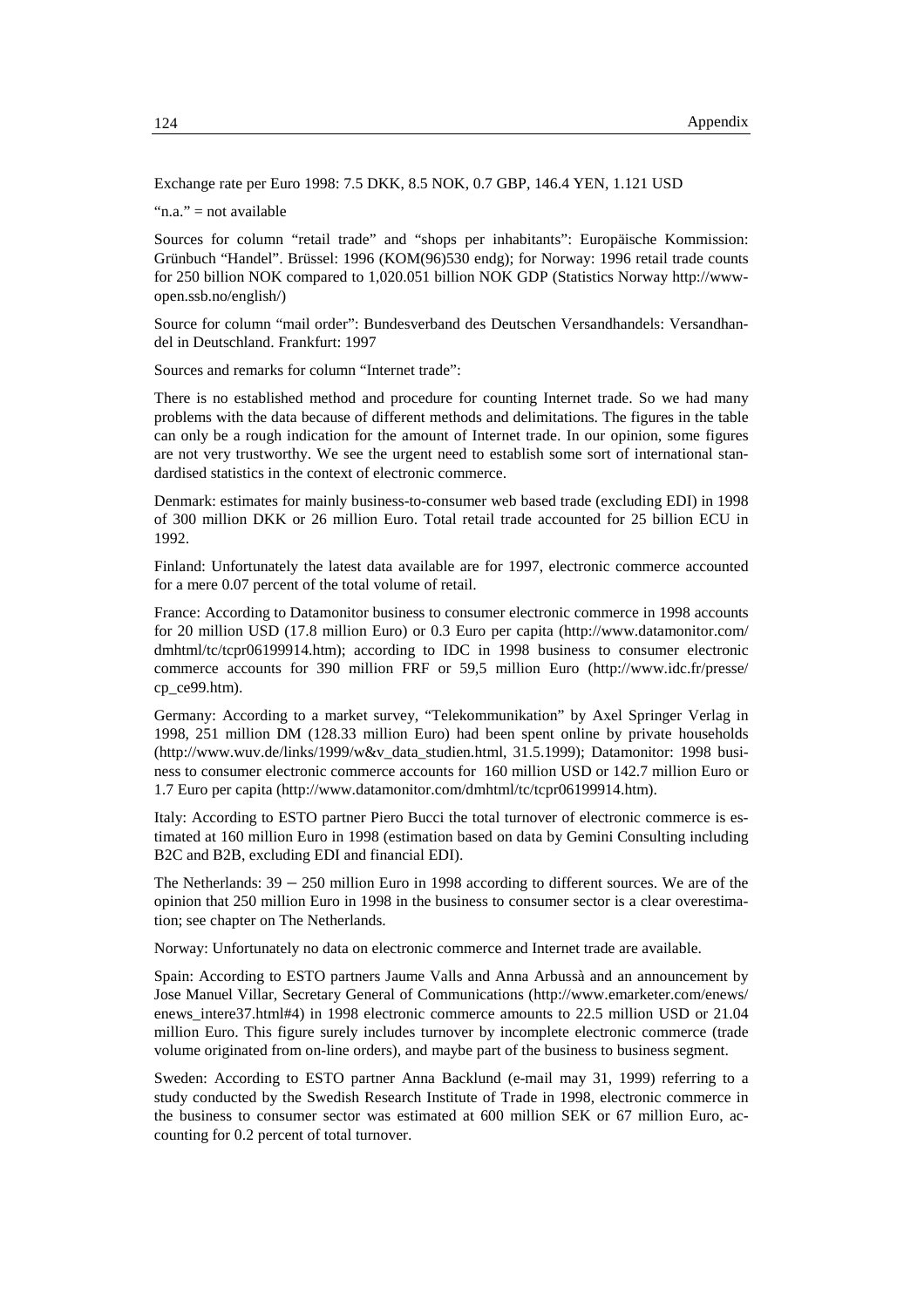United Kingdom: According to Datamonitor, in 1998 electronic commerce in the business to consumer sector accounts for 50 million USD (44.6 million Euro) or 0.8 Euro per capita (http://www.datamonitor.com/dmhtml/tc/tcpr06199914.htm); Fletcher Research estimate total online sales, excluding financial services, at around 230 million GBP (329 million Euro) in 1998, or under 0.2 percent of the total market in the sector analysed; Verdict Research calculated that in 1998, over 666.5 million USD (594.6 million Euro) was spent online, also representing also just 0.2 percent of overall retail sales (http://www.nua.ie/surveys/?f=VS&art\_id= 905354621&rel=true).

EU 15: According to International Data Corp. (IDC) the business to consumer sector accounts for 1.85 billion USD (1.53 billion Euro) or 4.1 Euro per capita. Total turnover of electronic commerce including business to business was estimated at 5.6 billion dollars or 5 billion Euro (The Global Reach Express, 8 July, 1999); GfK cites figures for Europe of 7 billion USD electronic commerce in the business to business sector and 400 million USD (357 million Euro) in the business to consumer sector, representing 0.02 percent of total retail trade and mail order commerce (E-Commerce nicht immer von Erfolg gekrönt, July 13, 1999, http://www.gfk.de/).

Japan: According to a study by Japan's International Trade and Industry Ministry and Andersen Consulting in 1998, the consumer e-commerce market acccounts for 65,000 million Yen (444 million Euro) or 3.5 Euro per capita, representing 0.2 percent of total household expenditure (http://cyberatlas.Internet.com/big\_picture/geographics/japan\_ecom.html).

USA: According to eMarketer's eRetail Report, in 1998 consumers in the United States have spent 8 billion USD (7.136 billion Euro) on the Internet (http://www.emarketer.com/estats/ 092799\_retail.html). This counts for 26,6 Euro per inhabitant. According to shop.org, the trade association for online retailers, based on a report conducted by The Boston Consulting Group, in 1998 US Internet users spent 14,900 million USD (13,291 million Euro) representing 0.5 percent of all retail sales or 50 Euro per capita (http://www.shop.org/nr/99/071999.html).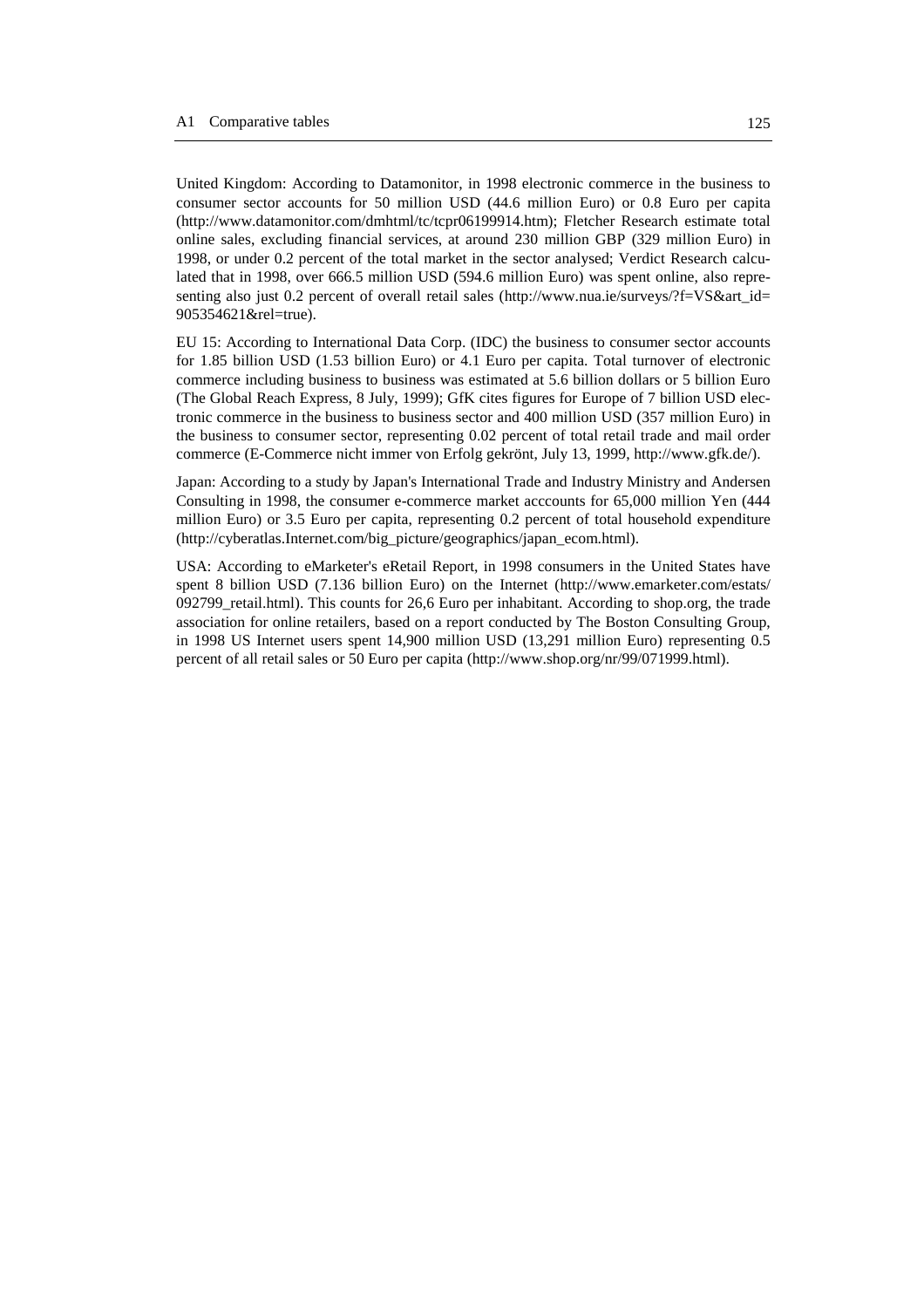| Country     | <b>Name</b>              | Disposable/<br>reloadable | Use on<br><b>Internet</b>              | Multi-<br>func-<br>tional-<br>ity | Purses per<br>$1.000$ inhabi-<br>tants   | <b>Purchases</b><br>per 1.000<br>inhabitants<br>and year<br>(Euro) |
|-------------|--------------------------|---------------------------|----------------------------------------|-----------------------------------|------------------------------------------|--------------------------------------------------------------------|
| Denmark     | Danmont                  | disposable                | No                                     | no                                | 95<br>(1997)                             | 1400<br>(1997)                                                     |
| Finland     | Avant                    | both                      | for pur-<br>chases<br>and load-<br>ing | yes                               | 48                                       | 51                                                                 |
| France      | $\overline{\phantom{a}}$ |                           |                                        |                                   |                                          |                                                                    |
| Germany     | GeldKarte                | reloadable                | N <sub>o</sub>                         | yes                               | 536<br>(issued cards);<br>(active cards) | 1 0 9 0                                                            |
| Italy       | Minipay                  | reloadable                | No                                     | yes                               | 14                                       | (35)<br>(1997)                                                     |
| Netherlands | Chipknip                 | reloadable                | No                                     | yes                               | 764                                      | n.a.                                                               |
|             | Chipper                  | reloadable                | No                                     | yes                               | 318                                      | n.a.                                                               |
| Norway      |                          |                           |                                        |                                   |                                          |                                                                    |
| Spain       | VisaCash                 | reloadable                | No                                     | yes                               | 87                                       | (153)                                                              |
|             | Euro 6000                | reloadable                | N <sub>o</sub>                         |                                   | n.a.                                     | (1997)                                                             |
|             | Monedero<br>4B           | reloadable                | N <sub>o</sub>                         |                                   | n.a.                                     |                                                                    |
| Sweden      | Cash                     | reloadable                | yes for<br>loading                     | $\gamma$                          | 23                                       | 475                                                                |
| UK          |                          |                           |                                        |                                   |                                          |                                                                    |

Table 9: Characteristics of main European electronic purses 1998



Figure 9: Electronic purses per 1.000 inhabitants 1998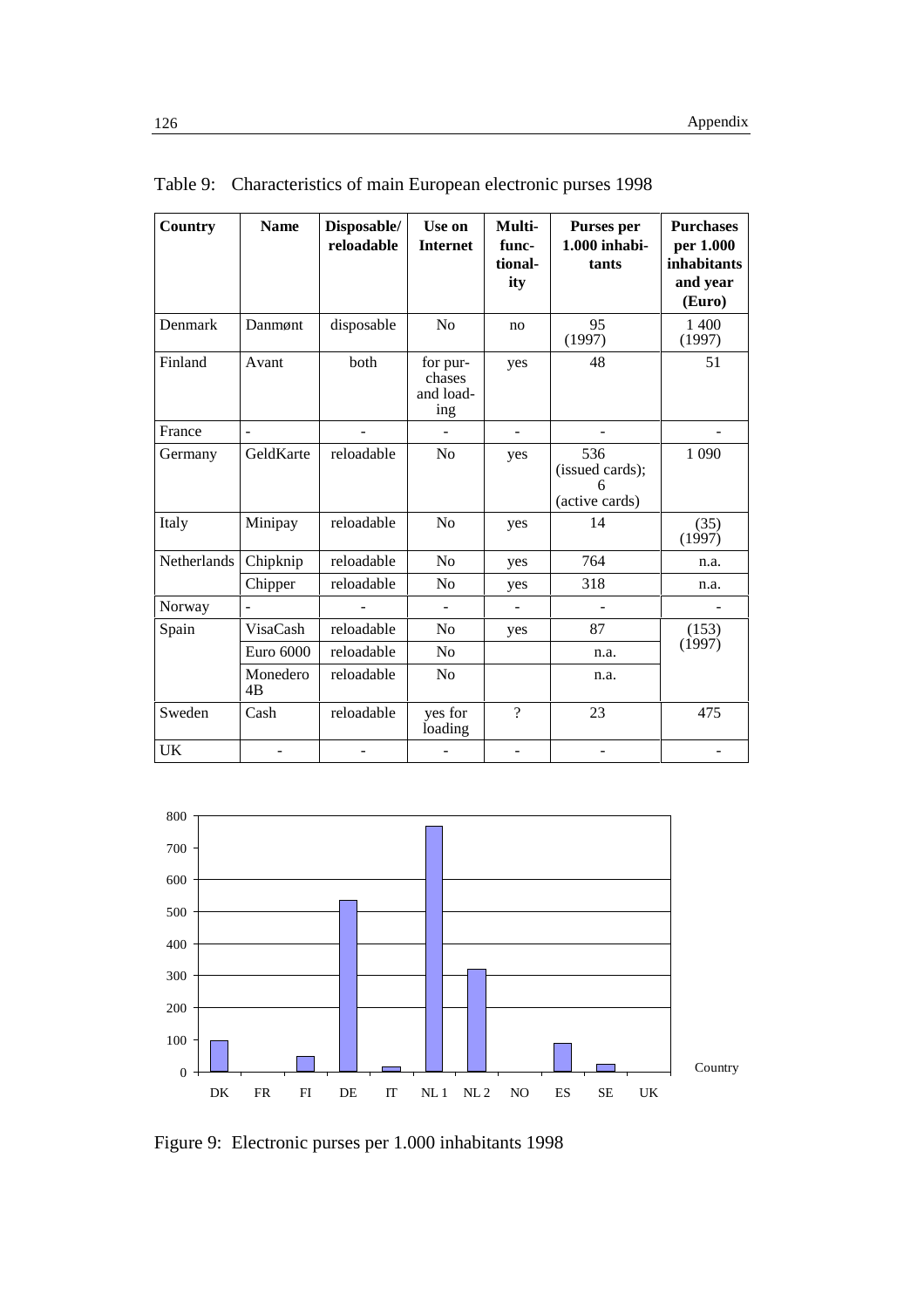Sources: ESTO-Project-Partners; ECB: Payment systems in the European Union. Addendum incorporating 1997 figures. Frankfurt: 1999 (Blue Book); ECBS: Overview of European electronic purse projects. Brussels: ECBS 1997 (TR 102, Version 2); other sources; column 6 and 7 based on own calculations.

Remarks: We have included only such electronic purse schemes of some importance which have left the pilot stadium.

Finland: Figures are related to the new multifunctional card introduced in March 1997 that replaced previous products. These products accounted in 1995 and 1996 for about 550 Euro purchases per 1.000 inhabitants.

France: There are trials announced for 1999, see chapter 2.8 on France.

Italy: Figures in brackets from the Blue Book for 1997 not related to MINIpay alone. In Italy there are also some local electronic purse systems.

Spain: Figures in brackets from the Blue Book for 1997.

United Kingdom: There are no nation-wide electronic purse schemes operating in the UK. However, Mondex and Visa Cash are or were the subject of pilot trials. See chapter 2.5 on the United Kingdom.

"-"  $=$  Nil; "n.a."  $=$  not available or not applicable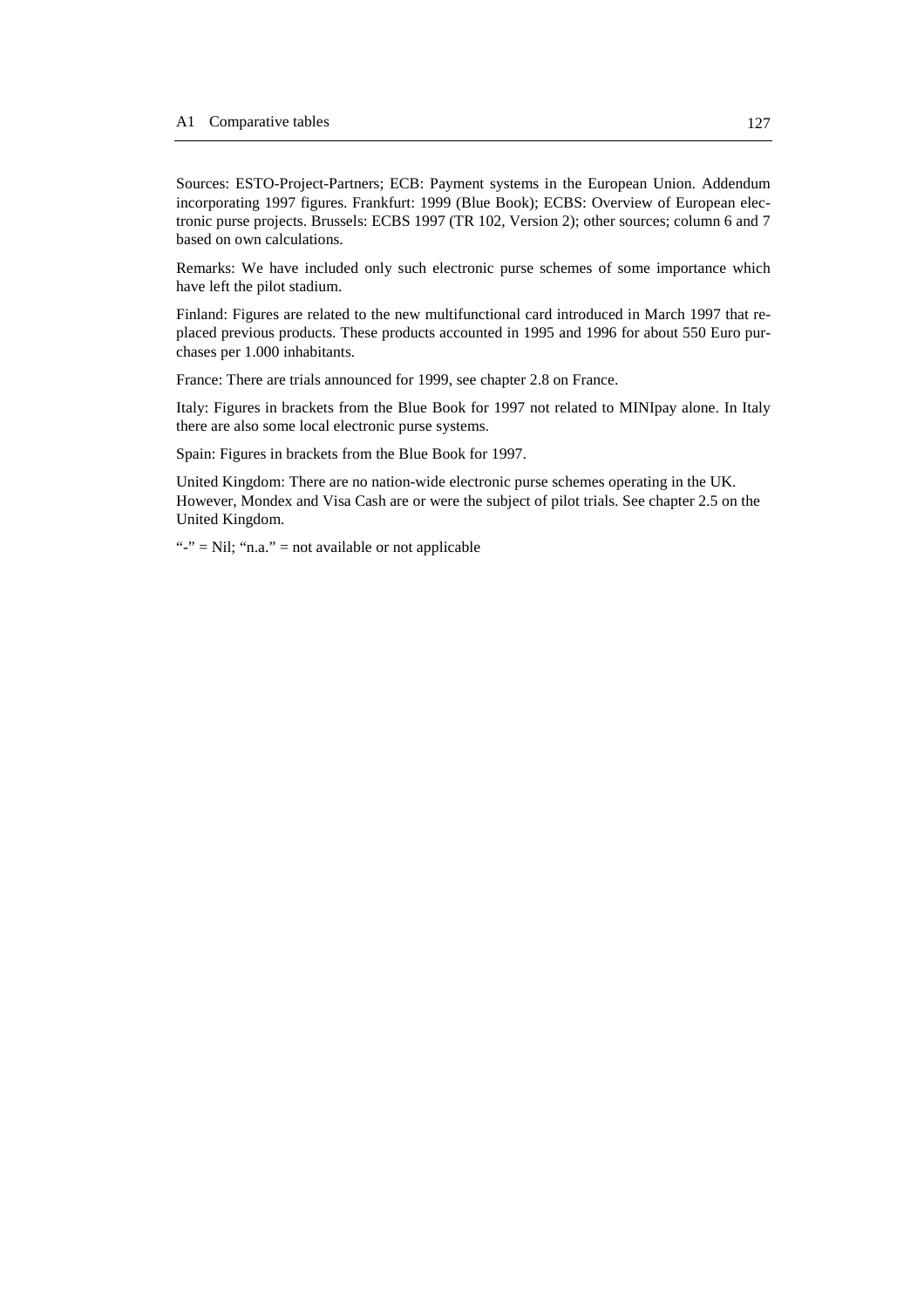| <b>Country</b>     | Net-<br>money            | <b>E-Purse</b><br>on the<br><b>Internet</b> | <b>SET</b>               | Integra-<br>ted sys-<br>tems | debit                    | credit<br>transfer       | Aggre-<br>gating<br>systems                    |
|--------------------|--------------------------|---------------------------------------------|--------------------------|------------------------------|--------------------------|--------------------------|------------------------------------------------|
| Denmark            | $\overline{\phantom{a}}$ | $\qquad \qquad -$                           | $\Box$                   | $\overline{\phantom{a}}$     | $\Box$ (1999)            | $\blacksquare$           | $\overline{a}$                                 |
| Finland            | $\Box$                   | П                                           | $\Box$                   |                              |                          | П                        |                                                |
| France             | $\overline{\phantom{a}}$ | $\overline{\phantom{a}}$                    | $\Box$                   | ПD                           | [CD]                     | $\overline{\phantom{a}}$ | $\lceil \bullet \rceil$                        |
| Germany            | $\Box$                   | $\overline{\phantom{a}}$                    | $\Box$                   | $\Box$                       | $\overline{\phantom{a}}$ | $\overline{a}$           | $\lbrack \blacksquare \square \rbrack \square$ |
| Italy              | $\overline{\phantom{a}}$ | $\overline{\phantom{a}}$                    | $\Box$                   | П                            | $\overline{\phantom{a}}$ | $\qquad \qquad -$        | $\overline{\phantom{a}}$                       |
| <b>Netherlands</b> | $\overline{a}$           | $\overline{\phantom{a}}$                    | $\Box$                   | $\Box$                       | $\overline{\phantom{0}}$ | ۰                        | $\Box$                                         |
| Norway             | $\overline{\phantom{a}}$ | $\overline{\phantom{a}}$                    | $\Box$                   | $\qquad \qquad -$            | $\overline{\phantom{a}}$ | $\qquad \qquad -$        | $\overline{\phantom{a}}$                       |
| Spain              | $\overline{\phantom{a}}$ | $\qquad \qquad -$                           | $\Box$                   | $\overline{\phantom{a}}$     | $\overline{\phantom{0}}$ | $\Box$                   | $\overline{\phantom{a}}$                       |
| Sweden             | $\overline{\phantom{a}}$ | $\overline{\phantom{a}}$                    | $\Box$                   | $\Box$                       | $\overline{\phantom{0}}$ | $\Box$                   | $\Box$                                         |
| UK                 | $\overline{\phantom{a}}$ | $\overline{\phantom{a}}$                    | $\overline{\phantom{a}}$ | $\qquad \qquad -$            | $\overline{\phantom{0}}$ | ٠                        | $\theta$                                       |

Table 10: Main Internet payment systems in Europe 1998

Symbols:  $\Box$  = minor importance;  $\blacksquare$  = some importance;  $\Xi$  = cancelled pilot; [] = operational within the limits of consumer online services (e.g. Minitel, Btx, CompuServe), but not on Internet. Number of different systems is indicated by number of symbols.

Remarks: Again, trials are not included.

Netmoney means software-based token systems (e.g. eCash); integrated systems are normally offered by processing companies able to handle multiple payment instruments (e.g. credit cards, debit cards, and which sometimes offer new payment instruments for smaller amounts; e.g. CyberCoins by CyberCash GmbH); aggregating systems in this sense are typically able to aggregate payments before they are settled.

Denmark: the debit card Dankortet can be used on the Internet since April 1999; Netcoin pilot 1998.

Finland: Net-money "eCash" was abandoned; e-purse Avant for loading and purchasing on the Internet; "electronic giro" for credit transfer.

France: Integrated systems are KLEline and Shopperline; two systems of minor importance for the use of the debit card in the context of Minitel's shopping market; the important aggregating system in the context of Minitel is the Kiosk system.

Germany: Netmoney is DigiCash's eCash by Deutsche Bank; CyberCash integrates payments via credit cards, direct debit, and CyberCoins (micropayments); aggregating systems outside the Internet are the Btx/T-Online accounting system and a similar system by CompuServe; Germany.net offers such a system in the Internet.

Italy: Telepay integrates payments via credit cards and direct debits.

The Netherlands: I-Pay integrates payments via credit cards or a bank account; 0900 Internet Connect is a kind of aggregating system using the phone bill system.

Norway: SET is used for credit and debit card payments.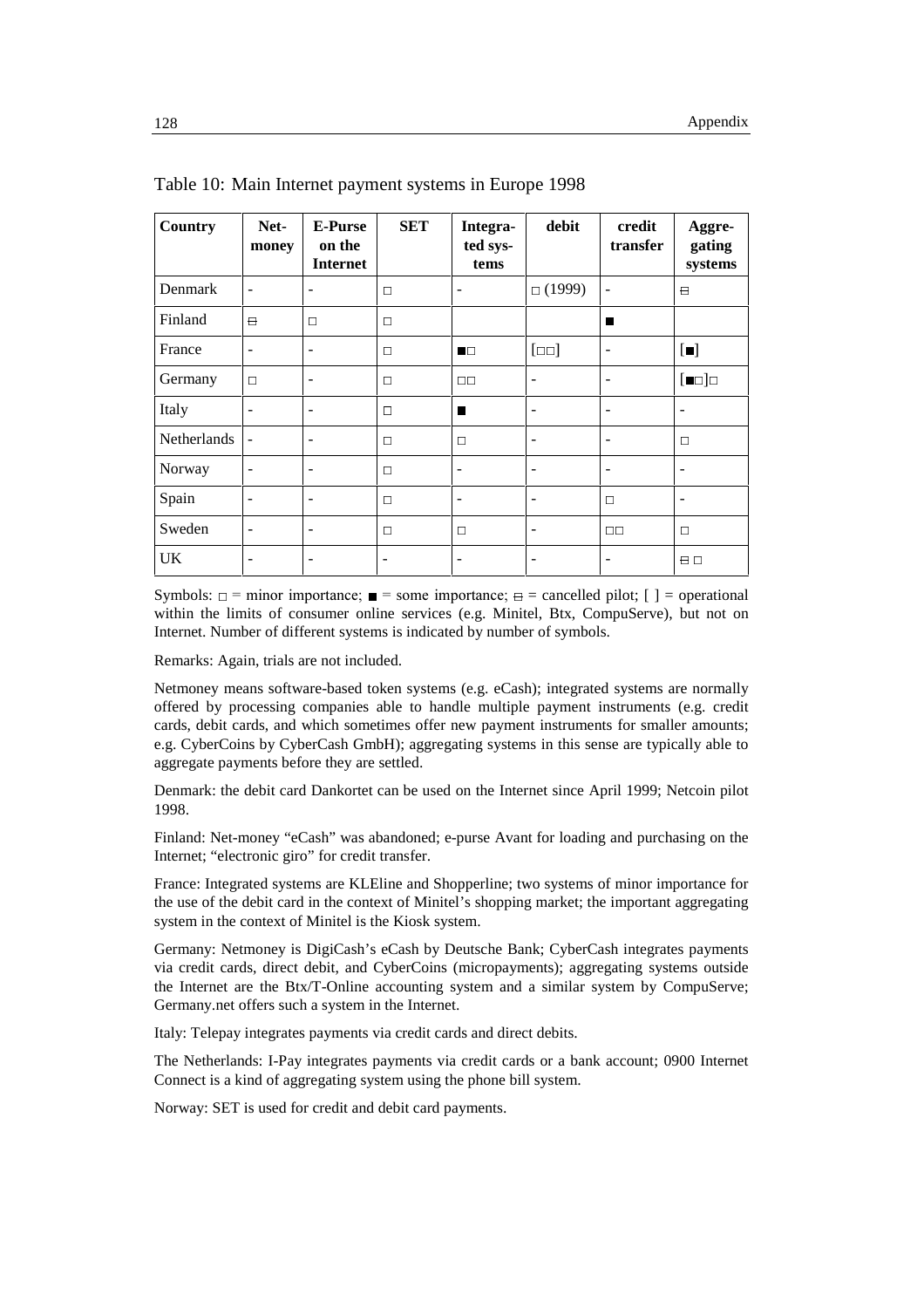Spain: In some cases opportunities to use credit transfers are integrated into electronic commerce solutions.

Sweden: the electronic purse Cash can be loaded on the Internet; KLEline integrates various payment methods; credit transfers can be done by ePostgiro and other bank specific methods; purchases at Torget's mall are charged to Torget's regular subscriber account.

United Kingdom: BT Array, a sort of micropayment and aggregating system, was terminated, while BarclayCoins are still available.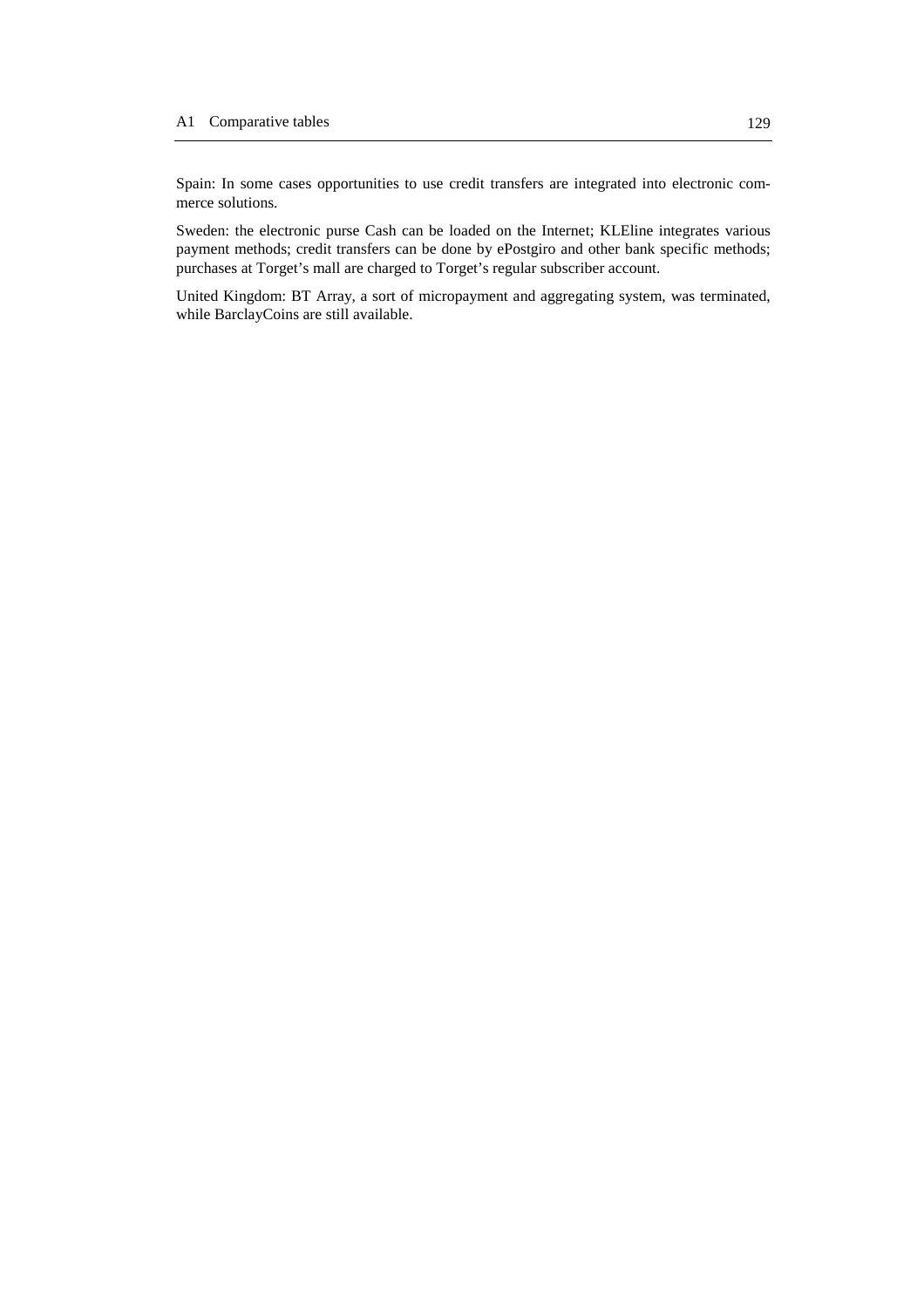### **A2 List of Abbreviations**

#### **ABI**

Associazione Bancaria Italiana (Italian Bankers' Association)

#### **ACE**

Agencia de Certificación Electrónica (Electronic Certification Agency)

#### **ACESA**

Autopistas Concesionaria Española, S.A. (Spanish motorway company)

#### **ADSL**

Asymmetrical Digital Subscriber Line

#### **AECE**

Asociación Española de Comercio Electrónico (Spanish Association for Electronic Commerce)

#### **AIMC**

Asociación para la Investigación de los Medios de Comunicación (Association for Research on Communications Media)

#### **AIPA**

Autoritá per l'Informatica nella Pubblica Amministrazione (Authority for IT in the Public Administration)

#### **APACS**

Association for Payment Clearing Services (United Kingdom)

#### **ATM**

Automated Teller Machine

#### **BACS**

Bankers' Automated Clearing Services

#### **BIS**

Bank for International Settlements

#### **BNL**

Banca Nazionale del Lavoro

#### **BNP**

Banque Nationale de Paris

#### **BPM**

Banca Popolare di Milano

#### **BPN**

Banca Popolare di Novara

#### **BSI**

Bundesamt für Sicherheit in der Informationstechnik (German Federal Agency for Safety of Information Technology)

#### **BT**

British Telecom

#### **Btx**

Bildschirmtext (German videotex service)

#### **CA**

Certification Authority/Agency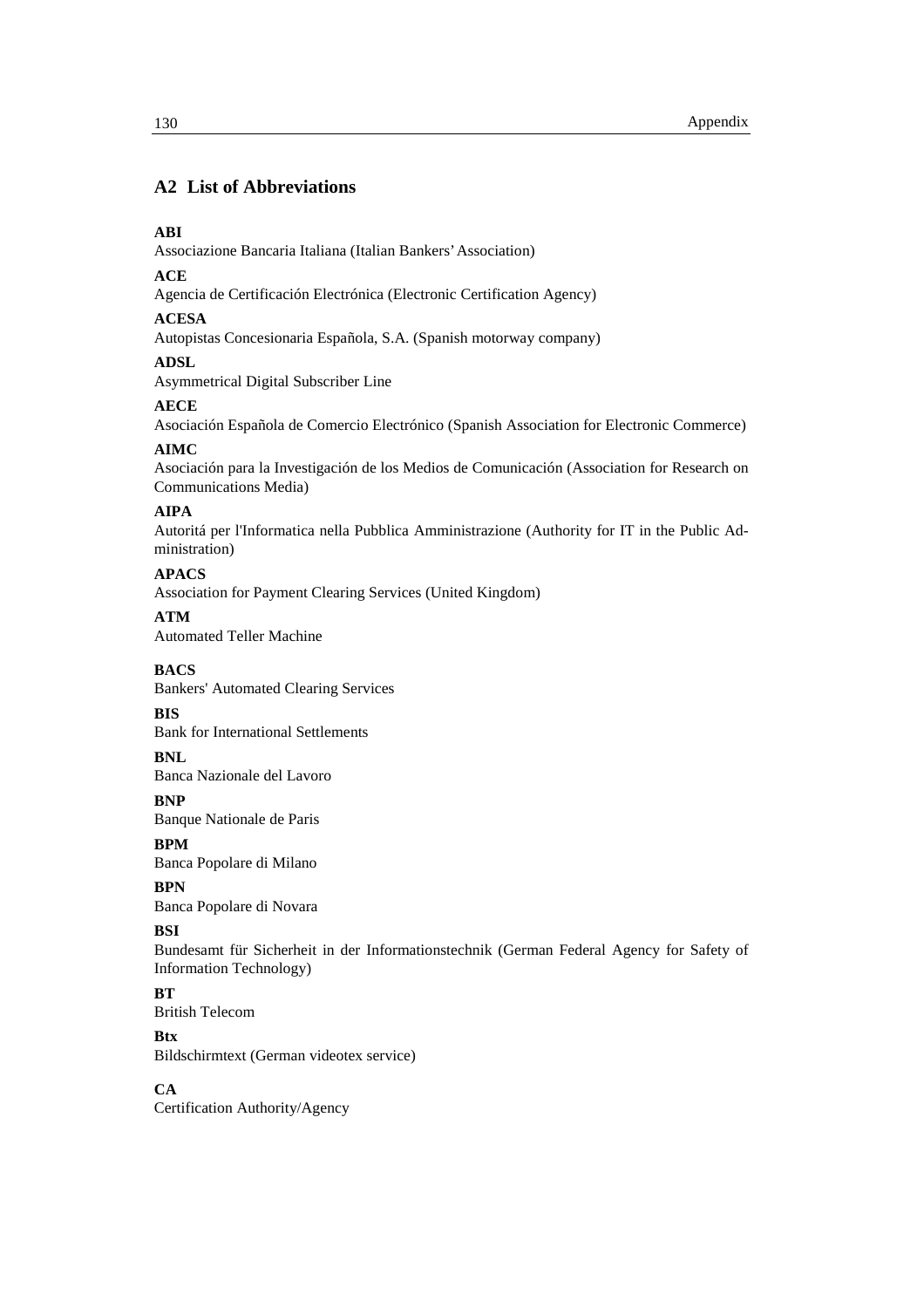## **CB**

Cartes Bancaires (France)

## **CCF**

Crédit Commercial de France

#### **CD**

Compact Disc

## **CECA**

Confederación Española de Cajas de Ahorros

#### **CEPS**

Common Electronic Purse Specifications

#### **CFC7**

standardised bar code at the bottom of all cheques for the automation of the processing of cheques in Denmark.

## **CIC**

Crédit Industriel et Commercial (French banking group Crédit Mutuel-CIC)

## **C-SET**

Chip-Secured Electronic Transactions

#### **DE**

Germany (Deutschland)

## **DK**

Denmark

#### **DKK**

Danish Crown

#### **DM**

Deutsche Mark

### **DNB**

De Nederlandsche Bank

#### **DPR**

Decreto del Presidente della Repubblica (Decree of the president of the republic, Italy)

#### **ECF**

Electronic Commerce Finland

# **ECB**

European Central Bank

## **ECBS**

European Committee for Banking Standards

## **ECF**

Electronic Commerce Finland

#### **ECU**

European Currency Unit

## **edd**

electronic direct debit

## **EDI**

Electronic Data Interchange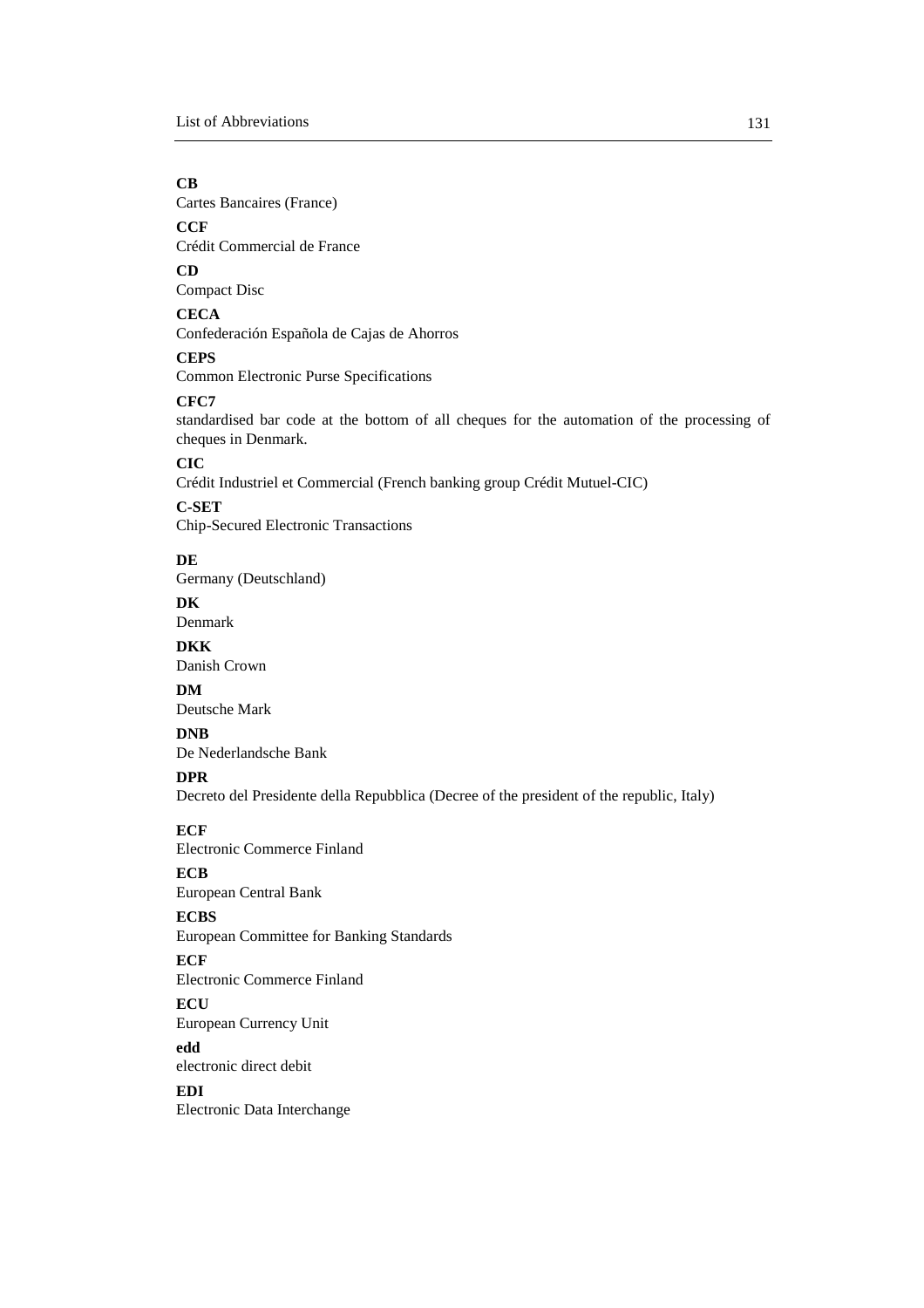### **EDIFACT**

Electronic Data Interchange for Administration, Commerce and Transport

#### **EFTPOS**

Electronic Funds Transfer at Point Of Sale

# **ELV**

Elektronisches Lastschriftverfahren (electronic direct debiting process)

#### **EMV**

Europay, Mastercard, Visa

#### **EMU**

European Monetary Union

#### **EN**

European Norm

#### **ES**

Spain

## **ESP**

Spanish Peseta

## **ESTO**

European Science and Technology Observatory

## **EU**

European Union

#### **FDIH**

Forening for Dansk Internet Handel (Danish Association of Internet Traders)

## **FESTE**

Fundación para el Estudio de la Seguridad de las Telecomunicaciones (Foundation for the Study of Security in Telecommunications)

## **FI**

Finland

# **FIM**

Finmark

## **FIWG**

Financial Issues Working Group

#### **FR**

France

#### **FTI**

Forum per la Tecnologia della Informazione (Forum for information technology)

## **FZKA**

Forschungszentrum Karlsruhe (Research Center Karlsruhe)

## **GDP**

Gross Domestic Product

## **GEA**

Gemenskapen för Elektroniska Affärer (Group of Electronic Commerce)

#### **GEF**

Global Electronic Finance Management (Brussels)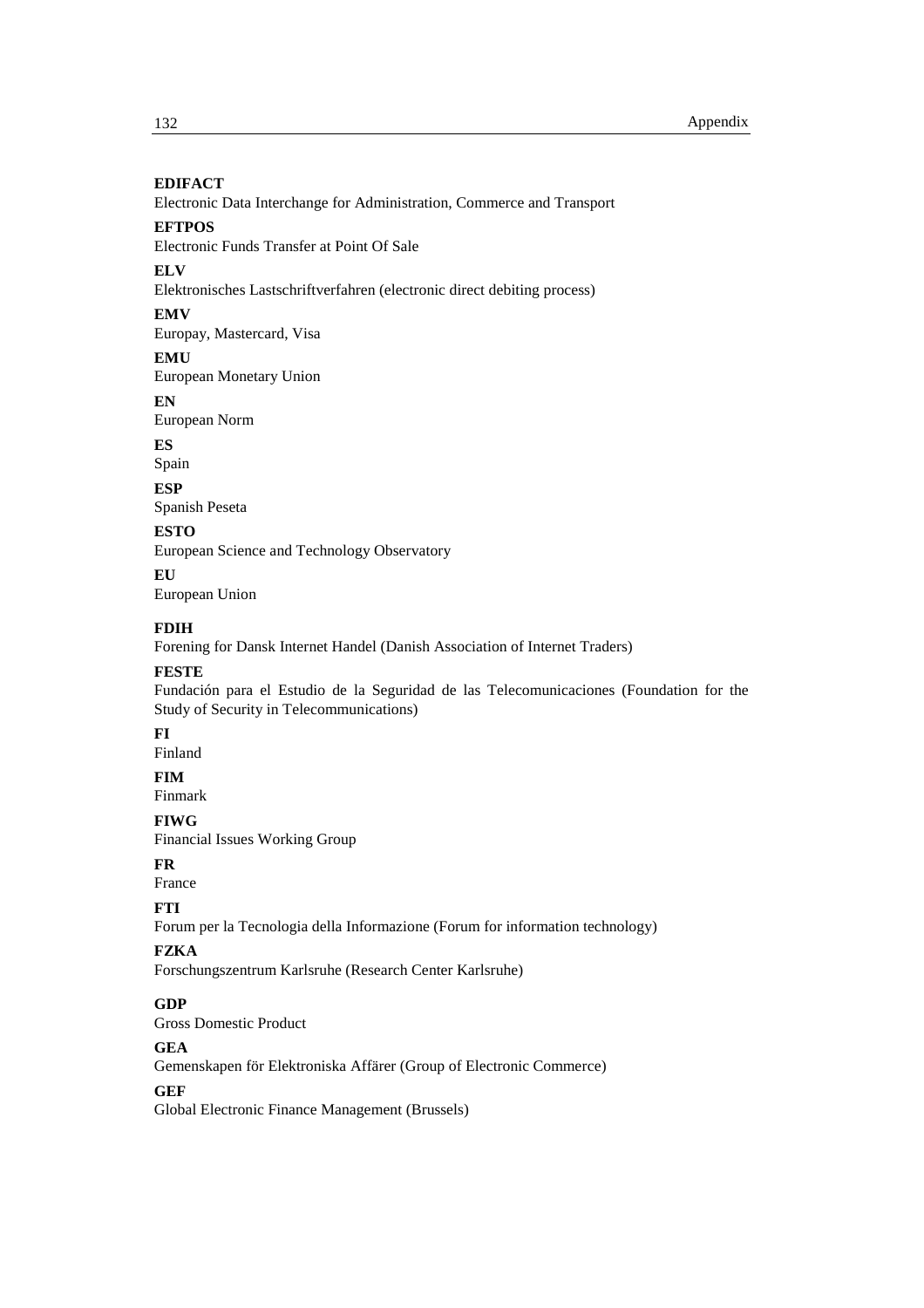## **GfK**

Gesellschaft für Konsumforschung (Company for Consumer Research, German market research company)

#### **GSM**

Global System for Mobile Communications

## **GWB**

Gesetz gegen Wettbewerbsbeschränkungen (German cartel law)

**HBCI**

Homebanking Computer Interface

## **ICC**

Integrated Chip Card

# **ICT**

Information and Communication technology

#### **IDC**

International Data Corporation (IT consultants)

#### **IETF**

Internet Engineering Task Force

## **ING**

Internationale Nederlanden Group (Netherlands banking group)

## **IPTS**

Institute for Prospective Technological Studies

#### **ISDN**

Integrated Services Digital Network

#### **ISI**

Fraunhofer-Institut für Systemtechnik und Innovationsforschung (Fraunhofer Institute for Systems Technology and Innovation Research, Karlsruhe)

# **ISO**

International Standards Organisation

#### **ISP**

Internet Service Provider

#### **IT**

Information Technology

## **IT**

Italy

## **ITAS**

Institut für Technikfolgenabschätzung und Systemanalyse (Institute for Technology Assessment and Systems Analysis)

## **IuKDG**

Informations- und Kommunikationsdienstegesetz (German Information and Communication Services Act)

## **JP**

Japan

## **JRC**

Joint Research Centre (European Commission)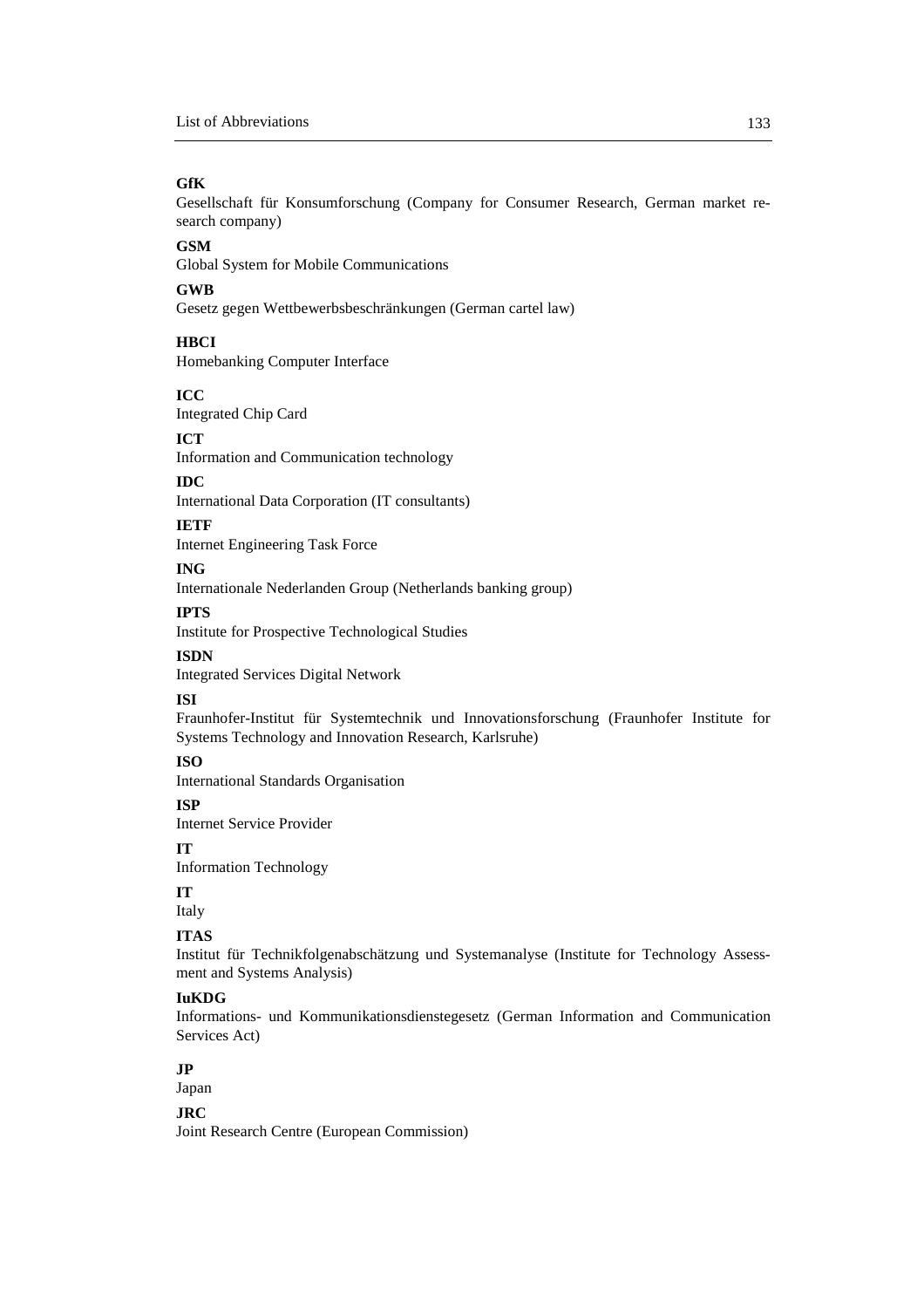## **KWG**

Kreditwesengesetz (German Banking Act)

## **KPN**

Koninklijke KPN NV (Royal Dutch Telecom)

## **M1**

Narrow Money, defined as cash in circulation and sight deposits held by non-banks. Used in this report for all countries except Norway and the UK.

## **M2**

Narrow Money (Norway, UK in this report), defined as volume of cash in circulation (outside the banks) and balances in national currency in the settlement and current accounts and deposits of resident non-financial enterprises, organisations and individuals. It does not include foreign-currency deposits.

## **MIA**

Merchant Initiated Authorisation (Finnish extension of SET)

## **MORI**

Market Opinion Research International

## **NL**

The Netherlands

# **NO**

Norway

## **NOK**

Norwegian Crown

#### **NUTEK**

Närings- och teknikutvecklingsverket (Swedish National Board for Industrial and Technical Development, Stockholm)

## **OFTEL**

Office of Telecommunications (OK)

#### **PBS**

Pengeinstitutternes Betalings Systemer (Danish clearing house)

#### **PC**

Personal Computer

## **PIN**

Personal Identification Number

# **POS**

Point of Sale

## **POZ**

Point of Sale ohne Zahlungsgarantie (without payment guarantee)

### **PTT**

Poste, Télegraphe, Téléphone

## **RATP**

Régie Autonome des Transports Parisiens (Parisian Urban Transit Authority)

## **SDA**

Scuola di Direzione Aziendale (College of the Finance Direction)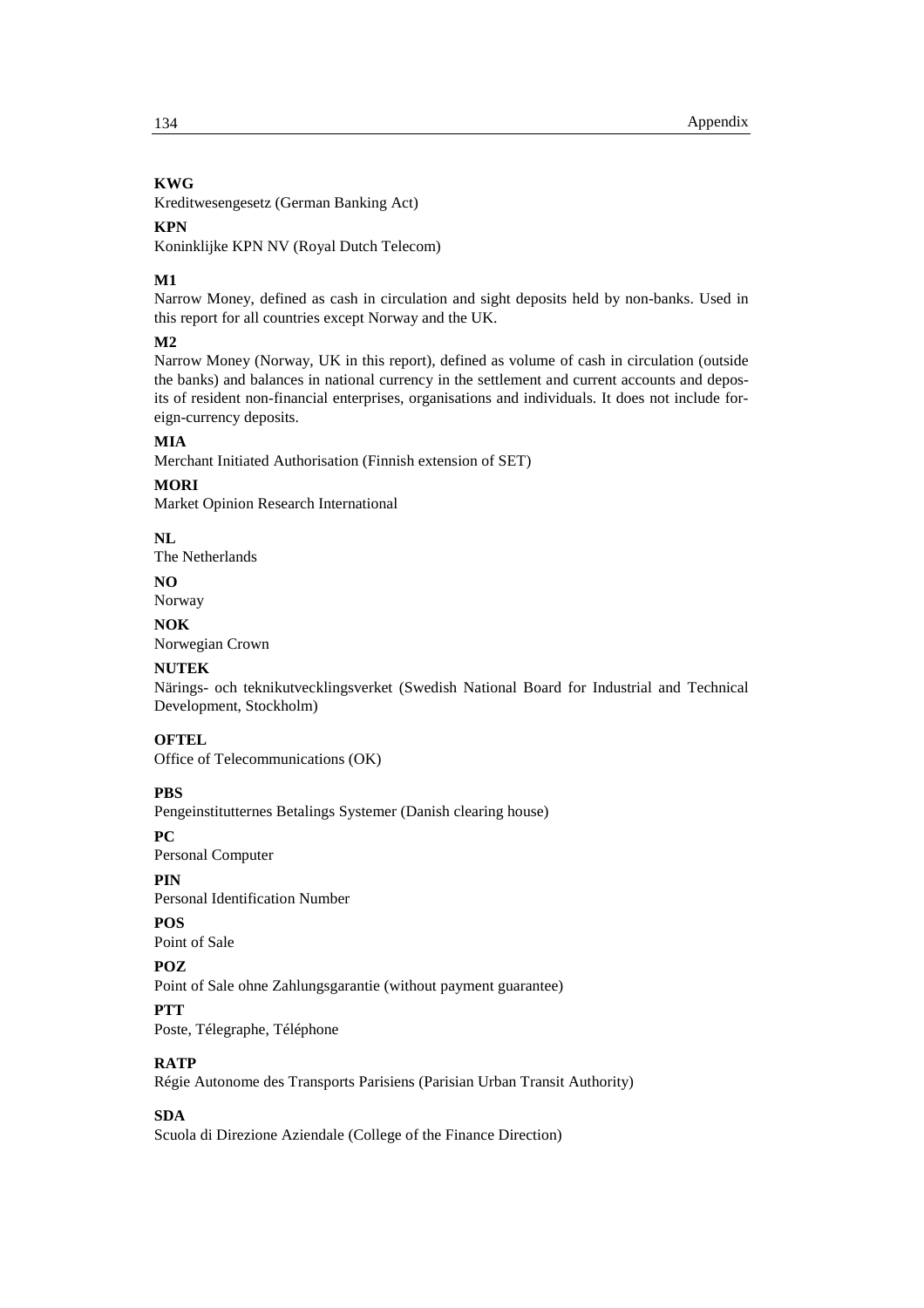## **SDC**

Sparkassenes Datacentraler (Danish Savings Banks' IT Centre)

#### **SDS (DK)**

Sammensluttede Danske Sparekasser (Association of Danish Savings Banks)

#### **SDS (N)**

Statenes Datensentral (Norwegian Post Office Data Centre)

#### **SE**

Sweden

## **SEK**

Swedish Crown

#### **SEME**

Société Européenne de Monnaie Electronique (European Society for Electronic Money/ Coinage)

## **SET**

Secure Electronic Transaction

## **SFTI**

Single Face To Industry

#### **SIPS**

Secure Internet Payment System

#### **SIZ**

Informatikzentrum der Sparkassenorganisation (IT-Development and Coordination Center for the German Savings Banks Organization)

#### **SME**

Small and Medium Enterprises

#### **SNCF**

Societé Nationale des Chemins-de-Fer Français (French national railway company)

#### **SpA**

Società per Azioni (shareholder company)

#### **SSB**

Società per i Servizi Bancari SpA (Italian company for banking services)

#### **SSL**

Secure Sockets Layer

## **SVEA**

Svenska elektroniska affärer (Swedish electronic commerce)

#### **SWIFT**

Society for Worldwide Interbank Financial Telecommunications

### **TARGET**

Trans-European Automated Real-time Gross settlement Express Transfer

#### **TIBC**

tarjeta inteligente para bancos y cajas (smart card for banks and savings banks)

#### **TNO**

Nederlandse Organisatie voor Toegepast-Natuurwetenschappelijk Onderzoek (Netherlands Organisation for Applied Scientific Research)